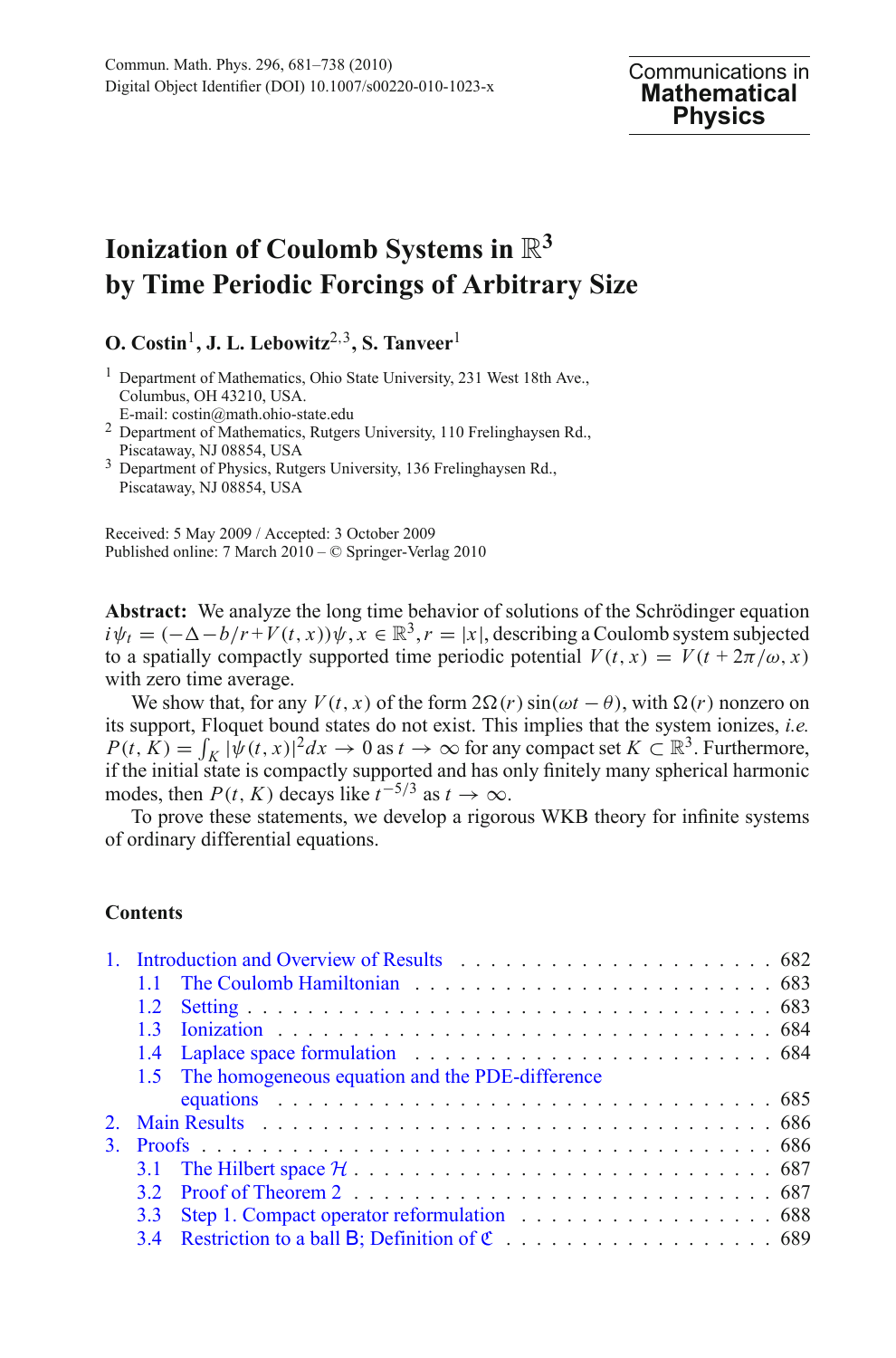|    | 3.5 | Step 2. Regularity of $\Re_{\beta,l,m}$ at $p = 0$ and of $\mathfrak{C}_{l,m}$                                |  |
|----|-----|---------------------------------------------------------------------------------------------------------------|--|
|    |     |                                                                                                               |  |
|    | 3.6 |                                                                                                               |  |
|    | 3.7 |                                                                                                               |  |
|    | 3.8 |                                                                                                               |  |
|    | 3.9 |                                                                                                               |  |
|    |     | 3.10 Proof of ionization for spherically symmetric $\Omega$ ,                                                 |  |
|    |     |                                                                                                               |  |
|    |     | 3.11 Asymptotic behavior of $v_n$ in (30) as $n \to -\infty$ 694                                              |  |
| 4. |     |                                                                                                               |  |
|    | 4.1 |                                                                                                               |  |
|    | 4.2 |                                                                                                               |  |
|    | 4.3 |                                                                                                               |  |
|    | 4.4 |                                                                                                               |  |
|    | 4.5 |                                                                                                               |  |
|    | 4.6 | Proof of Proposition 21 and final estimates                                                                   |  |
|    |     |                                                                                                               |  |
|    | 4.7 |                                                                                                               |  |
|    | 4.8 |                                                                                                               |  |
|    | 4.9 |                                                                                                               |  |
|    |     |                                                                                                               |  |
|    |     |                                                                                                               |  |
|    |     |                                                                                                               |  |
|    |     |                                                                                                               |  |
|    |     |                                                                                                               |  |
|    |     |                                                                                                               |  |
| 5. |     |                                                                                                               |  |
|    | 5.1 | Short proof of the regularity of the unitary propagator $\ldots \ldots \ldots$ 723                            |  |
|    | 5.2 | Laplace transform of the Schrödinger equation 724                                                             |  |
|    | 5.3 |                                                                                                               |  |
|    | 5.4 | Coulomb Green's function representation 725                                                                   |  |
|    | 5.5 |                                                                                                               |  |
|    | 5.6 |                                                                                                               |  |
|    | 5.7 | Stationary phase analysis needed to calculate                                                                 |  |
|    |     | the ionization rate $\ldots \ldots \ldots \ldots \ldots \ldots \ldots \ldots \ldots \ldots \ldots \ldots$ 732 |  |
|    | 5.8 |                                                                                                               |  |
|    | 5.9 |                                                                                                               |  |
|    |     |                                                                                                               |  |
|    |     |                                                                                                               |  |
|    |     |                                                                                                               |  |
|    |     |                                                                                                               |  |

#### <span id="page-1-0"></span>**1. Introduction and Overview of Results**

The long time behavior of solutions of the Schrödinger equation of a system with both discrete and continuous spectrum subjected to a time periodic potential is a longstanding problem. Powerful results have been obtained under various assumptions on the potentials, see [\[5](#page-56-0)[–8](#page-56-1),[21](#page-56-2),[32,](#page-57-0)[34](#page-57-1)[,36](#page-57-2)[,37](#page-57-3)], and references therein. In particular, there are conditional results on the ionization of the Hydrogen atom, subjected to an external time-harmonic dipole field  $V(t, x) = E \cdot x \cos \omega t$  if *E* is sufficiently small, see [\[43](#page-57-4)[,44](#page-57-5)].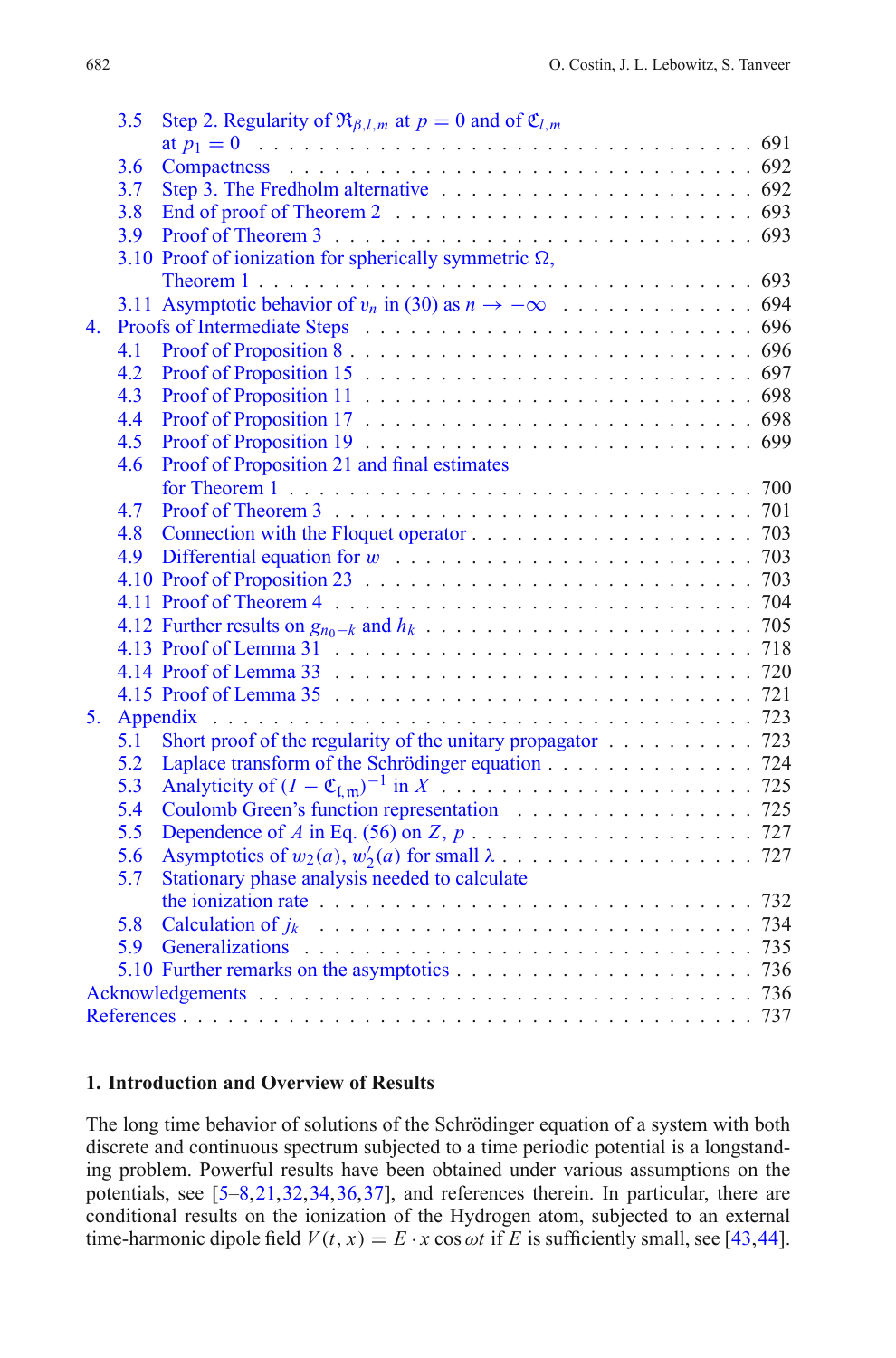In addition, Möller and Skibsted proved the equivalence of absence of point spectrum and ionization for a large class of such systems subject to periodic fields [\[32\]](#page-57-0). There are also detailed results about the behavior of the wave function for systems subjected to general time periodic potentials, decaying faster than *r*<sup>−</sup>2, under the additional assumption of absence of point spectrum of the Floquet operator, see [\[20](#page-56-3)].

None of these results however prove or disprove ionization of Coulomb–bound particles subject to time-periodic forcing of fixed amplitude and zero average. In fact, such results have only recently been obtained even for simple model systems, see [\[11](#page-56-4)– [13,](#page-56-5)[15](#page-56-6)[,16](#page-56-7)[,30](#page-56-8)] and references cited there. For a periodic dipole field of nonzero average ionization was proved in [\[33](#page-57-6)] (we note that the time averaged Hamiltonian has no bound states in this seetting).

What experiments and simplified models show is that the behavior of systems with both discrete and continuous spectrum, subject to time-periodic fields of arbitrary strength, can be very complicated. For amplitudes where perturbation theory is not applicable (such fields are becoming of increasing practical importance in technology), qualitative departures from the behavior at small fields are observed. There are even situations, see *e.g.* [\[12\]](#page-56-9), where for small enough fields ionization occurs for all initial states while for larger fields there exist localized time–*quasiperiodic* solutions of the Schrödinger equation, *i.e.* Floquet bound states. Though these situations are rather exceptional, constructive methods of analysis are required to determine the outcome in specific settings.

In this paper we prove ionization for Coulomb systems with very special (non-dipole) type of forcings of arbitrary magnitude. This is equivalent to establishing the absence of point and singular continuous spectrum of the corresponding Floquet operators. We also obtain the large time behavior of the wave function. The time decay of the wave function, for compactly supported initial conditions, is of order *t* <sup>−</sup>5/6. This differs from the  $t^{-3/2}$  or, exceptionally,  $t^{-1/2}$  power law found for shorter range reference potentials, see [\[15,](#page-56-6)[20\]](#page-56-3). The nonperturbative methods include the development of rigorous WKB techniques for infinite systems of ODEs.

<span id="page-2-0"></span>*1.1. The Coulomb Hamiltonian.* In units such that  $\hbar^2/2m = 1$ , the Coulomb quantum Hamiltonian of a Hydrogen atom (more generally a Rydberg atom) is

$$
H_C = -\Delta - \frac{b}{r},\tag{1}
$$

where  $b > 0$ ,  $r = |x|$ ,  $x \in \mathbb{R}^3$  and  $\Delta$  is the Laplacian. It is well known, see e.g. [\[28](#page-56-10)], that *H<sub>C</sub>* is self-adjoint on the Sobolev space  $H^2(\mathbb{R}^3) = D(-\Delta)$ , the domain of  $-\Delta$  (cf. also [\[28](#page-56-10)], p. 303). The spectrum of  $H_C$  consists of isolated eigenvalues  $E_n = -b^2/4n^2$ , with multiplicity  $n^2$ , and an absolutely continuous part,  $[0, \infty)$ .

<span id="page-2-2"></span><span id="page-2-1"></span>*1.2. Setting.* Our starting point is the time evolution of the wave function  $\psi(t, x)$  of the Hydrogen atom described by the Schrödinger equation

$$
i\psi_t = H_C \psi + V(t, x)\psi; \quad \psi(0, x) = \psi_0(x) \in H^2(\mathbb{R}^3),
$$
  
where  $V(t, x) = \sum_{j \in \mathbb{Z}} \Omega_j(x)e^{ij\omega t}$  is real valued and  $\Omega_0 \equiv 0$ . (2)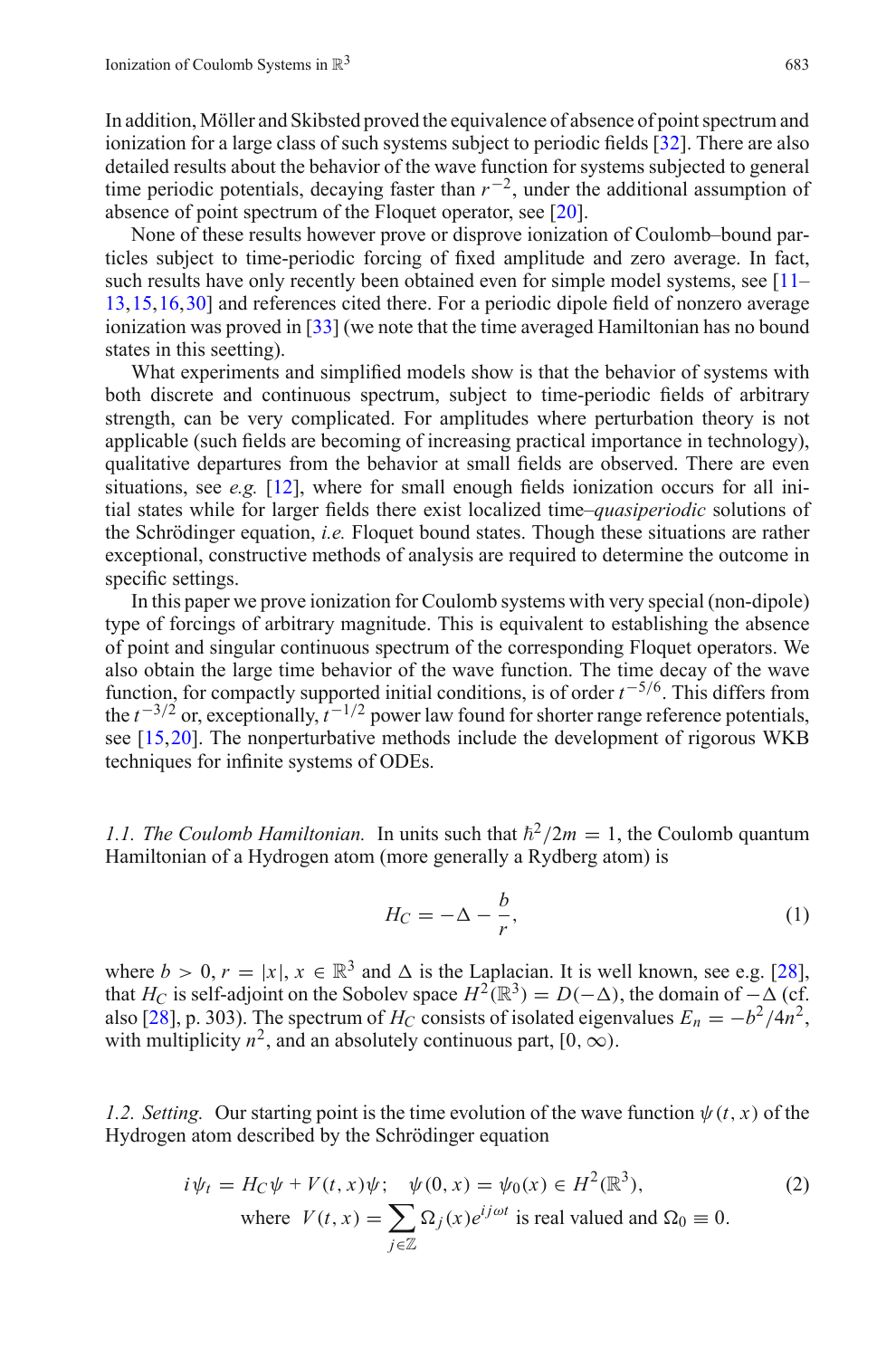The operator  $H_C + V(t, x)$  satisfies the assumptions of Theorem X.71, p. 290, in [\[31\]](#page-56-11) v.2.; Theorem X.70, p. 285 also applies in our setting. Thus, for any  $t, \psi(t, \cdot) \in H^2(\mathbb{R}^3)$ , and the unitary propagator  $U(t)$  for [\(2\)](#page-2-2) is strongly differentiable in *t*; see § [5.1](#page-42-1) for a short proof in our case.

**Assumption 1.** *The*  $\Omega_i(x)$ *,*  $j \in \mathbb{Z}$  are smooth inside a common compact support, cho*sen without loss of generality to be the ball*  $B_1 \subset \mathbb{R}^3$  *of radius* 1*, and*  $\sum_{j\in\mathbb{Z}}(1 + j\mathbb{Z})$  $|j|$ <sup>*j*</sup> $|\Omega_j|$ <sub>*L*∞(B<sub>1</sub></sub>) < ∞.

<span id="page-3-0"></span>*1.3. Ionization.* We say that the system *ionizes* if the probability to find the particle in any compact set vanishes for large  $t$ , *i.e.*, for any  $a > 0$  we have

$$
P(t, \mathsf{B}_{\mathsf{a}}) = \int_{\mathsf{B}_{\mathsf{a}}} |\psi(t, x)|^2 dx \to 0 \quad \text{as} \quad t \to \infty,
$$
 (3)

<span id="page-3-2"></span>where  $B_a = \{x : |x| < a\}$ . To prove ionization, it clearly suffices to prove [\(3\)](#page-3-2) for all  $a > 1$ .

A simple way in which ionization may fail is the existence of a solution of the Schrödinger equation in the form

$$
\psi(t, x) = e^{i\phi t} v(t, x) \text{ with } \phi \in \mathbb{R} \text{ and } v \in L^2([0, 2\pi/\omega] \times \mathbb{R}^3) \text{ time-periodic.} \quad (4)
$$

<span id="page-3-3"></span>Substitution in [\(2\)](#page-2-2) leads to the equation:

$$
Kv = \phi v,\tag{5}
$$

where

<span id="page-3-4"></span>
$$
K = i\frac{\partial}{\partial t} - \left(-\Delta - br^{-1} + V(t, x)\right) \tag{6}
$$

is the Floquet operator, densely defined on  $L^2([0, 2\pi/\omega] \times \mathbb{R}^3)$ ;  $0 \neq v \in L^2$  implies by definition that  $\phi \in \sigma_p(K)$ , the point spectrum of *K*.

Somewhat surprisingly, in all studied systems,  $\sigma_p(K) \neq \emptyset$  is in fact the *only* possibility for ionization to fail. As we will show this is also true for [\(2\)](#page-2-2). The proof of ionization also implies that *K* does not have any singular continuous spectrum. This turns out to be a consequence of the existence of an underlying compact operator formulation, the operator being closely related to  $K$ . Generic ionization is then expected since  $L^2$  solutions of the Schrödinger equation of the special form [\(4\)](#page-3-3) are unlikely. We prove that for  $V(t, x) = 2\Omega(r) \sin(\omega t - \theta)$ ,  $\Omega > 0$  on [0, 1] and sufficiently smooth, they do not exist.

<span id="page-3-1"></span>*1.4. Laplace space formulation.* For  $\psi \in H^2(\mathbb{R}^3)$ , the Laplace transform

$$
\hat{\psi}(p,\cdot) := \int_0^\infty \psi(t,\cdot)e^{-pt}dt
$$

exists for  $p \in \mathbb{H}$ , the right half complex plane, and the map  $p \to \hat{\psi}(p, \cdot)$  is  $H^2$  valued analytic in Re  $p > 0$ . The Laplace transform converts the asymptotic problem [\(3\)](#page-3-2) into an analytical one.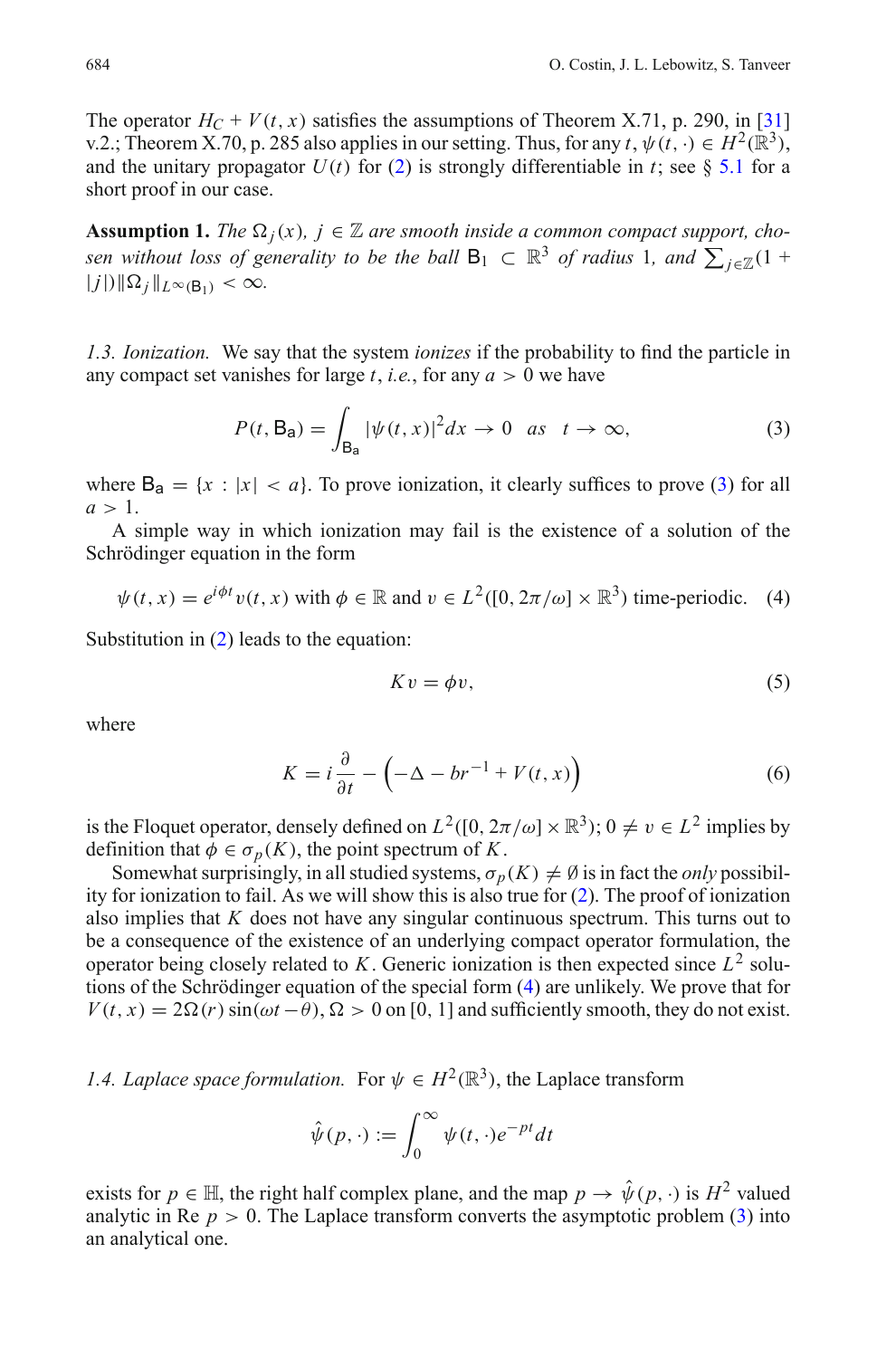<span id="page-4-9"></span>To improve the decay in *p* of the Laplace transform, it is convenient to write

$$
\psi(t, x) = \psi_0(x)e^{-t} + y(t, x).
$$
\n(7)

Now,  $y(t, x)$  satisfies

<span id="page-4-7"></span>
$$
iy_t - H_C y - V(t, x)y = e^{-t} [i \psi_0 + H_C \psi_0 + V(t, x) \psi_0] \equiv -y^0(t, x); \quad y(0, x) = 0. \tag{8}
$$

<span id="page-4-1"></span>Standard arguments (see Appendix [5.2\)](#page-43-0) show that the *t*−Laplace transform of *y*,  $\hat{y}$  is in  $H^2$  and satisfies

$$
(H_C - ip)\hat{y}(p, x) = \hat{y}^0(p, x) - \sum_{j \in \mathbb{Z}} \Omega_j(x)\hat{y}(p - ij\omega, x), \tag{9}
$$

<span id="page-4-6"></span>where

$$
\hat{y}^0(p,x) = -\frac{1}{1+p} \left( i\psi_0 + H_C \psi_0 \right) - \sum_{j \in \mathbb{Z}} \frac{\Omega_j(x)\psi_0(x)}{1+p - ij\omega}.
$$
\n(10)

<span id="page-4-0"></span>*1.5. The homogeneous equation and the PDE-difference equations.* The homogeneous system associated to [\(9\)](#page-4-1) is

$$
(-\Delta - b/r - ip)w(p, x) = -\sum_{j \in \mathbb{Z}} \Omega_j(x)w(p - ij\omega, x). \tag{11}
$$

<span id="page-4-8"></span><span id="page-4-2"></span>*Note 2.* (i) Clearly, [\(9\)](#page-4-1) and [\(11\)](#page-4-2) couple two values of *p* only if  $(p_1 - p_2) \in i\omega\mathbb{Z}$ , and are effectively infinite systems of partial differential equations. Setting

$$
p = p_1 + in\omega, \text{ with } p_1 \in \mathbb{C} \text{ mod } (i\omega), \tag{12}
$$

we denote

$$
y_n(p_1, x) = \hat{y}(p_1 + in\omega, x), y_n^0(p_1, x) = \hat{y}^0(p_1 + in\omega, x), w_n(p_1, x) = w(p_1 + in\omega, x).
$$

<span id="page-4-4"></span>Equations  $(9)$  and  $(11)$  now become

$$
(H_C - ip_1 + n\omega)y_n = y_n^0 - \sum_{j \in \mathbb{Z}} \Omega_j(x)y_{n-j},\tag{13}
$$

$$
(H_C - ip_1 + n\omega)w_n = -\sum_{j \in \mathbb{Z}} \Omega_j(x)w_{n-j}.
$$
 (14)

<span id="page-4-5"></span>*Note 3.* Seen as a differential difference equation, the solution  $\hat{y}(p, x)$  is then a vector  ${y_n(p_1, x)}_{n \in \mathbb{Z}}$  and the whole problem depends only parametrically on  $p_1$ . We have

$$
y_n(p_1 + i\omega, x) = y_{n+1}(p_1, x),
$$
\n(15)

<span id="page-4-3"></span>and the analysis can be restricted to

$$
\mathbb{S}_0 = \{ p \in \overline{\mathbb{H}} : \text{Im } p \in [0, \omega) \},
$$

where  $\overline{\mathbb{H}}$  is the closure of  $\mathbb{H}$ . There is arbitrariness in the choice of  $\mathbb{S}_0$  and, to see analyticity in *p*<sub>1</sub> on  $\partial S_0$ , it is convenient to allow *p*<sub>1</sub> ∈  $\overline{\mathbb{H}}$ , using [\(15\)](#page-4-3) to identify different strips of width  $\omega$ .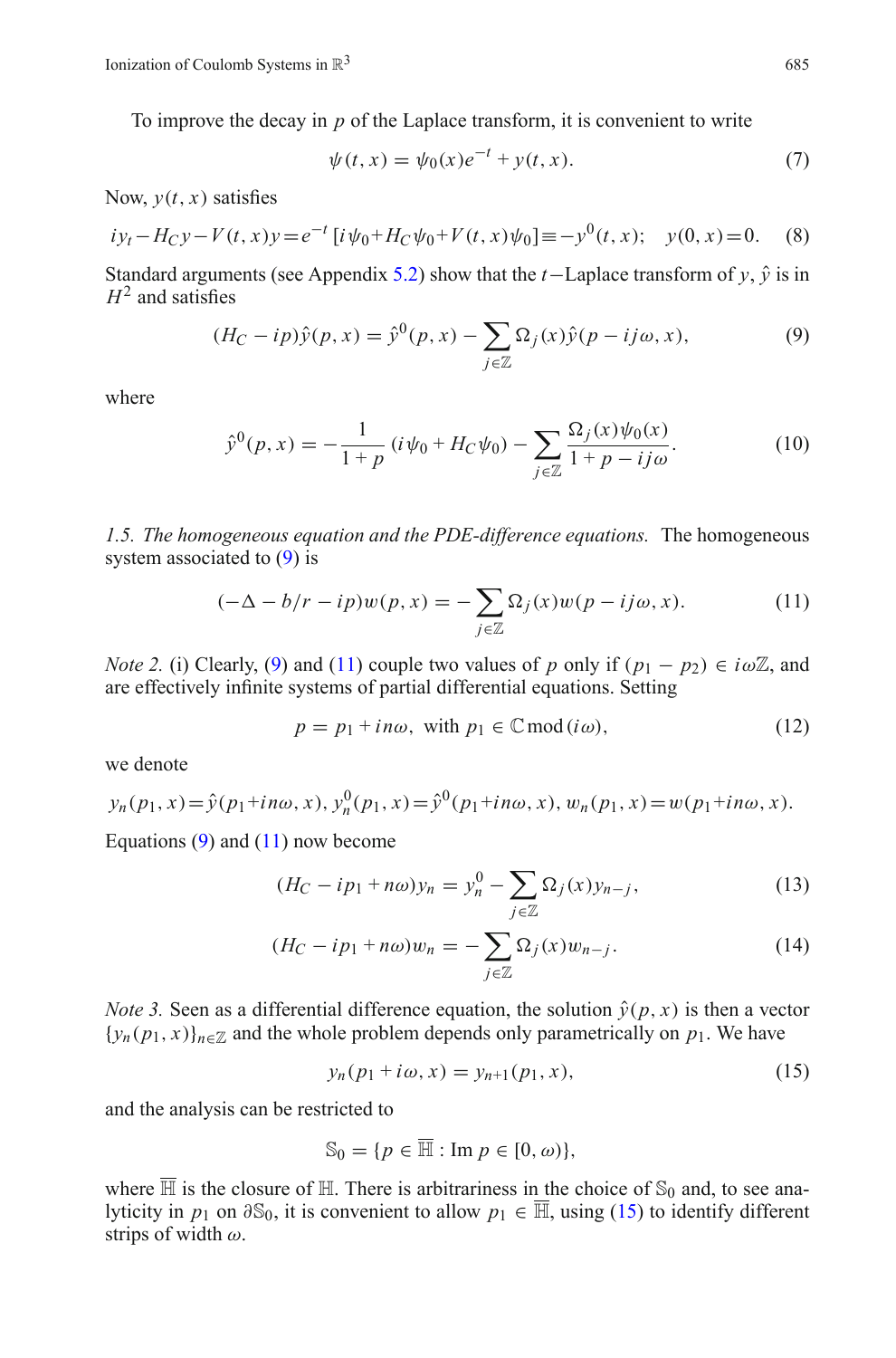## <span id="page-5-0"></span>**2. Main Results**

<span id="page-5-4"></span>**Theorem 1.** *Assume*  $V(t, x) = 2\Omega(r) \sin(\omega t - \theta)$ *, with*  $\Omega(r) = 0$  *for*  $r > 1$ *,*  $\Omega(r) > 0$ *for*  $r < 1$  *and*  $\Omega(r) \in C^{\infty}[0, 1]$ *. Then*  $\sigma_p(K) = \emptyset$  *and ionization always occurs. Furthermore, if*  $\psi_0(x)$  *is compactly supported and has only finitely many spherical harmonics, then*  $P(t, B_a) = O(t^{-5/3})$ .

For the proof, given in  $\S 3.10$ ,  $\S 3.11$  $\S 3.11$  and  $\S 4.6$ , we develop a relatively general rigorous WKB theory for infinite systems of differential equations. This yields the asymptotic behavior of  $w_n$  as  $n \to -\infty$ . The argument relies on Theorems [2](#page-5-2) and [3](#page-5-3) below.

*Remark 4.* The condition  $\Omega(1^-) \neq 0$  simplifies the arguments but these could accommodate an algebraically vanishing  $\Omega$ . (We also note that some one-dimensional models with rough  $\Omega$  such as a  $\delta$  mass show failure of ionization, see [\[12](#page-56-9)[,30](#page-56-8) and [35\]](#page-57-7).)

<span id="page-5-2"></span>We will later derive equivalent systems of integral equations, [\(22\)](#page-8-2), allowing for a compact operator reformulation of the problem.

**Theorem 2.** In the setting § [1.2](#page-2-1), assuming spherical symmetry in x of the forcing  $V(t, x)$ , *ionization occurs* iff *for all*  $p_1 \in \overline{\mathbb{H}}$ , [\(14\)](#page-4-4) *has only zero*  $H^2$  *solutions decaying in*  $n^{(1)}$ *. This is true* iff  $\sigma_p(K) = \emptyset$ *.* 

This extends results about absence of singular continuous spectrum of *K*, [\[20](#page-56-3)], to this class of systems, with Coulombic potential and nonanalytic forcing.

The proof is given in  $\S 3.2$  $\S 3.2$  and  $\S 3.8$ .

<span id="page-5-3"></span>*Properties of Floquet bound states for general compactly supported*  $V(t, x)$ *.* 

**Theorem 3.** If there exists an  $H^2$  nonzero solution w of [\(14\)](#page-4-4) decaying in n,<sup>[1](#page-5-5)</sup> then it has *the further property*

$$
w_n = \chi_{\mathcal{B}_1} w_n \quad \text{for all} \quad n < 0 \tag{16}
$$

<span id="page-5-6"></span>*with* χ *<sup>A</sup> the characteristic function of the set A.*

<span id="page-5-7"></span>The general idea of the proof is explained in  $\S 3.9$  $\S 3.9$  and the details are given in  $\S 4.7$ .

- *Note 5.* (i) The Sobolev embedding theorem implies that  $w_n$  is continuous in x. From [\(14\)](#page-4-4),  $w_n$  is piecewise  $C^2$ , implying continuity of  $\nabla w_n$  up to  $\partial B_1$ .
- (ii) Equation  $(16)$  makes the second order system  $(14)$  formally overdetermined since the regularity of w in x imposes both Dirichlet and Neumann conditions on  $\partial B_1$ for  $n < 0$ . Nontrivial solutions are not, in general, expected to exist.

## <span id="page-5-1"></span>**3. Proofs**

*Outline of the ideas.* As in our previous work [\[10](#page-56-12)[–15\]](#page-56-6), summarized in [\[18\]](#page-56-13) on simpler systems, we rely on a modified Fredholm theory to prove a dichotomy: there are bound Floquet states, or the system gets ionized. Mathematically the Coulomb potential introduces a number of substantial difficulties compared to the potentials considered before (for references, see e.g.  $[15]$ ), due to its singular behavior at the origin and, more importantly, its very slow decay at infinity.

<span id="page-5-5"></span><sup>&</sup>lt;sup>1</sup> For precise conditions, see  $83.4$  below and the integral form [\(22\)](#page-8-2).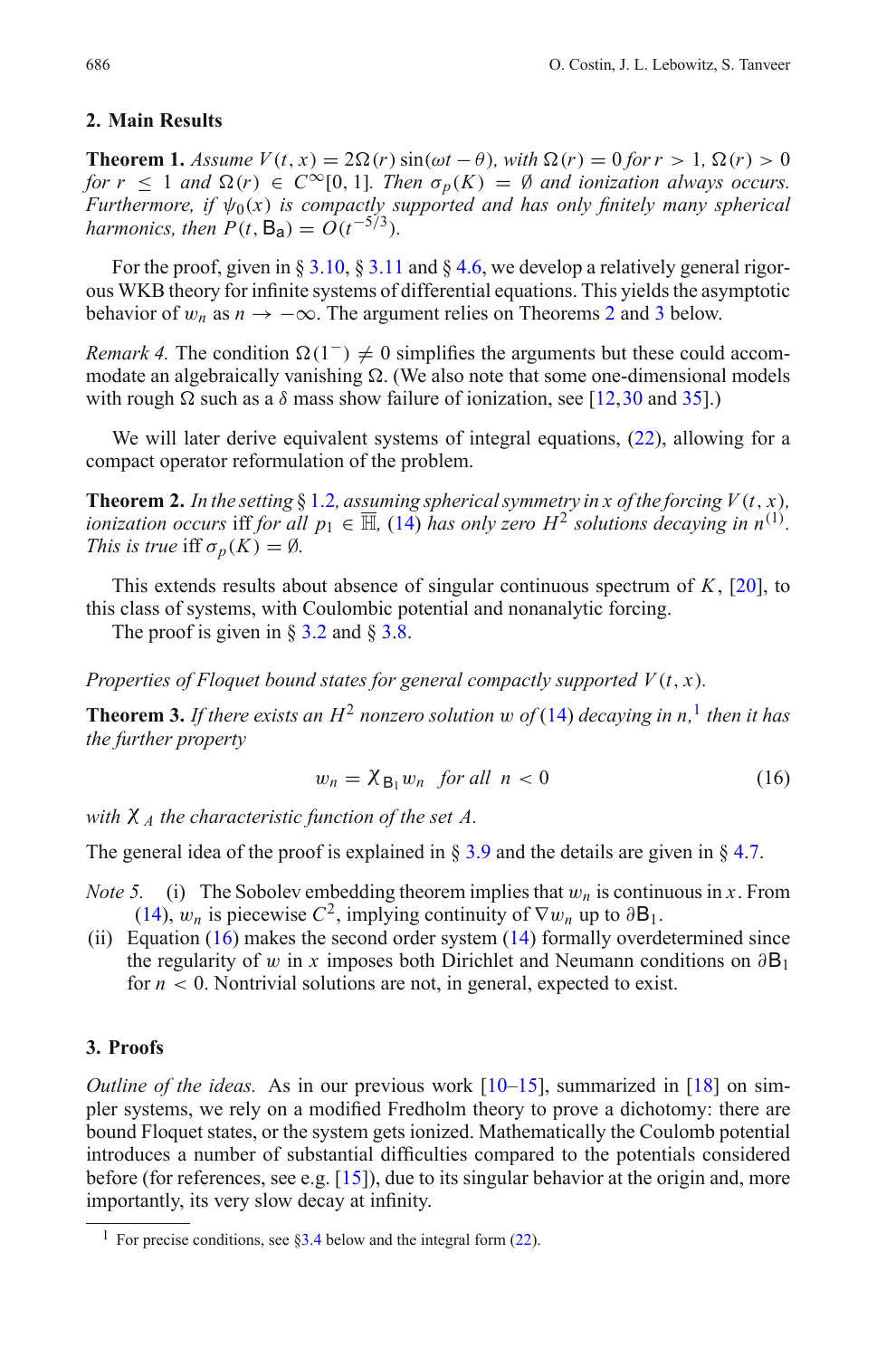The slow decay translates into potential-specific corrections at infinity, and standard general methods to show compactness in weighted spaces of the Floquet resolvent, such as those in [\[20\]](#page-56-3), or our previous ones do not apply. Instead, the asymptotic behavior in the far field of the resolvent has to be calculated in detail. The accumulation of eigenvalues of increasing multiplicity at the top of the discrete spectrum of  $H_C$  produces an essential singularity at zero of the Floquet resolvent with a local expansion of the form  $\sum_{j,l} p^{l/2} e^{ijA(-ip)^{-1/2}}$  for small *p* when Re  $p \ge 0$ , where  $A = \pi b/2$ . For sufficiently rapidly decaying potentials the exponentials would be absent. Their presence clearly makes the analysis at  $p = 0$  of the Floquet resolvent more delicate and is responsible for the change in the large time asymptotic behavior of the wave function, from *t*−3/<sup>2</sup> to  $t^{-5/6}$ .

We introduce an extended parameter  $X = (p^{1/2}, e^{iA(-ip)^{-1/2}})$  and prove analyticity of the solution  $\hat{y}$  in *X*, whose *p*-counterpart is *p* small, Re  $p \ge 0$ , and similarly in regions near the special points  $p \in i\omega\mathbb{Z}$ . We reformulate the problem in terms of an integral operator  $\mathfrak{C}$ , defined in § [3.4,](#page-8-0) closely related to the Floquet resolvent, shown to be compact in a suitable space and analytic in a variable corresponding to *X*. Then, by the Fredholm alternative,  $(I - \mathfrak{C})^{-1}$  is meromorphic, and in fact analytic in *X*, since we show absence of eigenvalues of *I* −  $\mathfrak C$  for any  $p \in \overline{\mathbb H}$ .

<span id="page-6-0"></span>*3.1. The Hilbert space*  $H$ *.* Let  $H$  be the Hilbert space of sequences  $Y = \{y_n\}_{n \in \mathbb{Z}}$ ,  $y_n \in L^2(\mathsf{B}_a)$ , with  $a > 1$ , and with

$$
||Y||^2 := ||Y||_a^2 = \sum_{n \in \mathbb{Z}} (1 + |n|)^{4/3} ||y_n||_{L^2(\mathsf{B}_a)}^2 < \infty
$$

*Note 6.* The properties of  $(I - \mathfrak{C})^{-1}$  as Re  $p_1 \to 0^+$  ensure that  $Y(p_1, \cdot) \in \mathcal{H} \cup H^2$  and is locally integrable in  $p_1$  along  $i\mathbb{R}$ .

We then extend the stationary phase method to such a setting, cf.  $\S$  [5.7,](#page-51-0) to evaluate, asymptotically for large *t*, the inverse Laplace transform of  $\hat{y}$  on *i*R and obtain the ionization result and time decay estimates.

To show ionization we then have to rule out the existence of a point spectrum of the Floquet operator, that is the existence of nontrivial solutions of  $(14)$ . We use the general criterion in Theorem [3](#page-5-3) to show that, if there exists a nonzero solution to [\(14\)](#page-4-4), then a subsequence of  $\{w_n\}_{n \in \mathbb{N}}$  would be singular at  $x = 0$ , in contradiction with Note [5,](#page-5-7) (i).

To find the behavior of solutions for large *n*, we develop a WKB theory for infinite systems of ODEs and find the asymptotic behavior of  $w_n$  in *n* in detail. The formal WKB calculation of the behavior is straightforward algebra, relatively easy even in much more general settings, see § [5.9.](#page-54-0) Justifying the procedure is however delicate, and a good part of the paper is devoted to that; cf.  $\S$  [4.11,](#page-23-0)  $\S$  [4.12.](#page-24-0)

The procedure of introducing an enlarged set of parameters with respect to which the solution is regular, when this does not hold in the original parameter, should also be applicable to other problems where complicated singularities arise.

<span id="page-6-1"></span>*3.[2.](#page-5-2) Proof of Theorem 2.* We show that  $\hat{y}$  has a limit in  $L_{loc}^1$  on  $\partial \mathbb{H} = i\mathbb{R}$ , where it is smooth except for possible poles and a discrete set of essential (but  $L<sup>1</sup>$ ) singularities. Poles are present iff the integral form  $(22)$  of  $(11)$  has nontrivial solutions in  $H$ . There is sufficient decay in *p* at infinity, so that, when poles are absent, the Riemann-Lebesgue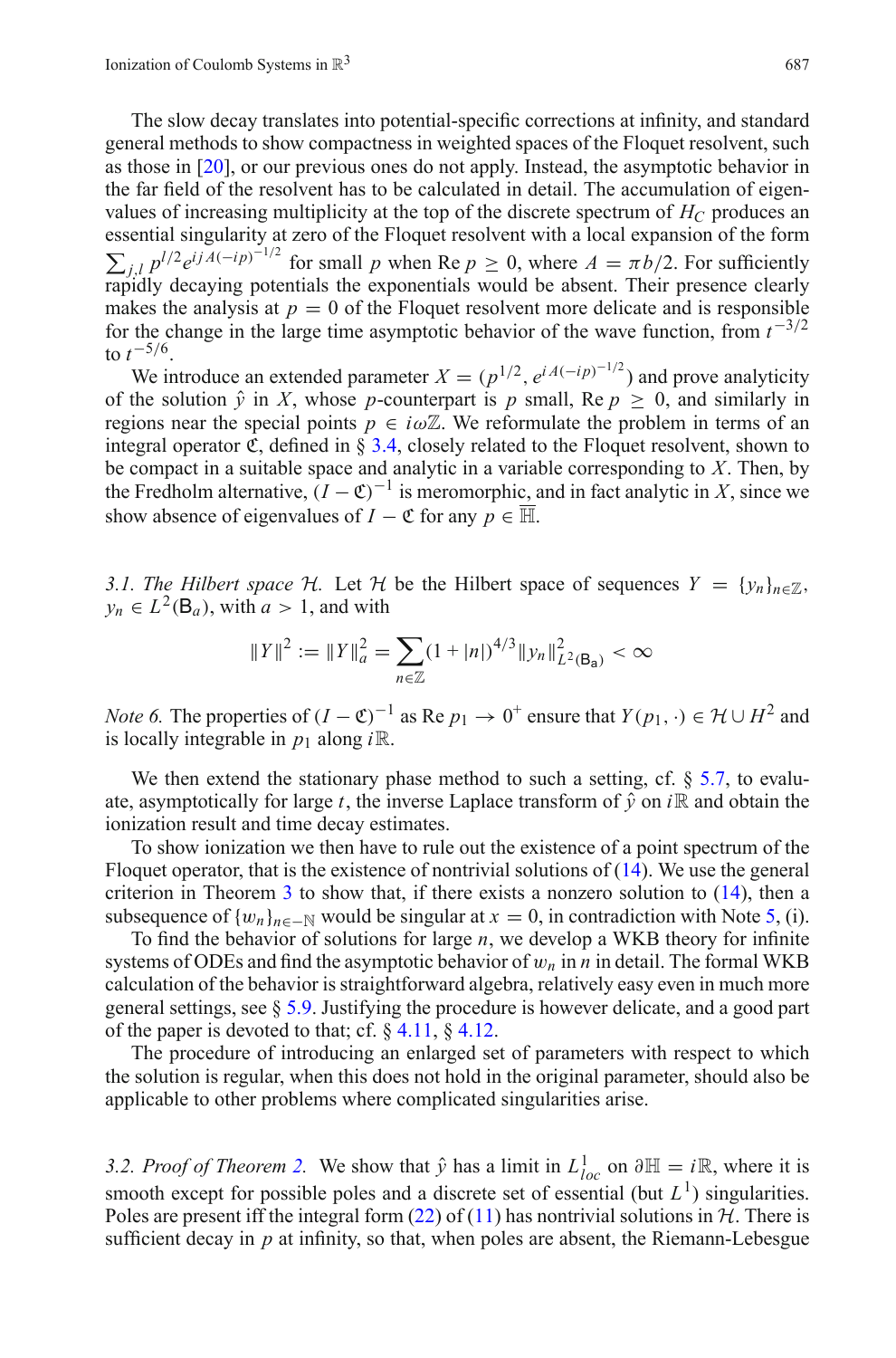lemma applies, implying that *y* decays as  $t \to \infty$ , proving ionization–since  $\psi_0(x)e^{-t}$ obviously goes to zero in this limit. More detailed analysis of the resolvent reveals the nature of the essential singularity at *p* = *i*ω $\mathbb{Z}$ . Stationary phase analysis shows a *t*<sup>−5/6</sup> decay of the wave function if the initial condition is spatially compactly supported and contains only a finite number of spherical harmonics.

**Proposition 7.** *Ionization holds for every*  $\psi_0 \in L^2$  *iff it holds for any*  $\psi_0$  *in a set densely spanning L*2*.*

*Proof.* We make use of the standard triangle inequality argument to estimate  $U(t)\psi_0$ , where  $U(t)$  is the unitary operator associated to the Schrödinger evolution [\(2\)](#page-2-2).  $\Box$ 

We choose  $\psi_0$  in a dense set  $C_c^{\infty}(\mathbb{R}^3)$ , the smooth, compactly supported functions in  $\mathbb{R}^3$ . Define as usual the angular momentum operators

$$
-\mathbf{L}^2 = \frac{\partial^2}{\partial \theta^2} + \frac{1}{\tan \theta} \frac{\partial}{\partial \theta} + \frac{1}{\sin^2 \theta} \frac{\partial^2}{\partial \phi^2}
$$

and

$$
L_z = -i\frac{\partial}{\partial \phi}.
$$

Let  $P_{l,m}$  be the orthogonal projector on  $\{\phi : L^2\phi = l(l+1)\phi, L_z\phi = m\phi\}$  for some  $m \in \mathbb{Z}, |m| \leq l \in \mathbb{N} \cup \{0\}.$ 

Since  $\sum_{l,m} P_{l,m} = I$ , we can now assume without loss of generality that  $ψ<sub>0</sub> ∈ P<sub>l,m</sub> (C<sub>c</sub><sup>∞</sup>(ℝ<sup>3</sup>))$  if *l* and *m* are arbitrary. Likewise, if  $P(t, B<sub>a</sub>)$  decays like  $t<sup>-5/3</sup>$ when  $\psi_0 \in P_{l,m} (C_c^{\infty}(\mathbb{R}^3))$ , then the same decay rate clearly holds for any  $\psi_0$  given by a finite linear combination over  $(l, m)$  (but not, in general, for any  $\psi_0 \in L^2(\mathbb{R}^3)$ ).

*Further notations.* As usual we write  $\mathbb{D}_{\epsilon} = \{z : |z| < \epsilon\}$ ,  $\mathbb{D} = \mathbb{D}_1$  and we denote  $\mathbb{D}_{\epsilon}^{+} = \mathbb{D}_{\epsilon} \cap \{z : \arg z \in (-\pi/4, \pi/4)\}.$  We also let  $\mathcal{I}_{\epsilon} = i[-\epsilon, 0], \mathbb{H}^{+c} = \{p+c : p \in \mathbb{H}\},$  $\ell_{\alpha} = \{p : \text{Re}(p) \geq 0, \text{Im}(p) = \alpha\}$  and for a set *A*,  $A_{\lambda} \ell_{\alpha} = A \lambda \ell_{\alpha}$ . We denote  $D = \mathbb{H} \cup i\mathbb{R}^+$ , and  $\mathcal{O}(D)$  will denote *some* small open neighborhood of  $D$ .

<span id="page-7-0"></span>*3.3. Step 1. Compact operator reformulation.* To investigate the analytic properties of  $\hat{\psi}$  it is convenient to introduce a new operator  $A_{\beta}$  which is a complex perturbation of *HC*, having no real eigenvalues. More precisely, define

$$
\mathcal{A}_{\beta} := H_C - i\beta(p)\chi_{\mathcal{B}_a}(r) - ip;
$$
 (with the understanding that  $\mathcal{A}_0 = H_C - ip$ ), (17)

<span id="page-7-2"></span>where  $a > 1$  and

$$
\beta = \beta(p) = \begin{cases} c > 0 & \text{if } \text{Im } p \in [-\epsilon, p_c] \text{ and } \text{Re } p \ge 0 \\ 0 & \text{otherwise} \end{cases}
$$
 (18)

<span id="page-7-1"></span>Here  $\epsilon < \omega/2$  is small as required in Proposition [17](#page-10-2) below, and we choose  $p_c$  so that  $p_c/\omega \notin \mathbb{Z}$  and  $p_c > -E_0 = b^2/4$ , the ground state energy of the unperturbed atom.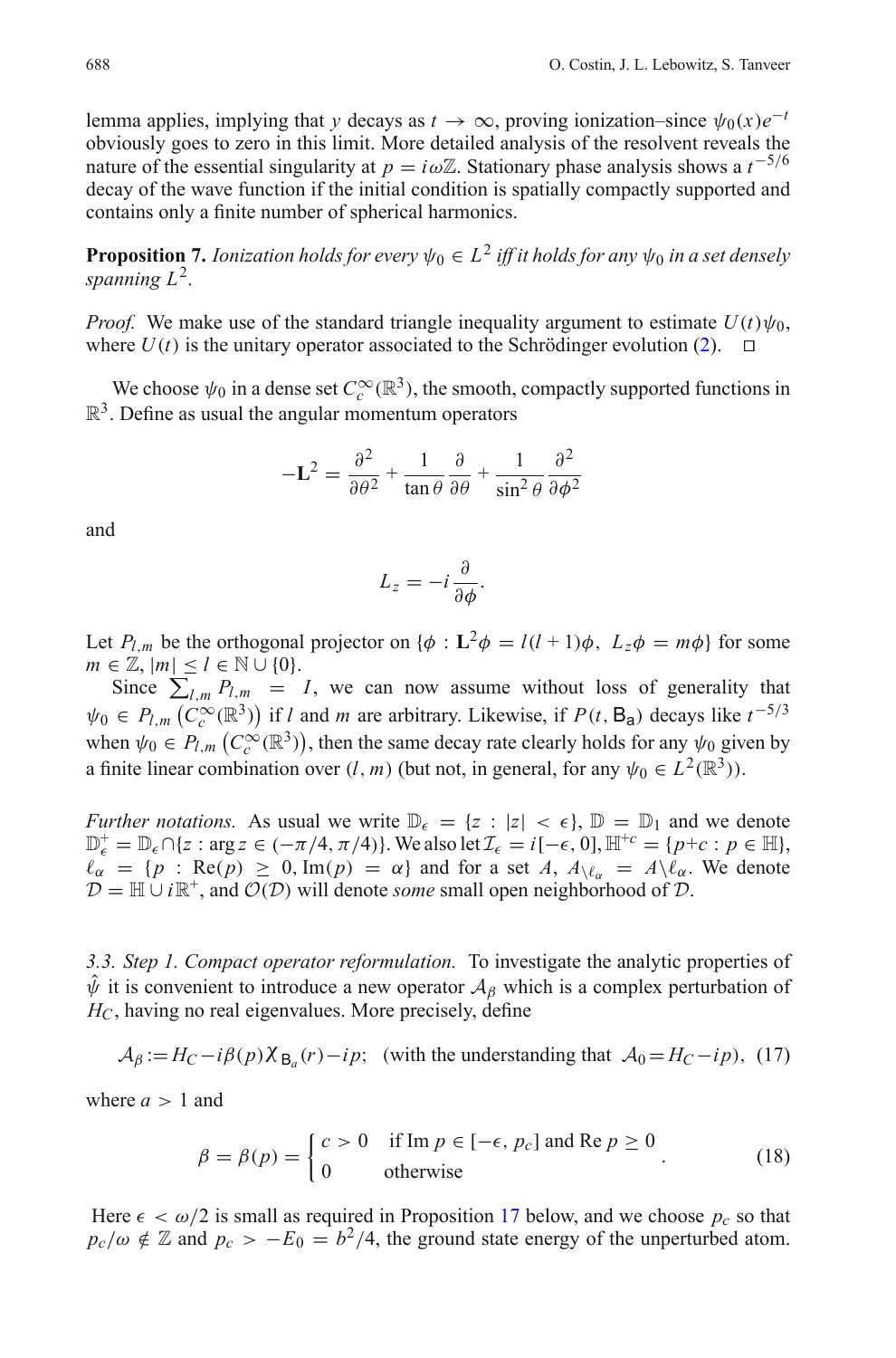Clearly  $A_\beta$  is defined on  $D(H_0)$  and  $A_\beta^* = A_{-\beta} + ip^* + ip$ . We rewrite [\(13\)](#page-4-4) and [\(14\)](#page-4-4) in the equivalent form

$$
\left[ H_C - ip_1 + n\omega - i\beta(p) \chi_{\mathsf{B}_a}(r) \right] y_n = y_n^0 - i\beta(p) \chi_{\mathsf{B}_a}(r) y_n - \sum_{j \in \mathbb{Z}} \Omega_j(x) y_{n-j}, \quad (19)
$$

$$
\left[ H_C - ip_1 + n\omega - i\beta(p) \chi_{\mathcal{B}_a}(r) \right] w_n = -i\beta(p) \chi_{\mathcal{B}_a}(r) w_n - \sum_{j \in \mathbb{Z}} \Omega_j(x) w_{n-j}.
$$
 (20)

We show next that  $A_{\beta}^{-1}$  is analytic in  $p \in \mathbb{H} \setminus \{ \ell_{p_c} \cup \ell_{-\epsilon} \}$ , and sufficiently regular on *i*R. Since the parameter  $p_c$  is artificial, the non-analyticity at  $\ell_{p_c} \cup \ell_{-\epsilon}$  of  $\mathcal{A}_{\beta}^{-1}$  is not reflected in the actual solution  $\hat{y}$ , as discussed in Note [9.](#page-8-3)

<span id="page-8-1"></span>**Proposition 8.** *There exists an open neighborhood*  $\mathcal{O}$  *of*  $\mathcal{D}\setminus\{\ell_{p_c}\cup\ell_{-\epsilon}\}\text{, not containing}$ *the origin* 0*, such that the operator*  $\mathfrak{R}_{\beta} = \mathcal{A}_{\beta}^{-1}$  *exists and is analytic in*  $p \in \mathcal{O} \setminus (\ell_{p_c} \cup$  $\ell_{-\epsilon}$ ). Furthermore, for any p for which  $\mathfrak{R}_\beta$  exists, we have  $\mathfrak{R}_\beta : L^2(\mathbb{R}^3) \to H^2(\mathbb{R}^3)$ . The proof is given in  $\frac{8}{4}$ .

<span id="page-8-0"></span>*3.4. Restriction to a ball* B*; Definition of* C*.* To study ionization, we only need to know *y*(*t*, *x*) for *x* in a fixed (but arbitrary) ball  $B_a \supset B_1$ . Henceforth, to simplify the notation, we write  $B_a = B$ . We shall therefore need to study the properties of  $\chi_B \mathfrak{R}_\beta \chi_B$ . This sandwiched operator (which preserves information about  $L^2(\mathbb{R}^3)$  through built-in boundary conditions on ∂B) is the one that we shall most often use below. We recall that  $p = p_1 + in\omega$  and  $\hat{y}(p_1 + in\omega, x) = y_n(p_1, x)$ . Since  $\Omega_i(x) = \chi_B \Omega_i(x)$ , [\(13\)](#page-4-4) implies that for  $x \in B$ ,

<span id="page-8-4"></span>
$$
y_n(p_1, x) = \chi_B \Re \beta y_n^0 + \chi_B \Re \beta \chi_B \left[ -i\beta y_n(p_1, x) - \sum_{j \in \mathbb{Z}} \Omega_j(x) y_{n-j}(p_1, x) \right], \quad (21)
$$

where we may assume that **B** contains the support of  $\psi_0(x)$ , and therefore of  $y_n^0$ . Note that  $\Re$ <sub>β</sub> depends on *n* through  $p = in\omega + p_1$ . Corresponding to [\(21\)](#page-8-4), we obtain the homogeneous system:

$$
w_n(p_1, x) = \chi_B \Re_\beta \chi_B \left[ -i\beta w_n(p_1, x) - \sum_{j \in \mathbb{Z}} \Omega_j(x) w_{n-j}(p_1, x) \right].
$$
 (22)

<span id="page-8-2"></span>The elements of *H* will be denoted by capital letters, *e.g.*  $\{y_n\}_{n\in\mathbb{Z}}=:Y$ ,  $\{y_n^0\}_{n\in\mathbb{Z}}$  =: *Y*<sub>0</sub>. We define the operators  $\mathfrak{T}$  on  $L^2(\mathsf{B})$  by

$$
\{\mathfrak{T}Y_0\}_n=\chi_{\mathsf{B}}\mathfrak{R}_\beta\chi^0_n,
$$

and  $\mathfrak C$  on  $\mathcal H$  by

<span id="page-8-5"></span>
$$
\{\mathfrak{C}Y\}_n = \chi_{\mathsf{B}}\mathfrak{R}_{\beta}\chi_{\mathsf{B}}\left[-i\beta y_n(p_1,x) - \sum_{j\in\mathbb{Z}}\Omega_j(x)y_{n-j}(p_1,x)\right].
$$

<span id="page-8-3"></span>Then, we rewrite  $(21)$  in the form

$$
Y = \mathfrak{T}Y_0 + \mathfrak{C}Y. \tag{23}
$$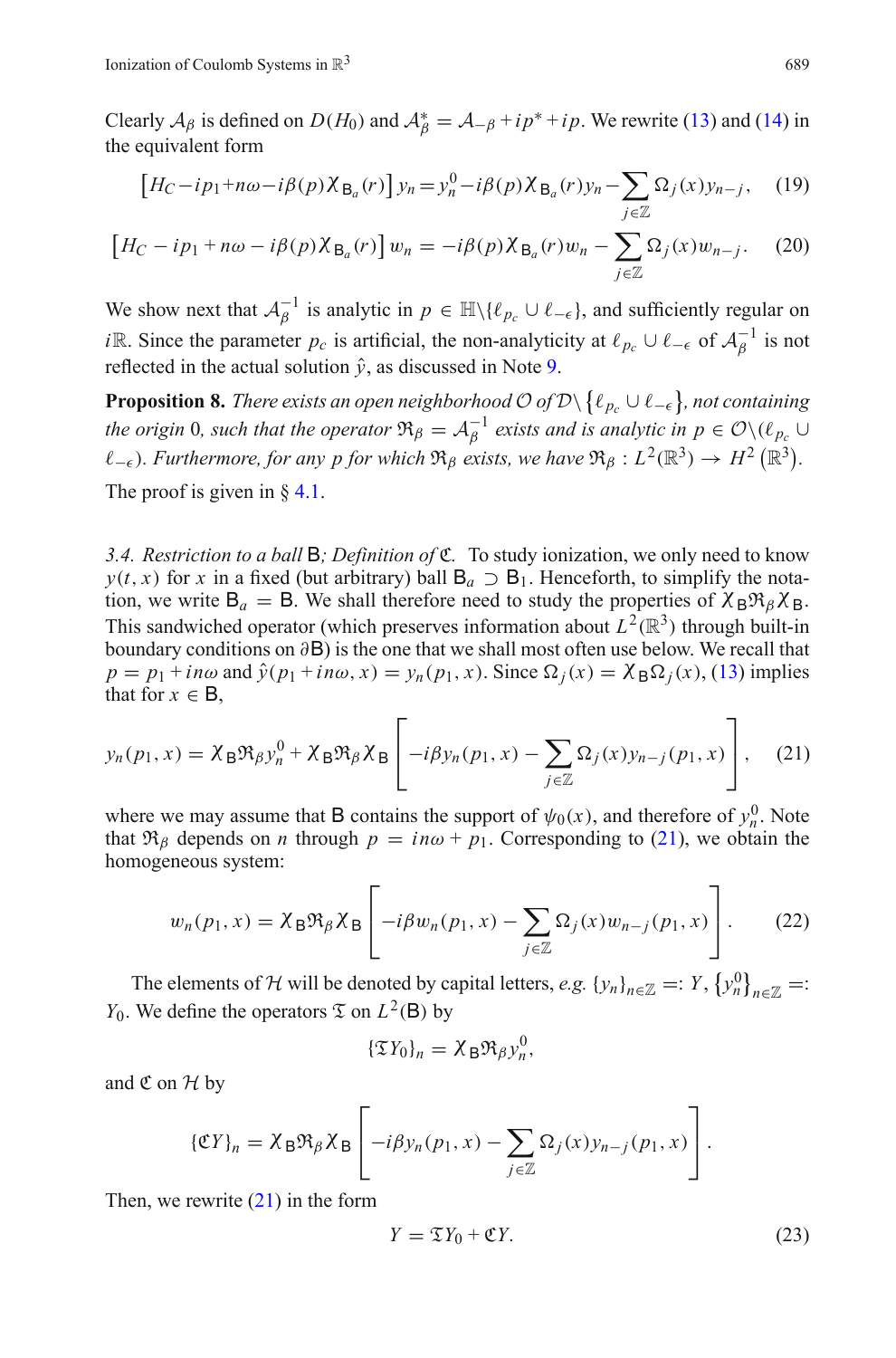*Note 9.* We shall see that for any  $\beta$  satisfying [\(18\)](#page-7-1), Eq. [\(23\)](#page-8-5) has a unique solution in  $\mathbb{H}$ (call it now  $Y^{(\beta)}$ ). Thus, away from the artificial cuts, all these solutions coincide (since the domain of  $Y^{(0)}$  corresponding to  $c = 0$ , contains all of the others). Hence, wherever some  $Y^{(\beta)}$  has analytic continuation, so will  $Y^{(0)}$ .

<span id="page-9-2"></span>The homogeneous system corresponding to  $(23)$  is given by

$$
w = \mathfrak{C}w.\tag{24}
$$

<span id="page-9-1"></span>*Note 10.* We have shown (cf. § [1.4](#page-3-1) and § [5.2\)](#page-43-0) that  $\hat{\psi}$  and the Laplace transform  $\hat{y}(p, \cdot)$  =  $\mathcal{L}(\psi - \psi_0 e^{-t})$  exist for Re  $p > 0$ . The corresponding  $Y = \{y_n\}$ ,  $y_n = \hat{y}(in\omega + p_1, \cdot)$ , restricted to B, will therefore satisfy [\(23\)](#page-8-5) for  $\beta = 0$  when Re  $p_1 > 0$ . It will be shown that [\(23\)](#page-8-5) has a unique solution  $Y \in H$  for any Re  $p_1 \geq 0$ , and that *Y* is analytic in  $p_1 \in \mathbb{H}$  and has an  $L^1_{loc}$  limit on *i*R, with sufficient decay in *n*. The implied decay and regularity properties of  $\hat{y}(p, \cdot)$  on  $i\mathbb{R}$  show that  $\mathcal{L}^{-1}\hat{y} + e^{-t}\psi_0$  (the integration contour taken to be *i* $\mathbb{R}$ ) equals  $\psi$  for  $x \in \mathsf{B}$ .

<span id="page-9-0"></span>**Proposition 11.** (Asymptotic behavior of  $\chi_B \Re \beta \chi_B$ )*. If* Re *p* = 0 *and* |Im *p*| → ∞ (see *Note* [3\)](#page-4-5), then  $\|\chi_B \Re_\beta \chi_B\| = O(|p|^{-1/2})$  (recall that  $\beta = 0$  if  $|\text{Im } p|$  is large). Moreover, *for any*  $\epsilon > 0$ ,  $\chi_B \mathfrak{R}_B \chi_B$  *is analytic in p in an open set containing*  $-i(\epsilon, \infty)$ *.* 

For Im  $p \to +\infty$ , the  $|p|^{-1/2}$  decay rate follows from the spectral theorem since we are outside the spectrum, while for Im  $p \to -\infty$ , the rate is obtained using Mourre estimates [\[27\]](#page-56-14), Theorem 6.1. The rest of the proof involving analyticity is given in § [4.3](#page-17-0) and relies on an explicit representation of the resolvent for  $H_C$ , see § [5.4.](#page-44-1) Using spherical symmetry, the explicit Green's function could be avoided, but in view of possible future generalizations to non-spherical  $V(t, x)$ , we prefer this more delicate approach.

<span id="page-9-3"></span>**Lemma 12.** We have  $\mathfrak{T}Y_0 \in \mathcal{H}$ . The operators  $\mathfrak{S} := Y \to \{\sum_{j \in \mathbb{Z}} \Omega_j(x) y_{n-j}(p_1, x) \}_{n \in \mathbb{Z}}$ *and* C *are bounded in H.*

*Proof.* We note from Proposition [11](#page-9-0) that  $\Re \beta = O(|p|^{-1/2})$  for large p, *i.e.*  $O(|n|^{-1/2})$ for large  $|n|$ , since  $p = in\omega + p_1$ . Therefore, from the expression of  $\hat{y}_n^0$  in [\(10\)](#page-4-6),

$$
\sum_{n\in\mathbb{Z}} (1+|n|)^{4/3} \|\{\mathfrak{V}_0\}_n\|^2
$$
\n
$$
\leq \sum_{n\in\mathbb{Z}} (1+|n|)^{4/3} \left( \|\chi_{\mathsf{B}} \mathfrak{R}_{\beta} \chi_{\mathsf{B}}\| \left[ \frac{\|\psi_0\|_{L^2} + \|\Delta \psi_0\|_{L^2}}{|1+p_1+i n\omega|} \right] \right.
$$
\n
$$
+ \|\chi_{\mathsf{B}} \mathfrak{R}_{\beta} \chi_{\mathsf{B}}\| \|\psi_0\|_{L^2} \sum_{j\in\mathbb{Z}} \frac{\|\Omega_j\|_{L^2}}{|1+p_1+i (n-j)\omega|} \right)^2
$$
\n
$$
\leq C \left[ 1 + \sum_{n\in\mathbb{Z}} (1+|n|)^{6/7} \left( \sum_{j\in\mathbb{Z}} \frac{\|\Omega_j\|_{L^2}}{(1+|n-j|)} \right)^2 \right].
$$

Using (7.12) and (7.13) in [\[15\]](#page-56-6) with  $\gamma = 6/7$ , the above is finite since

$$
\sum_{j\in\mathbb{Z}}(1+|j|)^{3/7}\|\Omega_j\|_{L^2}\leq \sum_{j\in\mathbb{Z}}(1+|j|)\|\Omega_j\|_{L^2}<\infty.
$$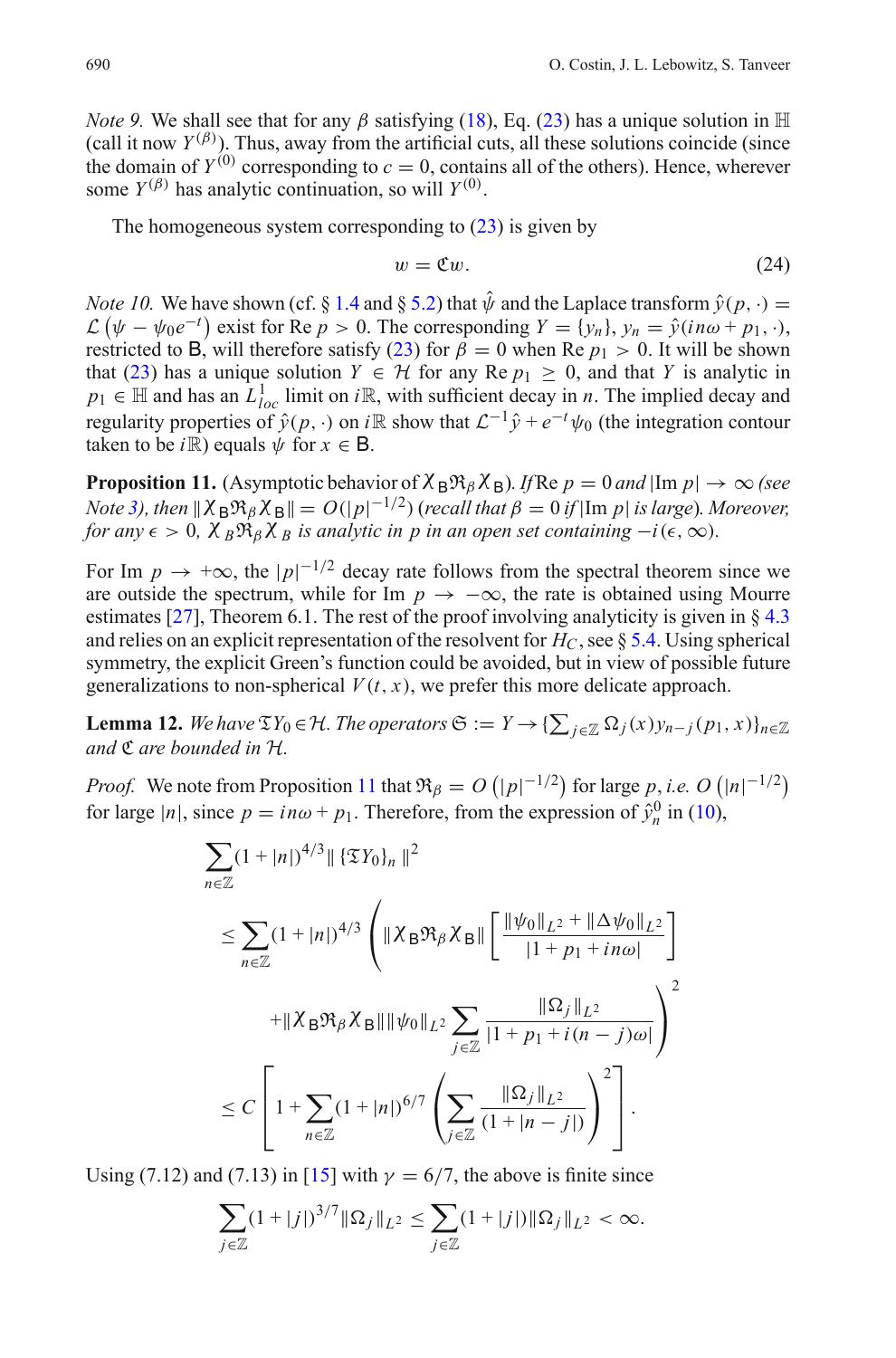The proof that  $\mathfrak S$  is the same as that of Lemma 27 of [\[15\]](#page-56-6), with  $\gamma = \frac{4}{3}$ , replacing absolute values by norms in *x*. Since  $\mathfrak{R}_{\beta}$  is uniformly bounded (in the operator norm) and acts diagonally in *n*,  $\mathfrak C$  is bounded too.  $\Box$ 

<span id="page-10-3"></span>**Lemma 13.** *Both*  $\mathfrak{T}Y_0$  *and the operator*  $\mathfrak{C}$  *are analytic in p*<sub>1</sub> *for* 

$$
p_1 \in \mathcal{O}\left(\overline{\mathbb{H}} \setminus (\{\ell_{p_c} + i\omega \mathbb{Z}\} \cup \{\ell_{-\epsilon} + i\omega \mathbb{Z}\} \cup \{\mathcal{I}_{\epsilon} + i\omega \mathbb{Z}\})\right).
$$

*Proof.* Propositions [8](#page-8-1) and [11](#page-9-0) imply that  $\mathfrak{R}_{\beta}$  is analytic in  $p \in \mathcal{O}\setminus\{e_{p_c} \cup e_{-\epsilon}\}\$  and in an open set containing  $-i(\epsilon,\infty)$ . Analyticity of  $\mathfrak{T}Y_0$  and  $\mathfrak{C}$  follow from their definition (we note  $\mathfrak C$  is a norm limit of analytic operators: its restrictions to the subspaces with nonzero components for  $|n| \leq N$  only).  $\Box$ 

<span id="page-10-4"></span>*Remark 14.* As shown later,  $(I - \mathfrak{C})$  is invertible. Since the solution *Y* cannot depend on the arbitrary parameters  $\epsilon$  and  $p_c$  (see Note [9\)](#page-8-3), the non-analyticity of  $\mathfrak{C}$  and  $\mathfrak{T}Y_0$  for

$$
p_1 \in \{\ell_{p_c} + i\omega \mathbb{Z}\} \cup \{\ell_{-\epsilon} + i\omega \mathbb{Z}\} \cup \{\mathcal{I}_{\epsilon} + i\omega \mathbb{Z}\}\
$$

<span id="page-10-1"></span>is not reflected in *Y* .

**Proposition 15.** *For* Re *p*<sup>1</sup> > 0 *large enough,* [\(23\)](#page-8-5) *has a unique solution in H. The inverse Laplace transform in p of*  $\hat{y}(p, x) =: y_n(p_1, x)$ *, where*  $p = in\omega + p_1$ *, solves the initial value problem* [\(8\)](#page-4-7) *in* B (*see Note [10](#page-9-1)*)*.*

The proof is given in § [4.2.](#page-16-0)

<span id="page-10-0"></span>*3.5. Step 2. Regularity of*  $\mathfrak{R}_{\beta,l,m}$  *at p* = 0 *and of*  $\mathfrak{C}_{l,m}$  *at p*<sub>1</sub> = 0*.* Define  $\mathfrak{R}_{\beta,l,m}$  =  $P_{l,m}\mathfrak{R}_{\beta}$  and  $\mathfrak{C}_{l,m} = P_{l,m}\mathfrak{C}$ .

*Note 16.* (Compactness versus regularity of  $\Re_{\beta,l,m}$ ). The term  $-i\beta \chi_B$  was introduced in § [3.2](#page-6-1) to ensure that  $\Re_{\beta,l,m}$  is bounded in  $\mathbb{H}$ . Since  $-i\beta\chi_B$  is localized in *x*, the shifts in the poles created by the point spectrum of  $H_C$  are smaller as  $p \to 0$  (the size of the orbitals of the Hydrogen atom grows when the energy approaches zero.) The resulting integral operators have an essential singularity at  $p = 0$ . The factor  $\chi_B$  is needed to ensure compactness, simplifying the analysis.

The poles of the resolvent  $\Re_{\beta,l,m}$  accumulate at  $p = 0$  from  $-\mathbb{H}$ , along a curve tangent to the positive imaginary *p*-axis (see Note [58](#page-50-0) in [§5.6\)](#page-46-1). As a result, while being uniformly bounded,  $\mathfrak{R}_{\beta,l,m}$  is not continuous along the imaginary p line at zero but oscillates without limit. Boundedness of  $\chi_B \mathfrak{R}_{\beta,l,m} \chi_B$  (which is not difficult to prove) does not ensure boundedness of the solution *Y* . However, we do have analyticity in an extended, two-dimensional, parameter. Let  $\lambda := \sqrt{-ip}$  (with the usual branch of the square root, Im $\lambda$  < 0 if  $p \in \mathbb{H}$ ) and let  $X := (p^{1/2}, Z)$  with

$$
Z = e^{\frac{i\pi b}{2\lambda}}.\tag{25}
$$

(The dependence of *Z* on  $\lambda$  reflects the actual behavior of the solution.) The resolvent is analytic in *X* and a useful Fredholm alternative can be applied.

<span id="page-10-2"></span>For any  $a > 1$  we can choose a c in [\(18\)](#page-7-1) (see § [4.4](#page-17-1) below) such that the following statement holds.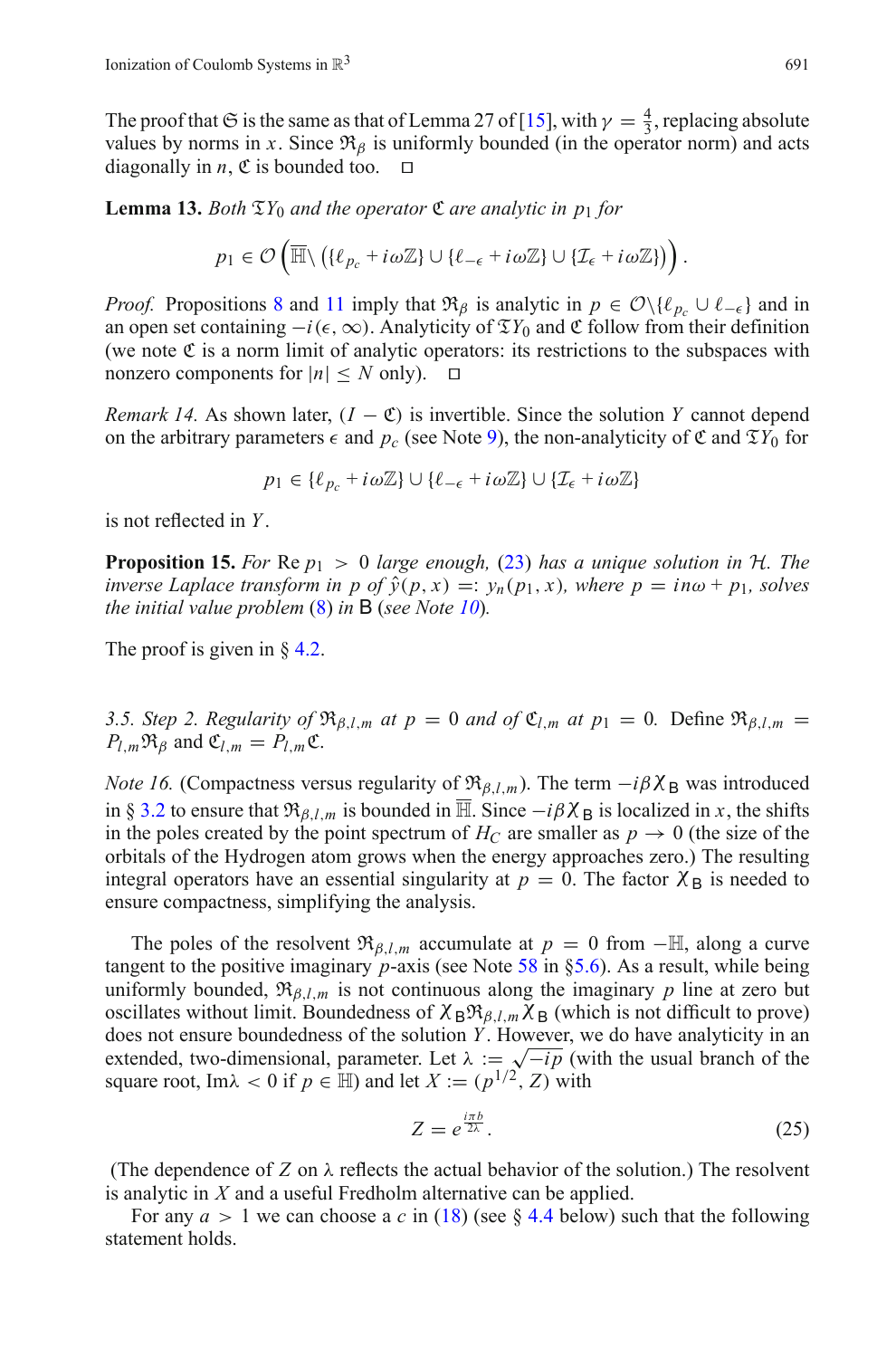**Proposition 17** (Analyticity in *X*).  $\chi_{\rm B} \Re_{\beta l}$  *m* $\chi_{\rm B}$  *is analytic with respect to X on the compact set*  $\overline{\mathbb{D}^+_{\epsilon}} \times \overline{\mathbb{D}}$ .<sup>[2](#page-11-2)</sup>

The proof is given in  $84.4$ .

As a corollary, we have the following regularity property of  $\mathfrak{C}_{l,m}$  and  $\mathfrak{T}_{l,m}Y_0$ . Let

$$
\mathbb{S}_{-\epsilon} = \{ p : \text{Im } p \in [-\epsilon, \omega - \epsilon), \ \text{Re } p \ge 0 \}. \tag{26}
$$

<span id="page-11-3"></span>**Corollary 18.** For  $p_1 \in \mathbb{S}_{-\epsilon}$ , define  $X_1 = (p_1^{1/2}, Z_1)$ , where  $Z_1 = \exp[i\pi b/(2\sqrt{-i p_1})]$ . *Then,*  $\mathfrak{T}_{l,m}Y_0$  *and*  $\mathfrak{C}_{l,m}$  *are analytic in*  $X_1$  *on the compact set*  $\overline{\mathbb{D}_{\epsilon}^+}\times \overline{\mathbb{D}}$ *.* 

*Proof.* Note first that Propositions [8](#page-8-1) and [11](#page-9-0) and the relative arbitrariness in the choice of  $p_c$  and  $\epsilon$  imply that  $\chi_B \mathfrak{R}_\beta \chi_B$  is analytic in p in a neighborhood of  $p = in\omega$ ,  $n \in \mathbb{Z} \setminus \{0\}$ . Since for large  $|n|$ ,  $\chi_B \mathfrak{R}_\beta \chi_B = \chi_B \mathfrak{R}_0 \chi_B$ , its expression as an integral operator involving *G* in [\(49\)](#page-17-2) (see Note [\(28\)](#page-17-3) as well) implies a lower bound of the analyticity radius independent of *n*. For sufficiently small  $\epsilon$  for any  $n \in \mathbb{Z}$ , including  $n = 0$ , then, analyticity of  $\chi_B \mathfrak{R}_\beta \chi_B$  in the expanded variable

$$
\left(\sqrt{p - in\omega}, \exp\left[\frac{i\pi b}{(2\sqrt{-i(p - in\omega)})}\right]\right)
$$

follows in the domain

$$
\left\{ |p - in\omega|^{1/2} \le \epsilon; \left| \exp\left[\frac{i\pi b}{(2\sqrt{-i(p - in\omega)})}\right] \right| \le 1 \right\}
$$

(since Proposition [17](#page-10-2) gives analyticity  $X \in \overline{\mathbb{D}_{\epsilon}^+} \times \mathbb{D}$ ). Analyticity of  $\mathfrak{C}_{l,m}$  in  $X_1 \in \overline{\mathbb{D}_{\epsilon}^+} \times \overline{\mathbb{D}}$ now follows since  $\mathfrak{C}_{l,m}$  is the norm limit of analytic operators (the restrictions of  $\mathfrak{C}_{l,m}$ to the subspaces of *H* with zero components for  $|n| > N$ ). (See Proposition [11](#page-9-0) for the necessary estimates of decay in *N*.) The analyticity of  $\mathfrak{T}_{l,m}Y_0$  follows from its definition.  $\Box$ 

#### <span id="page-11-0"></span>*3.6. Compactness.*

**Proposition 19.**  $\mathfrak{C}_{l,m}$  *is compact in*  $\mathcal{H}$  (*cf. Note [2](#page-4-8)*) *for*  $p_1 \in \overline{\mathbb{H}}$ *.* 

The proof is given in [§4.5.](#page-18-0)

<span id="page-11-1"></span>*3.7. Step 3. The Fredholm alternative.* We can now formulate the ionization condition using the Fredholm alternative.

**Proposition 20.** *If* [\(24\)](#page-9-2) *has no nontrivial solution in*  $H$  *for*  $p_1 \in \mathbb{S}_{-\epsilon}$ *, then*  $(I - \mathfrak{C}_{l,m})^{-1}$ *exists and the system ionizes* (*cf.* (*[3\)](#page-3-2)*)*.*

<span id="page-11-2"></span><sup>&</sup>lt;sup>2</sup> As usual, by analyticity in a compact set, we mean analyticity in some open set containing the compact set. Analyticity in  $\mathbb{D}_{\epsilon}^+ \times \mathbb{D}$  of course, implies that  $\chi_B \mathfrak{R}_{\beta,l,m} \chi_B$  is given by a convergent double series in  $p^{1/2}$  and  $e^{\frac{i\pi b}{2\lambda}}$ .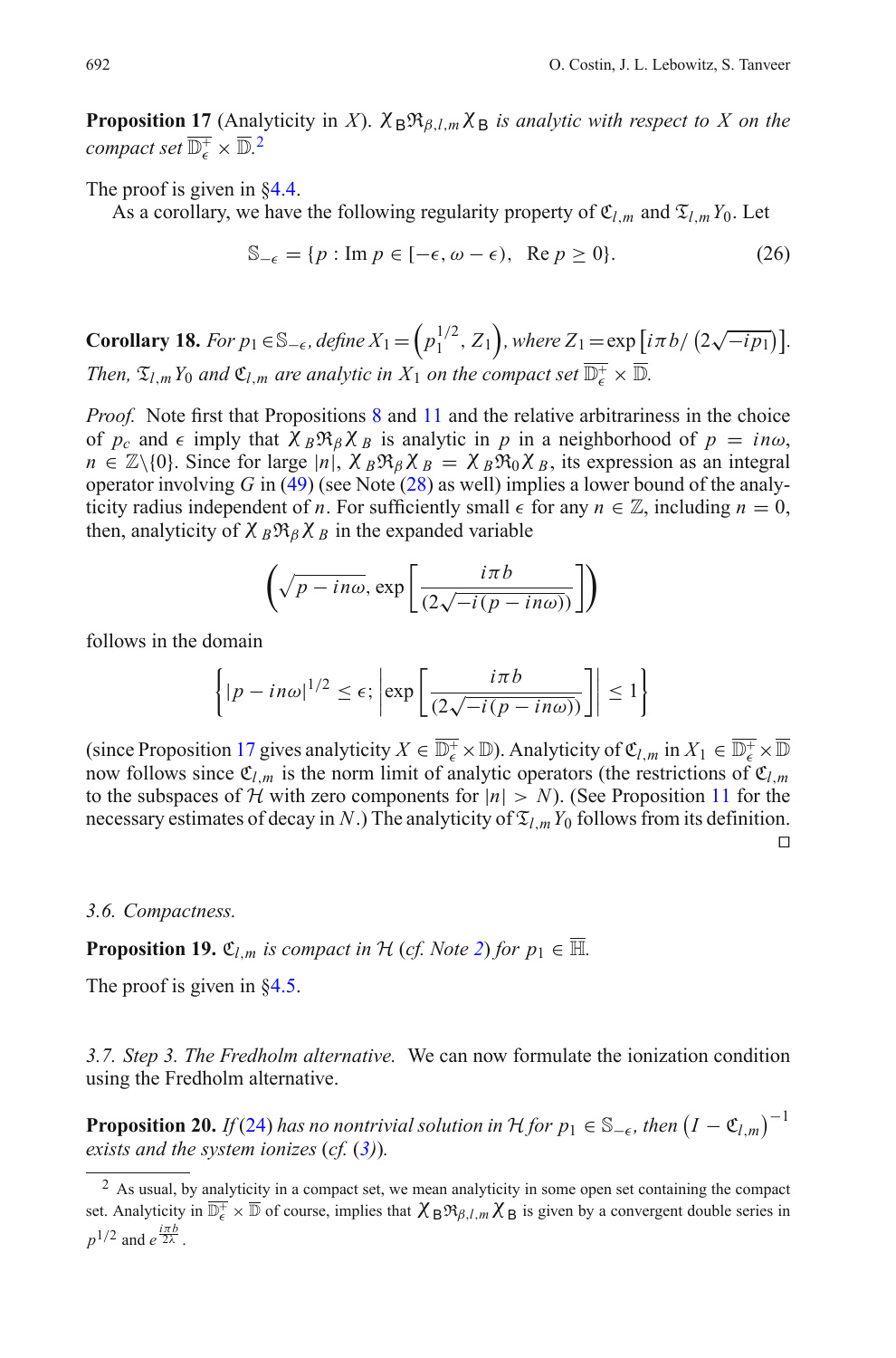<span id="page-12-4"></span>The first part is simply the Fredholm alternative. Ionization follows from the following proposition. We recall that  $\hat{y}(p_1 + in\omega, x) = y_n$  are the components of *Y*.

**Proposition 21.** *Assume [\(24\)](#page-9-2)* has no nontrivial solution when  $p_1 \in \overline{\mathbb{H}}$ . Then, for  $\psi_0 \in P_{l,m} \left( C_0^\infty(\mathbb{R}^3) \right)$ , the solution  $Y \in \mathcal{H}$  to [\(23\)](#page-8-5) is analytic in  $p_1 \in \overline{\mathbb{H}} \setminus \{i\omega\mathbb{Z}\}$  and *analytic with respect to*  $X_1$  *in*  $\overline{\mathbb{D}_{\epsilon}} \times \overline{\mathbb{D}}$ *. In particular Y is bounded at*  $p_1 = 0$ *. These properties imply sufficient regularity and decay of*  $\hat{y}(p, x)$  *so that the integration contour in*  $\mathcal{L}^{-1}\hat{v}$  *can be taken to be i* ℝ. *By the Riemann-Lebesgue lemma, P(t, B)*  $\rightarrow$  0 *as*  $t \rightarrow \infty$ .

The proof is given in  $\S$  [4.6.](#page-19-0)

<span id="page-12-0"></span>*3.8. End of proof of Theorem [2.](#page-5-2)* It only remains to make the connection with Floquet theory. This is done in  $\S$  [4.8.](#page-22-0)

<span id="page-12-1"></span>*3.9. Proof of Theorem [3.](#page-5-3)* Equation [\(14\)](#page-4-4), restricted to B, follows from the homogeneous system  $w = \mathfrak{C}w$ . Multiplying [\(14\)](#page-4-4) by  $\overline{w_n}$ , summing over *n*, and integrating over  $\mathsf{B}_{\tilde{\sigma}}$ , where  $\tilde{a}$  ∈ (1, *a*], we are lead to a nonnegative definite quantity involving  $w_n|_{\partial \mathbf{B}_\alpha}$  being zero for  $n < 0$ . Details are given in  $\S 4.7$ .

<span id="page-12-2"></span>*3.10. Proof of ionization for spherically symmetric*  $\Omega$ *, Theorem [1.](#page-5-4)* We consider the case  $V(t, x) = 2\Omega(r) \sin \omega t$ , corresponding to  $\Omega_1 = -i\Omega$  and  $\Omega_{-1} = i\Omega$  ( $\Omega$  is real valued). The proof in the slightly more general case  $2\Omega(r)$  sin ( $\omega t - \theta$ ) amounts to replacing *t* by  $t - \theta/\omega$  and  $\psi_0(x)$  by  $\psi(\theta/\omega, x)$  in our proof. Recall  $\mathfrak{C}_{l,m} = P_{l,m} \mathfrak{C}^3$  $\mathfrak{C}_{l,m} = P_{l,m} \mathfrak{C}^3$ . We obtain by projection of [\(23\)](#page-8-5) to  $P_{l,m}$   $(L^2(\mathbb{R}^3))$ ,

$$
Y = Y_0 + \mathfrak{C}_{lm} Y. \tag{27}
$$

<span id="page-12-7"></span><span id="page-12-6"></span>The homogeneous equation associated to  $(27)$  is

$$
w = \mathfrak{C}_{lm} w, \ w \in \mathcal{H}.
$$
 (28)

The Fredholm alternative applies and  $(27)$  has a unique solution in  $H$  iff  $(28)$  implies  $w=0$ .

*Note 22.* By separation of variables in spherical coordinates, we see that  $\mathfrak{C}_{l,m}$  can be defined in the same way as  $\mathfrak{C}$ , replacing  $\mathcal{A}_{\beta}$  in [\(17\)](#page-7-2) by

$$
\mathcal{A}_{\beta,r} = -\frac{d^2}{dr^2} - \frac{2}{r}\frac{d}{dr} + \frac{l(l+1)}{r^2} - \frac{b}{r} - ip_1 + n\omega - i\beta \chi_B \tag{29}
$$

and the associated differential-difference systems are obtained by replacing  $-\Delta - b/r$ *d*

with  $-\frac{d^2}{dr^2} - \frac{2}{r}$  $\frac{d}{dr} + \frac{l(l+1)}{r^2} - \frac{b}{r}.$ 

Clearly if there exists a nontrivial solution  $w \in H$  of [\(28\)](#page-12-7), then, again by elliptic regularity (see Proposition [8\)](#page-8-1), v defined by  $w = Y_{l,m}v(r)$ , where  $Y_{l,m}$  are the spherical harmonics, is a nontrivial solution to

<span id="page-12-3"></span>
$$
\mathcal{A}_{\beta,r} v_n = -i \Omega (v_{n+1} - v_{n-1}) - i \beta \chi_B v_n \quad \text{implying } \mathcal{A}_{0,r} v_n = -i \Omega (v_{n+1} - v_{n-1})
$$
\n(30)

<span id="page-12-5"></span><sup>&</sup>lt;sup>3</sup> As discussed, it suffices to show ionization on a dense subset of initial conditions.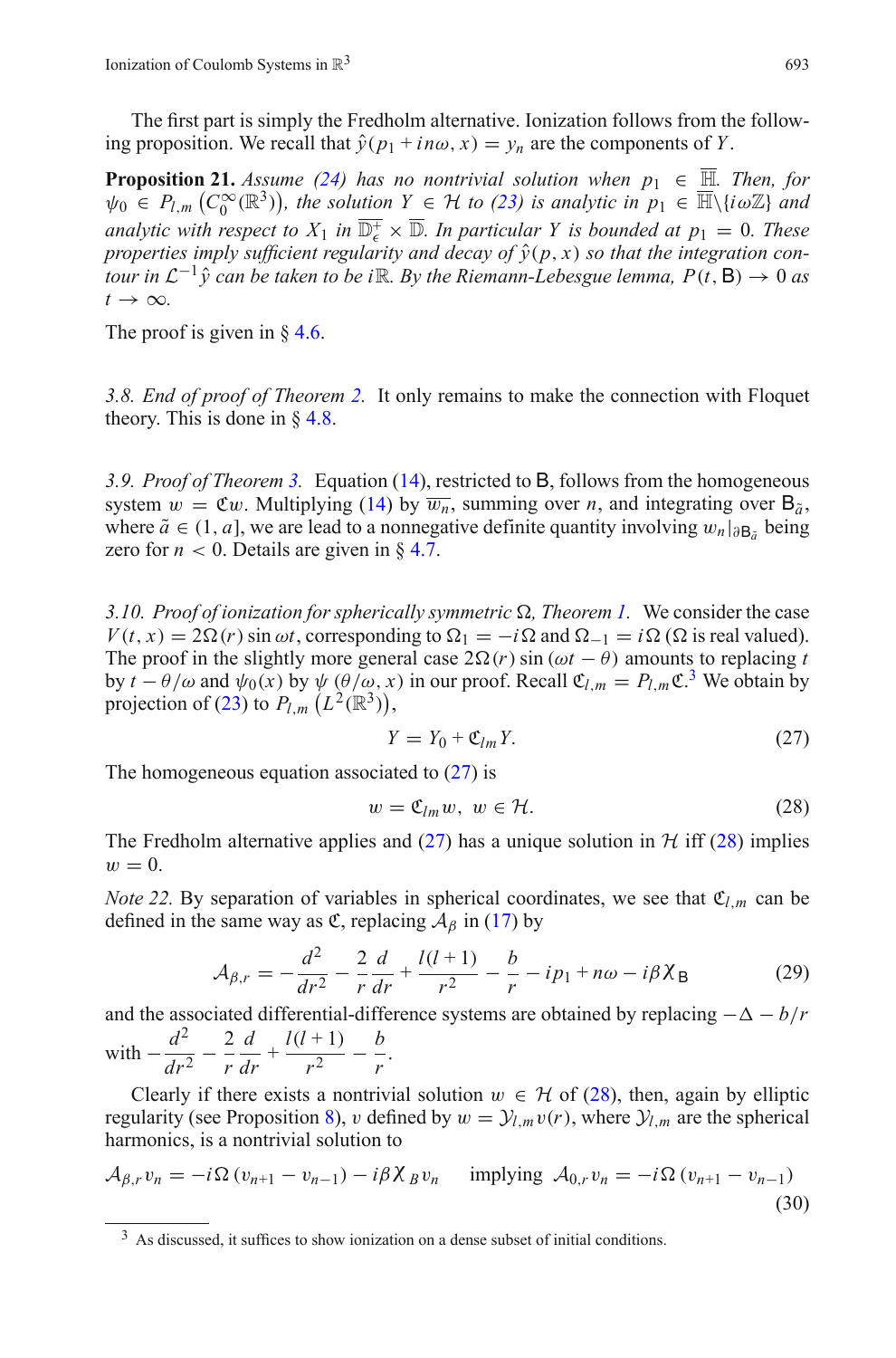<span id="page-13-1"></span>**Proposition 23.** *If v satisfies* [\(30\)](#page-12-3)*, then there exists n* > 0 *such that either* (**i**)  $v_n(1) \neq 0$ *; or* (**ii**)  $v_n(1) = 0$ *, but*  $v'_n(1) \neq 0$ *; let*  $n_0$  *be the smallest such n. By homogeneity, we can assume that*  $v_{n_0}(1) = 1$  *in case* (**i**) *and*  $v'_{n_0}(1) = -\sqrt{\Omega(1)}$  *in case* (**ii**) (*we use the positivity of*  $\Omega$ *).* 

The proof is given in  $\S$  [4.10.](#page-22-2)

**Definition.** *We define* τ *to be* 0 *or* 1 *in case (i) and* 1 *in case (ii) respectively*.

<span id="page-13-0"></span>*3.11. Asymptotic behavior of*  $v_n$  *in [\(30\)](#page-12-3) as n* → −∞. In view of Proposition [21](#page-12-4) we see that [\(30\)](#page-12-3) holds the necessary ionization information.

<span id="page-13-5"></span>*3.11.1. Notation.* Let

$$
\mathfrak{s}(r) := \int_r^1 \sqrt{\Omega(\rho)} d\rho \quad (r \in (0, 1)). \tag{31}
$$

<span id="page-13-4"></span>By assumption  $\Omega > 0$  is smooth and then so is  $\mathfrak{s}$ . Let

$$
n_0 - k
$$
,  $\Omega_0 = \Omega(0)$ ,  $\Omega'_0 = \Omega'(0)$ ,  $\mathfrak{s}_0 = \mathfrak{s}(0)$ ,  $\alpha = \frac{2\sqrt{\Omega_0}}{\mathfrak{s}_0}$ ,  $\zeta = \alpha kr$ . (32)

<span id="page-13-3"></span>Denote

$$
H_0(\zeta) := \sqrt{\frac{2}{\pi}} e^{\zeta} \zeta^{1/2} K_{l+1/2}(\zeta); \quad G_0(\zeta) = \sqrt{\frac{\pi}{2}} e^{\zeta} \zeta^{1/2} I_{l+1/2}(\zeta),
$$

where  $K_{l+1/2}$  and  $I_{l+1/2}$  are the modified Bessel functions of order  $l + 1/2$ . It follows that for small  $\zeta$ ,

$$
H_0(\zeta) \sim 2^{-l} \zeta^{-l}(2l)!/l!.
$$

<span id="page-13-2"></span>Let  $H(\zeta; k, l)$  be the unique solution of the integral equation

$$
\check{H}(\zeta; k, l) = G_0(\zeta) \int_0^{\zeta} e^{-2s} G_0(s) \mathcal{R}(H_0 + k^{-1} \check{H})(s) ds \n- H_0(\zeta) \int_{k\alpha}^{\zeta} e^{-2s} H_0(s) \mathcal{R}(H_0 + k^{-1} \check{H})(s) ds
$$
\n(33)

for  $\zeta \in [0, k\alpha]$ , where the operator  $\mathcal R$  is defined by

$$
(\mathcal{R}f)(\zeta) = 2\left(-\frac{\omega}{2\alpha^2} + \frac{\Omega'_0(1+2\zeta)}{4\alpha\Omega_0} + \frac{\tau}{2}\right)f' - \frac{bf}{\alpha\zeta}.
$$

Define

$$
H(\zeta) = H(\zeta; k, l) := H_0(\zeta) + k^{-1} \check{H}(\zeta; k, l).
$$

It can be checked that *H* satisfies

$$
H'' = 2\left(1 - \frac{\omega}{2k\alpha^2} + \frac{\Omega_0'(1+2\zeta)}{4k\alpha\Omega_0} + \frac{\tau}{2k}\right)H' + \left(\frac{l(l+1)}{\zeta^2} - \frac{b}{\alpha\zeta k}\right)H\tag{34}
$$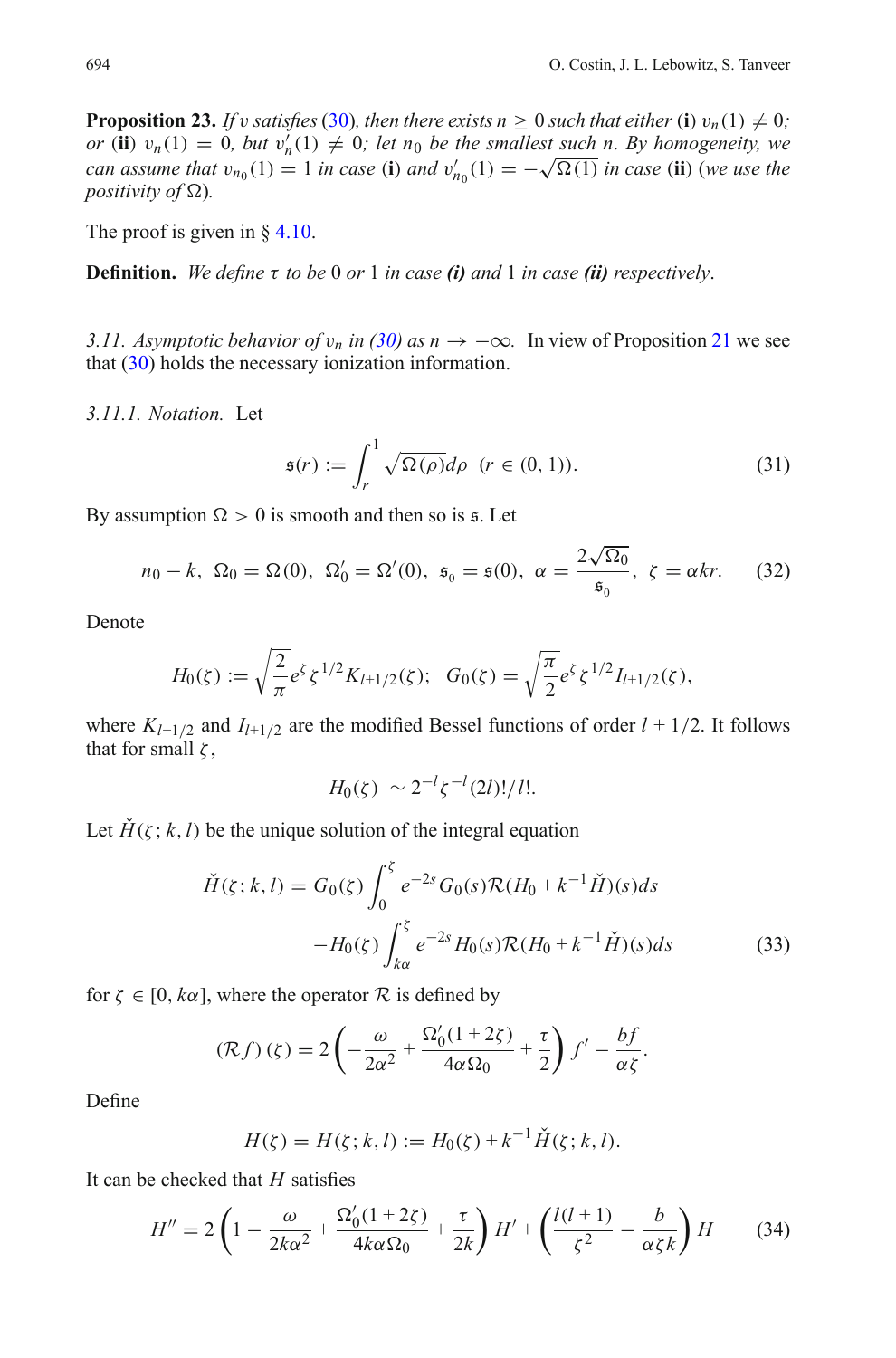with the following asymptotic condition<sup>4</sup>

$$
H(\zeta) \sim 1 + \frac{l(l+1)}{2\zeta} + \frac{b}{2k\alpha} \log \zeta + O\left(\frac{\log \zeta}{k\zeta}, \frac{1}{\zeta^2}\right) (\zeta, k \to \infty, \zeta \le k\alpha). \tag{35}
$$

<span id="page-14-6"></span><span id="page-14-5"></span>*Remark 24.* (i)  $H(\zeta; k, l) \sim \sqrt{\frac{2}{l}}$  $\frac{2}{\pi}e^{\zeta} \zeta^{1/2} K_{l+1/2}(\zeta) (1 + o(1))$  as  $k \to \infty$ 

(ii) From the expression [\(33\)](#page-13-2) for  $\check{H}$  it is seen that as  $\zeta \to 0$  we have  $\check{H}(\zeta; k, l) \sim$ const. $\zeta^{-l+1}$  for  $l \neq 1$  and  $\check{H} \sim$  const. + const  $\zeta \log \zeta$  for  $l = 1$ . For  $\tau = 0$  or 1, *H*<sup> $\check{H}$ </sup> is less singular than *H*<sup>0</sup> at  $\zeta = 0$ .

Define

$$
m_k(r) = \frac{\mathfrak{s}^{2k+\tau} \Omega^{\frac{1}{4}}(1) H(\alpha kr)}{(2k+\tau)! \Omega^{\frac{1}{4}}(r) H(\alpha k)} \exp\left[\frac{\omega}{4} \int_1^r \frac{\mathfrak{s}(s) ds}{\sqrt{\Omega(s)}}\right] := \frac{\mathfrak{s}^{2k+\tau}}{(2k+\tau)!} F_k(r). \tag{36}
$$

<span id="page-14-4"></span><span id="page-14-2"></span>*Note 25.* From standard properties of the modified Bessel function  $K_{l+1/2}$ , it follows that for large enough *k*,  $H(\alpha kr)$  is continuous and nonzero for  $r \in (0, 1]$  and that as  $r \to 0$ ,  $H(\alpha kr)$  is singular as  $r^{-l}$ . Therefore for any *k* sufficiently large  $u_k \equiv r^l m_k$  has a finite limit nonzero limit as  $r \to 0^+$ .

**Definition 26.** With  $n_0$  as in Proposition [23](#page-13-1), we define  $h_k(r)$  by

$$
w_{n_0-k} = \frac{i^k}{r} m_k(r) h_k(r) \mathcal{Y}_{l,m}.
$$
 (37)

<span id="page-14-3"></span><span id="page-14-0"></span>**Theorem 4.** (Behavior as  $k \rightarrow +\infty$  (*i.e.*  $n \rightarrow -\infty$ ) *For any sufficiently large k,*  $u_k := r^l m_k(r)$  *is continuous in*  $r \in (0, 1]$  *and*  $u_k(r) \to const \neq 0$  *as*  $r \to 0^+$ *. Furthermore, if there is a nontrivial solution to* [\(30\)](#page-12-3)*, then there exists a subsequence*  $k_i \rightarrow \infty$ *such that for any r*  $\in$  [0, 1]*,* 

$$
\lim_{j \to \infty} h_{k,j}(r) = 1. \tag{38}
$$

The first part follows simply from Note [25.](#page-14-2) The rest of the proof is given in § [4.11.](#page-23-0)

**Proposition 27.** *There is no nonzero solution of* [\(28\)](#page-12-7) *in H.*

Indeed, Theorem [4](#page-14-0) shows that otherwise  $(r^{l+1}v_n)(0) = m_n \neq 0$  for a subsequence of *n* < 0. This implies that the corresponding  $w_n(x) \sim m_n r^{-l-1} y_{l,m}$  for  $r = |x| \to 0$ . This singularity is incompatible with  $w_n \text{ }\in H^2$ , (see Proposition [8\)](#page-8-1). Thus there is no admissible solution of the homogeneous system and the first part of Theorem [1](#page-5-4) follows from Theorem [2](#page-5-2) (i). See also the remarks in  $\S 5.10$ . The result on the decay rate follows from the type of essential singularities of  $\hat{y}$  for  $p \in i\omega\mathbb{Z}$ ; see [§4.6.](#page-19-0)

<span id="page-14-1"></span><sup>&</sup>lt;sup>4</sup> As is common, the notation  $O(a, b) \equiv O(|a| + |b|)$ ; similarly  $O(a, b, c) \equiv O(|a| + |b| + |c|)$ .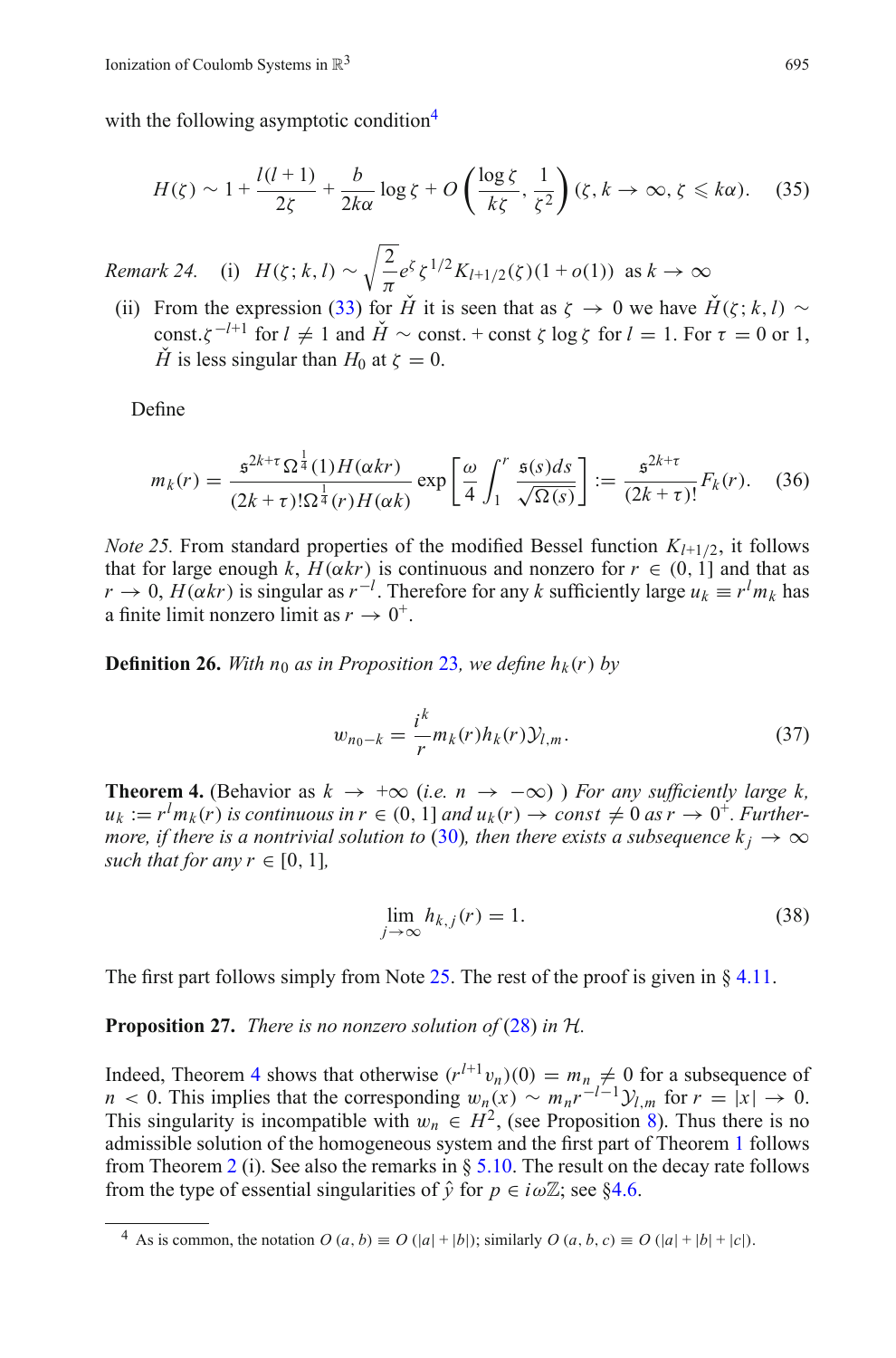#### <span id="page-15-1"></span><span id="page-15-0"></span>**4. Proofs of Intermediate Steps**

*4.1. Proof of Proposition* [8.](#page-8-1) As mentioned in § [3.3,](#page-7-0)  $A_\beta$  and  $A^*_{\beta}$  are adjoints of eachother. They are furthermore densely defined and hence (see, *e.g* [\[28\]](#page-56-10), Theorems 5.28 and 5.29, p. 168), closed. Once we show that  $A_\beta(p)$  is invertible in *D*, analyticity of  $\mathcal{R}_\beta$  in  $\mathcal{O}\setminus(\ell_{p_c}\cup\ell_{-\epsilon})$  follows (the spectrum of the closed operator  $H_C - i\beta\chi_B(r)$  is a closed set). Analyticity holds wherever  $\mathcal{A}_{\beta}$  is analytic, [\[31\]](#page-56-11), Vol. 1, Theorem VIII.2, p. 254).

(1) *Eigenvalues*. We first show below that no  $ip \in i\mathcal{D}$  is an eigenvalue of  $H_C$  −  $i\beta\chi_B(r)$ . Assume we had  $\mathcal{A}_{\beta}\psi = 0$ . If  $\beta = 0$ ,  $\mathcal{A}_0\psi = 0$  implies  $ip \in \sigma_p(H_C)$ , but, by construction, these values of *p* correspond to the region where  $\beta \neq 0$ . So we can assume  $\beta > 0$ . Then

$$
\langle \psi, (-\Delta - ip - br^{-1})\psi \rangle + \langle \psi, -i\beta \chi_B \psi \rangle = 0. \tag{39}
$$

<span id="page-15-2"></span>Taking the imaginary part of [\(39\)](#page-15-2) we get

Re 
$$
p \langle \psi, \psi \rangle + c \langle \psi, X_B \psi \rangle =
$$
Re  $p \langle \psi, \psi \rangle + c \langle X_B \psi, X_B \psi \rangle = 0.$  (40)

If Re  $p > 0$  this immediately implies  $\psi = 0$ . If Re  $p = 0$  we get  $\chi_B \psi = 0$ . But  $\chi_B \psi = 0$  implies  $0 = A_\beta \psi = A_0 \psi$ . In spherical coordinates the equation  $A_0\psi = 0$  becomes a system of ordinary differential equations

$$
\left(-\frac{d^2}{dr^2} - \frac{2}{r}\frac{d}{dr} + \frac{l(l+1)}{r^2} - br^{-1} - ip\right)\psi_{n,l,m} = 0.
$$
 (41)

<span id="page-15-3"></span>Since  $\chi_B \psi = 0$ , the solution of [\(41\)](#page-15-3) vanishes identically on [0, *a*]; but then, by standard arguments the solution is identically zero.

If Im  $p \notin [-\epsilon, p_c]$ , with  $p \in \mathcal{D}$ , then  $\mathcal{A}_{\beta} = \mathcal{A}_0$ , and we are, by construction, outside the spectrum of  $A_0$ , and thus  $A_0\psi = 0$  implies  $\psi = 0$ .

- (2) *The range of*  $A_\beta$  *is dense.* Indeed, the opposite would imply<sup>[5](#page-15-4)</sup> Ker( $A_\beta^*$ )  $\neq$  0, which leads to the same contradiction as in Step 1 (note that  $A_{\beta}^*$  is simply  $A_{\beta}$  with the signs of  $\beta$  and Re  $p$  changed at the same time).
- (3) *For any p*  $\in$  *D there is an*  $\epsilon$  > 0 *such that*  $\|\mathcal{A}_{\beta}\psi\|$  >  $\epsilon$   $\|\psi\|$ *.* 
	- (a) If Re  $p > 0$  and  $\|\psi\| = 1$ , then

$$
\|\mathcal{A}_{\beta}\psi\| \geq |\langle \mathcal{A}_{\beta}\psi, \psi \rangle| = |\langle \mathcal{A}_{0}\psi, \psi \rangle - ic \langle \chi_{B}\psi, \chi_{B}\psi \rangle|
$$
  
\n
$$
\geq |\text{Re } p\langle \psi, \psi \rangle| \geq \text{Re } p. \tag{42}
$$

(b) Let now Re  $p = 0$ , and assume Im p is between two eigenvalues of  $-H_C$ , the distance to the nearest being  $\delta > 0$ . To get a contradiction, assume that  $\|\psi_i\| = 1$  and  $\|\mathcal{A}_{\beta}\psi_i\| = \epsilon_i \to 0$ . Then

$$
\epsilon_j = \|\mathcal{A}_{\beta}\psi_j\| \geq |\langle \mathcal{A}_{\beta}\psi_j, \psi_j \rangle| = |\langle \mathcal{A}_0\psi_j, \psi_j \rangle - ic\langle \mathcal{X}_{\beta}\psi_j, \mathcal{X}_{\beta}\psi_j \rangle|
$$
  
\n
$$
\geq c \left| \langle \mathcal{X}_{\beta}\psi_j, \mathcal{X}_{\beta}\psi_j \rangle \right| \to 0,
$$
\n(43)

thus  $\chi_B \psi_i \rightarrow 0$ , and by the definition of  $A_\beta$  and  $A_0$  we get

$$
\|\mathcal{A}_0\psi_j\| \to 0,\tag{44}
$$

<span id="page-15-5"></span>which is impossible, since our assumption and  $(44)$  imply noninvertibility of  $H_C - i p$  while *ip* is outside the spectrum of  $H_C$ .

<span id="page-15-4"></span><sup>5</sup> [\[28\]](#page-56-10), p. 267.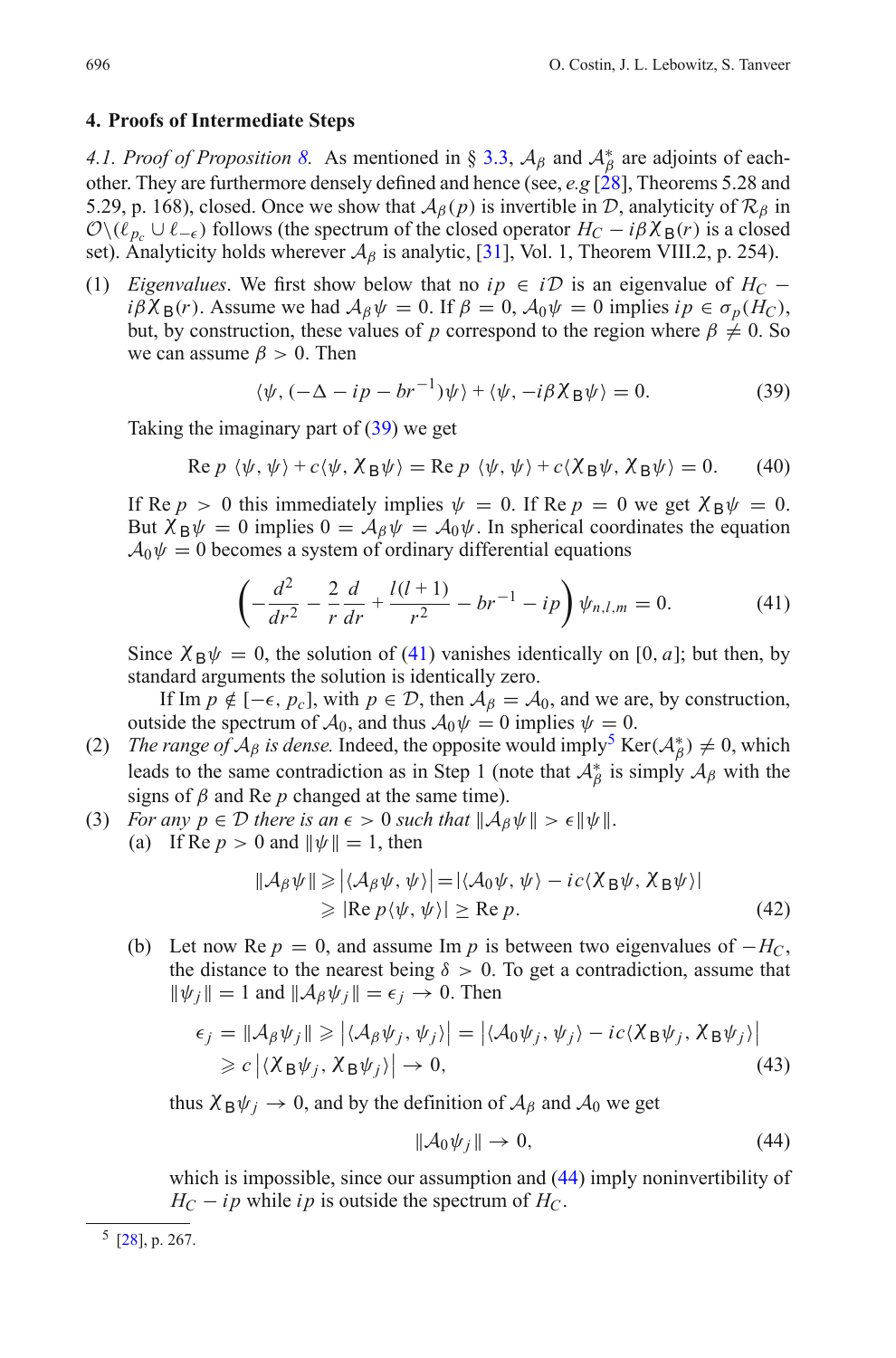<span id="page-16-1"></span>(c) In the last case, Re  $p = 0$ , Im  $p \in \sigma_p(-H_C)$ ; then if we assume there is a sequence  $\psi_i$ ,  $\|\psi_i\| = 1$  such that  $\|\mathcal{A}_{\beta}\psi_i\| \to 0$  as  $j \to \infty$  we get

$$
\|\mathcal{A}_{\beta}\psi_j\| \geq |\langle \mathcal{A}_{\beta}\psi_j, \psi_j \rangle| = |\langle \mathcal{A}_0 \psi_j, \psi_j \rangle - ic \langle \chi_B \psi_j, \chi_B \psi_j \rangle|
$$
  
 
$$
\geq |c \langle \chi_B \psi_j, \chi_B \psi_j \rangle| \to 0.
$$
 (45)

Since  $\|\mathcal{A}_0\psi_i\| \le \|\mathcal{A}_B\psi_i\| + c\|\chi_B\psi_i\|$ , [\(45\)](#page-16-1) implies  $\|\mathcal{A}_0\psi_i\| \to 0$ . On the other hand, with *P* the orthogonal projection on the finite dimensional eigenspace of *H<sub>C</sub>* corresponding to the eigenvalue *ip*, we have  $A_0P = 0 \Rightarrow A_0 = 0$  $A_0(I - P)$  and then since  $A_0 \psi_i \rightarrow 0$ ,

$$
\|\mathcal{A}_0(I - P)\psi_j\| \to 0. \tag{46}
$$

<span id="page-16-2"></span>But by definition  $A_0$  is invertible on  $(I - P)L^2(\mathbb{R}^3)$  and [\(46\)](#page-16-2) then implies  $||(I - P)\psi_j|| \to 0$ , i.e.  $P\psi_j - \psi_j \to 0$ . Since  $||\psi_j|| = 1$ ,  $||P\psi_j|| \to 1$ . Then  $P\psi_i$  is a bounded sequence in the finite dimensional space  $PL^2(\mathbb{R}^3)$ , hence we can extract a convergent subsequence, which we may without loss of generality assume to be  $P\psi_j$  itself,  $P\psi_j \to \psi$ ,  $\|\psi\| = 1$ , and also  $\psi_j \to P\psi_j \to \psi$ , thus  $P\psi = \psi$ . Therefore,  $A_0\psi = A_0P\psi = 0$ . Also, since multiplication by  $c\chi_B$  is a bounded operator we have  $c\chi_B\psi_j \to c\chi_B\psi = 0$ , since  $c\chi_B\psi_j \to 0$ . Therefore,  $\|A_\beta\psi\| \leq \|\mathcal{A}_0\psi\| + \|c\chi_B\psi\| = 0$  in contradiction to the absence of eigenvalues.

(4) *Definition of the inverse.* This is standard: we let  $\psi \in D(\mathcal{A}_{\beta})$ ,  $\mathcal{A}_{\beta}\psi = \phi$  and define  $\Re_{\beta}\phi = \psi$ . This is well defined since  $A_{\beta}\psi_1 = A_{\beta}\psi_2$  entails, by Step 1,  $\psi_1 = \psi_2$ . By Step 2,  $\mathfrak{R}_{\beta}$  is defined on a dense set. By Step 3, for any p there is an  $\epsilon > 0$  such that  $\|\mathfrak{R}_{\beta}\| < \epsilon^{-1}$ . Thus  $\mathfrak{R}_{\beta}$  extends by density to  $L^2(\mathbb{R}^3)$  and by construction  $A_{\beta} \mathfrak{R}_{\beta} \phi = \phi$  whenever  $\mathfrak{R}_{\beta} \phi \in D(A_{\beta})$ . Conversely, if  $\phi \in D(A_{\beta})$ , and  $A_{\beta}\phi = u$  then  $\Re_{\beta}u = \phi$  entailing  $\Re_{\beta}A_{\beta}\phi = \phi$  on the dense set  $D(A_{\beta})$ .

For the regularity of  $\mathfrak{R}_{\beta}$  in *x*, we first note that if we define  $\mathcal{Q} = (I - \Delta)^{-1}$ , we have the following identity:

$$
\mathfrak{R}_{\beta} = \mathcal{Q} \left[ 1 - \left( \frac{b}{r} + i \beta \chi_{B} + i p + 1 \right) \mathcal{Q} \right]^{-1}.
$$
 (47)

<span id="page-16-3"></span>It is clear that if  $\phi \in L^2(\mathbb{R}^3)$ ,  $\mathcal{Q}\phi \in H^2(\mathbb{R}^3)$  and so  $(b/r - i\beta \chi_B + i p + 1) \mathcal{Q}\phi \in L^2$ . Therefore, from [\(47\)](#page-16-3),  $\Re$ <sub>B</sub> :  $L^2(\mathbb{R}^3) \to H^2(\mathbb{R}^3)$ .

<span id="page-16-0"></span>4.2. Proof of Proposition [15.](#page-10-1) The shift operator *S*, defined by  $(SY)_i = v_{i+1}$ , is quite straightforwardly shown to be bounded in  $H$ : the proof of Lemma 27 in [\[15](#page-56-6)] goes through without changes. By the second resolvent identity we have

$$
\mathfrak{R}_{\beta} = (1 - i\beta \mathfrak{R}_{0} \chi_{\text{B}})^{-1} \mathfrak{R}_{0}.
$$

Since  $-\Delta - br^{-1}$  is self-adjoint, we have by the spectral theorem, for some  $C > 0$ independent of *p*,

$$
\|(-\Delta - br^{-1} - ip)^{-1}\|_{L^2(\mathbb{R}^3)} \leqslant C(\text{Re } p)^{-1},\tag{48}
$$

and thus  $\|\Re_\beta\|_{L^2(B)} \leq C_1(1 + |Re p|)^{-1}$ . Since  $\Re_\beta$  is diagonal (in *n*) and  $\Im$  is bounded (cf. Lemma [12\)](#page-9-3), we have  $\|\mathfrak{C}\|_{\mathcal{H}} \leq C_2(1 + |\text{Re } p_1|)^{-1}$ . Thus  $\|\mathfrak{C}\|_{\mathcal{H}}$  is small for large Re *p*<sub>1</sub>, and therefore  $(I - \mathfrak{C})Y = Y^{(0)}$  has a unique solution  $Y \in \mathcal{H}$  and the proof follows.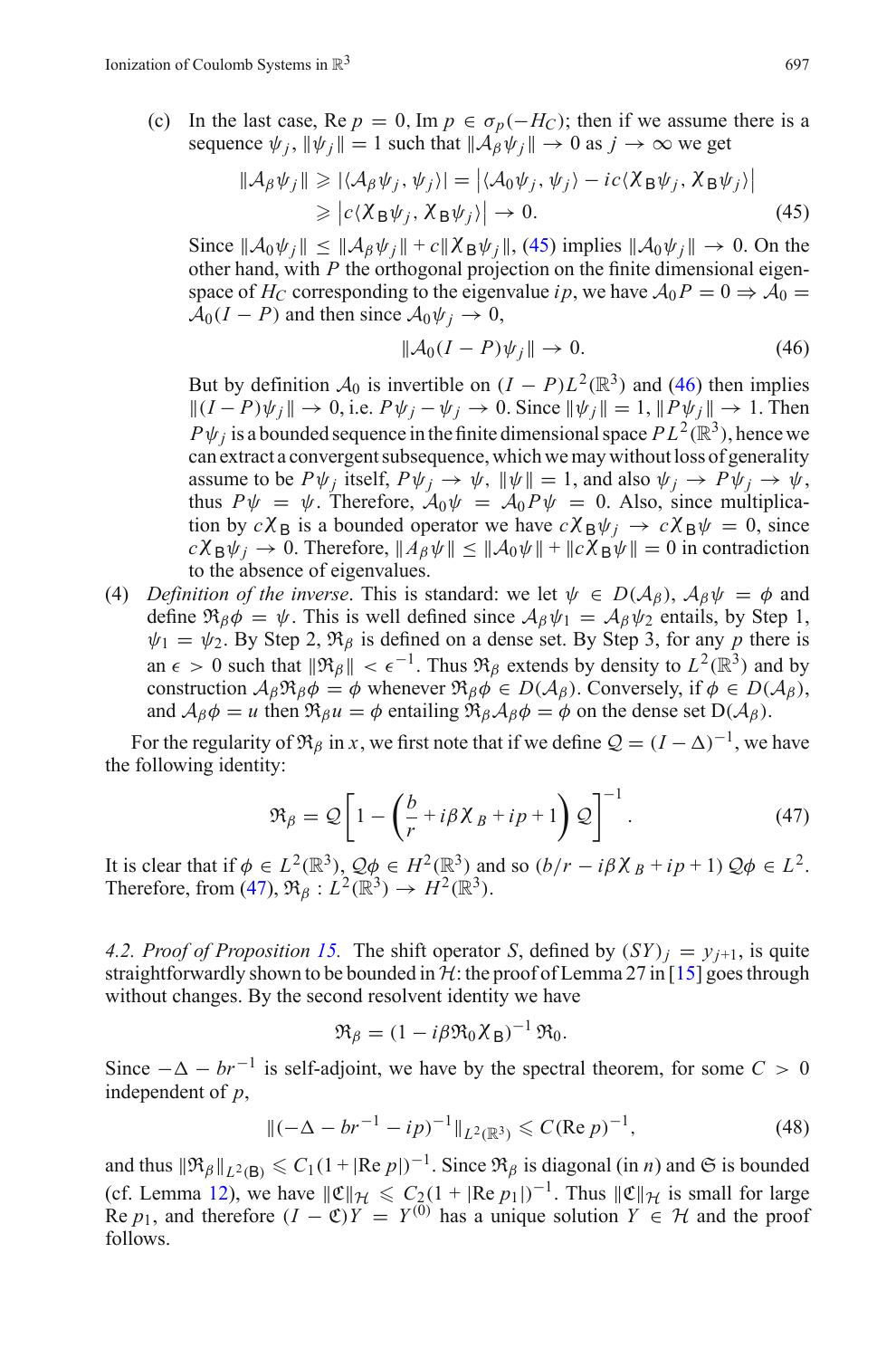#### <span id="page-17-0"></span>*4.3. Proof of Proposition [11.](#page-9-0)*

*Proof.* The estimate  $\|\chi_{\rm B}\Re_0\chi_{\rm B}\| = O(p^{-1/2})$  is shown right after the statement of Proposition [11.](#page-9-0)

We now consider the analyticity of  $\mathfrak{R}_{\beta}$  in an open set on the imaginary *p* axis for Im  $p \le -\epsilon$ . There,  $\beta = 0$  and  $\chi_B \Re \chi_B = \chi_B \Re \chi_B \chi_B$  is manifestly analytic from its representation as an integral operator, whose kernel *G* is given below (see [\[26](#page-56-15)] and Appendix [§5.4](#page-44-1) for details).

<span id="page-17-2"></span>With  $k = \sqrt{ip}$  (using the principal branch of the square root), and  $v = b/(2k)$ ,

$$
G(x, x'; k)
$$
\n
$$
= \frac{ik(\eta - \xi)I(-ik\xi)J(-ik\eta) - k^2\xi\eta[I(-ik\xi)J(-ik\eta) - J(-ik\eta)I(-ik\xi)]}{\Gamma(1 - i\nu)\Gamma(1 + i\nu)}
$$
\n
$$
\times \frac{e^{\frac{ik}{2}(\xi + \eta)}}{4\pi|x - x'|},
$$
\n(49)

<span id="page-17-4"></span>where

$$
\xi = |x| + |x'| + |x - x'|, \eta = |x| + |x'| - |x - x'|,\tag{50}
$$

$$
I(z_1) = \int_0^{i\infty} e^{-z_1 t} t^{-iv} (1+t)^{iv} dt, \quad \dot{I}(z_1) = -\int_0^{i\infty} e^{-z_1 t} t^{1-iv} (1+t)^{iv} dt \tag{51}
$$

$$
J(z_2) = \int_0^1 e^{z_2 t} t^{-iv} (1-t)^{iv} dt; \quad \dot{J}(z_2) = \int_0^1 e^{z_2 t} t^{-iv} (1-t)^{iv} dt.
$$

$$
J(z_2) = \int_0^1 e^{z_2 t} t^{-i\nu} (1-t)^{i\nu} dt; \ \dot{J}(z_2) = \int_0^1 e^{z_2 t} t^{1-i\nu} (1-t)^{i\nu} dt.
$$

<span id="page-17-3"></span>Further properties of function *G* are discussed in [§5.4.](#page-44-1)

*Note 28.* Note that [\(49\)](#page-17-2) still holds for  $p \in i\mathbb{R}^+$ , with  $k = \sqrt{ip}$ , with the choice  $\arg k = \pi/2$  for  $p \in i\mathbb{R}^+$ , and with the upper limits  $i\infty$  in [\(51\)](#page-17-4) replaced by  $+\infty$ .

<span id="page-17-1"></span>*4.4. Proof of Proposition [17.](#page-10-2)* The function  $f = \Re_{\beta, l,m} \chi_{\text{B}} g$  is the solution of the equation

$$
\left(-\frac{d^2}{dr^2} - \frac{2}{r}\frac{d}{dr} + \frac{l(l+1)}{r^2} - \frac{b}{r} + \lambda^2 - ic\right)f = g; \ r \le a,
$$
\n
$$
\left(-\frac{d^2}{dr^2} - \frac{2}{r}\frac{d}{dr} + \frac{l(l+1)}{r^2} - \frac{b}{r} + \lambda^2\right)f = 0; \ r > a,
$$
\n(52)

such that *f* decays at infinity, is regular at the origin and  $C^1$  at  $r = a$ . We note  $\lambda = \sqrt{-ip}$ such that *f* decays at infinity, is regular at the origin and  $C \cdot$  at  $r = a$ . We note  $\lambda = \sqrt{-p}$  *is* in the closure of the fourth quadrant for Re  $p \ge 0$ . We let  $\alpha = \sqrt{\lambda^2 - ic}$ ,  $\kappa_1 = b/(2\alpha)$ ,  $\kappa = b/(2\lambda)$ ,  $\mu = 2l + 1$  and define (in terms of the Whittaker functions  $\mathfrak{M}$  and  $\mathfrak{W}^6$  $\mathfrak{W}^6$ )

$$
m_1(s) := s^{-1} \mathfrak{M}_{\kappa_1, \mu/2}(2\alpha s); \quad w_1(s) := s^{-1} \mathfrak{W}_{\kappa_1, \mu/2}(2\alpha s);
$$

$$
w_2(s) := s^{-1} \mathfrak{W}_{\kappa, \mu/2}(2\lambda s).
$$
 (53)

<span id="page-17-5"></span> $6$  See [\[9](#page-56-16)], pp. 60, Eq. (1) and pp. 63, Eq. (5).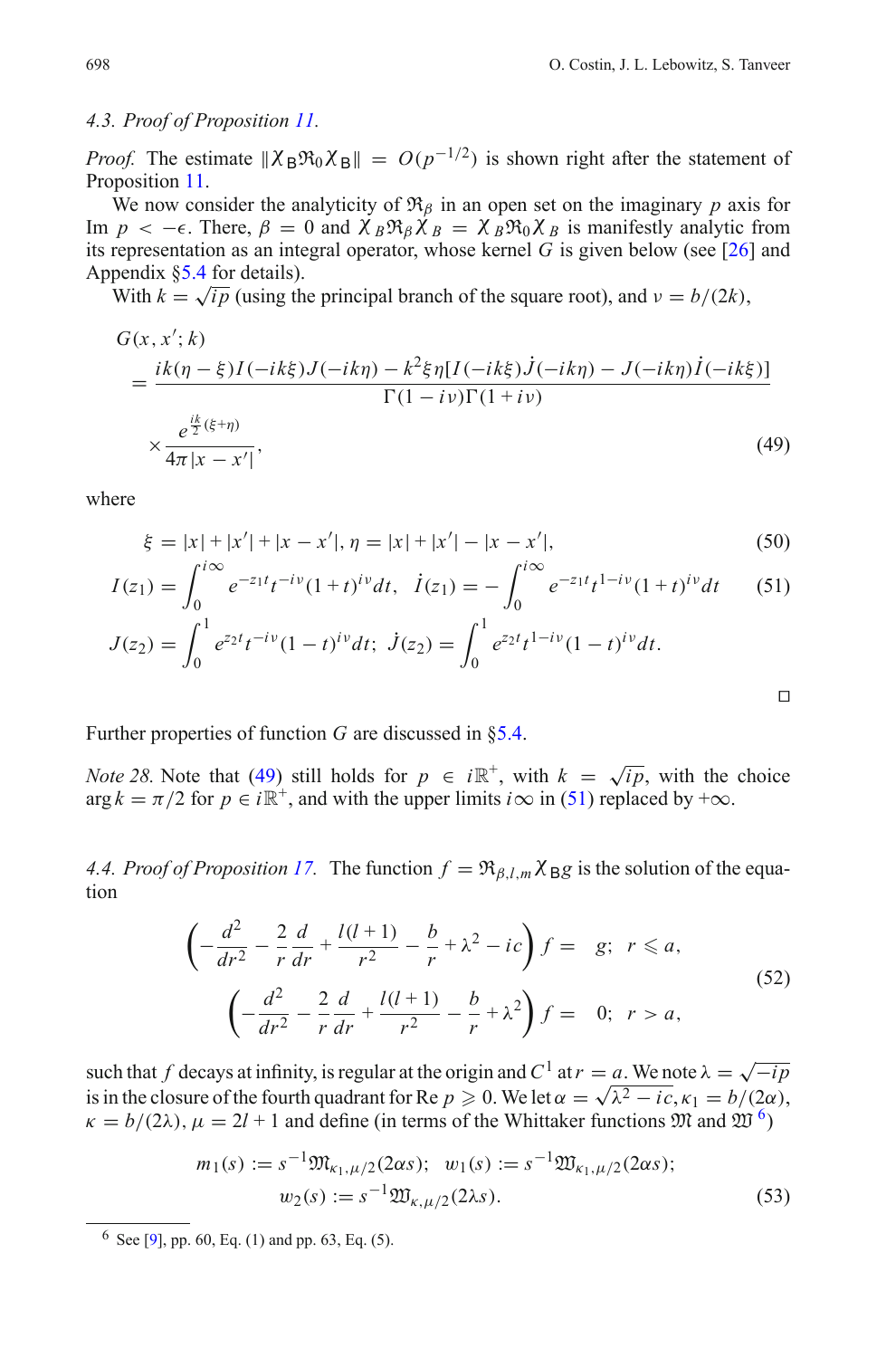For *r* > *a* we have  $f = Bw_2(r)$  since  $r^{-1} \mathfrak{M}_{\kappa, u/2}(2\lambda r)$  grows with *r* as  $r \to \infty$ . For  $r \leq a$  we must have

$$
f = Am_1 + f_0,\tag{54}
$$

<span id="page-18-3"></span>where, using standard results about the Wronskian of  $\mathfrak{M}$  and  $\mathfrak{W}$ , see [\[9\]](#page-56-16), pp. 25 and [\[1](#page-56-17)], pp 505, 508, we have

<span id="page-18-2"></span>
$$
\frac{2\alpha\Gamma(1+\mu)}{\Gamma(\frac{1}{2}+\frac{1}{2}\mu-\kappa_{1})}f_{0} = w_{1}(r)\int_{0}^{r} \chi_{[0,a]}(s)s^{2}m_{1}(s)g(s)ds
$$

$$
+m_{1}(r)\int_{r}^{a} s^{2}w_{1}(s)\chi_{[0,a]}(s)g(s)ds.
$$
(55)

The integral representations of the functions  $\mathfrak{M}$  and  $\mathfrak{W}$  entail immediately that the functions  $f_0$ ,  $f$  and  $\mathfrak{M}_{\kappa_1,\mu/2}(2\alpha r)$  depend analytically on  $\lambda$  for small  $\lambda$ . Continuity of  $f$  and  $f'$  at  $a \ge 1$  imply that *A* defined in [\(54\)](#page-18-2), is given by

$$
A = \frac{f_0(a)w_2'(a) - f_0'(a)w_2(a)}{m_1'(a)w_2(a) - m_1(a)w_2'(a)}.
$$
\n(56)

<span id="page-18-1"></span>In § [5.5](#page-46-0) it is shown that that *A* is analytic in ( $\lambda$ , exp [ $i\pi b/(2\lambda)$ ]) in a domain corresponding to  $\lambda$  small in the closure of the fourth quadrant, if *a* and *c* are chosen large enough. It follows that resolvent  $\Re_{\beta,m,n}$  is analytic in *X* for  $X = (\sqrt{p}, \exp[i\pi b/(2\sqrt{-ip})]) \in$  $\overline{\mathbb{D}^+_{\epsilon}} \times \overline{\mathbb{D}}$  for small  $\epsilon$ .

<span id="page-18-0"></span>*4.5. Proof of Proposition [19.](#page-11-0)* By adding and subtracting 1 from  $A_\beta$  and using the second resolvent formula, whenever everything is well defined, we have

$$
\chi_{\mathbf{B}}\mathcal{A}_{\beta}^{-1}\chi_{\mathbf{B}} =: \chi_{\mathbf{B}}\mathfrak{R}_{\beta}\chi_{\mathbf{B}} = \chi_{\mathbf{B}}(-\Delta+1)^{-1}\chi_{\mathbf{B}}
$$

$$
-\chi_{\mathbf{B}}\mathfrak{R}_{\beta}(-br^{-1} - i\beta\chi_{\mathbf{B}} - 1 - ip)(-\Delta+1)^{-1}\chi_{\mathbf{B}}.
$$
 (57)

The Green's function for  $-\Delta + 1$  is

$$
G(x, y) = \frac{1}{4\pi |x - y|} e^{-|x - y|}.
$$
 (58)

Now if  $\|\phi_j\|_{L^2(B)} \leq 1$  then the functions  $f_j = (-\Delta + 1)^{-1} \chi_B \phi_j$  are seen by straightforward calculation to be equicontinuous on the one point compactification of  $\mathbb{R}^3$ . A subsequence, without loss of generality assumed to be the  $f_j$ 's themselves, converges in  $L^2(\mathbb{R}^3)$  as well (to a function with exponential decay, since there is a  $\delta_1 > 0$  small enough and independent of *j* so that  $e^{\delta_1|x|}(-\Delta+1)^{-1}\chi_{B}^{\prime}\phi_j$  is also equicontinuous on the compactification of  $\mathbb{R}^3$ ). In particular,  $\chi_B(-\Delta + 1)^{-1}\chi_B$  is compact.

Now  $f_j$  converge in the sup norm with weight  $e^{\delta_1|x|}$ , and thus  $(-br^{-1} - i\beta X_B - 1 - i\beta Y_B)$ *ip*)  $f_i$  converge in  $L^2(\mathbb{R}^3)$ . Since  $\mathfrak{R}_\beta$  is bounded, compactness of  $\chi_B \mathfrak{R}_\beta \chi_B$  follows.

By Proposition [11,](#page-9-0) and the previous argument,  $\mathfrak C$  is a norm limit of compact operators (the truncations of  $\mathfrak C$  to the subspaces of  $\mathcal H$  with vanishing components for  $|n| > N$ ). Therefore,  $\mathfrak{C}_{l,m} = P_{l,m} \mathfrak{C}$  is also compact.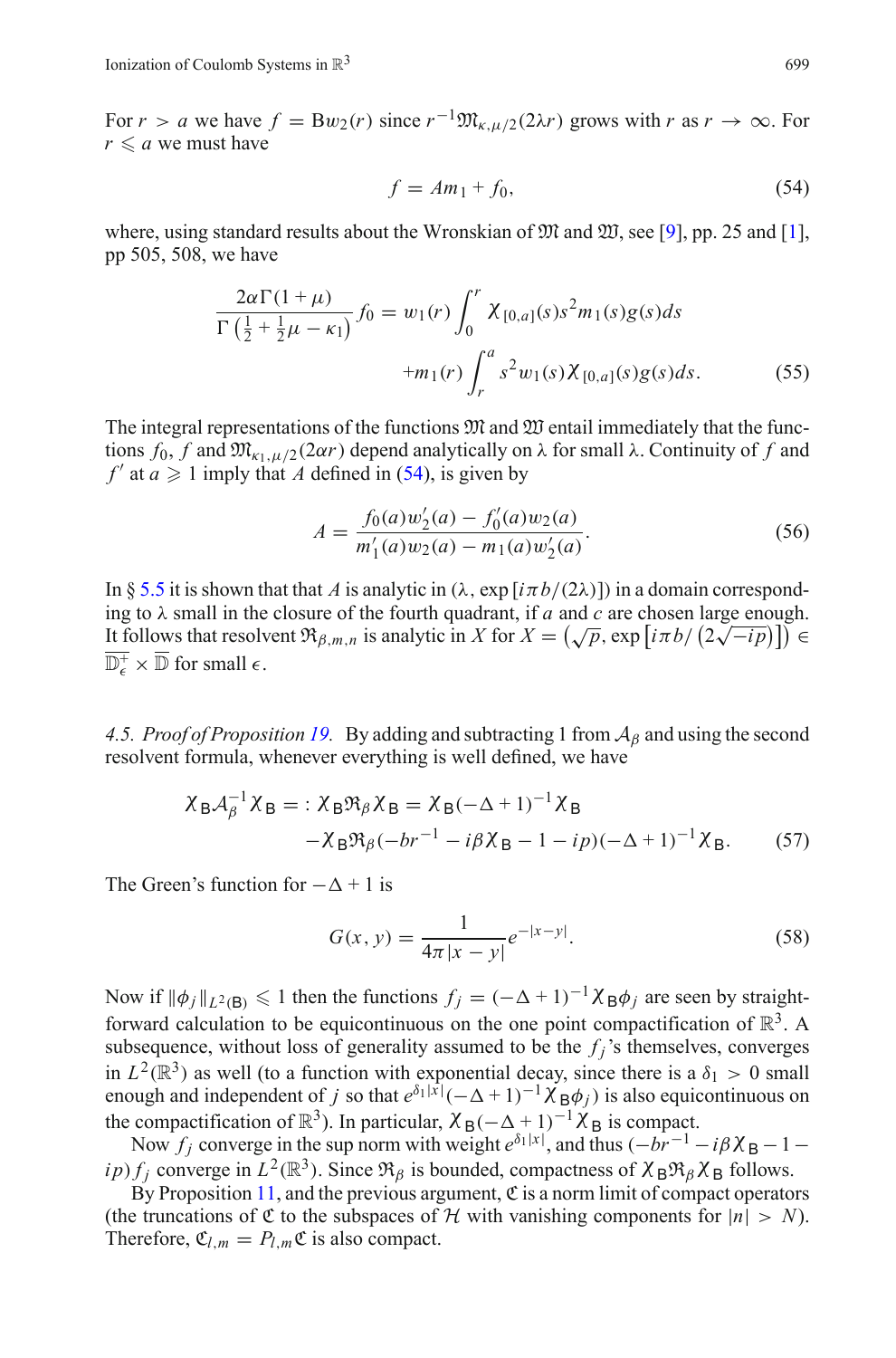<span id="page-19-0"></span>*4.6. Proof of Proposition [21](#page-12-4) and final estimates for Theorem [1.](#page-5-4)* If [\(24\)](#page-9-2) has no nontrivial solution for any  $p_1 \in \overline{\mathbb{H}}$ , then compactness of  $\mathfrak{C}_{l,m}$  implies that  $(I - \mathfrak{C}_{l,m})^{-1}$  exists. Lemma [13,](#page-10-3) Corollary [18](#page-11-3) and Proposition [11](#page-9-0) give the analytic and continuity properties of  $\mathfrak{C}_{l,m}$  and  $\mathfrak{T}_{l,m}Y_0$ . Analyticity of  $(I - \mathfrak{C}_{l,m})^{-1}$  in  $X_1$  for  $X_1 \in \overline{\mathbb{D}_{\epsilon}^+} \times \overline{\mathbb{D}}$ , follows in a standard way from analyticity of  $\mathfrak{C}_l$  *m* and the second resolvent formula,

$$
A^{-1} - B^{-1} = B^{-1}(B - A)A^{-1}
$$
\n(59)

(see § [5.3\)](#page-44-0). The same resolvent identity can be applied to show analyticity of  $(I - \mathfrak{C}_{l,m})^{-1}$ with respect to  $p_1$  in a neighborhood of

$$
\overline{\mathbb{H}}\setminus \big\{(\ell_{p_c}+i\omega\mathbb{Z})\cup(\ell_{-\epsilon}+i\omega\mathbb{Z})\cup(\mathcal{I}_{\epsilon}+i\omega\mathbb{Z})\big\}.
$$

Hence, the solution  $Y = (I - \mathfrak{C}_{l,m})^{-1} \mathfrak{T}_{l,m} Y_0$  is analytic for  $p_1 \in \overline{\mathbb{H}} \setminus \{i\omega \mathbb{Z}\}\,$ , since  $\epsilon, \beta$ and  $p_c$  are artificially introduced parameters the value of which cannot affect *Y*, since *Y*<sup>0</sup> is independent of these choices (see Remark [14.](#page-10-4))

The function  $\hat{y}(p; x) = y_n(p_1, x)$ , with  $p = in\omega + p_1$ , is analytic in p for  $p \in i\mathbb{R} \setminus i\omega\mathbb{Z}$  and by analyticity of *Y* in  $X_1$ , boundedness at  $p = i\omega\mathbb{Z}$  follows. In particular, as  $p \rightarrow in\omega$  from the right half-plane,  $\hat{y}(p, x)$  is analytic in the extended variable

$$
\left( (p - in\omega)^{1/2}, \exp\left[\frac{i\pi b}{2\sqrt{-i(p - in\omega)}}\right] \right). \tag{60}
$$

<span id="page-19-1"></span>The regularity properties of *Y* in *p* and the decay properties in |*n*| of its components *y<sub>n</sub>* for large |*n*|, simply stemming from  $Y \in H$ , imply that  $y(t, x)$  can be expressed as an inverse Laplace transform of  $\hat{v}(p, x)$  on *i*R. We now show that

$$
P(t, \mathsf{B}) = \|\psi_0(x)e^{-t} + y(x, t)\|_{L^2(\mathsf{B})}^2 \le 2e^{-2t} \|\psi_0\|_{L^2(\mathsf{B})}^2
$$
  
+2 $\|y(x, t)\|_{L^2(\mathsf{B})}^2 \to 0$  as  $t \to \infty$ .

We note that

$$
\int_{\mathsf{B}} dx |y(t,x)|^2 = \int_{\mathsf{B}} dx \int_{-\infty}^{\infty} \int_{-\infty}^{\infty} e^{it(s-s')} \hat{y}(is,x) \overline{\hat{y}(is',x)} ds ds'
$$

$$
= \int_{-\infty}^{\infty} e^{i\tilde{s}t} \left\{ \int_{-\infty}^{\infty} \left[ \int_{\mathsf{B}} \hat{y}(i\tilde{s}+is',x) \overline{\hat{y}(is',x)} dx \right] ds' \right\} d\tilde{s}.
$$
(61)

So, in order to show ionization, it suffices from the Riemann-Lebesgue Lemma to show that

$$
\int_{-\infty}^{\infty} \left[ \int_{\mathsf{B}} \overline{\hat{y}(is',x)} \hat{y}(is'+i\tilde{s},x) dx \right] ds'
$$

is in  $L^1(d\tilde{s})$ . This follows from Cauchy-Schwarz, since

$$
\int_{-\infty}^{\infty} \left\{ \int_{-\infty}^{\infty} \left[ \int_{\mathsf{B}} |\hat{y}(is',x)| |\hat{y}(is'+i\tilde{s},x)| dx \right] ds' \right\} d\tilde{s} \leq \left( \int_{\mathbb{R}} |\hat{y}(is',\cdot)| |_{L^{2}(\mathsf{B})} ds' \right)^{2}.
$$
\n(62)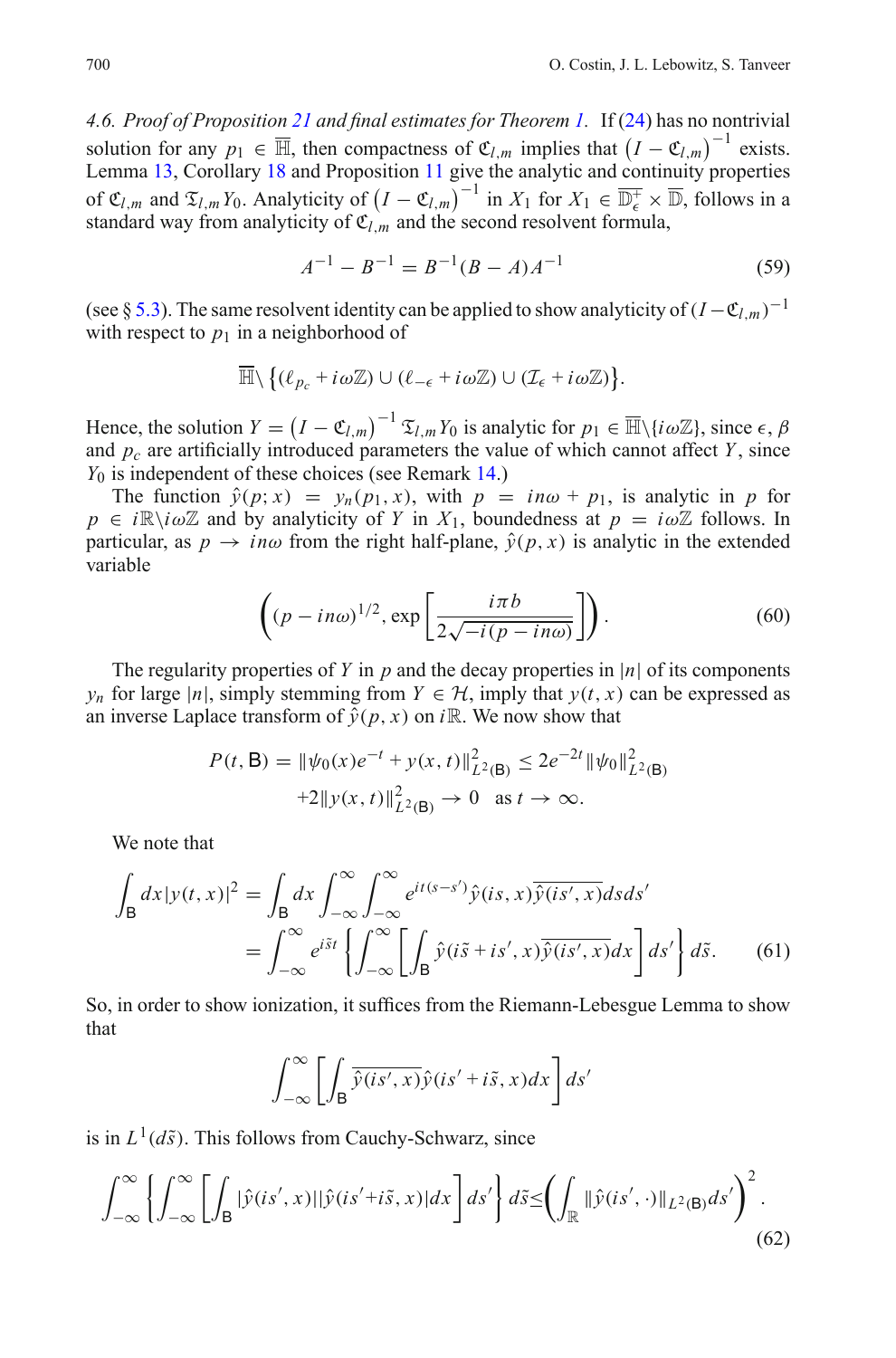However,

$$
\int_{\mathbb{R}} \|\hat{y}(is', \cdot)\|_{L^{2}(\mathsf{B})} ds' = \int_{0}^{\omega} \left[ \sum_{n \in \mathbb{Z}} \|y_{n}(iq, \cdot)\|_{L^{2}(\mathsf{B})} \right] dq
$$
\n
$$
\leq C \int_{0}^{\omega} \sum_{n \in \mathbb{Z}} (1 + |n|)^{4/3} \|y_{n}(iq, \cdot)\|_{L^{2}(\mathsf{B})}^{2} dq
$$
\n
$$
\leq C \int_{0}^{\omega} \|Y(iq, \cdot)\|_{\mathcal{H}}^{2} dq < \infty, \tag{63}
$$

since *Y* is bounded in  $p_1 = iq$  for  $q \in [0, \omega]$ .

Since  $\hat{y}(p_1+in\omega, x), n \in \mathbb{Z}$ , is analytic in the variable [\(60\)](#page-19-1), standard stationary phase analysis (see Appendix [§5.7](#page-51-0)) shows that  $y(t, x) = O(t^{-5/6})$ , and hence  $P(t, B) =$  $O(t^{-5/3})$  as  $t \to \infty$ .

<span id="page-20-0"></span>*4.7. Proof of Theorem [3.](#page-5-3)* Since [\(14\)](#page-4-4) (restricted to B) follows from the homogeneous system  $w = \mathfrak{C}w$  (see also Proposition [8](#page-8-1) for the necessary regularity), we look for a nontrivial solution of [\(14\)](#page-4-4) in *H*. We multiply (14) by  $\overline{w}_n$ , integrate over the ball  $B_{\tilde{a}}$  (of radius  $\tilde{a} \in (1, a]$ , sum over *n* (this is legitimate since  $w \in H$ ) and take the imaginary part of the resulting expression. Noting that

$$
\sum_{j,n\in\mathbb{Z}} \Omega_j(x) w_{n-j} \overline{w_n} = \sum_{j,n\in\mathbb{Z}} \Omega_{-j} \overline{w}_{n-j} w_n = \sum_{j,n\in\mathbb{Z}} \Omega_j \overline{w}_{n+j} w_n
$$

$$
= \sum_{j,m\in\mathbb{Z}} \Omega_j(x) \overline{w_m} w_{m-j}
$$
(64)

<span id="page-20-2"></span><span id="page-20-1"></span>so the sum  $(64)$  is real, we get from  $(14)$ ,

$$
0 = \operatorname{Im}\left(\pm i p_1 \sum_{n \in \mathbb{Z}} \int_{\mathsf{B}_{\tilde{a}}} |w_n(x)|^2 dx + \int_{\mathsf{B}_{\tilde{a}}} \sum_{n \in \mathbb{Z}} dx \overline{w}_n \Delta w_n\right)
$$
  
= + \operatorname{Re} p\_1 \sum\_{n \in \mathbb{Z}} \int\_{\mathsf{B}\_{\tilde{a}}} |w\_n(x)|^2 dx + \frac{1}{2i} \int\_{\partial \mathsf{B}\_{\tilde{a}}} \left(\sum\_{n \in \mathbb{Z}} \overline{w}\_n \nabla w\_n - w\_n \nabla \overline{w}\_n\right) \cdot \mathbf{n} \, dS. \quad (65)

<span id="page-20-3"></span>It is convenient to decompose  $w_n$  using spherical harmonics. We write

$$
w_n = \sum_{l \ge 0, |m| \le l} R_{n,l,m}(r) \mathcal{Y}_l^m(\theta, \phi).
$$
 (66)

The last integral in  $(65)$ , including the prefactor, then equals

$$
-\frac{i}{2} a^2 \sum_{n \in \mathbb{Z}} \sum_{m,l} \left[ \overline{R}_{n,m,l} R'_{n,m,l} - \overline{R'}_{n,m,l} R_{n,m,l} \right]
$$
  
= 
$$
-\frac{i}{2} a^2 \sum_{n \in \mathbb{Z}} \sum_{m,l} \mathcal{W}[\overline{R}_{n,m,l}, R_{n,m,l}],
$$
 (67)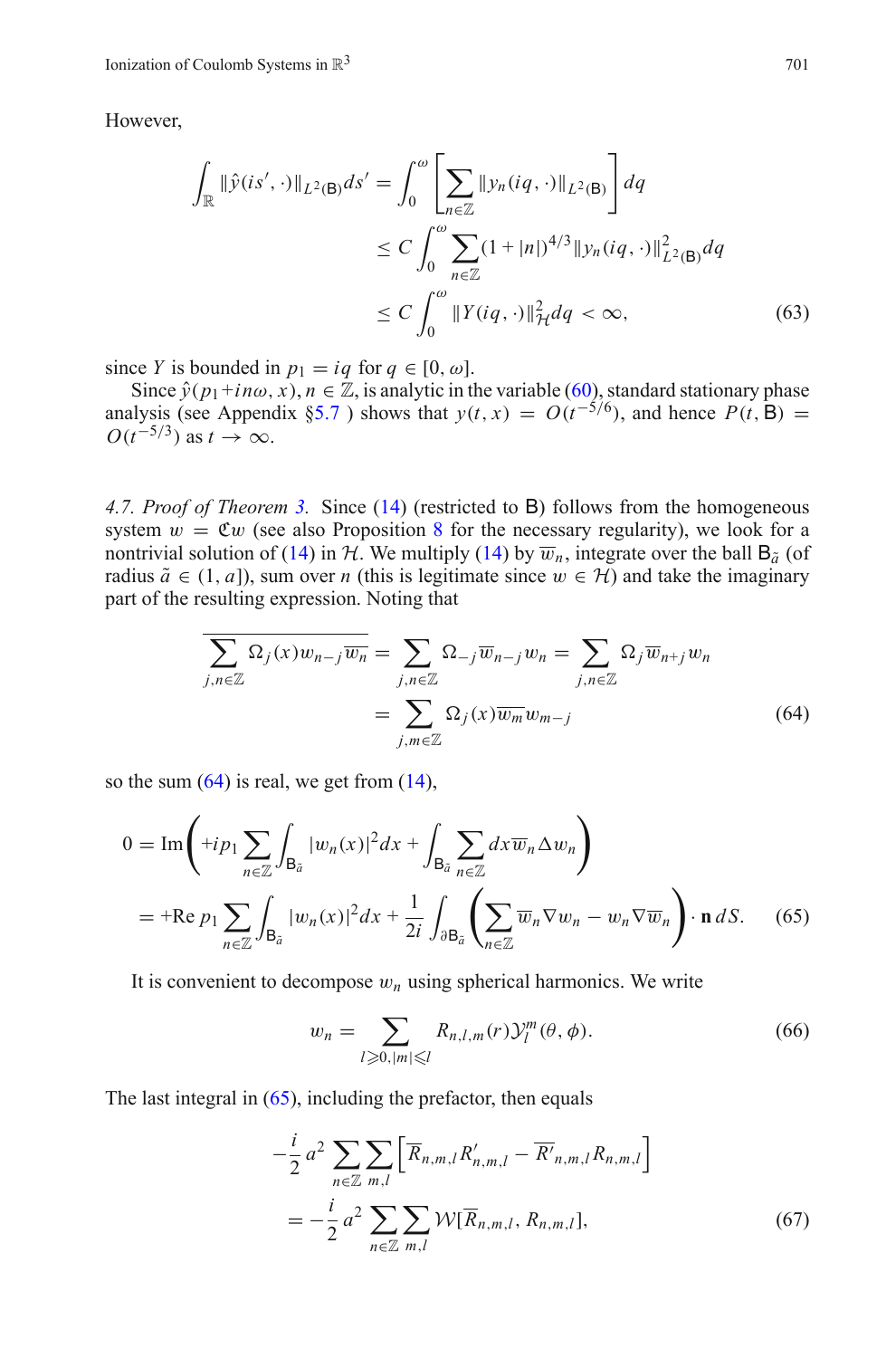where *W*[  $f$ ,  $g$ ] is the Wronskian of  $f$  and  $g$ . On the other hand, we have outside of  $B_{\tilde{a}}$ ,

$$
\Delta w_n + br^{-1} w_n + (ip_1 - n\omega) w_n = 0,
$$
\n(68)

and then by [\(66\)](#page-20-3), the  $R_{n,l,m}$  satisfy for  $r > a$  the equation

$$
R'' + \frac{2}{r}R' + br^{-1}R - \frac{l(l+1)}{r^2}R = (-ip_1 + n\omega)R, \tag{69}
$$

where we have suppressed the subscripts. Let  $g_{n,l,m} = r R_{n,l,m}$ . Then for the  $g_{n,l,m}$  we get

$$
g'' - \left[\frac{l(l+1)}{r^2} - ip_1 + n\omega - br^{-1}\right]g = 0.
$$
 (70)

<span id="page-21-0"></span>Thus

$$
\overline{R}R' = \frac{\overline{g}g'}{r^2} - \frac{|g|^2}{r^3} \tag{71}
$$

and

$$
r^2 \mathcal{W}[\overline{R}, R] = \mathcal{W}[\overline{g}, g] =: \mathcal{W}_n. \tag{72}
$$

Multiplying [\(70\)](#page-21-0) by  $\overline{g}$ , and the conjugate of (70) by *g* and subtracting, we get for  $r > a$ ,

$$
\mathcal{W}'_n = -i(p_1 + \overline{p_1})|g|^2 = -2i|g|^2 \text{Re } p_1. \tag{73}
$$

<span id="page-21-5"></span><span id="page-21-3"></span><span id="page-21-1"></span>*Remark 29.* Direct estimates using the Green's function representation [\(49\)](#page-17-2) imply that

$$
w_n(x) = \frac{e^{-\kappa_n r}}{r^{1 + \frac{b}{2\kappa_n}}} \left( c_n(\theta, \phi) + O(r^{-1}) \right) \quad \text{as } r \to \infty \tag{74}
$$

with  $c_n(\theta, \phi)$  independent of *r* and with

 $\kappa_n = \sqrt{-i p_1 + n \omega}$  (when Re  $p_1 > 0$ ,  $\kappa_n$  is in the fourth quadrant when  $n < 0$ ). (75)

(i) We first take Re  $p_1 > 0$ , to illustrate the argument. Using [\(74\)](#page-21-1) we get

$$
g \sim Ce^{-\kappa_n r} r^{-\frac{b}{2\kappa_n}} (1 + o(1)) \quad \text{as } r \to \infty.
$$
 (76)

<span id="page-21-2"></span>There is a one-parameter family of solutions of  $(70)$  satisfying  $(76)$  and the asymptotic expansion can be differentiated  $[42]$ . We assume, to get a contradiction, that there exist  $n < 0$  for which  $g = g_n \neq 0$ . For these *n* we have, using [\(76\)](#page-21-2), differentiability of this asymptotic expansion and the definition of  $\kappa_n$  that

$$
\frac{1}{2i}\lim_{r\to\infty}|g_n|^{-2}\mathcal{W}_n=-\mathrm{Im}\,\kappa_n\,>0.\tag{77}
$$

<span id="page-21-4"></span>It follows from [\(73\)](#page-21-3) and [\(77\)](#page-21-4) that  $W_n/(2i)$  is strictly positive for all  $r > a$  (by monotonicity and positivity at infinity) and all *n* for which  $g_n \neq 0$ . This implies that the last term in  $(65)$  is a sum of nonnegative terms which shows that  $(65)$  cannot be satisfied nontrivially.

(ii) Re  $p_1 = 0$ . For  $n < 0$ , we use Remark [29](#page-21-5) (and differentiability of the asymptotic expansion as in Case (i)) to calculate  $W_n$  in the limit  $r \to \infty$ :  $W_n = 2i |c_n|^2 |k_n| (1+o(1))$ .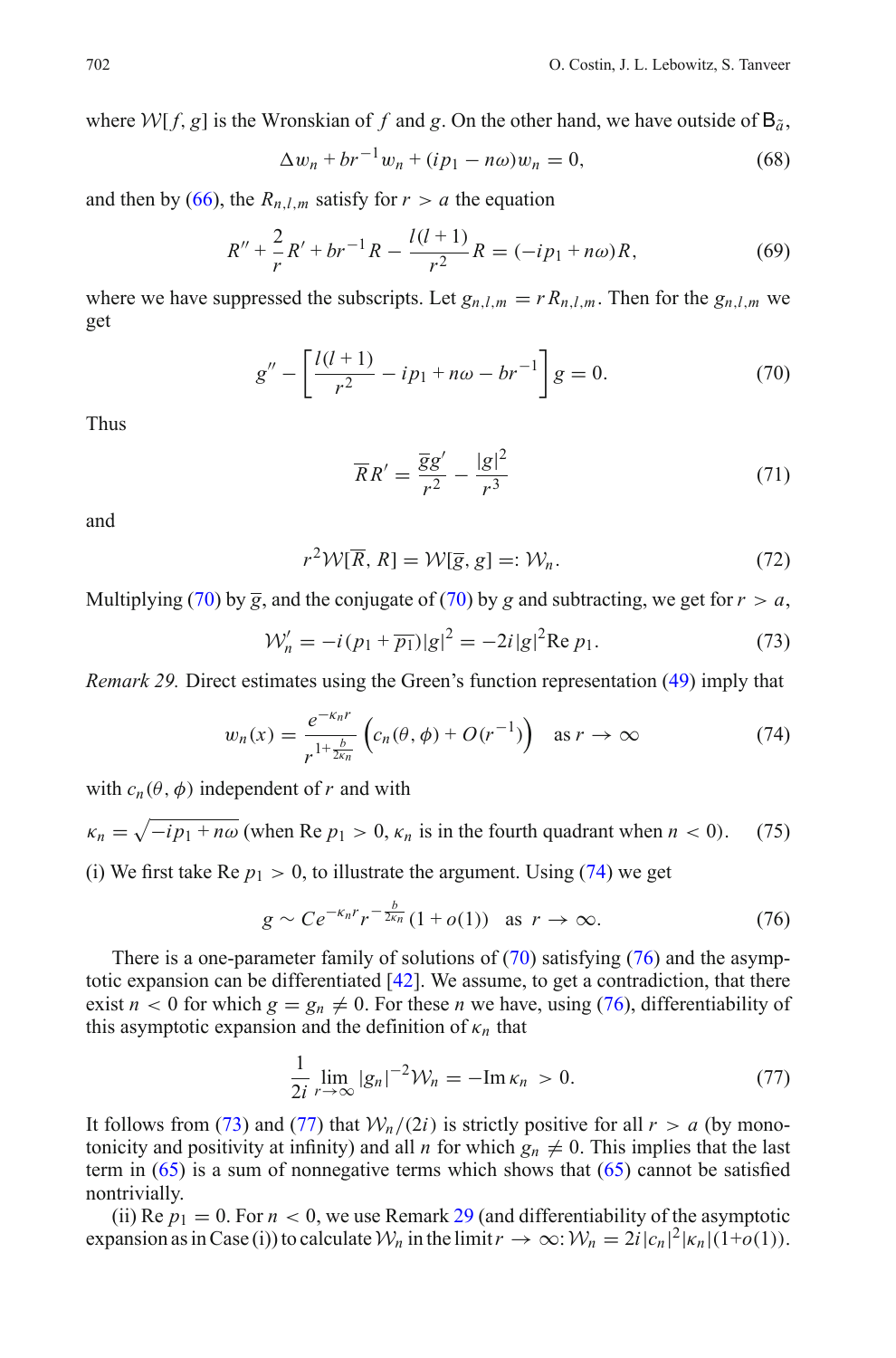Since for Re  $p_1 = 0$ ,  $W_n$  is constant, cf. [\(73\)](#page-21-3), it follows that  $W_n = 2i|c_n|^2 |\kappa_n||g_n|^2$ exactly. Thus, [\(65\)](#page-20-2) cannot be non-trivially satisfied, implying that

$$
w_n(x) = 0 \text{ for all } n < 0 \text{ and } |x| = r = \tilde{a} \in (1, a]. \tag{78}
$$

<span id="page-22-3"></span>For  $\tilde{a} > r > 1$  (where  $V(t, x) = 0$ ) we have  $\mathfrak{D}w_n = 0$ , where  $\mathfrak{D}$  is the elliptic operator  $-\Delta - b/r - ip_1 + n\omega$ . The proof that  $w_n(x) = 0$  for  $r > 1$  then follows immedi-ately from [\(78\)](#page-22-3), by standard unique continuation results  $[17,23]$  $[17,23]$  $[17,23]$  (in fact,  $\mathcal{D}$  is analytic hypo-elliptic). See also Note [5.](#page-5-7)

<span id="page-22-0"></span>*4.8. Connection with the Floquet operator.* It is easy to check that the discrete time-Fourier transform of the eigenvalue equation for the Floquet operator, Eq. [\(5\)](#page-3-4),  $Kv = \phi v$ , with  $p_1 = i\phi$ , coincides with [\(14\)](#page-4-4), the differential version of the homogeneous equation associated to [\(23\)](#page-8-5). Now, [\(78\)](#page-22-3) shows that a solution of [\(14\)](#page-4-4) is an eigenvector of *K*.

In the opposite direction the existence of a Floquet eigenfunction entails failure of ionization since it implies the existence of a solution of [\(2\)](#page-2-2) for which the absolute value is time-periodic.

<span id="page-22-1"></span>*4.9. Differential equation for* w*.* We seek to show that the only solution to the homogeneous system

$$
w = \mathfrak{C}_{l,m} w \tag{79}
$$

in the space *H* is  $w = 0$ . Since *w* is piecewise  $C^2$  (see Note [5\)](#page-5-7), [\(79\)](#page-22-4) implies that the components of  $w = \{ \mathcal{Y}_{l,m} r^{-1} g_n(r) \}_{n \in \mathbb{Z}}$  satisfy the differential-difference system (see Note [5\)](#page-5-7):

<span id="page-22-4"></span>
$$
\frac{d^2}{dr^2}g_n - \left(-br^{-1} + n\omega - ip_1 + \frac{l(l+1)}{r^2}\right)g_n = i\Omega\left(g_{n+1} - g_{n-1}\right). \tag{80}
$$

<span id="page-22-5"></span>First, we notice that for  $n < 0$ , Theorem [2](#page-5-2) implies that  $g_n(r) = 0$  for  $r \ge 1$ . Thus  $g_n(1) = 0, g'_n(1) = 0$  for all  $n < 0$ .

<span id="page-22-2"></span>*4.10. Proof of Proposition [23.](#page-13-1)* The gist of the proof is that contractive mapping arguments show that if the statement was false then the solution would vanish.

**Lemma 30.** If  $Y \neq 0$ , then there exists some  $n_0 \geq 0$  so that either  $g_{n_0}(1) \neq 0$  or  $g'_{n_0}(1) \neq 0$ . (As before, in the sequel, we shall define  $n_0$  to be the smallest such integer).

*Proof.* To get a contradiction, assume the statement is false. Since the functions  $w_n$  are in the domain of  $\Delta$  (see Note [5\)](#page-5-7), then, in particular, for any *n*,  $g_n$  is continuous in *r*. Thus, the set  $Z_n := \{r : g_n(r) = 0\}$  is closed and so is the (possibly empty) left connected component of 1 in  $Z_n$ , call it  $K_n$ . Let

$$
K=\bigcap_{n\in\mathbb{Z}}K_n.
$$

Assume to get a contradiction that *K* is nonempty: let then  $K = [a, 1]$ . If  $a = 0$ , then *Y*  $\equiv$  0 since *g<sub>n</sub>*(1) = 0, *g<sub>n</sub>*(1) = 0 imply *g<sub>n</sub>*(*r*) = 0 for *r* > 1. Then *Y*  $\neq$  0 implies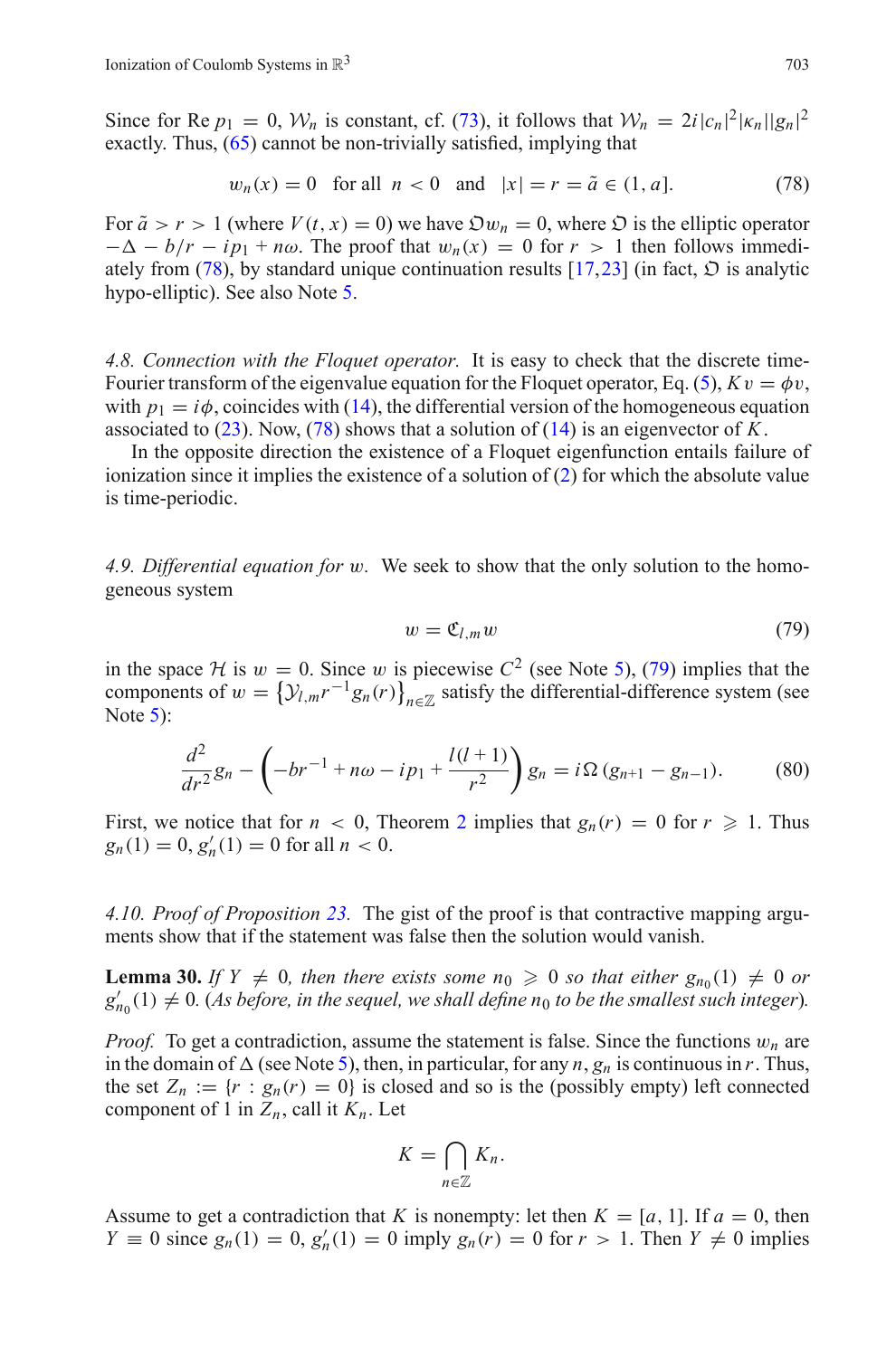$a > 0$ . We first take  $0 < a < 1$ . We write the differential equation for  $g_n(r)$  in integral form and use the conditions  $g_n(a) = 0 = g'_n(a)$ , since  $g_n$  vanishes on [*a*, 1]:

<span id="page-23-3"></span>
$$
e^{\sqrt{n\omega}r}g_n(r) = \int_r^a \left(\frac{[1 - e^{-2\sqrt{n\omega}(s-r)}]}{2\sqrt{n\omega}}\right) e^{\sqrt{n\omega}s}
$$
  
 
$$
\times \left\{ \left[\frac{l(l+1)}{s^2} - ip_1 + \tilde{V}(s) \right] g_n(s) - i\Omega(s) (g_{n-1}(s) - g_{n+1}(s)) \right\} ds.
$$
(81)

Consider the Banach space of sequences

$$
\left\{g_n(r)\right\}_{n=-\infty}^\infty
$$

in the norm

$$
\sup_{n\in\mathbb{Z},r\in[a-\epsilon,a]}\left|e^{\sqrt{n\omega}r}g_n(r)\right|.
$$

It is easy to see that the rhs of [\(81\)](#page-23-3) is a contractive mapping if  $\epsilon$  is small enough and then  $g_n(r) = 0$  for  $r \in [a - \epsilon, a]$  contradicting the definition of a. The same is true if  $a = 1$ , since  $g_n(1) = 0$  and  $g'_n(1) = 0$  would imply, with the same proof as before, that  $g_n = 0$  for  $r \in [1 - \epsilon, 1]$ , for some  $\epsilon > 0$ , contradicting the definition of *a*.  $\Box$ 

<span id="page-23-0"></span>*4.11. Proof of Theorem [4.](#page-14-0)* For a heuristic discussion see § [5.9.](#page-54-0) The proof is by rigorous WKB. The fact that there are two competing potentially large variables, *k* and 1/*r* makes it necessary to rigorously match two regimes. First, note that  $(37)$  implies

$$
g_{n_0-k}(r) = i^k m_k(r) h_k(r).
$$
 (82)

<span id="page-23-4"></span><span id="page-23-1"></span>We need a few more preliminary results.

**Lemma 31.** *For any*  $\epsilon_1 > 0$ , *there exists*  $C_3 > 0$  *independent of k and*  $\epsilon_1$  *so that for*  $k \geq k_0 = C_3 \epsilon_1^{-1}$ , and for  $r \in [\epsilon_1, 1]$ ,

$$
\sup_{\epsilon_1 \le r \le 1} |h'_k| \le C_4 k_0 \left(\frac{k_0}{k}\right)^{1/2},\tag{83}
$$

*where*  $C_4$  *is independent of*  $\epsilon_1$  *and k.* 

The proof of Lemma [31](#page-23-1) is given in [§4.13.](#page-37-0)

**Definition 32.** *For fixed*  $\epsilon$ , we define  $L_{\epsilon} = \alpha C_3 (2C_4 C_3/\epsilon)^2$ , with  $C_3$  and  $C_4$  defined in *Lemma* [31](#page-23-1), and  $\zeta = \alpha k r$ , where  $\alpha$  *is given in* [\(32\)](#page-13-3). We will take  $\epsilon$  small enough so that *L*<sub>*ε*</sub>  $≥ C_3α$ *.* 

*Finally, in what follows, c*∗ *is a positive "generic" constant, the value of which is immaterial.*

<span id="page-23-2"></span>**Lemma 33.** *For*  $\epsilon > 0$  *small enough and kor* =  $\zeta \in [L_{\epsilon}, k\alpha]$ *, we have* 

$$
|h_k(r) - 1| \leqslant \epsilon. \tag{84}
$$

The proof of Lemma  $33$  is given in § [4.14.](#page-39-0)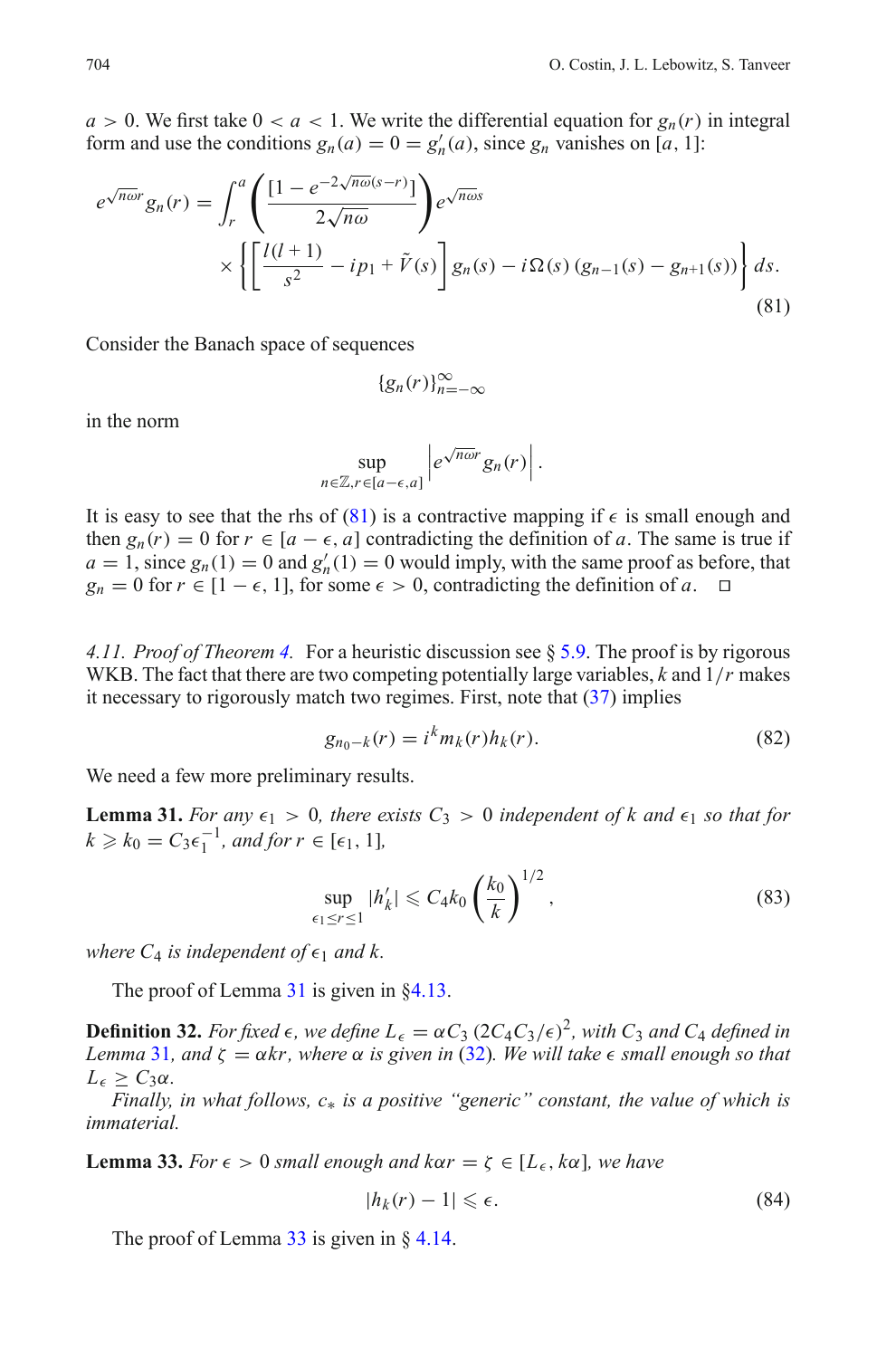**Definition 34.** *Let*  $\tilde{h}_k(\zeta) = h_k(\zeta/(\alpha k))$ .

<span id="page-24-1"></span>**Lemma 35.** *For any small*  $\epsilon > 0$ *, there exists a subsequence*  $S = \{\tilde{h}_k\}$  *j*∈N *that converges to a continuous function*  $\tilde{h}$  *for*  $\zeta \in [0, L_{\epsilon}]$ *. For the limiting function*  $\tilde{h}(\zeta)$ *, we have*  $|\tilde{h}(\zeta) - 1| < 4\epsilon$  *for*  $\zeta \in [0, L_{\epsilon}]$ *.* 

The proof of this proposition is given in  $\frac{84.15}{8}$ .

<span id="page-24-2"></span>**Proposition 36.** *For any r*  $\in$  [0, 1],  $\lim_{i \to \infty} h_{k,i}(r) = 1$ *.* 

*Proof.* From Lemma [35](#page-24-1) and Lemma [33](#page-23-2) it follows that for any  $r \in [0, 1]$  and any  $\epsilon > 0$ we have  $\lim_{j\to\infty}$   $|h_{k_j}(r) - 1| \leq 4\epsilon$ .  $\Box$ 

The proof of Theorem [4](#page-14-0) now follows from the definition of  $h_k$  in [\(36\)](#page-14-4), Remark [24,](#page-14-5) Note [5](#page-5-7) and Proposition [36.](#page-24-2)

#### <span id="page-24-0"></span>*4.12. Further results on*  $g_{n_0-k}$  *and*  $h_k$ *.*

**Lemma 37.** *For any j*,  $k \in \mathbb{N} \cup \{0\}$  *we have, at*  $r = 1$ *, i.e. at*  $s = 0$ *,* 

$$
\frac{\partial^{j+\tau} g_{n_0-k}}{\partial \mathfrak{s}^{j+\tau}}|_{\mathfrak{s}=0} = \delta_{j,2k} i^k \text{ for } 0 \leqslant j \leqslant 2k
$$

*Proof.* In case (i) (corresponding to  $\tau = 0$ ), note that [\(80\)](#page-22-5) may be rewritten, cf. [\(31\)](#page-13-4), as

$$
(g_{n_0-k})_{\mathfrak{ss}} - \frac{\Omega'}{2\Omega^{3/2}} (g_{n_0-k})_{\mathfrak{s}} + \frac{Q_k}{\Omega} g_{n_0-k} = i \left( g_{n_0-k+1} - g_{n_0-k-1} \right), \tag{85}
$$

<span id="page-24-4"></span><span id="page-24-3"></span>where

$$
Q_k = \frac{b}{r} + (k - n_0)\omega + ip_1 - \frac{l(l+1)}{r^2}
$$
 (86)

Since  $g_{n_0-k}(1) = 0 = g'_{n_0-k}(1)$  for all  $k \ge 1$ , while  $g_{n_0}(1) = 1$ , the statement follows from [\(85\)](#page-24-3) for any  $0 \le j \le 2$ , if  $2k \ge j$ . Assuming the statement holds for some  $j \ge 2$ for  $2k \ge j$ , we prove it for  $(j + 1)$  for  $2k \ge (j + 1)$ .

Taking  $(j - 1)$  derivatives in  $\epsilon$  of  $(85)$  at  $\epsilon = 0$ , we obtain

$$
\frac{\partial^{j+1}g_{n_0-k}}{\partial \mathfrak{s}^{j+1}} = i \frac{\partial^{j-1}}{\partial \mathfrak{s}^{j-1}} g_{n_0-(k-1)} - i \frac{\partial^{j-1}}{\partial \mathfrak{s}^{j-1}} g_{n_0-(k+1)} + L
$$

where *L* is a linear combination of derivatives of  $g_{n_0-k}$  up to order *j*, which are all zero since  $2k \geq (j + 1) > j$ . The first two terms on the rhs give a contribution of *i*<sub>*i*</sub><sup>*k*</sup> $\delta$ <sub>(*j*−1),2(*k*−1) + 0 since 2*k*  $\geq$  (*j* + 1) implies 2(*k*−1)  $\geq$  (*j*−1) and 2(*k*+1) > (*j*−1)</sub> completing the inductive step.

In case (ii) (corresponding to  $\tau = 1$ ): since  $g_{n_0}(1) = 0$  and  $g_{n_0-k}(1) = 0 = g'_{n_0-k}(1)$ for all  $k \ge 1$ , it follows from [\(85\)](#page-24-3) that  $g_{n_0-k}'' = 0$  for all  $k \ge 1$  implying the conclusion for  $j = 0$  and  $j = 1$ . By taking an additional derivative of [\(85\)](#page-24-3) with respect to s and evaluating at  $s = 0$ , we obtain

$$
\frac{\partial^3 g_{n_0-k}}{\partial \mathfrak{s}^3} = i \delta_{2,2k} \frac{\partial}{\partial \mathfrak{s}} g_{n_0}|_{\mathfrak{s}=0} = i \delta_{2,2k} \frac{g'_{n_0}(1)}{-\sqrt{\Omega(1)}} = i \delta_{2,2k}
$$

so the statement holds for  $j = 2$  and any  $k$  with  $2k \geq j$ . The rest of the proof is very similar to that for  $\tau = 0$ .  $\Box$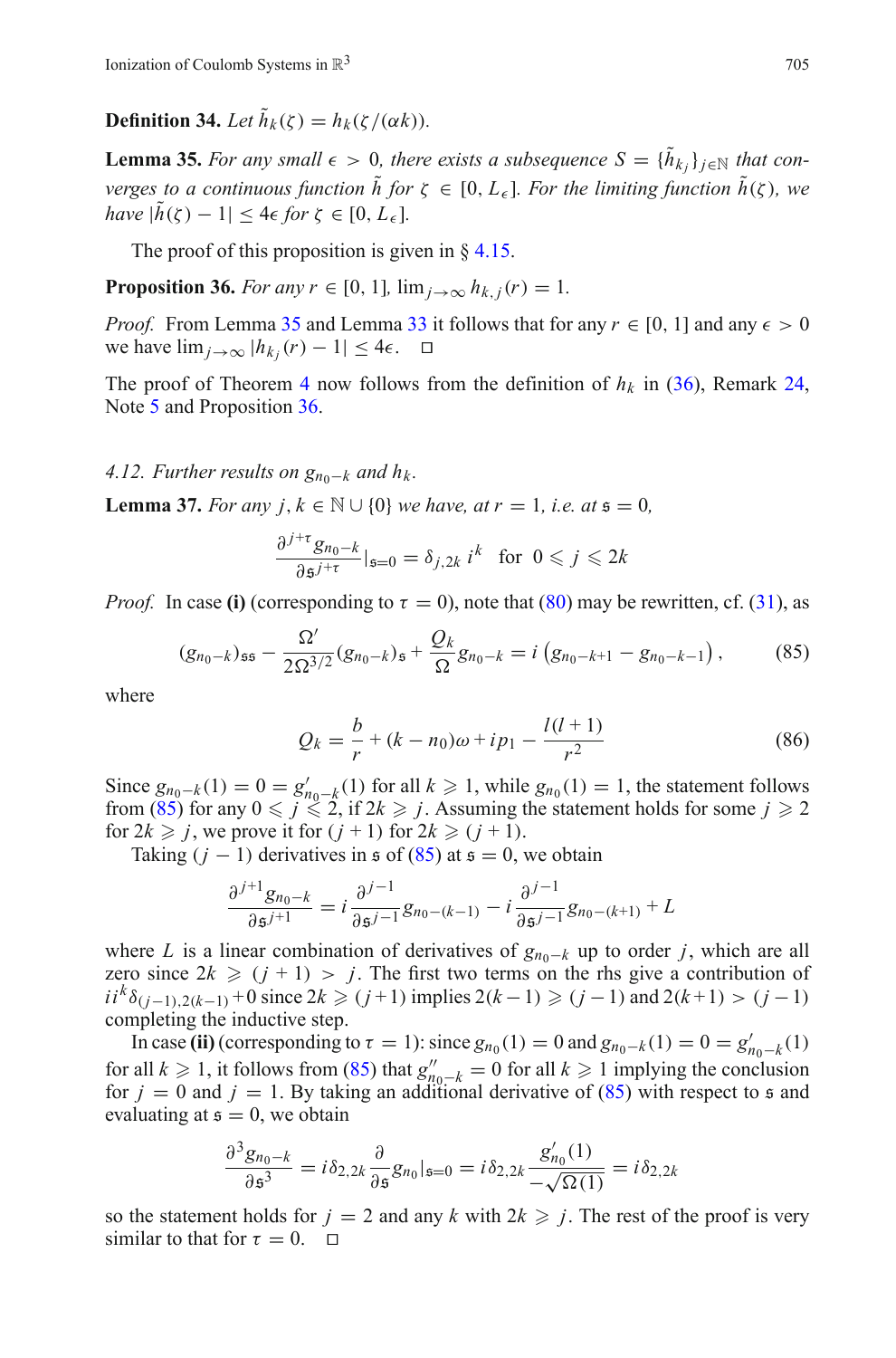<span id="page-25-3"></span>Let  $\psi_{1,k}, \psi_{2,k}$  be two independent solutions of

<span id="page-25-5"></span>
$$
\mathcal{L}_k \psi = 0 \text{ ; and } W_k = \psi_{1,k}(r) \psi'_{2,k}(r) - \psi_{2,k}(r) \psi'_{1,k}(r) \tag{87}
$$

where

$$
\mathcal{L}_k \psi = \psi'' + Q_k \psi \tag{88}
$$

<span id="page-25-7"></span>From the form of the equation we see that  $W_k$  is independent of  $r$ .

**Lemma 38.** *For*  $n = n_0 - k$ ,  $k \ge 1$ , the system [\(80\)](#page-22-5) is equivalent to

$$
g_{n_0-k}(r) = i \int_r^1 \Omega(s) \left( g_{n_0-k+1}(s) - g_{n_0-k-1}(s) \right) G_k(r,s) ds \quad k \geq 1 \tag{89}
$$

<span id="page-25-4"></span><span id="page-25-0"></span>*where*

$$
G_k(r,s) = W_k^{-1}[\psi_{1,k}(r)\psi_{2,k}(s) - \psi_{2,k}(r)\psi_{1,k}(s)]
$$
\n(90)

*Proof.* The proof simply follows from variation of parameters, the two boundary conditions at *r* = 1 and  $g_{n_0-k}(1) = g'_{n_0-k}(1) = 0$ . □

<span id="page-25-6"></span>**Definition 39.** *Define*

$$
j_k = \frac{5}{m_k} \left[ \mathcal{L}_k m_k - \Omega m_{k-1} \right] \tag{91}
$$

<span id="page-25-1"></span>**Lemma 40.** *For k*  $\geq 1$ *, there exist constants*  $C_1$ *,*  $C_2$  *and*  $c_*$ *, independent of k so that for any*  $r \in (0, 1]$  *we have*  $|j_k| \le c_*$ *. For*  $r \ge \frac{1}{k}$ *, we have*  $|j'_k(r)| \le C_1 / (kr^2) + C_2$ 

*Proof.* In the Appendix,  $(253)$ , we obtain an explicit expression for  $j_k$ . Routine asymptotics for large *k* in different regimes of  $r \in (0, 1]$ , discussed in the Appendix [§5.8,](#page-53-0) show that  $k^2 j_k^{(2)} + k j_k^{(1)} = O(1)$  in all cases and hence  $j_k = O(1)$ . In fact, as  $r \to 0$ and  $k \to \infty$  with  $\zeta = k\alpha r = O(1)$  fixed, we have  $j_k \to g(\zeta)$ , where  $g(\zeta)$  is bounded. Also taking the *r*- derivative of *j<sub>k</sub>* for  $r = O(1)$  not small, we get  $j'_k(r) = O(1)$ . When *r*  $\ll$  1, the asymptotics in the regime  $\frac{1}{k} \ll r \ll 1$  gives  $j_k = O(\zeta^{-1}) = O(1/(kr))$ . Since the asymptotics is differentiable, we have  $j'_k(r) = O(1/(kr^2))$ . Finally, we look at  $\zeta = O(1)$ ,  $\zeta \ge 1$ . Since  $\frac{d}{dr} j_k = k \frac{d}{d\zeta} j_k \sim kg'(\zeta)$ , where  $\zeta^2 g'(\zeta)$  is bounded for all  $|\zeta(x) - \zeta(x)| \le C_1 / (kr^2) + C_2$  for  $r \ge 1/k$ .  $\Box$ 

**Lemma 41.** *For k*  $\geq$  1,  $h_k(r)$  *defined in* [\(82\)](#page-23-4) *satisfies the system of differential equations:*

$$
h_k'' + 2h_k' \frac{m'_k}{m_k} + \left(\frac{\Omega m_{k-1}}{m_k} + \frac{j_k}{\mathfrak{s}}\right) h_k = \Omega \left(\frac{m_{k-1}}{m_k} h_{k-1}(r) + \frac{m_{k+1}}{m_k} h_{k+1}(r)\right), \quad (92)
$$

<span id="page-25-2"></span>and the system of integral equations  $(89)$  is equivalent, for  $k\geqslant 1$ , to

$$
h_k(r) = \int_r^1 \frac{\Omega(s)m_{k-1}(s)}{m_k(r)} G_k(r,s)h_{k-1}(s)ds
$$
  
+ 
$$
\int_r^1 \frac{\Omega(s)m_{k+1}(s)}{m_k(r)} G_k(r,s)h_{k+1}(s)ds := \mathcal{A}_k h_{k-1} + \mathcal{H}_k h_{k+1}.
$$
 (93)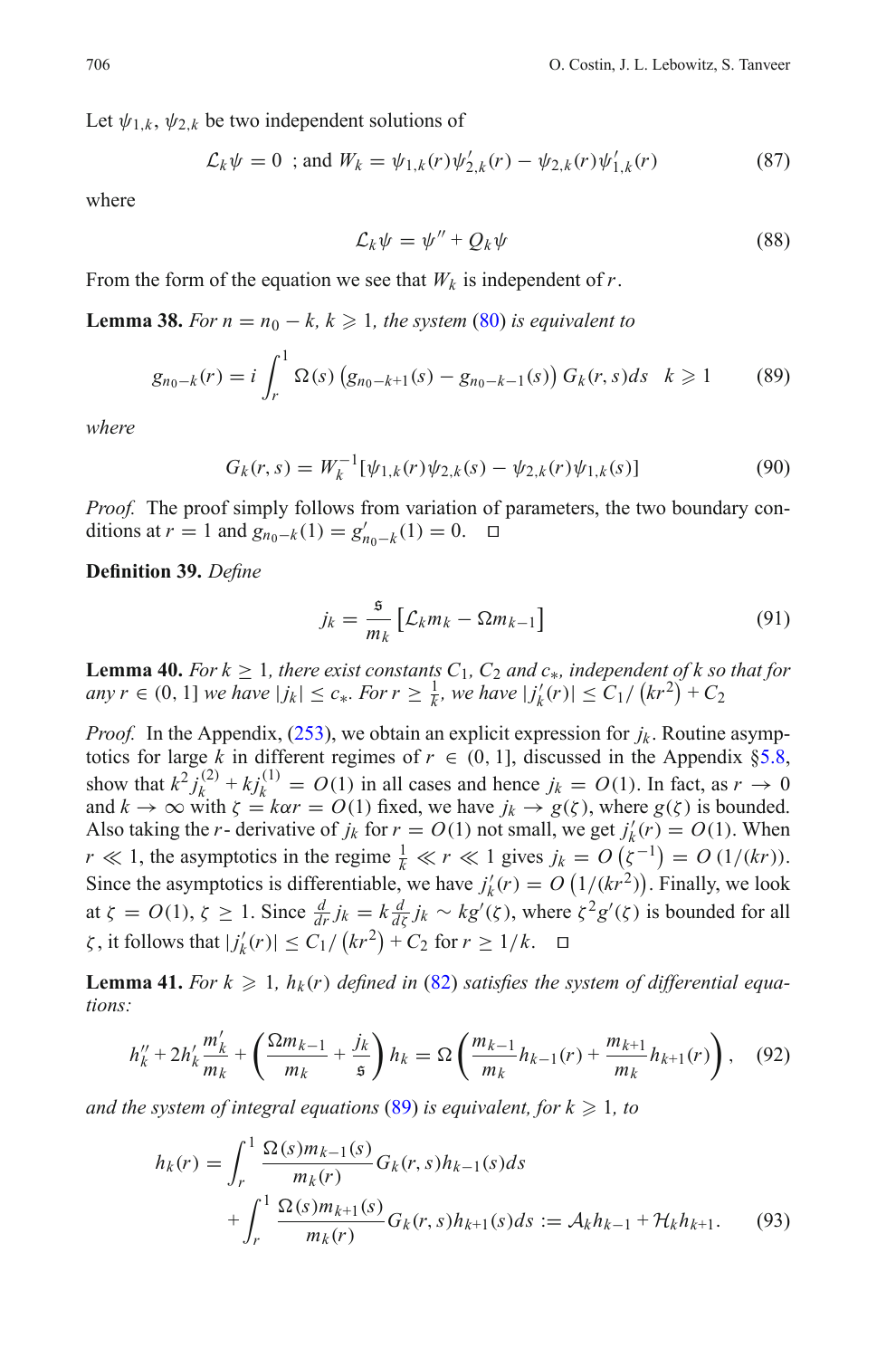*Proof.* This simply follows by substituting  $g_{n_0-k}(r) = i^k m_k(r) h_k(r)$  into [\(80\)](#page-22-5) and [\(89\)](#page-25-0), and using

$$
\frac{m''_k}{m_k} + Q_k = \frac{\mathcal{L}_k m_k}{m_k} = \frac{\Omega m_{k-1}}{m_k} + \frac{j_k}{\mathfrak{s}},
$$

in turn a consequence of Lemma  $40.$   $\Box$ 

*Remark 42.* Let now  $r \in [\hat{\epsilon}, 1]$ , where  $\hat{\epsilon} \geq C_2 k^{-1}$  for sufficiently large  $C_2$  independent of *k*. It is convenient to rewrite  $A_k$  and  $H_k$  in [\(93\)](#page-25-2) in terms of  $\epsilon$  (see [\(3.11.1\)](#page-13-5)). Furthermore, changing the variable of integration from *s* to  $t = \frac{\epsilon(s)}{\epsilon(r)}$ , we obtain

$$
[\mathcal{A}_k h_{k-1}](\mathfrak{s}) = (2k + \tau)(2k + \tau - 1) \int_0^1 t^{2k - 2 + \tau} T_k(\mathfrak{s}, t) h_{k-1}(\mathfrak{s}t) dt, \tag{94}
$$

where, using  $(36)$ , we get

$$
T_k(\mathfrak{s},t) = \frac{\sqrt{\Omega(r(\mathfrak{s}t))} F_{k-1}(r(\mathfrak{s}t))}{\mathfrak{s} F_k(r(\mathfrak{s}))} G_k(r(\mathfrak{s}),r(\mathfrak{s}t))
$$
\n(95)

<span id="page-26-1"></span>and

$$
[\mathcal{H}_k h_{k+1}](\mathfrak{s}) = \frac{\mathfrak{s}^3}{(2k+2+\tau)(2k+1+\tau)} \int_0^1 \sqrt{\Omega(r(\mathfrak{s}t)t^{2k+2+\tau}} \times \frac{F_{k+1}(r(\mathfrak{s}t))}{F_k(r(\mathfrak{s}))} G_k(r(\mathfrak{s}), r(\mathfrak{s}t)) h_{k+1}(\mathfrak{s}t) dt.
$$
 (96)

In evaluating  $A_k$  for large k, it is useful to calculate the Taylor expansion of  $T_k(s, t)$  and its  $\epsilon$  derivative at  $t = 1$ . To do so, we first note that

$$
\frac{\partial T_k}{\partial t} = \left(-\frac{\Omega'(r')F_{k-1}(r')}{2\Omega(r')F_k(r)} - \frac{F'_{k-1}(r')}{F_k(r)}\right)G_k(r,r') - \frac{F_{k-1}(r')}{F_k(r)}\frac{\partial G_k}{\partial r'}(r,r'),\tag{97}
$$

<span id="page-26-0"></span>where, to simplify notation, we wrote  $r(s) = r$  and  $r(ts) = r'$  and used  $\partial_{r'} s(r') =$ where, to simplify notation, we wrote  $r(s) = r$  and  $r(ts) = r^r$  and used  $\sigma_r s(r^r) = -\sqrt{\Omega(r^r)}$ . From [\(87\)](#page-25-3) and [\(90\)](#page-25-4) we get  $G_k(r, r) = 0$  and  $\partial_{r'} G_k(r, r') = 1$  at  $r' = r$ ; [\(97\)](#page-26-0) implies

$$
\left. \frac{\partial T_k}{\partial t} \right|_{t=1} = -\frac{F_{k-1}(r)}{F_k(r)}.\tag{98}
$$

Using [\(97\)](#page-26-0), taking an additional derivative with respect to *t*, using also [\(86\)](#page-24-4) and [\(88\)](#page-25-5) to see that  $\partial_{r'r'} G_k = -Q_k G_k$ , we obtain

$$
\frac{\partial^2 T_k}{\partial t^2}\Big|_{t=1} = \frac{F_{k-1}(r)}{F_k(r)} \left(\frac{\xi \Omega'(r)}{2\Omega^{3/2}(r)} + \frac{2\xi F'_{k-1}(r)}{\sqrt{\Omega(r)}F_{k-1}(r)}\right). \tag{99}
$$

A similar calculation can be carried out for the third derivative. We only write down the potentially largest term in the regime  $kr \geq C_2$  (for large *k* and small *r*)

$$
\frac{\partial^3 T_k}{\partial t^3}\Big|_{t=1} = \frac{\xi^2 F_{k-1}(r) Q_k(r)}{\Omega(r) F_k(r)} + O\left(1, \frac{1}{kr^3}\right) = \frac{\xi^2 F_{k-1}(r)}{\Omega(r) F_k(r)} \left(k\omega - \frac{l(l+1)}{r^2}\right) + O\left(1, \frac{1}{kr^3}\right).
$$
\n(100)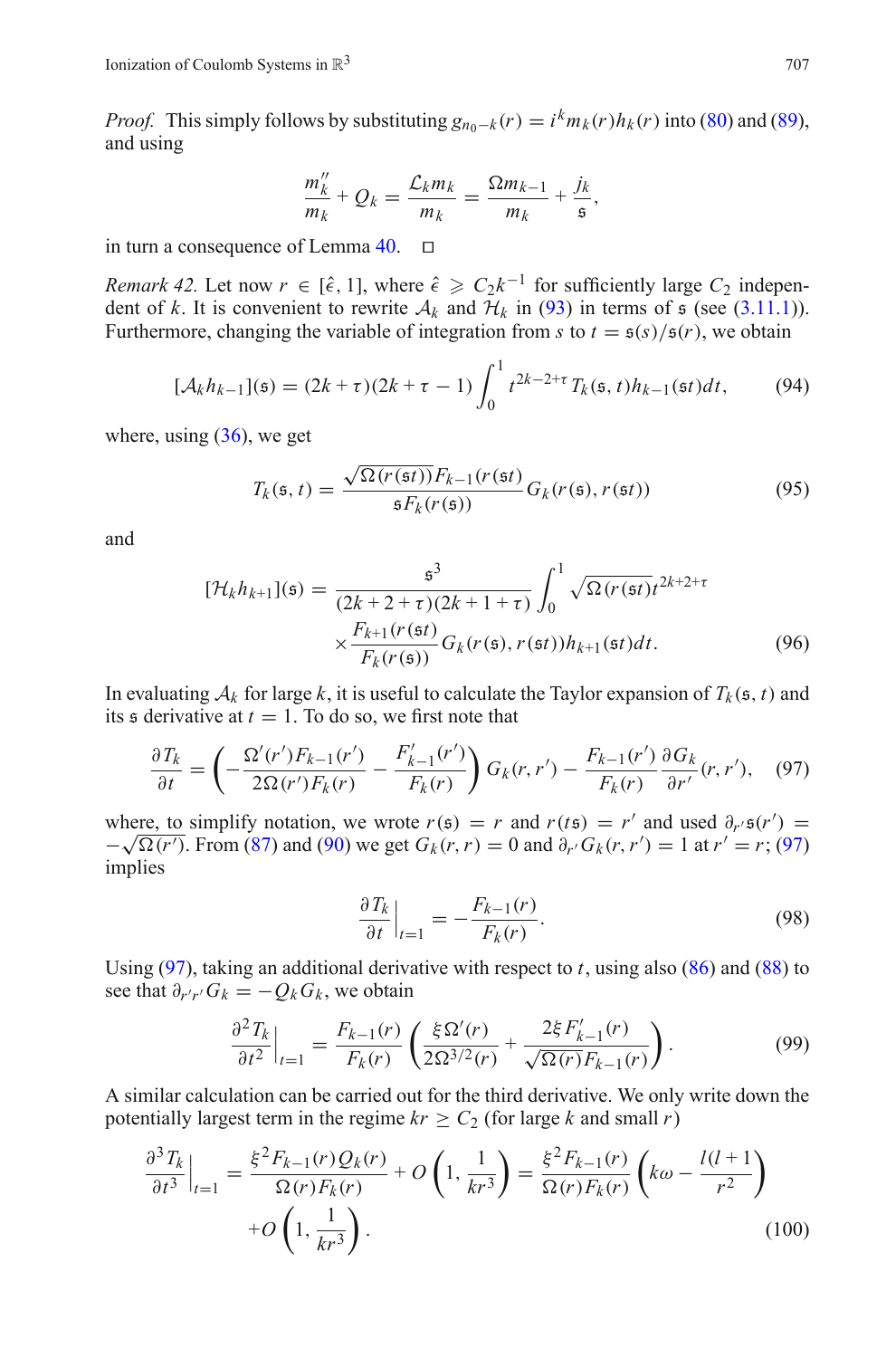Note that if  $kr$  is sufficiently large,  $(35)$  gives

$$
\frac{F_{k-1}(r)}{F_k(r)} = \frac{H(\alpha(k-1)r)H(\alpha k)}{H(\alpha kr)H(\alpha(k-1))} = 1 + O(k^{-2}r^{-1})
$$
\n(101)

and

$$
\frac{F'_{k-1}(r)}{F_{k-1}(r)} \sim -\frac{l(l+1)}{2\alpha kr^2} + O\left(\frac{1}{k^2r^3}\right).
$$
\n(102)

Note also that [\(32\)](#page-13-3) implies  $\alpha - 2\sqrt{\Omega(r)} / (\mathfrak{s}(r)) = O(r)$  for small *r*. Including all terms that become important when  $r$  is small, we note that in the regime when  $kr$  is sufficiently large, we have

<span id="page-27-0"></span>
$$
T_k = (1-t) + \left(-\frac{k}{4}f_1 + \frac{f_2}{r^2}\right) \left(\frac{2}{3}(1-t)^3 - \frac{(1-t)^2}{k}\right)
$$
  
+  $O\left(\frac{(1-t)^4}{r^3}, \frac{(1-t)^3}{kr^3}, \frac{(1-t)^3}{r}, \frac{(1-t)^2}{kr}, \frac{(1-t)^2}{k^2r^3}, \frac{(1-t)^2}{k^2r}\right)$ , (103)

$$
\frac{\partial T_k}{\partial \mathfrak{s}} = \left( -\frac{k}{4} f_1' + \frac{f_3}{r^3} \right) \left( \frac{2}{3} (1 - t)^3 - \frac{(1 - t)^2}{k} \right) \n+ O\left( \frac{(1 - t)^4}{r^4}, \frac{(1 - t)^3}{kr^4}, \frac{(1 - t)^3}{r^2}, \frac{(1 - t)^2}{kr^2}, \frac{(1 - t)^2}{k^2 r^4}, \frac{(1 - t)}{k^2 r^2} \right), \quad (104)
$$

where

$$
f_1(\mathfrak{s}) = \frac{\omega \mathfrak{s}^2}{\Omega(r(\mathfrak{s}))},\tag{105}
$$

$$
f_2(\mathfrak{s}) = \frac{l(l+1)\mathfrak{s}^2}{4\Omega},\tag{106}
$$

$$
f_3(\mathfrak{s}) = \frac{l(l+1)\mathfrak{s}^2}{2\Omega^{3/2}}.
$$
 (107)

When  $r \in [0, \hat{\epsilon}]$ , for  $\hat{\epsilon} = C_2/k$ , it is sometimes more convenient to express  $A_k$  in terms of  $\zeta = k\alpha r$ . For that purpose, we define

$$
Q(\zeta) = -2k \log \left[ 1 - \frac{\mathfrak{s}(0) - \mathfrak{s}}{\mathfrak{s}(0)} \right] - \log \left[ \left( \frac{\Omega(0)}{\Omega(r)} \right)^{\frac{1}{4}} \exp \left( \frac{1}{4} \int_0^r dr' \frac{\omega \mathfrak{s}(r')}{\sqrt{\Omega(r')}} \right) \right], \quad (108)
$$

where we recall the relation [\(31\)](#page-13-4) between  $\epsilon$  and  $r = \zeta/(k\alpha)$ ,  $\zeta \in [0, k\alpha \epsilon]$ . A series expansion in *k*−<sup>1</sup> leads to

$$
Q(\zeta) = \zeta - \frac{\zeta}{k} \left( \frac{\omega}{2\alpha^2} - \frac{\Omega'(0)}{4\Omega(0)\alpha} \right) + \frac{\zeta^2}{4k} \left( 1 + \frac{\Omega'(0)}{\alpha \Omega(0)} \right) + O\left( \frac{\zeta^3}{k^2}, \frac{\zeta^2}{k^2} \right). \tag{109}
$$

We choose  $\hat{\epsilon}_1 = \tilde{C}_2 k^{-1} \log k$ , for some *k*-independent  $\tilde{C}_2$  (chosen more precisely later). We define  $\hat{\delta}_1$ , dependent of *r*, so that

$$
(1 - \hat{\delta}_1)\mathfrak{s}(r) = \mathfrak{s}(\epsilon_1). \tag{110}
$$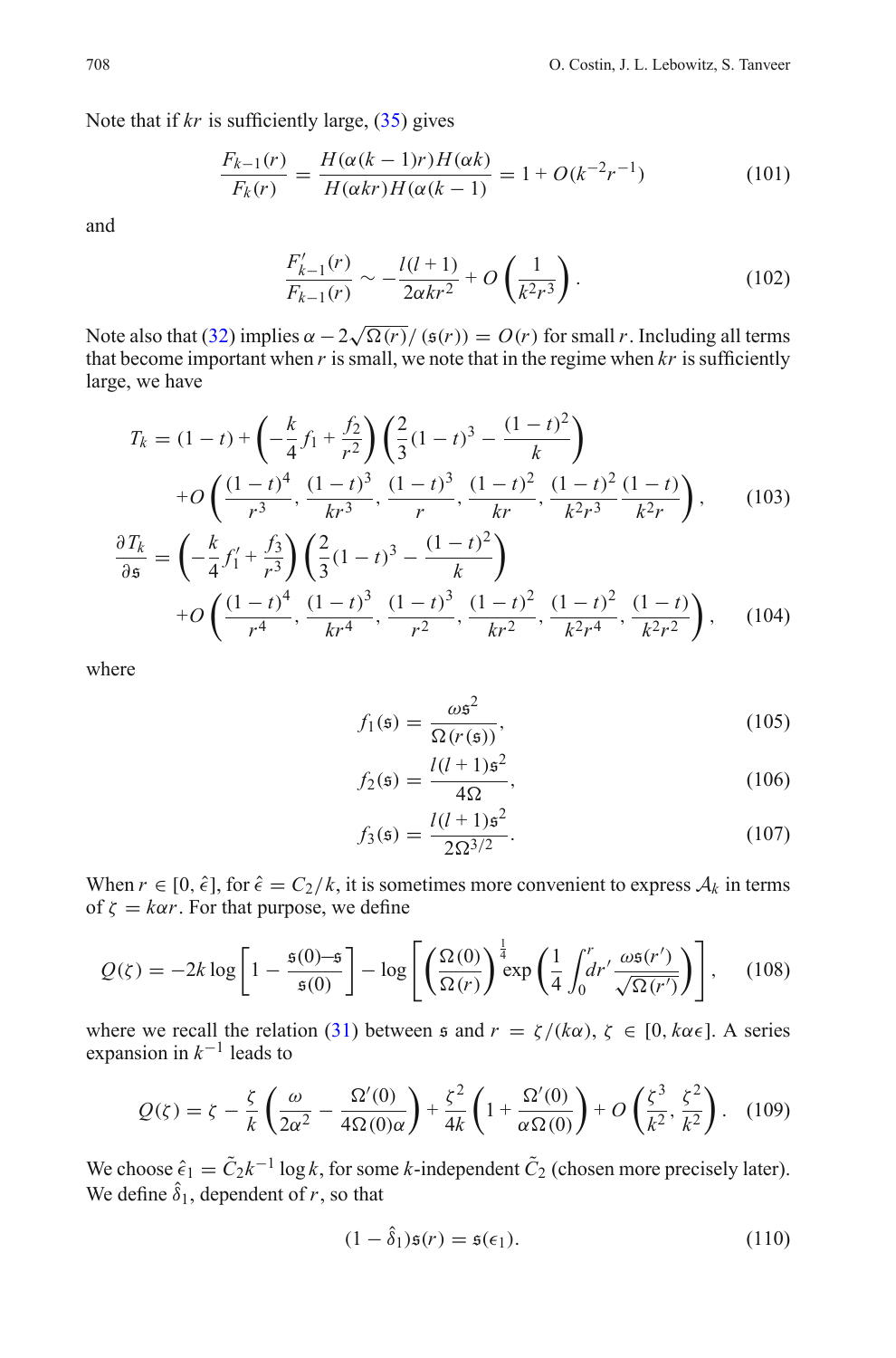From [\(31\)](#page-13-4), it follows that for sufficiently large  $\tilde{C}_2$  we have

$$
\hat{\delta}_1 \geqslant 1 - \frac{\mathfrak{s}(\epsilon_1)}{\mathfrak{s}(\epsilon)} \geqslant \frac{(5+l)\log k}{(4k+2\tau)k}.\tag{111}
$$

<span id="page-28-3"></span>It follows from the definition of  $A_k$  in [\(93\)](#page-25-2) that for  $r \in [0, \hat{\epsilon}]$ , *i.e.*  $\zeta \in [0, k\alpha\hat{\epsilon}]$ ,

<span id="page-28-1"></span>
$$
\begin{split} \left[\mathcal{A}_{k}h_{k-1}\right](\zeta) &= \int_{\zeta}^{k\alpha\hat{\epsilon}_{1}} e^{-\mathcal{Q}(\eta)+\mathcal{Q}(\zeta)} \left(1+\frac{a_{1}}{k}\right) \frac{H(\eta(1-k^{-1}))}{H(\zeta)} \mathcal{G}(\zeta,\eta) h_{k-1}(\eta(1-k^{-1})) d\eta \\ &+ (2k+\tau)(2k+\tau-1) \\ &\times \int_{\hat{\epsilon}_{1}}^{1} \left[\frac{\mathfrak{s}(r')}{\mathfrak{s}(r)}\right]^{2k-2+\tau} \Omega(r') G_{k}\left(r,r'\right) \frac{F_{k-1}(r')}{\mathfrak{s}^{2} F_{k}(r)} h_{k-1}(r') dr' \\ &=: \left[\mathcal{A}_{k}^{0}h_{k-1}\right](\zeta) + \left[\mathcal{A}_{k}^{1}h_{k-1}\right](r), \end{split} \tag{112}
$$

where  $G(\zeta, \eta)$  is defined by

$$
\mathcal{G}(\zeta,\eta) = k\alpha G_k(r(\zeta),r(\eta)),\tag{113}
$$

while

<span id="page-28-0"></span>
$$
\frac{a_1(\eta,\zeta)}{k} = \frac{H(\alpha k)}{H(\alpha(k-1))} \left(1 + \frac{\tau}{2k}\right) \left(1 + \frac{\tau - 1}{2k}\right) \frac{\xi^2(0)\Omega(\eta/(k\alpha))}{\xi^2(\eta/(k\alpha))\Omega(0)} \times \left(\frac{\xi(\eta/(k\alpha))}{\xi(\zeta/(k\alpha))}\right)^{\tau} - 1,\tag{114}
$$

while for large *k* and  $0 < \zeta \le \eta \le \hat{\epsilon}_1 \alpha$  we have

$$
a_1(\eta, \zeta) = \tau - \frac{1}{2} + \left(1 + \frac{\Omega'(0)}{\alpha \Omega(0)}\right) \eta + \frac{\tau}{2} (\zeta - \eta) + O\left(\frac{\eta^2}{k}, \frac{\eta}{k}\right). \tag{115}
$$

Similarly, for  $k\alpha r = \zeta \in (0, k\hat{\epsilon}_1\alpha)$ , we define

$$
\frac{b_1(\eta,\zeta)}{k} = \frac{H(\alpha k)}{H(\alpha(k+1))} \frac{\mathfrak{s}^2(\eta/(k\alpha))\Omega(\eta/(k\alpha))}{\mathfrak{s}^2(0)\Omega(0)} \left(\frac{\mathfrak{s}(\eta/(k\alpha))}{\mathfrak{s}(\zeta/(k\alpha))}\right)^{\tau} - 1. \tag{116}
$$

We then have

<span id="page-28-2"></span>
$$
[\mathcal{H}_{k}h_{k+1}](\zeta) = \frac{\Omega(0)\mathfrak{s}^{2}(0)}{\alpha^{2}k^{2}(2k+2+\tau)(2k+1+\tau)}
$$
  
\n
$$
\times \int_{\zeta}^{k\alpha\hat{\epsilon}_{1}} e^{-Q(\eta)\theta(\zeta)} \left(1+\frac{b_{1}}{k}\right) \frac{H(\eta(1+k^{-1}))}{H(\zeta)} \mathcal{G}(\zeta, \eta)h_{k+1}(\eta(1+k^{-1}))d\eta
$$
  
\n
$$
+\frac{\mathfrak{s}^{2}}{(2k+2)(2k+1+2\tau)}
$$
  
\n
$$
\times \int_{0}^{1-\hat{\delta}_{1}} \sqrt{\Omega(r(\mathfrak{s}t))} G_{k}(r(\mathfrak{s}), r(\mathfrak{s}t)) t^{2k+2+\tau} \frac{F_{k+1}(r(\mathfrak{s}t))}{F_{k}(r(\mathfrak{s}))} h_{k+1}(\mathfrak{s}t)dt
$$
  
\n=:  $[\mathcal{H}_{k}^{0}h_{k+1}] + [\mathcal{H}_{k}^{1}h_{k+1}].$  (117)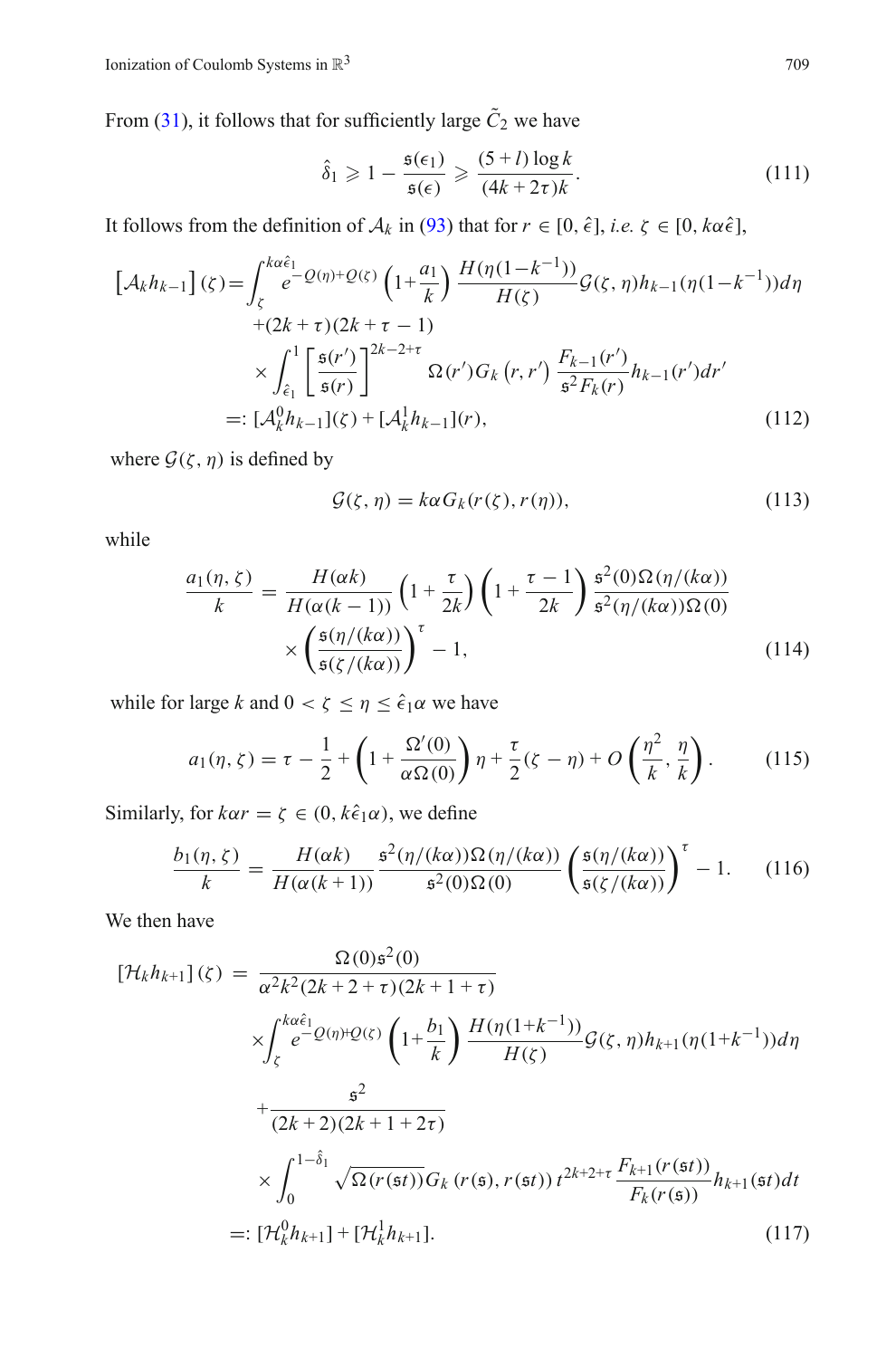**Lemma 43.** *For*  $k \ge 2$  *and*  $k_1 \in \{k-1, k, k+1\}$  *we have* 

 $(1)$  *If*  $r \in (0, 1)$  *and*  $s \in (r, r + \delta)$ *, where*  $\delta \leq \min\left\{C_2k^{-1}\log k, 1 - r\right\}$ *, then* 

$$
\left|G_k(r,s)\frac{F_{k_1}(s)}{F_k(r)}\right|\leqslant \frac{c_*}{k^{1/2}},\ \ \left|\frac{\partial}{\partial r}\left(G_k(r,s)\frac{F_{k_1}(s)}{F_k(r)}\right)\right|< c_*k^{1/2}.
$$

(2) *If*  $r \in (0, 1)$ ,  $\delta \le C_2 k^{-1} \log k$  with  $r + \delta < 1$ , then for  $s \in (r + \delta, 1)$ ,

$$
\left| G_k(r,s) \frac{F_{k_1}(s)}{F_k(r)} \right| < c_* k^{1/2-1/2}, \left| \frac{\partial}{\partial r} \left( G_k(r,s) \frac{F_{k_1}(s)}{F_k(r)} \right) \right| < c_* k^{1/2+1/2}.
$$

*Proof.* It suffices to find bounds for  $G_k(r, s)H(\alpha k_1 s)/H(\alpha k r)$  since the other functions involved are regular everywhere for *r*, *s* ∈ [0, 1], see [\(36\)](#page-14-4). We first consider  $k \to +\infty$ .

It is easily verified that  $G(\zeta, \eta)$ , defined in [\(113\)](#page-28-0), is the Green's function (see [\(86\)](#page-24-4), [\(88\)](#page-25-5) ) for

$$
\mathcal{L} := \Psi \mapsto \Psi'' - \frac{l(l+1)}{\zeta^2} \Psi + \frac{\Psi}{k} \left[ \frac{\omega}{\alpha^2} + \frac{b}{\alpha \zeta} \right] + \frac{\Psi}{k^2 \alpha^2} \left[ i p_1 - n_0 \omega \right] \tag{118}
$$

and is given by

$$
\mathcal{G}(\zeta,\eta) := k\alpha G_k(r(\zeta),r(\eta)) = \frac{\Psi_1(\zeta)\Psi_2(\eta) - \Psi_2(\zeta)\Psi_1(\eta)}{W},\tag{119}
$$

<span id="page-29-1"></span>where  $\Psi_1$ ,  $\Psi_2$  are two independent solutions of  $\mathcal{L}\Psi = 0$  and  $W = \Psi_1(\zeta)\Psi_2'(\zeta)$  $\Psi_2(\zeta)\Psi_1'(\zeta)$  is their constant Wronskian.

<span id="page-29-0"></span>Standard asymptotic results show there exist two independent solutions  $\Psi_1$ ,  $\Psi_2$  such standard asymptotic results show there exist two<br>that for large *k*, we have uniformly in  $z \in [0, \sqrt{\omega k}]$ ,

$$
\Psi_1 \sim -\frac{2^l l!}{(2l)!} \sqrt{\frac{\pi z}{2}} Y_{l+1/2}(z) \; ; \text{ where } z = \sqrt{\frac{\omega}{\alpha^2 k}} \zeta = \sqrt{\omega k} r, \tag{120}
$$

$$
\Psi_2 \sim \frac{2^{-l-1}(2l+2)!}{(l+1)!} \sqrt{\frac{\pi z}{2}} J_{l+1/2}(z). \tag{121}
$$

The Wronskian *W* is asymptotic, for large *k*, to  $(2l + 1)\sqrt{\omega}/\sqrt{\alpha^2 k}$ . The expressions [\(120\)](#page-29-0) and [\(121\)](#page-29-0) may also be used to determine the asymptotics of  $\Psi'_1$  and  $\Psi'_2$ . Using [\(119\)](#page-29-1), [\(120\)](#page-29-0), [\(121\)](#page-29-0) and [\(36\)](#page-14-4) and the bounds on *W*, with  $l_1 = l + \frac{1}{2}$  it follows that

$$
\left| \frac{F_{k_1}(s)}{F_k(r)} G_k(r,s) \right| \leq \frac{c_*|zz'|^{1/2}}{k^{1/2}} \left| \frac{H\left(\alpha \sqrt{\frac{k_1}{\omega}} z'\right)}{H\left(\alpha \sqrt{\frac{k}{\omega}} z\right)} [Y_{l_1}(z) J_{l_1}(z') - J_{l_1}(z) Y_{l_1}(z')] \right|, \quad (122)
$$

<span id="page-29-2"></span>where  $z' = \eta \sqrt{\omega}/\sqrt{\alpha^2 k} = \sqrt{\omega k} s$ . A similar bound holds for

$$
\left|\frac{\partial}{\partial r}\left\{\frac{F_{k_1}(s)}{F_k(r)}G_k(r,s)\right\}\right|.
$$

We now prove part (1). We break this case up into two subcases: (a)  $r \in [k^{-2/3}, 1]$ and (b)  $r \in [0, k^{-2/3}]$ . In case (a), we note that  $s \in [r, r + \delta]$  implies  $s/r$  and therefore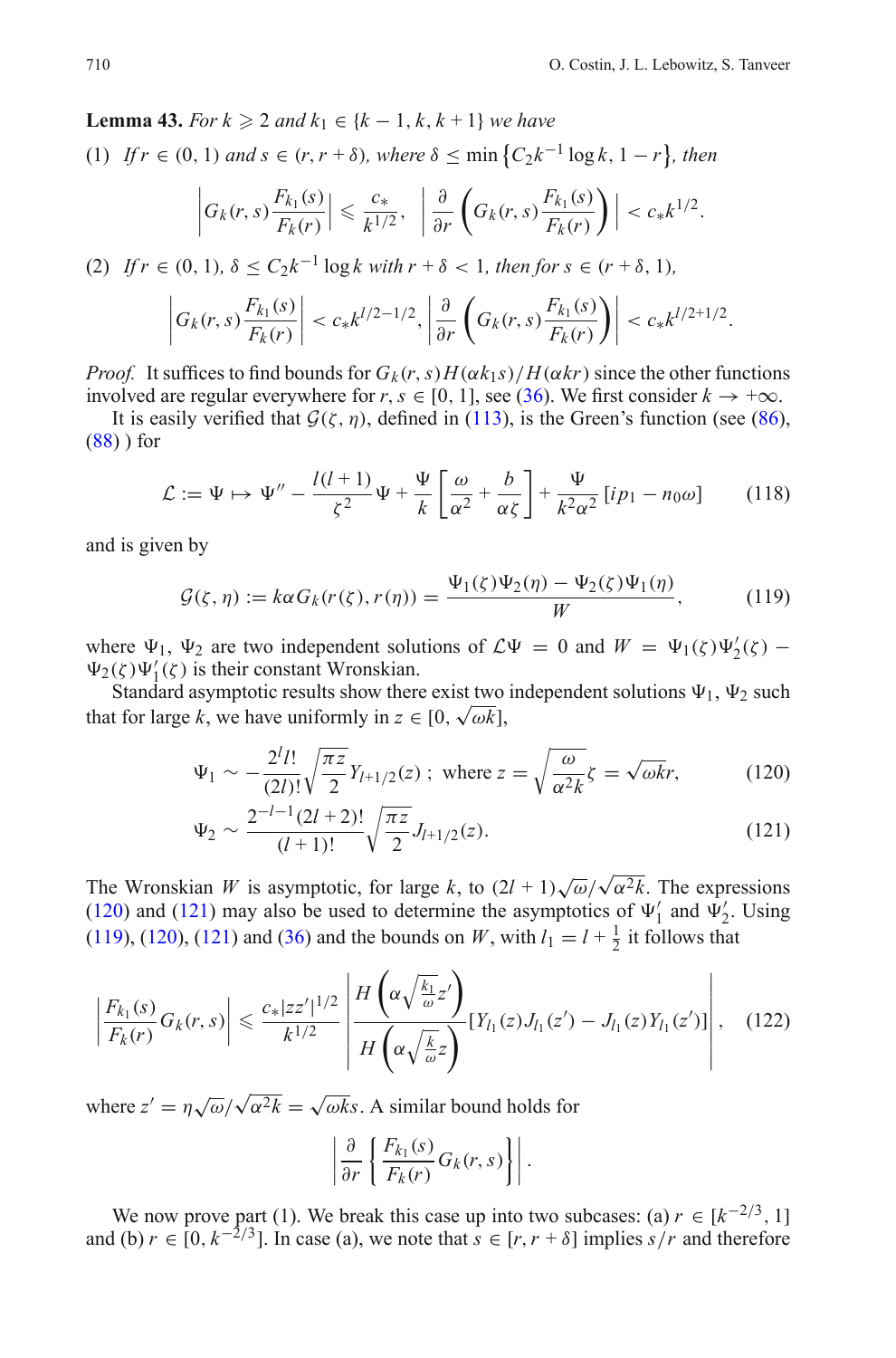$1 \le z'/z = O(1)$ . The function *H* in [\(122\)](#page-29-2) is close to 1 because its argument is large. Furthermore, note that  $\sqrt{z}Y_{l+1/2}(z)$  and  $\sqrt{z}J_{l+1/2}(z)$  are bounded for large *z*, while they are asymptotic to constant multiples of  $z^{-l}$  and  $z^{l+1}$  for small z. Using [\(122\)](#page-29-2), part 1 of the lemma follows by inspection in case (a). For case (b),  $(122)$  further simplifies since *z*,*z* are small and

$$
\frac{H(k_1\eta/k)}{H(\zeta)}G_k(r(\zeta),r(\eta)) = \frac{H(k_1\eta/k)}{k\alpha H(\zeta)}\mathcal{G}(\zeta,\eta)
$$

$$
\sim \frac{H(k_1\eta/k) ( \eta^{l+1}\zeta^{-l} - \zeta^{l+1}\eta^{-l})}{k\alpha H(\zeta)(2l+1)}.
$$
(123)

When  $\zeta \in [\log k, \alpha k^{1/3}]$  and  $\eta \in [\zeta, \zeta + \alpha k \delta]$ , we have  $1 \leq [\eta/\zeta]^l \leq c_*$  and therefore

$$
\left|\frac{H(k_1\eta/k)}{H(\zeta)}G_k(r(\zeta),r(\eta))\right|=\left|\frac{H(k_1\eta/k)}{k\alpha H(\zeta)}\mathcal{G}(\zeta,\eta)\right|\leqslant \frac{c_*}{k^{1/2}}.
$$

The same inequality holds if  $\zeta \in [0, \log k]$ , since  $\eta \in [\zeta, (C_2 + 1) \log k]$  since in this regime  $\zeta^{-1}/H(\zeta)$  is bounded and the logarithmic growth in *k* of terms involving *η* can be bounded by, say,  $k^{1/2}$ , while for small  $\eta$ ,  $\eta^l H(k_1 \eta / k)$  is bounded. The bounds on derivatives follow in a similar manner using  $\frac{d}{dr} = k\alpha \frac{d}{d\zeta}$ .

Part 2 (which is only relevant for  $r + \delta \leq 1$ ) follows similarly on careful inspection of [\(122\)](#page-29-2), from the asymptotic behavior in different regimes of *z* and  $z'$ .  $\Box$ 

<span id="page-30-0"></span>**Lemma 44.** Let  $r \in (0, \hat{\epsilon})$ , with  $\hat{\epsilon}_1 = \frac{C_2}{k} \log k$ . We choose  $C_2$  large enough so that  $\frac{\mathfrak{s}(\epsilon_1)}{\mathfrak{s}(r)} = (1 - \delta_1) \le \frac{(5+l)\log k}{4k+2\tau}$ . Then  $|[\mathcal{A}_k^1 f](r)| \le c_* k^{l/2-1/2} (1 - \delta_1)^{2k-2+\tau} ||f||_{\infty} \le$  $c_* k^{-3} \|f\|_{\infty}$  and  $\left|\frac{d}{dr}[A_k^1 f](r)\right| \leqslant c_* k^{1/2+1/2}(1-\delta_1)^{2k-2+\tau} \|f\|_{\infty} \leqslant c_* k^{-2} \|f\|_{\infty}$ .

*Proof.* Consider  $A_k^1$  given by [\(112\)](#page-28-1). We note that  $\epsilon^{-2} \Omega(s)$  and its *r*−derivative are bounded, while  $G_k(s, r)F_k(s)/F_k(r)$  and its *r*-derivative are bounded by  $c_* k^{l/2-1/2}$  and  $c_* k^{l/2+1/2}$  respectively for any  $\tau$  (cf. Lemma [43\)](#page-28-2). Further  $|s(s)/s(r)| \leq (1 - \delta_1)$  and from  $(111)$ , we have

$$
(1-\delta_1)^{2k-2+\tau} \leq \frac{c_*}{k^{l/2+5/2}},
$$

and the lemma follows.  $\Box$ 

*Remark 45.* Since for  $r \in (0, \hat{\epsilon})$ , the bound in Lemma [44](#page-30-0) on  $\mathcal{A}_{k}^{1}$  is  $O(k^{-2})$ , we will see later that *A<sub>k</sub>* is dominated by  $A_k^0$  (defined in [\(112\)](#page-28-1)) as  $k \to \infty$ .

<span id="page-30-1"></span>**Lemma 46.** *Define*  $G_0(\zeta, \eta) = \lim_{k \to \infty} G(\zeta, \eta)$  *and*  $H_0(\zeta) = \lim_{k \to \infty} H(\zeta)$ *, where*  $\zeta, \eta \ll k^{1/2}$  *as*  $k \to \infty$ *. Then,* 

$$
\int_{\zeta}^{\infty} e^{-\eta + \zeta} \mathcal{G}_0(\zeta, \eta) \frac{H_0(\eta)}{H_0(\zeta)} d\eta = 1,
$$
\n(124)

$$
\int_{\zeta}^{\infty} e^{-\eta + \zeta} \mathcal{G}_{0\zeta}(\zeta, \eta) \frac{H_0(\eta)}{H_0(\zeta)} d\eta = -1 + \frac{H_0'(\zeta)}{H_0(\zeta)}.
$$
 (125)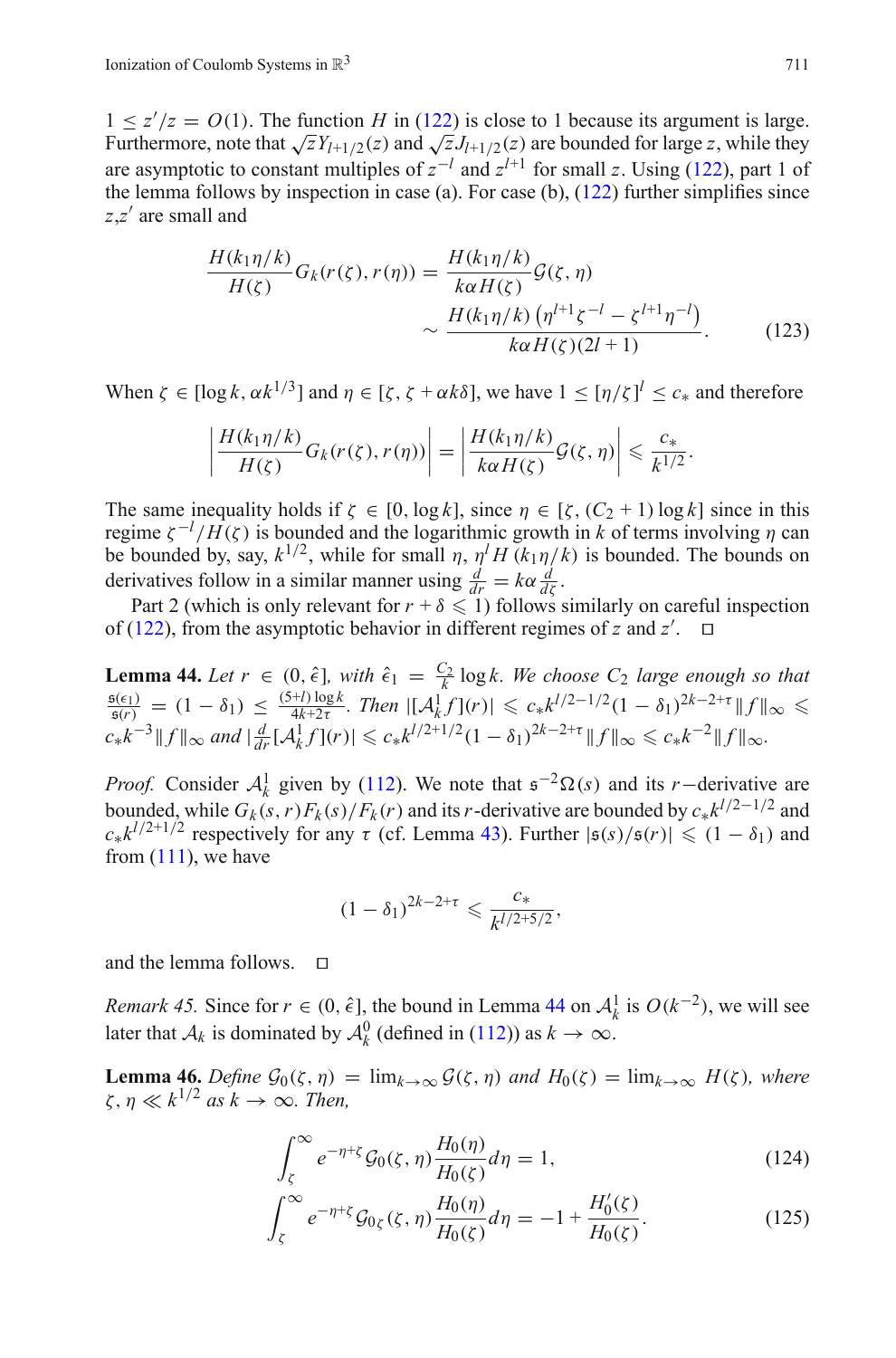*Proof.* Using [\(120\)](#page-29-0) and [\(121\)](#page-29-0) and the behavior of Bessel functions for small argument, [\[1](#page-56-17)], it follows that for  $\zeta$ ,  $n \ll k^{1/2}$  we have

$$
\mathcal{G}_0(\zeta, \eta) = \lim_{k \to \infty} \mathcal{G}(\zeta, \eta) = \frac{\eta^{l+1} \zeta^{-l} - \zeta^{l+1} \eta^{-l}}{2l+1}
$$
(126)

<span id="page-31-4"></span>and  $H_0(\zeta) = \lim_{k \to \infty} H(\zeta) = \sqrt{\frac{2}{\pi}} \zeta^{1/2} e^{\zeta} K_{l+1/2}(\zeta)$ . Now, using the modified Bessel function equation, it is easily verified that  $f(\zeta) = e^{-\zeta} H_0(\zeta)$  satisfies

$$
f'' - \frac{l(l+1)}{\zeta^2}f = f
$$

with  $f(\zeta) \sim e^{-\zeta}$  as  $\zeta \to \infty$ . Using variation of parameters to invert the left hand side of the above equation, and using the boundary conditions at  $\infty$  we obtain

$$
f(\zeta) = \int_{\zeta}^{\infty} \mathcal{G}_0(\zeta, \eta) f(\eta) d\eta.
$$

Dividing through by  $f(\zeta)$ , the first identity in the lemma follows. By differentiating the first identity with respect to  $\zeta$ , and using the first identity in the resulting expression, we obtain the second identity.  $\square$ 

## <span id="page-31-5"></span>**Lemma 47.** *For any*  $r \in (0, 1)$ *,*

$$
\left| \mathcal{A}_k[1](r) - 1 \right| = \left| \int_r^1 \Omega(s) \frac{m_{k-1}(s)}{m_k(r)} G_k(r, s) ds - 1 \right| \leqslant \frac{c_*}{k^2}.
$$
 (127)

*For*  $\frac{1}{k} \leq r \leq \frac{1}{2}$  *we get* 

$$
\left|\frac{d}{dr}\mathcal{A}_k[1](r)\right| = \left|\frac{d}{dr}\int_r^1 \Omega(s)\frac{m_{k-1}(s)}{m_k(r)}G_k(r,s)ds\right| \leqslant \frac{c_*}{k^2} + \frac{c_*}{k^3r^2},\qquad(128)
$$

<span id="page-31-2"></span>*while for any*  $r \in [0, \frac{1}{2}]$ ,

$$
\int_{r}^{1} \Omega(s) \left| \frac{\partial}{\partial r} \left( G_k(r, s) \frac{m_{k-1}(s)}{m_k(r)} \right) \right| ds \leq c_* k. \tag{129}
$$

<span id="page-31-3"></span>*Proof.* Recalling the definition [\(93\)](#page-25-2), it follows from [\(39\)](#page-25-6) and Lemma [40](#page-25-1) that

$$
\mathcal{L}_k m_k - \Omega m_{k-1} = \frac{j_k(r)}{\mathfrak{s}} m_k,\tag{130}
$$

<span id="page-31-0"></span>where  $j_k(r) = O(1)$  as  $k \to +\infty$  for any  $r \in [0, 1]$ . We can check from [\(36\)](#page-14-4) that  $m_k(1) = 0$ ,  $m'_k(1) = 0$  for  $k \ge 1$ . From [\(130\)](#page-31-0), inversion of  $\mathcal{L}_k$  yields

$$
m_k(r) = \int_r^1 G_k(r,s) \left\{ \Omega(s) m_{k-1}(s) + \frac{j_k(s)}{\mathfrak{s}(s)} m_k(s) \right\} ds.
$$
 (131)

<span id="page-31-1"></span>Therefore,

$$
\int_{r}^{1} G_{k}(r,s) \frac{\Omega(s) m_{k-1}(s)}{m_{k}(r)} ds = 1 - \int_{r}^{1} G_{k}(r,s) \frac{j_{k}(s) m_{k}(s)}{\mathfrak{s}(s) m_{k}(r)} ds.
$$
 (132)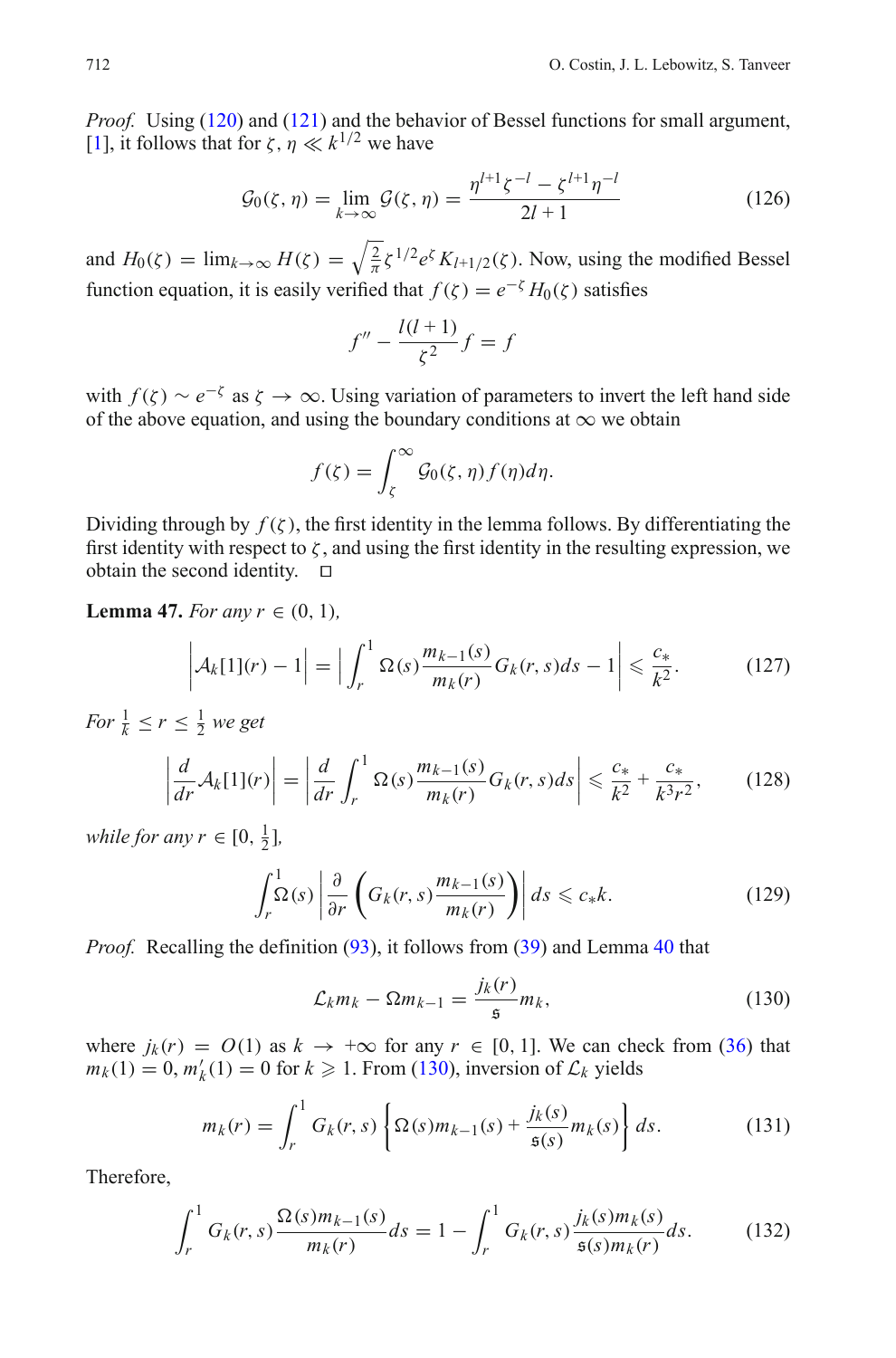First, we choose  $\hat{\delta}_1$  so that  $1 - \hat{\delta}_1 = (5 + l) \log k / (4k + 2\tau)$ . We then define δ so that  $(1 - \delta_1)$ **s**(*r*) = **s**(*r* + δ). It is clear that for large *k* we have δ ∼  $(5/2 + l/2)$   $\mathfrak{s}(r)$  log  $k / ((2k + \tau) \sqrt{\Omega(r)})$ . Lemma [43,](#page-28-2) and the fact that  $k^{l/2-1/2}(1 (\hat{\delta}_1)^{2k+1+\tau}/(2k+1+\tau) \le \frac{1}{k^3}$  give

$$
\left| \int_{r+\hat{\delta}}^{1} G_k(r,s) \frac{j_k(s) m_k(s)}{\mathfrak{s}(s) m_k(r)} ds \right| \leq \left| \int_0^{1-\hat{\delta}_1} t^{2k+\tau} \times \frac{F_k(r(\mathfrak{s}t))}{\sqrt{\Omega(r(\mathfrak{s}t))} F_k(r(\mathfrak{s}))} G_k(r(\mathfrak{s}), r(\mathfrak{s}t)) j_k(r(\mathfrak{s}t)) dt \right|
$$
  

$$
\leq \frac{c_*}{k^3} ||j_k||_{\infty} \leq \frac{c_*}{k^3}.
$$
 (133)

Now, consider the contribution from  $\int_r^{r+\hat{\delta}}$ . There are again two cases: (i)  $1 \ge r \ge k^{-2/3}$ and (ii)  $0 < r \leq k^{-2/3}$ .

In the first case, Taylor expanding  $G_k(r, s)$  near  $s = r$  we get  $G_k = (s-r)+O((s-r)^3)Q_k = \sqrt{\Omega(r)}s(1-t) + O(k^{4/3}(1-t)^3)$ . Hence,

$$
\left| \int_{r}^{r+\hat{\delta}} G_k(r,s) \frac{j_k(s) m_k(s)}{\mathfrak{s}(s) m_k(r)} ds \right| \leq c_* \| j_k \|_{\infty} \int_{1-\hat{\delta}_1}^{1} t^{2k+\tau-1} (1-t) dt \leq \frac{c_*}{k^2}.
$$
 (134)

<span id="page-32-0"></span>For the case (ii), we rewrite the integral in terms of  $\zeta = k\alpha r$ , to obtain

$$
\left| \int_{r}^{r+\hat{\delta}} G_{k}(r,s) \frac{j_{k}(s)m_{k}(s)}{\mathfrak{s}(s)m_{k}(r)} ds \right| \leq \frac{c_{*}}{k^{2}} \|j_{k}\|_{\infty} \int_{\zeta}^{\zeta+k\alpha\hat{\delta}} e^{-Q(\eta)+Q(\zeta)} \mathcal{G}(\zeta,\eta) \frac{H(\eta)}{H(\zeta)} d\eta
$$
  

$$
\leq \frac{c_{*}}{k^{2}} \int_{\zeta}^{\zeta+k\alpha\hat{\delta}} d\eta e^{-\eta+\zeta} \mathcal{G}_{0}(\zeta,\eta) \frac{H_{0}(\eta)}{H_{0}(\zeta)}
$$
  

$$
\leq \frac{c_{*}}{k^{2}} \int_{\zeta}^{\infty} d\eta e^{-\eta+\zeta} \mathcal{G}_{0}(\zeta,\eta) \frac{H_{0}(\eta)}{H_{0}(\zeta)} \leq \frac{c_{*}}{k^{2}} \qquad (135)
$$

by Lemma [46.](#page-30-1) Using [\(132\)](#page-31-1) and [\(135\)](#page-32-0), the first part follows.

To prove [\(128\)](#page-31-2), we note that if  $C_3$  is large and  $rk > C_3$ , Taylor expansion gives

$$
U_1(\mathfrak{s}, t) := \frac{F_k(r(\mathfrak{s}t))}{\sqrt{\Omega(r(\mathfrak{s}t))} F_k(r(\mathfrak{s}))} G_k(r(\mathfrak{s}), r(\mathfrak{s}t))
$$
  
=  $f_4(\mathfrak{s})(1-t) + O\left((1-t)^2, k(1-t)^3, \frac{(1-t)^3}{r^2}, \frac{(1-t)^2}{kr^2}\right)$  (136)

for  $f_4 = -\frac{1}{2}(\Omega(r(s)))$ , while

$$
\frac{\partial}{\partial \mathfrak{s}} U_1(\mathfrak{s},t) = f'_4(\mathfrak{s})(1-t) + O\left((1-t)^2, k(1-t)^3, \frac{(1-t)^3}{r^3}, \frac{(1-t)^2}{kr^3}\right).
$$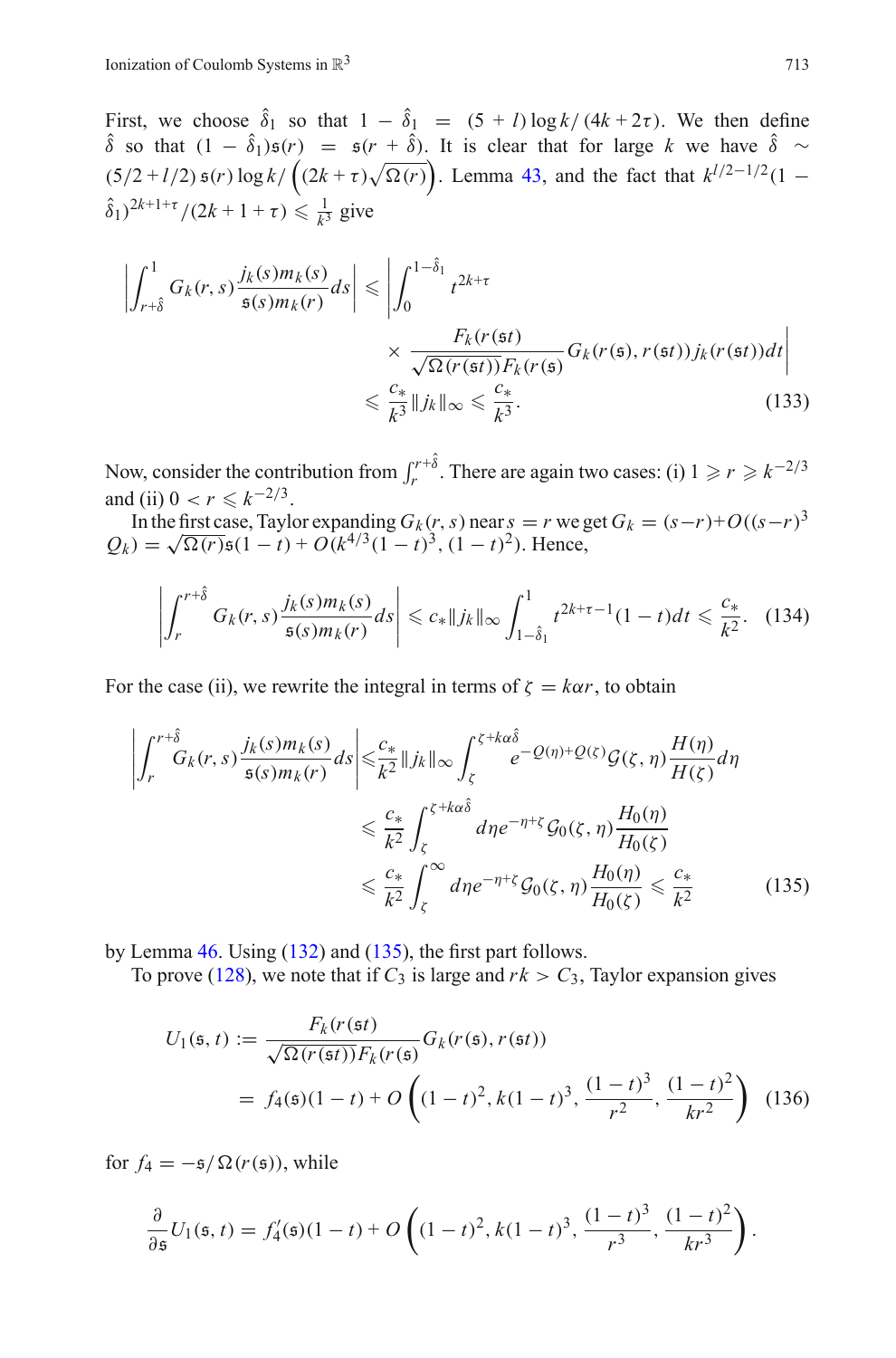<span id="page-33-1"></span>From [\(132\)](#page-31-1) we note that

$$
\frac{d}{dr}\mathcal{A}_k[1](r) = -\sqrt{\Omega(r(\mathfrak{s}))} \left\{ \int_{1-\hat{\delta}_1}^1 t^{2k+\tau+1} \frac{j'_k(r(\mathfrak{s}t))}{\sqrt{\Omega(r(\mathfrak{s}t))}} U_1(\mathfrak{s},t) dt - \int_{1-\hat{\delta}_1}^1 t^{2k+\tau} j_k(r(\mathfrak{s}t)) U_{1,\mathfrak{s}}(\mathfrak{s},t) dt \right\}
$$

$$
- \frac{d}{dr} \int_{r+\hat{\delta}}^1 \left( \frac{\xi(s)}{\xi(r)} \right)^{2k+\tau} \frac{j_k(s) F_k(s)}{\xi(s) F_k(r)} G_k(r,s) ds. \tag{137}
$$

<span id="page-33-0"></span>We note further that

$$
-\frac{d}{dr} \int_{r+\hat{\delta}}^{1} \left(\frac{\xi(s)}{\xi(r)}\right)^{2k+\tau} \frac{j_k(s)F_k(s)}{\xi(s)F_k(r)} G_k(r, s) ds
$$
  
\n
$$
= -\int_{r+\hat{\delta}}^{1} \left(\frac{\xi(s)}{\xi(r)}\right)^{2k+\tau} \frac{j_k(s)}{\xi(s)} \frac{\partial}{\partial r} \left[\frac{F_k(s)}{F_k(r)} G_k(r, s)\right] ds
$$
  
\n
$$
+ (2k+\tau) \frac{\xi'(r)}{\xi(r)} \int_{r+\hat{\delta}}^{1} \left(\frac{\xi(s)}{\xi(r)}\right)^{2k+\tau} \frac{j_k(s)F_k(s)}{\xi(s)F_k(r)} G_k(r, s) ds
$$
  
\n
$$
+ \left(\frac{\xi(r+\hat{\delta})}{\xi(r)}\right)^{2k+\tau} \frac{j_k(r+\hat{\delta})F_k(r+\hat{\delta})}{\xi(r+\hat{\delta})F_k(r)} G_k(r, r+\hat{\delta}) \left(1+\hat{\delta}'(r)\right). \quad (138)
$$

From the bounds in Lemmas [40](#page-25-1) and [43](#page-28-2) and the fact that  $\xi(s)/\xi(r) \leq (1-\hat{\delta}_1)$ , we easily conclude that the contribution of  $\int_{r+\delta}^{1}$  in [\(138\)](#page-33-0) to  $\frac{d}{dr}A_k[1](r)$  is  $O(1/k^2)$ .

Since Lemma [40](#page-25-1) implies  $|j_k(r)| < c_*$  and  $|j'_k(r)| < c_* + c_*/(kr^2)$  for  $\frac{1}{2} \ge r \ge \frac{1}{k}$ , it follows from the local expansion of *U*1(s, *t*) and its s-derivative in a neighborhood of  $t = 1$  in the first integral in  $(137)$  that

$$
\left|\frac{d}{dr}\int_r^{r+\hat{\delta}} G_k(r,s)\frac{j_k(s)m_k(s)}{\mathfrak{s}(s)m_k(r)}ds\right| \leq \frac{c_*}{k^3r^2} + \frac{c_*}{k^2}
$$

and [\(128\)](#page-31-2) follows.

We now prove [\(129\)](#page-31-3). We first note that for  $r \geq k^{-2/3}$ ,  $s \in (r, r + \hat{\delta})$ , from [\(90\)](#page-25-4),  $\partial_r G(r, s) = -1$  at  $s = r$  and therefore, from [\(120\)](#page-29-0), [\(121\)](#page-29-0), it follows that for  $s - r =$  $O(k^{-1} \log k) \ll k^{-1/2}$ ,  $\partial_r G(r, s) \sim -1 < 0$  for  $s \in (r, r + \hat{\delta})$ . The same is true for  $r \in [0, k^{-2/3}]$  since in this regime,  $\partial_r G_k(r, s) \sim \partial_\zeta \mathcal{G}_0(\zeta, \eta)$  (see [\(126\)](#page-31-4)), with  $\zeta = r/(\alpha k)$ ,  $\eta = s/(\alpha k)$ . Therefore, from [\(31\)](#page-13-4) and [\(36\)](#page-14-4), we get

<span id="page-33-2"></span>
$$
-\frac{\partial}{\partial r}\left(\frac{m_{k-1}(r)G_k(r,s)}{m_k(r)}\right) = -\left[(2k+\tau-2)\frac{\sqrt{\Omega(r)}}{\xi(r)} - \frac{F'_k(r)}{F_k(r)}\right]\frac{m_{k-1}(r)G_k(r,s)}{m_k(r)} -\partial_r G_k(r,s)\frac{m_{k-1}(s)}{m_k(r)}.
$$
(139)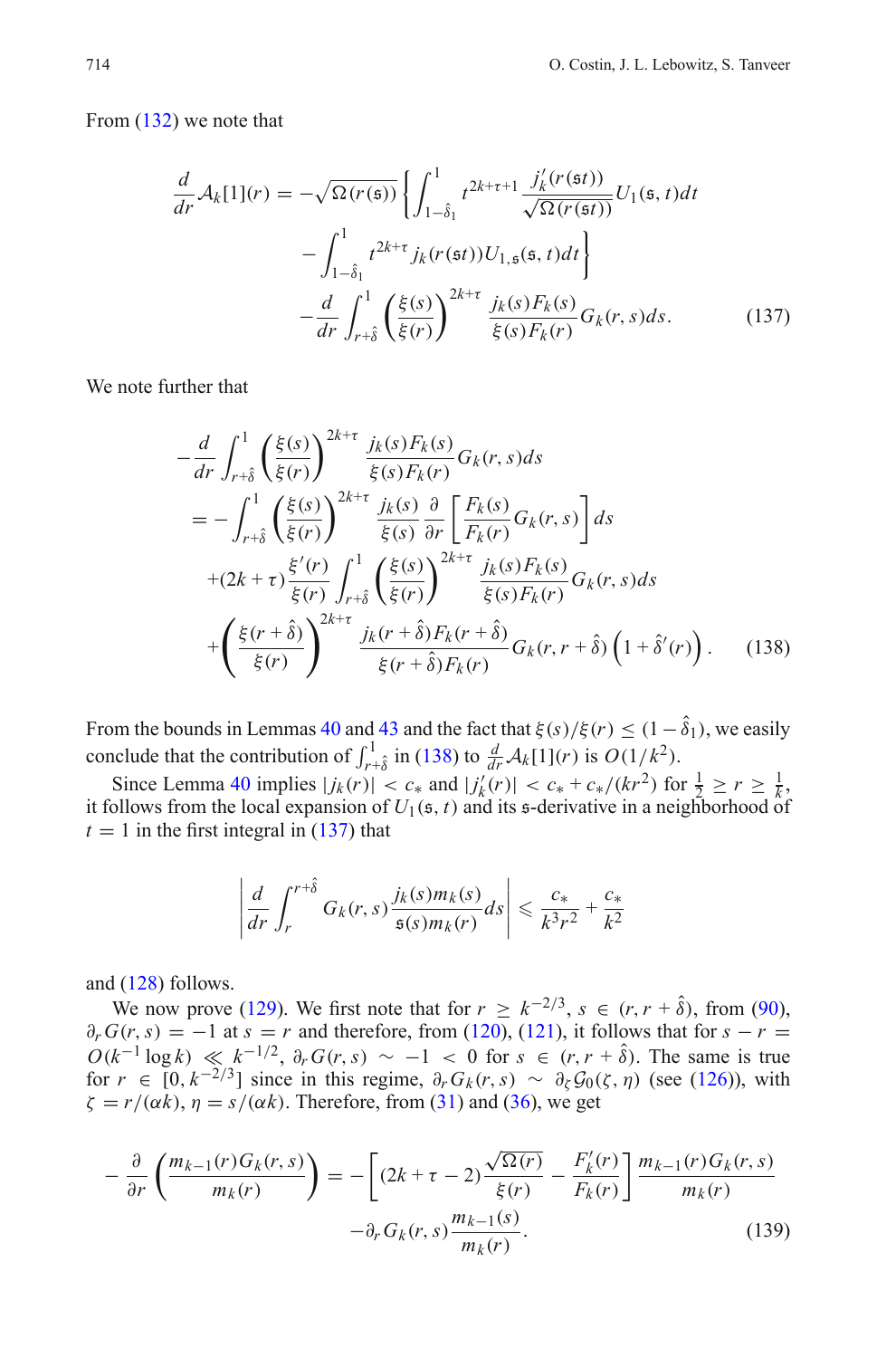<span id="page-34-0"></span>Since the contributions to the integrals from  $\int_{r+\hat{\delta}_1}^{1}$  is  $O(\frac{1}{k^2})$ , and the first term on the right on [\(139\)](#page-33-2) is negative for large *k*, while the second is positive, it follows that

$$
\int_{r}^{1} \Omega(s) \left| \frac{\partial}{\partial r} \left( \frac{m_{k-1}(r)}{m_{k}(r)G_{k}(r,s)} \right) \right| ds \leq \left| \frac{d}{dr} \mathcal{A}_{k}[1](r) \right|
$$
  
+2\left[ \left(2k+\tau-2\right) \frac{\sqrt{\Omega(r)}}{\xi(r)} - \frac{F'\_{k}(r)}{F\_{k}(r)} \right] \left| \mathcal{A}\_{k}[1](r) \right| + O\left(\frac{1}{k^{2}}\right) \leq c\_{\*}k \qquad (140)

for  $r \in [C_2k^{-1}, 1]$ . For  $r \in [0, C_2k^{-1}]$ , we note that since the contribution from  $\int_{r+\delta}^1$ for  $\frac{d}{dr}A_k[1](r)$  is negligible, we have

$$
\frac{d}{dr}\mathcal{A}_k[1](r) \sim k\alpha \frac{d}{d\zeta} \int_{\zeta}^{\zeta + k\alpha \hat{\delta}_1} e^{-\mathcal{Q}(\eta) + \mathcal{Q}(\zeta)} \left(1 + \frac{a_1}{k}\right) \frac{H(\eta(1 - 1/k))}{H(\zeta)} \mathcal{G}(\zeta, \eta) \sim k\alpha \frac{d}{d\zeta} \int_{\zeta}^{\zeta + k\alpha \hat{\delta}_1} e^{-\eta + \zeta} \frac{H_0(\eta)}{H_0(\zeta)} \mathcal{G}_0(\zeta, \eta) \sim k\alpha \frac{d}{d\zeta} \int_{\zeta}^{\infty} e^{-\eta + \zeta} \frac{H_0(\eta)}{H_0(\zeta)} \mathcal{G}_0(\zeta, \eta);
$$
\n(141)

it follows immediately from Lemma [46](#page-30-1) that in this case,  $|\frac{d}{dr}A_k[1](r)| \leq c_* k$ . Hence the inequality in [\(140\)](#page-34-0) is valid for all  $r \in [0, 1/2]$ .  $\Box$ 

<span id="page-34-3"></span><span id="page-34-2"></span>**Lemma 48.** *For any*  $f \in L^{\infty}[0, 1]$ *,* 

(a) For 
$$
r \in [0, 1]
$$
,  $\|\mathcal{A}_k f\|_{\infty} \leq (1 + \frac{c_*}{k^2}) \|f\|_{\infty}$ , (142)

(b) For 
$$
r \in \left[0, \frac{1}{2}\right]
$$
,  $\left\|\frac{d}{dr}[A_k f](r)\right\|_{\infty} \leq c_* k \|f\|_{\infty}$ . (143)

*Proof.* Consider the expression for  $A_k f$  from [\(93\)](#page-25-2). We break up the integral into  $\int_r^{r+\delta}$ and  $\int_{r+\delta}^{1}$ , where  $\delta = C_2 k^{-1} \log k$ , with  $C_2$  large enough so that

$$
(1 - \delta_1)^{2k - 2 + \tau} \leq \frac{1}{k^{l/2 + 7/2}}; \quad (1 - \delta_1) := \frac{\mathfrak{s}(r + \delta)}{\mathfrak{s}(r)}.
$$

From [\(36\)](#page-14-4) and Lemma [43,](#page-28-2) part (2), transforming the integration variable to *t*, it follows that

$$
\left| \int_{r+\delta}^{1} \Omega(s) \frac{m_k(s)}{m_k(r)} G_k(r,s) f(s) ds \right| \leqslant \frac{c_*}{k^2} \|f\|_{\infty}.
$$
 (144)

<span id="page-34-1"></span>In  $\int_r^{r+\delta}$  (we replace the upper limit  $r + \delta$  by 1 if  $r + \delta > 1$ ). Since  $\delta_1 = O(k^{-1} \log k)$ and  $t \in (1 - \delta_1, 1)$  then  $T_k(\mathfrak{s}, t) \ge 0$  and  $G_k(r, s) \ge 0$  for  $r \in [k^{-2/3}, 1]$ . Therefore,

$$
\|\mathcal{A}_k f\|_{\infty} \le \|f\|_{\infty} \left\{ \left[ \int_r^{r+\delta} \frac{\Omega(s) m_{k-1}(s)}{m_k(r)} G_k(r,s) \right] + \frac{c_*}{k^2} \right\}.
$$
 (145)

From [\(144\)](#page-34-1) we get

$$
\left|\int_{r+\delta}^1 \Omega(s) \frac{m_{k-1}(s)}{m_k(r)} G_k(r,s) ds \right| \leqslant \frac{c_*}{k^2}.
$$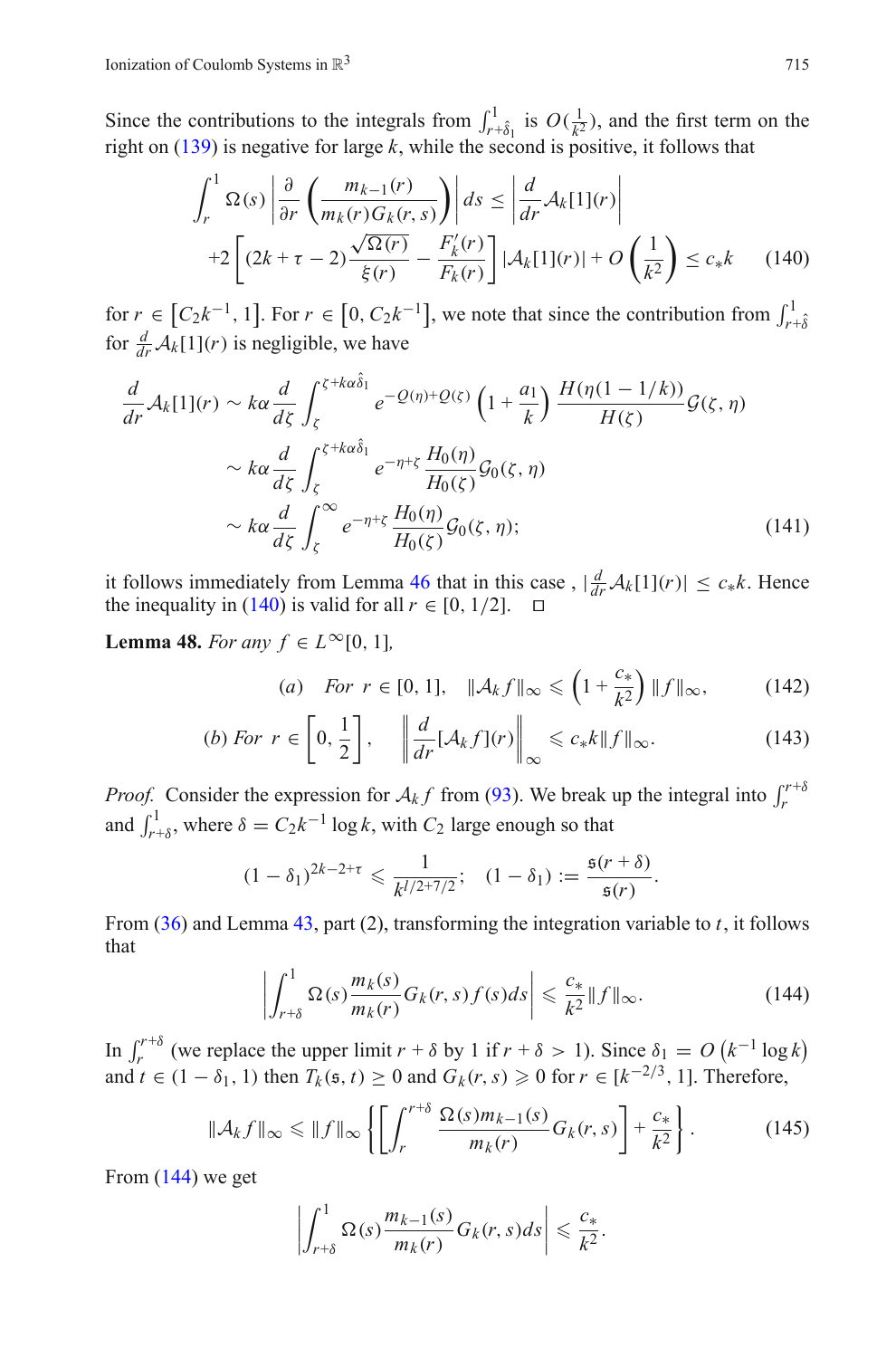Hence

$$
\int_{r}^{r+\delta} \Omega(s) \frac{m_{k-1}(s)}{m_{k}(r)} G_{k}(r,s) ds = \int_{r}^{1} \Omega(s) \frac{m_{k-1}(s)}{m_{k}(r)} G_{k}(r,s) ds + O\left(\frac{1}{k^{2}}\right).
$$
 (146)

Using Lemma [47,](#page-31-5) [\(142\)](#page-34-2) (a) follows. For (b) we write

$$
\frac{d}{dr} \int_{r}^{1} \Omega(s) \frac{m_{k-1}(s)}{m_{k}(r)} G_{k}(r,s) f(s) ds
$$
\n
$$
= \int_{r}^{1} \Omega(s) \frac{\partial}{\partial r} \left( G_{k}(r,s) \frac{m_{k-1}(s)}{m_{k}(r)} \right) f(s) ds.
$$
\n(147)

By Lemma [47,](#page-31-5) the quantity above is bounded by  $c_* k \| f \|_{\infty}$ .  $\square$ 

<span id="page-35-0"></span>**Lemma 49.** *For any*  $f \in \mathcal{L}_{\infty}[0, 1]$ *,* 

$$
\|\mathcal{H}_k f\|_{\infty} \leq \frac{c_*}{k^2} \|f\|_{\infty},
$$

$$
\left\|\frac{d}{dr}[\mathcal{H}_k f](r)\right\|_{\infty} \leq \frac{c_*}{k^2} \|f\|_{\infty}.
$$

*Proof.* As before, we choose  $\delta = C_2 k^{-1} \log k$  large  $C_2$  independent of k. Using Lemma [43,](#page-28-2) it follows that

$$
\left| \int_{r+\delta}^{1} \frac{\Omega(s)m_{k+1}(s)}{m_{k(r)}} G_k(r,s) f(s) ds \right| \leq c_*(1-\delta_1)^{2k+2} k^{1/2-5/2} \|f\|_{\infty}
$$
  
\n
$$
\leq \frac{c_*}{k^4} \|f\|_{\infty},
$$
  
\n
$$
\left| \int_{r+\delta}^{1} \frac{\partial}{\partial r} \left\{ \frac{\Omega(s)m_{k+1}(s)}{m_{k(r)}} G_k(r,s) \right\} f(s) ds \right|
$$
  
\n
$$
\leq c_*(1-\delta_1)^{2k+2} k^{1/2-3/2} \|f\|_{\infty} \leq \frac{c_*}{k^3} \|f\|_{\infty}.
$$
\n(149)

Now, Lemma [43](#page-28-2) implies

$$
\left| \int_{r}^{r+\delta} \frac{\Omega(s)m_{k+1}(s)}{m_{k(r)}} G_{k}(r,s) f(s) ds \right| \leqslant c_{*} \frac{\|f\|_{\infty}}{k^{2}} \int_{0}^{1} t^{2k+2+\tau} dt
$$
  

$$
\leqslant \frac{c_{*} \|f\|_{\infty}}{k^{3}},
$$
 (150)

$$
\left| \int_{r}^{r+\delta} \frac{\partial}{\partial r} \left\{ \frac{\Omega(s) m_{k+1}(s)}{m_{k}(r)} G_k(r,s) \right\} f(s) ds \right| \leq \frac{c_* \|f\|_{\infty}}{k} \int_{0}^{1} t^{2k+2+\tau} dt
$$
  

$$
\leq \frac{c_* \|f\|_{\infty}}{k^2}.
$$
 (151)

 $\Box$ 

<span id="page-35-1"></span>**Lemma 50.** *There exist*  $k_0$  *and*  $c_*,$  *independent* of  $k$ *, so that for*  $k > k_0$ *, over the r -interval* (0, 1)*,*

$$
||h_k||_{\infty} < c_*.\tag{152}
$$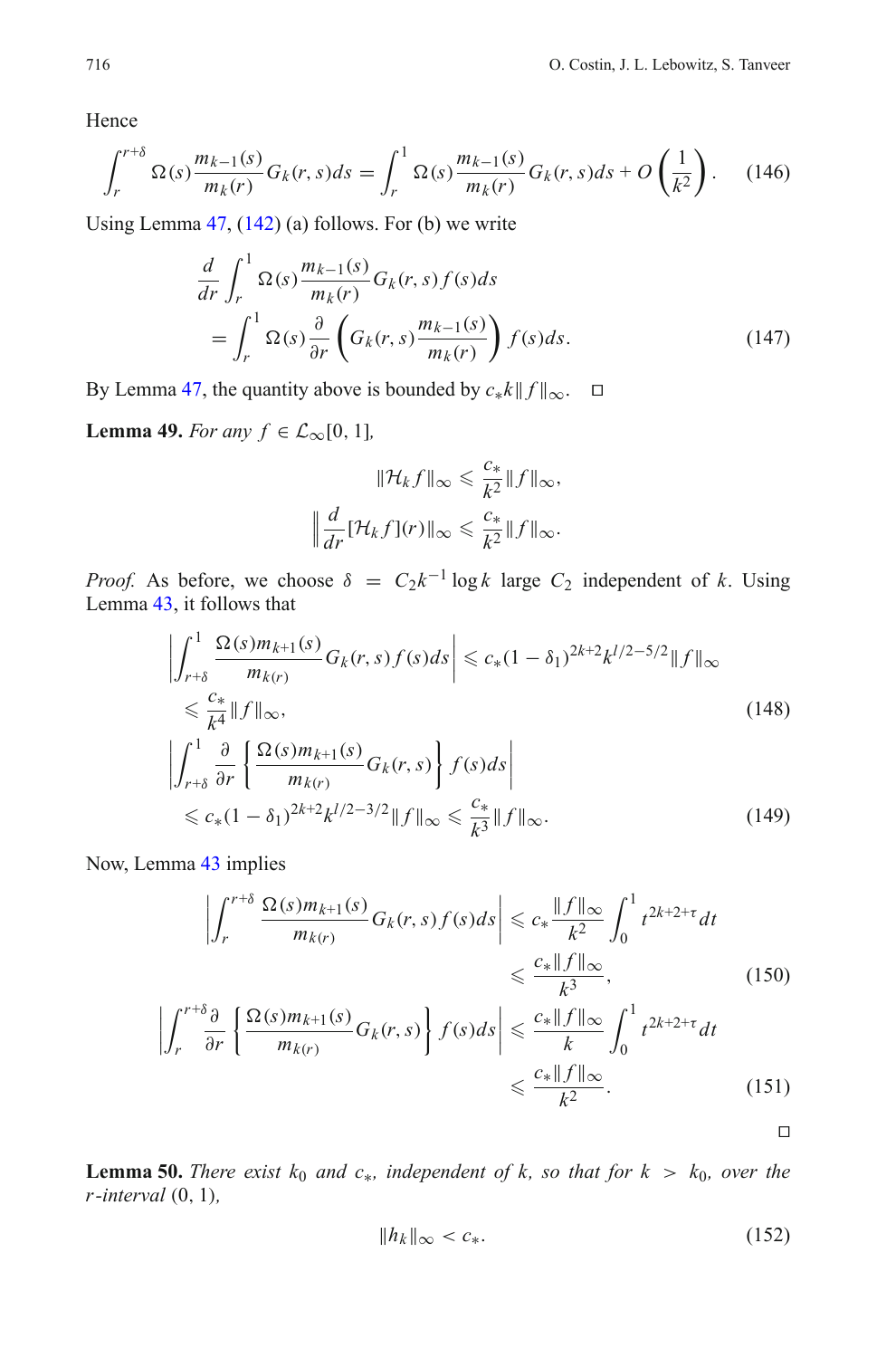*Proof.* First we note that for  $k_0$  sufficiently large,  $||h_{k_0}||_{\infty}$  exists since  $g_{k_0}$  is continuous for  $r \in [0, 1]$  and the expression for  $m_k$  in [\(36\)](#page-14-4) shows that  $1/m_{k_0}$  is bounded as well for sufficiently large  $k_0$  since  $K_{l+1/2}$  has no zeros in the region of interest. Define  $r_k = \mathcal{H}_k h_{k+1}$ . Note that

$$
h_k = A_k (A_{k-1}h_{k-2} + r_{k-1}) + r_k.
$$
 (153)

In  $k - k_0$  inductive steps we get

$$
h_k = \mathcal{A}_k \mathcal{A}_{k-1} \dots \mathcal{A}_{k_0+1} h_{k_0} + \mathcal{H}_k h_{k+1} + \sum_{m=1}^{k-k_0-1} \left( \prod_{j=1}^m \mathcal{A}_{k-j+1} \right) \mathcal{H}_{k-m} h_{k-m+1}.
$$
 (154)

We write this abstractly as

$$
\mathfrak{h} = \mathfrak{h}^0 + \mathfrak{N}\mathfrak{h},\tag{155}
$$

where

<span id="page-36-0"></span>
$$
\mathfrak{h}_k^0 = \mathcal{A}_k \mathcal{A}_{k-1} \dots \mathcal{A}_{k_0+1} h_{k_0};
$$
  
\n
$$
[\mathfrak{N}\mathfrak{h}]_k = \mathcal{H}_k h_{k+1} + \sum_{m=1}^{k-k_0-1} \left( \prod_{j=1}^m \mathcal{A}_{k-j+1} \right) \mathcal{H}_{k-m} h_{k-m+1},
$$
\n(156)

and  $\mathfrak{N}$  is defined on the space  $S$  of sequences  $\mathfrak{h} = \{h_k\}_{k=k_0+1}^{\infty}$  in the norm

$$
\|\mathfrak{h}\| = \sup_{k \ge k_0 + 1} \|h_k\|_{\infty}.
$$
 (157)

Lemmas [48](#page-34-3) and [49](#page-35-0) imply

$$
|[\mathfrak{R}\mathfrak{h}]_k| \leq \| \mathfrak{h} \|_{\infty} \left( \frac{c_*}{k_0^2} + c_* \sum_{m=1}^{k-k_0-1} \left\{ \prod_{j=1}^m \left[ 1 + \frac{c_*}{(k-j+1)^2} \right] \right\} \frac{1}{(k-m)^2} \right)
$$
  
<  $\nu \| \mathfrak{h} \|_{\infty},$  (158)

where, if  $k_0$  is large  $\nu < 1$  is independent of k. Thus,  $\mathfrak{N}$  is contractive and there is a unique solution of [\(155\)](#page-36-0) in  $S$ .  $\Box$ 

<span id="page-36-1"></span>**Lemma 51.** *For any*  $r \in [0, \frac{1}{2}]$  *and for large enough k we have*  $\|\frac{d}{dr}h_k\|_{\infty} \leq c_* k$ .

*Proof.* Since by Lemma [50](#page-35-1)  $h_k$  is bounded, Lemmas [49](#page-35-0) and [48](#page-34-3) imply

$$
|h'_{k}(r)| \leqslant |\frac{d}{dr}[\mathcal{A}_{k}h_{k-1}](r)| + |\frac{d}{dr}[\mathcal{H}_{k}h_{k+1}](r)| \leqslant c_{*}k.
$$

**Lemma 52.** *For all*  $k \ge 1$ ,  $h_k(1) = 1$ .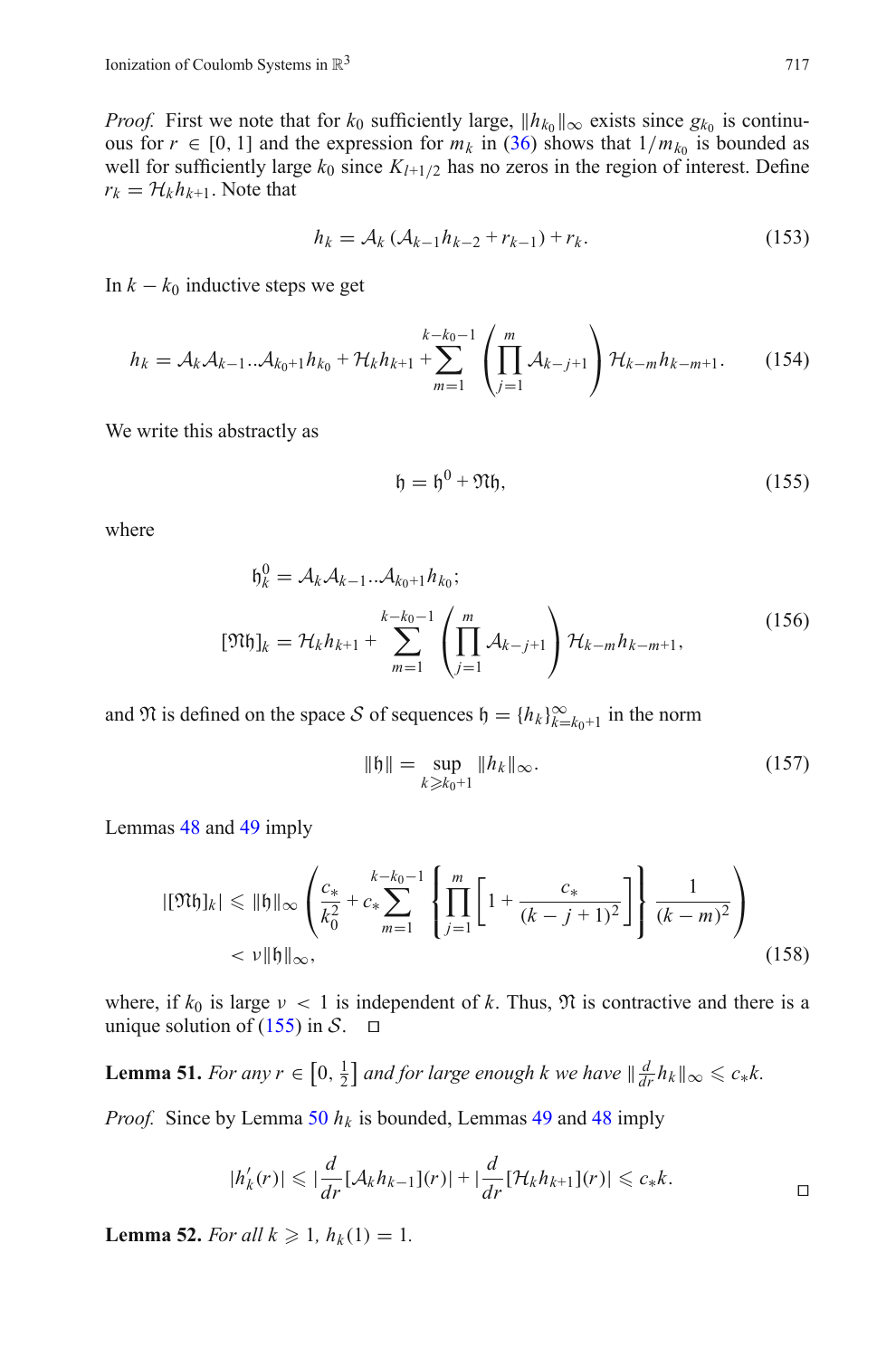$\Box$ 

*Proof.* In case (**i**), a simple computation shows that

$$
\frac{\partial^{2k} g_{n_0-k}}{\partial \mathfrak{s}^{2k}}|_{\mathfrak{s}=0} = i^k h_k(1); \quad (g_{n_0-k} := i^k m_k h_k).
$$

(By the differential equation for  $h_k$ , all derivatives exist.) Lemma [37](#page-24-0) with  $j = 2k$  gives

$$
i^k = \frac{\partial^{2k}}{\partial \mathfrak{s}^{2k}}|_{\mathfrak{s}=0}g_{n_0-k} = i^k h_k(1),
$$

implying the result in case (**i**). In case (**ii**), using Lemma [38,](#page-25-7) a similar computation shows that

$$
i^{k} = \frac{\partial^{2k+1}}{\partial \mathfrak{s}^{2k+1}}|_{\mathfrak{s}=0}g_{n_{0}-k} = i^{k}h_{k}(1) \quad (g_{n_{0}-k} := i^{k}m_{k}h_{k}).
$$

**Definition 53.** *Let*

$$
\hat{T}_k(\mathfrak{s},s) = s^{-2k+1-\tau} \int_0^s t^{2k-2+\tau} \mathfrak{s} \frac{\partial}{\partial \mathfrak{s}} T_k(\mathfrak{s},t) dt,
$$
\n(159)

<span id="page-37-1"></span>*where*  $T_k$ ( $\mathfrak{s}, t$ ) *is defined in* [\(95\)](#page-26-1)*.* 

**Lemma 54.** *Let*  $\delta = k^{-1} \log k$  *and*  $S_k(\mathfrak{s}) := \frac{\partial}{\partial \mathfrak{s}} \int_0^1 t^{2k-2} T_k(\mathfrak{s}, t) dt$ . If  $C_2$  is large enough,  $s \in (0, \delta)$  and  $r(s) \geq k^{-1}C_2$ , we have

$$
\hat{T}_k(\mathfrak{s}, s) = \mathfrak{s} S_k(\mathfrak{s}) - \frac{\mathfrak{s} f_1'(\mathfrak{s})}{12} (1 - s)^3 + \frac{\mathfrak{s} f_3(\mathfrak{s})}{3kr^3} (1 - s)^3 \n+ O\left(\frac{(1 - s)^4}{kr^4}, \frac{(1 - s)^3}{k^2r^4}, \frac{(1 - s)^2}{k^3r^4}, \frac{(1 - s)}{k^4r^3}, \frac{(1 - s)^3}{kr^2}, \frac{(1 - s)^2}{k^2r^2}\right).
$$
\n(160)

*Proof.* This simply follows by integrating [\(103\)](#page-27-0) from  $t = 1$  to *s* of  $T_k$  and the fact that  $\hat{T}_k(\mathfrak{s}, 1) = \mathfrak{s} S_k(\mathfrak{s}). \quad \Box$ 

<span id="page-37-0"></span>*4.13. Proof of Lemma [31.](#page-23-1)* First choose  $\epsilon_1 > 0$ . From Lemma [49,](#page-35-0) it follows that

$$
\left\|\frac{d}{ds}[\mathcal{H}_k h_{k+1}]\right\|_{\infty} \leqslant \frac{c_*}{k^2} \|h_{k+1}\|_{\infty} \leqslant \frac{c_*}{k^2},
$$

where we applied Lemma [50.](#page-35-1) Further, we note that

$$
\frac{1}{(2k+\tau)(2k+\tau-1)}\frac{d}{ds}\mathcal{A}_{k}h_{k-1}(\mathfrak{s})
$$
\n
$$
=\int_{0}^{1}t^{2k+\tau-2}\frac{\partial T_{k}}{\partial \mathfrak{s}}(\mathfrak{s},t)h_{k-1}(\mathfrak{s}t)dt+\int_{0}^{1}t^{2k+\tau-1}T_{k}(\mathfrak{s},t)h'_{k-1}(\mathfrak{s}t)dt.
$$
 (161)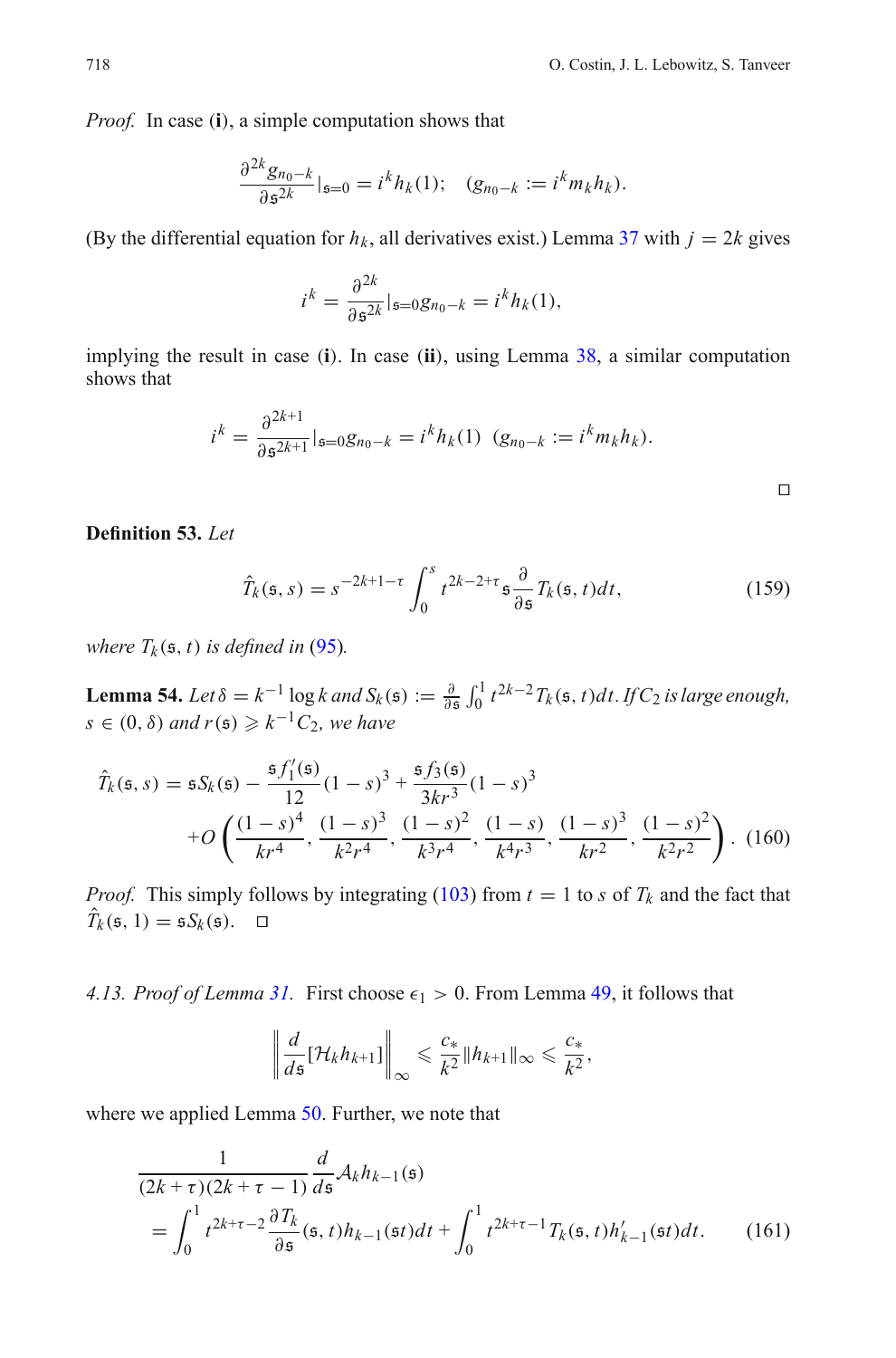We have

$$
\int_{0}^{1} t^{2k+\tau-2} \frac{\partial T_{k}}{\partial s}(\mathfrak{s},t) h_{k-1}(\mathfrak{s}t) dt = h_{k-1}(\mathfrak{s}) S_{k}(\mathfrak{s}) - \int_{0}^{1} dt \ t^{2k+\tau-2} \mathfrak{s} \frac{\partial T_{k}}{\partial s}(\mathfrak{s},t)
$$
  
\n
$$
\times \int_{t}^{1} h'_{k-1}(\mathfrak{s}s) ds = h_{k-1}(\mathfrak{s}) S_{k}(\mathfrak{s}) - \int_{0}^{1} h'_{k-1}(\mathfrak{s}s) \left[ \int_{0}^{s} t^{2k+\tau-2} \mathfrak{s} \frac{\partial T_{k}}{\partial s}(\mathfrak{s},t) dt \right] ds
$$
  
\n
$$
= h_{k-1}(\mathfrak{s}) S_{k}(\mathfrak{s}) - \int_{0}^{1} h'_{k-1}(\mathfrak{s}s) s^{2k-1+\tau} \hat{T}_{k}(\mathfrak{s},s) ds = (2k+\tau-1) S_{k}(\mathfrak{s})
$$
  
\n
$$
\times \int_{0}^{1} s^{2k-2+\tau} h_{k-1}(\mathfrak{s}s) ds - \int_{0}^{1} s^{2k-1+\tau} [\hat{T}_{k}(\mathfrak{s},s) - \hat{T}_{k}(\mathfrak{s},1)] h'_{k-1}(\mathfrak{s}s) ds.
$$
\n(162)

Therefore,

$$
\frac{\frac{d}{ds}\mathcal{A}_k[h_{k-1}](\mathfrak{s})}{(2k+\tau)(2k+\tau-1)} = \int_0^1 [T_k(\mathfrak{s}, s) - \hat{T}_k(\mathfrak{s}, s) + \mathfrak{s}S_k(\mathfrak{s})]s^{2k+\tau-1} \times h'_{k-1}(\mathfrak{s}s)ds + (2k+\tau-1)S_k(\mathfrak{s})\int_0^1 s^{2k+\tau-2}h_{k-1}(\mathfrak{s}s)ds.
$$
\n(163)

We note that

$$
(2k+\tau)(2k+\tau-1)S_k(\mathfrak{s}) = \frac{\partial}{\partial \mathfrak{s}}\left[\mathcal{A}_k[1](\mathfrak{s})\right] = O\left(\frac{1}{k^3\epsilon_1^2},\frac{1}{k^2}\right)
$$

<span id="page-38-0"></span>and that  $(2k + \tau - 1) \int_0^1 s^{2k+\tau-2} h_{k-1}(\xi s) ds$  has a bound independent of *k*. Combining [\(103\)](#page-27-0) with Lemma [54,](#page-37-1) if *k* is large so that  $k\epsilon_1$  is large, then

$$
T_k(\mathfrak{s}, s) - [\hat{T}_k(\mathfrak{s}, s) - \mathfrak{s} S_k(\mathfrak{s})] = (1 - s) + \left( -\frac{k f_1}{4} + \frac{f_2}{r^2} \right)
$$
  
\n
$$
\times \left[ -\frac{(1 - s)^2}{k} + \frac{2}{3} (1 - s)^3 \right] - \mathfrak{s} \left( -\frac{f_1'}{12} + \frac{f_3}{3kr^3} \right) (1 - s)^3
$$
  
\n
$$
+ O \left( \frac{(1 - s)^4}{kr^4}, \frac{(1 - s)^3}{k^2 r^4}, \frac{(1 - s)^2}{k^3 r^4}, \frac{(1 - s)}{k^4 r^3}, \frac{(1 - s)^3}{kr^2}, \frac{(1 - s)^2}{k^2 r^2}, \frac{(1 - s)^4}{k^3 r^3}, \frac{(1 - s)^3}{kr^3}, \frac{(1 - s)^2}{r}, \frac{(1 - s)^2}{kr} \right).
$$
\n(A64)

From [\(164\)](#page-38-0), it is clear that  $T_k$  (s, s) −  $\hat{T}_k$  (s, s) + s $S_k$  (s) > 0 if  $s \in (1 - \delta, 1)$  and  $k \epsilon_1$ is sufficiently large. Now,  $\frac{5f_3}{(3kr^3)(1-s)^3} > 0$  exceeds any term following it in [\(164\)](#page-38-0), except possibly when  $1 - r$ , *i.e.* s is small. Thus, if we define

$$
M_k = \sup_{r(\mathfrak{s}) \in [\epsilon_1, 1]} |h'_k(\mathfrak{s})| \tag{165}
$$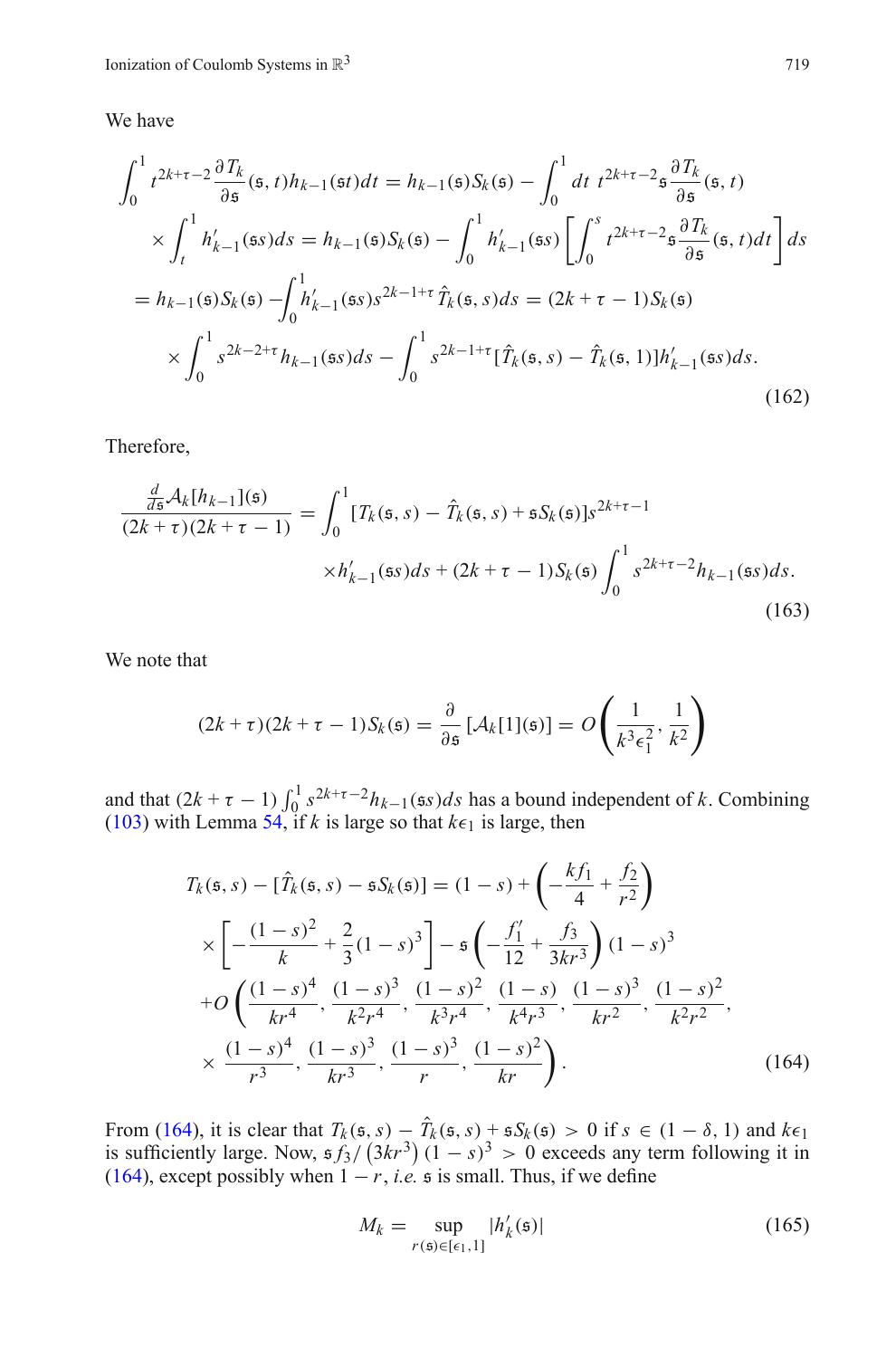we get

$$
|h'_{k}(\mathfrak{s})| \leq (2k + \tau)(2k + \tau - 1)M_{k-1} \left\{ \int_{1-\delta_{1}}^{1} s^{2k+\tau-1} \left[ (1-s) + \left( -\frac{k f_{1}}{4} + \frac{f_{2}}{r^{2}} \right) \right] \right. \\ \times \left. \left[ -\frac{1}{k} (1-s)^{2} + \frac{2}{3} (1-s)^{3} \right] + \frac{g'_{1}}{12} (1-s)^{3} \right] ds \right\} + \frac{c_{*}}{k^{2}} + \frac{c_{*}}{k^{3} \epsilon_{1}^{2}}.
$$
 (166)

When  $(1 - r)$  (and thus  $\mathfrak{s}$ ) is small, we can replace the term  $\mathfrak{s} f'_{1}/(12)(1 - s)^{3}$  on the right side of the above equation simply by  $(1 - s)^3$ , which is clearly bigger. From the fact that  $\int_{1-\delta}^{1} s^{2k-1}[-k^{-1}(1-s)^2 + (2/3)(1-s)^3]ds = O(k^{-5})$ , it follows that

$$
M_k \leq M_{k-1} \left( \frac{2k - 1 + \tau}{2k + 1 + \tau} + \frac{c_*}{k^2} + \frac{c_*}{k^3 \epsilon_1^2} \right) + \frac{c_*}{k^2} + \frac{c_*}{k^3 \epsilon_1^2}.
$$
 (167)

Let *C*<sub>3</sub> be large enough and define  $k_0(\epsilon_1) = C_3/\epsilon_1$ , so that for  $k \ge k_0$  we have

$$
\left(\frac{2k+\tau-1}{2k+\tau+1}+\frac{c_*}{\epsilon_1^2k^3}+\frac{c_*}{k^2}\right)\leqslant \left(\frac{k-1}{k}\right)^{1/2}
$$

Then for  $k \geq k_0$ ,

$$
M_k \leqslant \left(\frac{k-1}{k}\right)^{1/2} M_{k-1} + \frac{c_*}{k^2} + \frac{c_*}{k^3 \epsilon_1^2},\tag{168}
$$

.

<span id="page-39-1"></span>implying

$$
M_k \leq \left(\frac{k_0}{k}\right)^{1/2}
$$
  

$$
M_{k_0} + \frac{c_*}{k^{1/2}} \sum_{j=k_0}^k \frac{1}{j^{3/2}} + \frac{c_*}{k^1/2} \sum_{j=k_0}^{} \frac{1}{j^{5/2} \epsilon_1^2} \leq c_* \frac{k_0^{3/2}}{k^{1/2}} + \frac{c_*}{k^{1/2} k_0^{1/2}} + \frac{c_*}{k^{1/2} k_0^{3/2} \epsilon_1^2}.
$$
\n(169)

The result follows from the definition of  $M_k$  and noting that last two terms in [\(169\)](#page-39-1) are  $O(c_* k_0^{3/2} k^{-1/2}).$ 

<span id="page-39-0"></span>*4.14. Proof of Lemma [33.](#page-23-2)* From Lemma [31](#page-23-1) and the definition of *k*0, it follows that

$$
|h'_{k}(\epsilon_1)| \leqslant \frac{C_4 C_3^{3/2}}{k^{1/2} \epsilon_1^{3/2}}
$$

for  $k \ge C_3 \epsilon_1^{-1} = k_0$ . Using  $h_k(1) = 1$ , it follows that for  $k \ge C_3/r$ ,

$$
|h_k(r)-1| \leqslant \int_r^1 |h'_k(r')| dr' \leqslant \frac{C_4 C_3^{3/2}}{\frac{1}{2}(kr)^{1/2}}.
$$

Additionally, if  $\frac{7}{x} \alpha k r \geq 1$  $\frac{7}{x} \alpha k r \geq 1$  $\frac{7}{x} \alpha k r \geq 1$  $\int C_4 C_3^{3/2} \alpha^{1/2}$  $\frac{1}{2}\epsilon$  $\lambda^2$  $= L_{\epsilon}$  then  $|h_k(r) - 1| \leq \epsilon$ .

<span id="page-39-2"></span><sup>&</sup>lt;sup>7</sup> It is to be noted that for small enough  $\epsilon$  the inequality  $\alpha kr \geq L_{\epsilon}$  always implies  $k \geq C_3/r$ .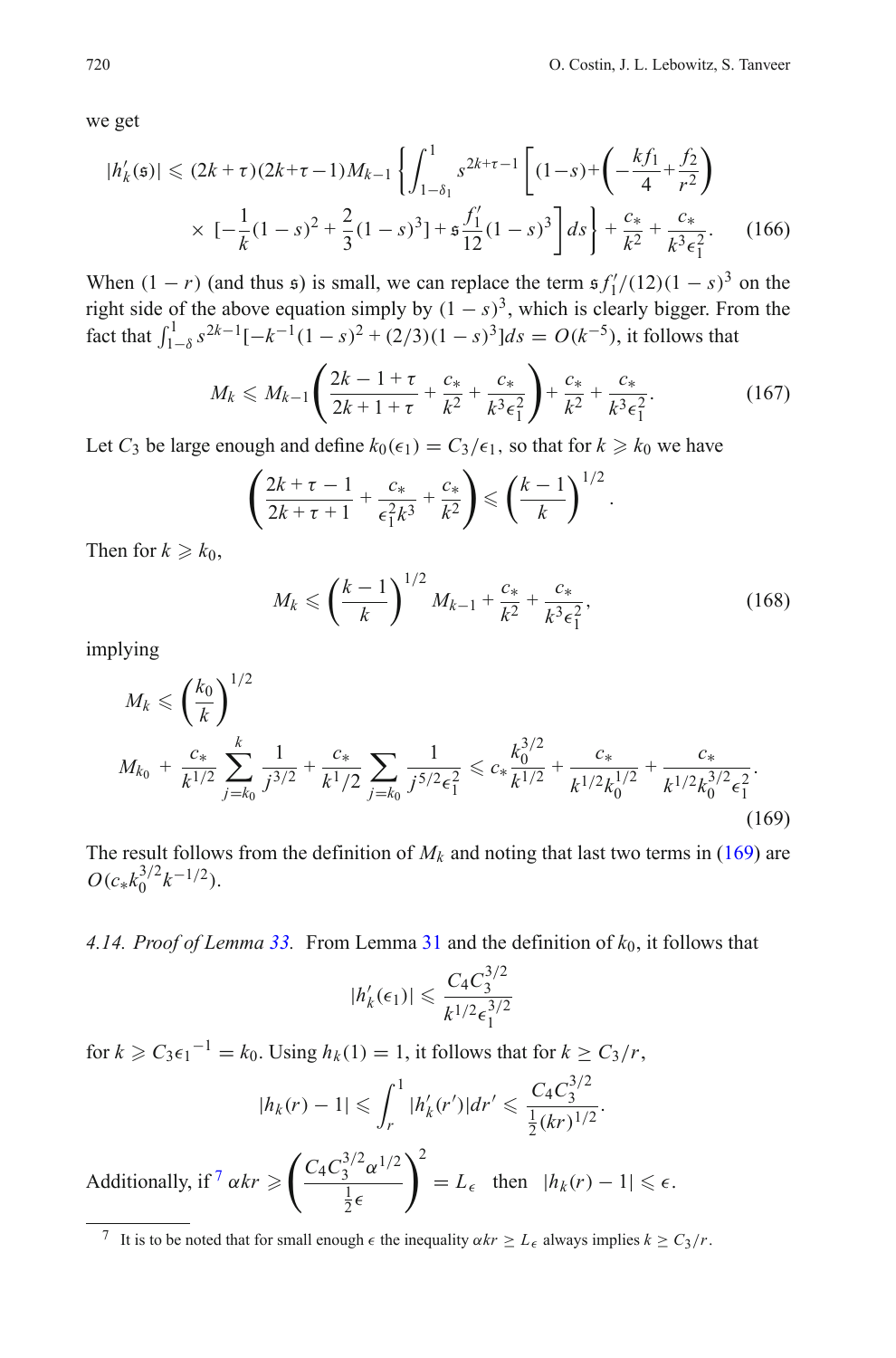<span id="page-40-0"></span>*4.15. Proof of Lemma* [35.](#page-24-1) For  $\zeta \in [0, L_{\epsilon}]$ , using the *a priori* boundedness of  $h_k$  in *k* and Lemma [51,](#page-36-1) we note that both  $\tilde{h}_k(\zeta) := h_k(r(\zeta))$  and  $(\tilde{h}_k)_{\zeta}$  are bounded independently of *k*. Hence the sequence  $\{\tilde{h}_k\}_{k\geq 2}$  is bounded and equicontinuous. By Ascoli-Arzelà's theorem, there exists a subsequence  $\tilde{h}_{k_i}(\zeta)$  converging to a continuous function  $\tilde{h}$ . The first part of the result is proved. We first prove that  $|\tilde{h}(\zeta)-1| \leq 4\epsilon$ . Now, from Lemma [33,](#page-23-2)

$$
|\tilde{h}_k(\zeta) - 1| \le \epsilon \quad \text{for } \zeta \in [L_\epsilon, \alpha k] \text{ for sufficiently large } k. \tag{170}
$$

<span id="page-40-2"></span>Let  $\tilde{h}_{k,j}$  be a subsequence that converges to  $\tilde{h}$  for  $\zeta \in [0, L_{\epsilon}]$ . Let  $\zeta_m$ ,  $\zeta_M$  be a minimum, and a maximum point of  $\tilde{h}$  on [0,  $L_{\epsilon}$ ] and the corresponding minimum and maximum values are denoted by *m* and *M* respectively. Continuity at the endpoint  $\zeta = L_{\epsilon}$  implies that  $M \ge 1 - \epsilon$ ,  $m \le 1 + \epsilon$ . If both  $M - 1 - \epsilon < 0$  and  $m - 1 + \epsilon > 0$ , there is nothing to prove because in that case it is clear that  $|\tilde{h}(\zeta) - 1| \leq 2\epsilon$ . Now, consider the possibility that (**i**):  $M > 1 + \epsilon$ . In a similar manner, we will also consider the possibility (**ii**):  $m < 1 - \epsilon$ . Consider (**i**) first. Since at the end point of the interval,  $h(L_{\epsilon}) < 1 + \epsilon$ , from continuity there exists an interval  $[a, b] \subset [\zeta_M, L_{\epsilon}]$  of nonzero length for which

$$
\tilde{h}(\eta) \le \frac{1}{2}(M+1+\epsilon) < M \text{ for } \eta \in [a, b].\tag{171}
$$

<span id="page-40-3"></span><span id="page-40-1"></span>For some  $\hat{L} > L_{\epsilon}$ , independent of *k* (to be determined shortly), we write

$$
\left[\mathcal{A}_{k}^{0}f\right](\zeta) = \left(\int_{\zeta}^{\hat{L}} + \int_{\hat{L}}^{k\alpha\epsilon_{1}}\right)K(\zeta,\eta)f(\eta(1-k^{-1}))d\eta
$$
\nwith  $K(\zeta,\eta) := e^{-Q(\eta)+Q(\zeta)}\left(1+\frac{a_{1}}{k}\right)\frac{H(\eta(1-k^{-1})}{H(\zeta)}\mathcal{G}(\zeta,\eta)d\eta$ \n
$$
=: [\mathcal{A}_{k}^{00}f](\zeta) + [\mathcal{A}_{k}^{01}f](\zeta).
$$
\n(172)

For fixed  $\zeta$  and  $\eta$  we have

$$
\lim_{k \to \infty} K(\zeta, \eta) = K_0(\zeta, \eta) = e^{-\eta + \zeta} \frac{H_0(\eta)}{H_0(\zeta)} \mathcal{G}_0(\zeta, \eta). \tag{173}
$$

On our interval we have  $\eta \ge \zeta$ . Thus  $\mathcal{G}_0 \ge 0$  (see [\(126\)](#page-31-4));  $\mathcal{G}_0$  can vanish only if  $\eta = \zeta$ . Furthermore, by [\(171\)](#page-40-1) we have  $\zeta_M \notin [a, b]$ . We can then define

$$
J = \frac{3 \sup_{[0, L_{\epsilon}]} |\tilde{h}|}{(b - a) K_m}, \text{ where } K_m = \min_{\eta \in [a, b]} K_0(\zeta_M, \eta) > 0.
$$

Note that  $Q(\eta) \sim \eta$  for large *k* and, aside from the exponential term, *K* is algebraically bounded. We can thus choose  $\hat{L} > L_{\epsilon}$  large enough independently of k, so that

$$
|[\mathcal{A}_k^{01} f](\zeta)| \leqslant \epsilon J^{-1} \|f\|_{\infty, [L_{\epsilon}, k\alpha \epsilon_1]}.
$$
 (174)

<span id="page-40-4"></span>There is a subsequence of  $\tilde{h}_{k}$ , that converges uniformly on  $\in [0, \hat{L}]$ ; for simplicity, we will use the same notation  $\tilde{h}_{k,j}$  for the subsequence. It is clear that the limit is  $\tilde{h}(\zeta)$ if  $\zeta \in [0, L_{\epsilon}]$ . We keep the notation  $\tilde{h}$  for the limit on [0,  $\hat{L}$ ]. We note that [\(170\)](#page-40-2) implies

$$
|\tilde{h}(\zeta) - 1| \leq \epsilon \quad \text{for } \zeta \in [L_{\epsilon}, \hat{L}]. \tag{175}
$$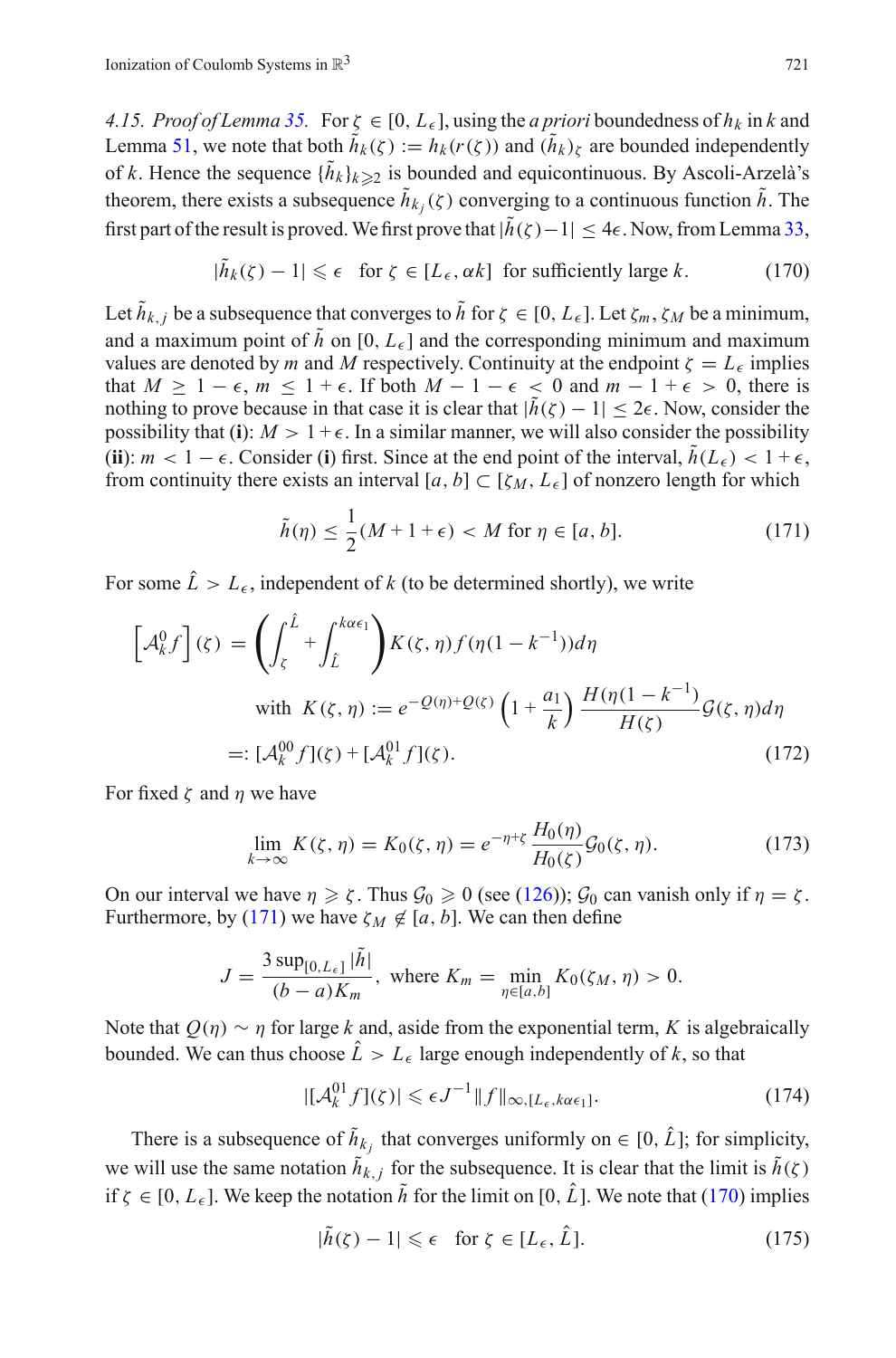Now choose a small  $\epsilon_2 > 0$ . It is clear that in the interval  $[L_{\epsilon}, \hat{L}], \tilde{h}(\zeta) \leq 1 + \epsilon < M$ . For sufficiently large  $\vec{k}_i$ , using continuity of  $\tilde{h}(\zeta)$ , we have

$$
[\mathcal{A}_{k,j}^{00}\tilde{h}(\zeta_M)] \leq \int_{\eta \in [\zeta_M, \hat{L}]\backslash [a,b]} K(\zeta_M, \eta)\tilde{h}(\eta) d\eta + \int_a^b K(\zeta, \eta)\tilde{h}(\eta) d\eta + M\epsilon_2
$$
  
\n
$$
\leq M \int_{\eta \in [\zeta_M, \hat{L}]\backslash [a,b]} K(\zeta_M, \eta) d\eta + \frac{1}{2}(M+1+\epsilon) \int_a^b K(\zeta_M, \eta) d\eta + \epsilon_2 M
$$
  
\n
$$
= M \int_0^{\hat{L}} K(\zeta_M, \eta) d\eta - \frac{1}{2}(M-1-\epsilon) \int_a^b K(\zeta_M, \eta) d\eta + M\epsilon_2
$$
  
\n
$$
\leq M \mathcal{A}_{k_j}^{00}[1](\zeta_M) - \frac{(b-a)}{3}(M-1-\epsilon)K_m + M\epsilon_2.
$$

Since  $A_{k_j}[1] = A_{k_j}^{00}[1] + A_{k_j}^{01}[1] + A_{k_j}^{1}[1]$  (see [\(112\)](#page-28-1) and [\(172\)](#page-40-3)) Lemmas [47,](#page-31-5) [44](#page-30-0) and [\(174\)](#page-40-4) imply that for large  $k_j$  we have

$$
[\mathcal{A}_{k_j}^{00}[1]](\zeta_M) \leq 1 + \frac{\epsilon}{J} + \epsilon_2.
$$

Hence, for large  $k_j$  we have

$$
[\mathcal{A}_{k_j}^{00}\tilde{h}](\zeta_M) \leqslant M\left(1+\frac{\epsilon}{J}+2\epsilon_2\right)-\frac{K_m}{3}(M-1-\epsilon)(b-a). \tag{176}
$$

Now, there exists *N* so that if  $j \ge N$ ,  $\|\tilde{h}_{k_j} - \tilde{h}\|_{\infty, [0, \hat{L}]} < \epsilon_2$  and  $\Lambda_j = \mathcal{A}_{k_{j+1}}... \mathcal{A}_{k_j+1}$ satisfies

$$
\|\Lambda_j-I\|_\infty\leqslant \epsilon_2
$$

while

$$
r_{j+1} := B_{k_{j+1}} + \sum_{m=1}^{k_{j+1}-k_j-1} \prod_{l=1}^m \mathcal{A}_{k_{j+1}-l+1} B_{k_{j+1}-m},
$$

where  $B_l = H_l h_{l+1}$ , satisfies the estimate

$$
|r_{j+1}| < \epsilon_2.
$$

Therefore, from

$$
\tilde{h}_{k_{j+1}} = \Lambda_j \mathcal{A}_{k_j} \tilde{h}_{k_j} + r_{j+1}
$$

it follows that

$$
\tilde{h}_{k_{j+1}}(\zeta_M) \geqslant \tilde{h}(\zeta_M) - \epsilon_2 = M - \epsilon_2.
$$

On the other hand, at  $\zeta = \zeta_M$  we have

$$
\Lambda_j \mathcal{A}_{kj} \tilde{h}_{kj} + r_{j+1} \le (1 + \epsilon_2) \left[ M(1 + \frac{\epsilon}{J} + 2\epsilon_2) + \epsilon_2 - \frac{K_m}{3} (M - 1 - \epsilon)(b - a) \right] + \epsilon_2.
$$
\n(177)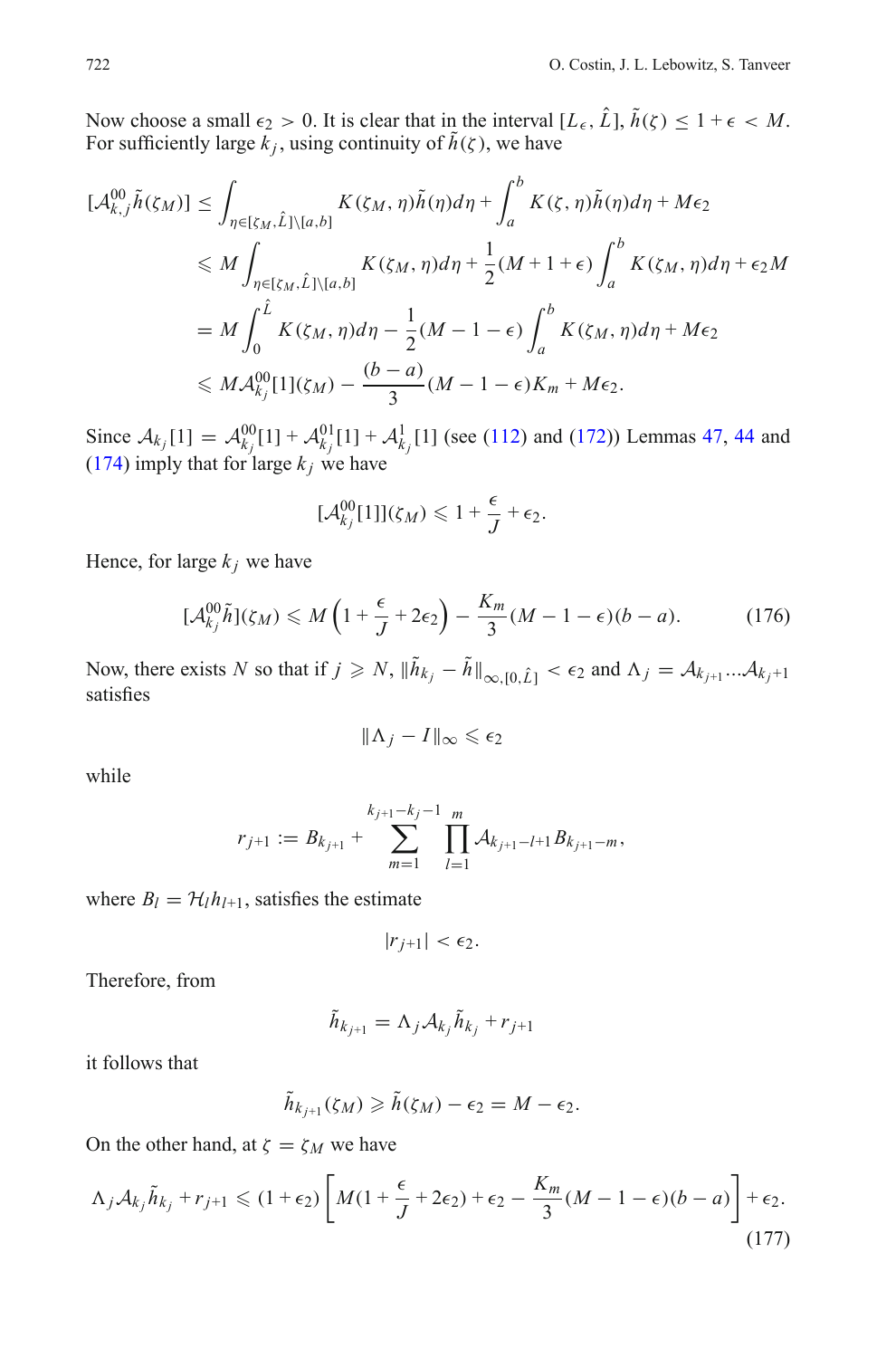Thus,

$$
M-\epsilon_2\leqslant (1+\epsilon_2)\left[M(1+\frac{\epsilon}{J}+2\epsilon_2)+\epsilon_2-\frac{K_m}{3}(M-1-\epsilon)(b-a)\right]+\epsilon_2.
$$

This is true for any  $\epsilon_2$ , hence as  $\epsilon_2 \downarrow 0$ . Thus,

$$
M \leqslant \left[ M\left(1+\frac{\epsilon}{J}\right) - \frac{K_m}{3}(M-1-\epsilon)(b-a) \right].
$$

However, from the definition of *J*, this implies  $M - 1 - \epsilon \leq \epsilon$ . We note that for (ii), we repeat the above argument for  $-\tilde{h}$ , which has a maximum at  $\zeta_m$ , to conclude that either  $(-m) - (-1 + \epsilon) \le 0$  or  $(-m) - (-1 + \epsilon) = 1 - \epsilon - m \le \epsilon$ . Therefore,

 $1 - 2\epsilon \leq m \leq M \leq 1 + 2\epsilon$ ,

implying that  $|\tilde{h} - 1| < 4\epsilon$ .

#### <span id="page-42-1"></span><span id="page-42-0"></span>**5. Appendix**

*5.1. Short proof of the regularity of the unitary propagator.*

**Theorem 5.** *Assume that*  $H_1 = H + V(x, t)$ *, where H is time independent and selfadjoint, and V*( $\cdot$ , *t*) *is in*  $L^{\infty}(\mathbb{R}^n)$  *for every t and is differentiable in time, with integrable derivative. Consider the Schrödinger problem*

$$
i\psi_t = H_1\psi; \ \psi(x,0) \in D(H). \tag{178}
$$

<span id="page-42-2"></span>*Then there exists a strongly differentiable unitary propagator on*  $L^2(\mathbb{R}^n)$  *U(<i>t*) *so that*  $\psi(x, t) = U(t)\psi_0 \in D(H)$  for all t and  $\psi(x, t)$  solves [\(178\)](#page-42-2).

*Proof.* We note that it is enough to prove this property on a finite interval  $[0, \epsilon]$ , since the problem can be restarted at  $t = \epsilon$ . Let  $y = \psi - e^{-t}\psi_0$ . Then *y* satisfies the inhomogeneous Schrödinger equation

$$
iy_t = y_0 e^{-t} + Hy + Vy; \ y_0 := i\psi_0 + H\psi_0 + V\psi_0, \ \ y(0) = 0. \tag{179}
$$

We transform this equation into an integral equation, *formally for now*. Straightforward calculations show that

$$
i(e^{iHt}y)_t = e^{iHt}e^{-t}y_0 + e^{iHt}Vy \tag{180}
$$

<span id="page-42-4"></span>or (still formally)

$$
ie^{iHt}y = \left(\int_0^t e^{(iH-1)s}ds\right)y_0 + \int_0^t e^{iHs}V(s)y(s)ds
$$
  
=  $(iH-1)^{-1}(e^{iHt-t}-1)y_0 + \int_0^t e^{iHs}V(s)y(s)ds$  (181)

<span id="page-42-3"></span>or, equivalently,

$$
iy = (iH - 1)^{-1}(e^{-t} - e^{-iHt})y_0 + e^{-iHt} \int_0^t e^{iHs} V(s)y(s)ds.
$$
 (182)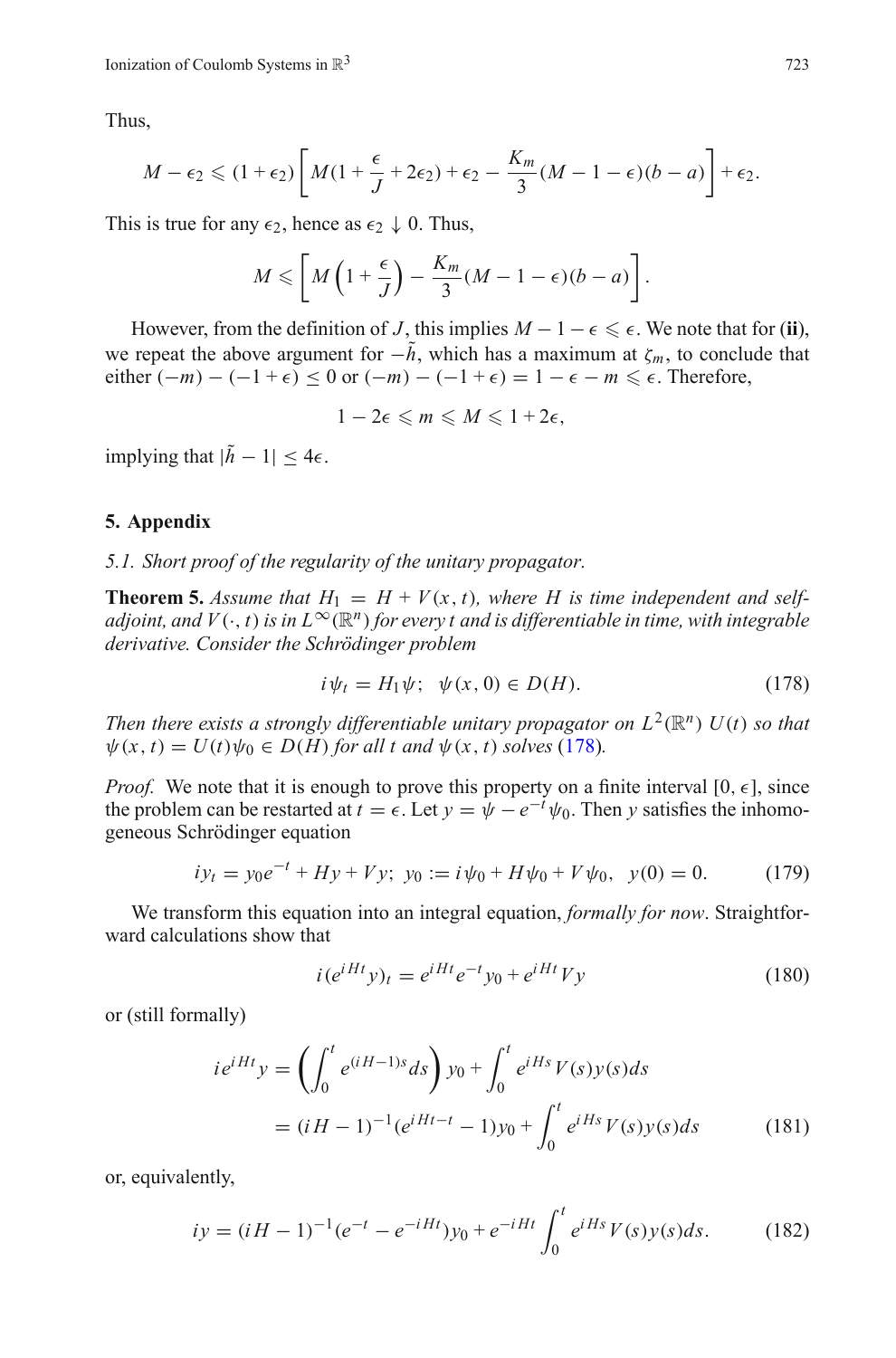It is clear that [\(182\)](#page-42-3) is contractive in the norm  $\sup_{t \in [0,\epsilon]} || \cdot ||_{L^2(\mathbb{R}^3)}$  for small  $\epsilon$ , and has a unique solution. Clearly, the first term on the right side of  $(182)$  is differentiable in time and the derivative is continuous since  $e^{-iHt}$  is; let  $u_0$  denote this derivative.

<span id="page-43-1"></span>We now write a *formal* equation for  $u = v_t$ . We have

$$
iu = u_0 + \int_0^t e^{-iHs} V'(t - s) \left( \int_0^{t-s} u(s') ds' \right) ds + \int_0^t e^{-iHs} V(t - s) u(t - s) ds.
$$
 (183)

This equation is also contractive, and has a unique solution, in the same space. Thus both sides of [\(183\)](#page-43-1) are integrable in time. By integration and appropriate changes of variables and order of integration, we see that  $\int_0^t u(s)ds$  satisfies the same equation as *y*, which has a unique solution. Thus  $y = \int_0^t u(s)ds$  is strongly differentiable. Since both *y* and  $e^{iHt}$  *y* are strongly differentiable (the latter by inspection from [\(181\)](#page-42-4)), *y* ∈ *D*(*H*) for all *t* and is strongly differentiable. It is clear that  $\psi \in D(H)$  and easy to check that it is differentiable and satisfies  $(178)$ .  $\Box$ 

<span id="page-43-0"></span>*5.2. Laplace transform of the Schrödinger equation.* We look more generally at equations of the form

$$
i\psi_t = H\psi + V(t, x)\psi,\tag{184}
$$

<span id="page-43-2"></span>where *H* is self-adjoint and time independent, and  $V(x, t)$  is bounded on  $\mathbb{R}^3$  and differentiable and bounded in *t*, and  $\psi(x, 0) \in D(H)$ . The conditions on *V* can be relaxed. (For the purpose of this paper, *H* would be taken to be  $H_C$ .)

**Proposition 55.** *Under the assumptions above, the Laplace transform*  $\hat{\psi}(p, \cdot)$  *of*  $\psi(t, \cdot)$ *exists for*  $\text{Re } p > 0$ *; it is in*  $D(H)$  *and satisfies* 

$$
(p + iH)\hat{\psi} = \psi_0 - i\widehat{V}\hat{\psi}.\tag{185}
$$

<span id="page-43-4"></span>*Proof.* We take the unitary propagator of the time-independent problem,  $U = e^{-iHt}$  and apply  $U^*(t) = U^{-1}(t)$  to both sides of [\(184\)](#page-43-2). Since (cf. § [1.2\)](#page-2-1)  $U^{-1}$  is strongly differentiable, with derivative  $iU^{-1}H$ , and  $\psi$  is *t*−differentiable in  $\hat{L}^2$ ,  $U^{-1}\psi$  is differentiable and we get

$$
(U^{-1}\psi)_t = iU^{-1}H\psi + U^{-1}\psi_t = -iU^{-1}V\psi.
$$
 (186)

<span id="page-43-3"></span>Since  $U^{-1}V\psi$  is continuous in *t*, we can integrate both sides and get, after multiplication by *U* and using the fact that  $U^{-1}(t) = U(-t)$ ,

$$
\psi = U\psi_0 - iU \int_0^t U^{-1} V \psi(s) ds = U\psi_0 - i \int_0^t U(t - s)(V\psi)(s) ds
$$
  
=  $U\psi_0 - iU \ast (V\psi),$  (187)

where ∗ is the usual Laplace convolution. Taking the Laplace transform (which clearly exists) in [\(187\)](#page-43-3) and using standard functional calculus we get

$$
\hat{\psi} = (p + iH)^{-1} \psi_0 - i(p + iH)^{-1} \widehat{V \psi}, \qquad (188)
$$

<span id="page-43-5"></span>and thus  $\hat{\psi}$  is a  $D(H)$  solution of [\(185\)](#page-43-4).  $\Box$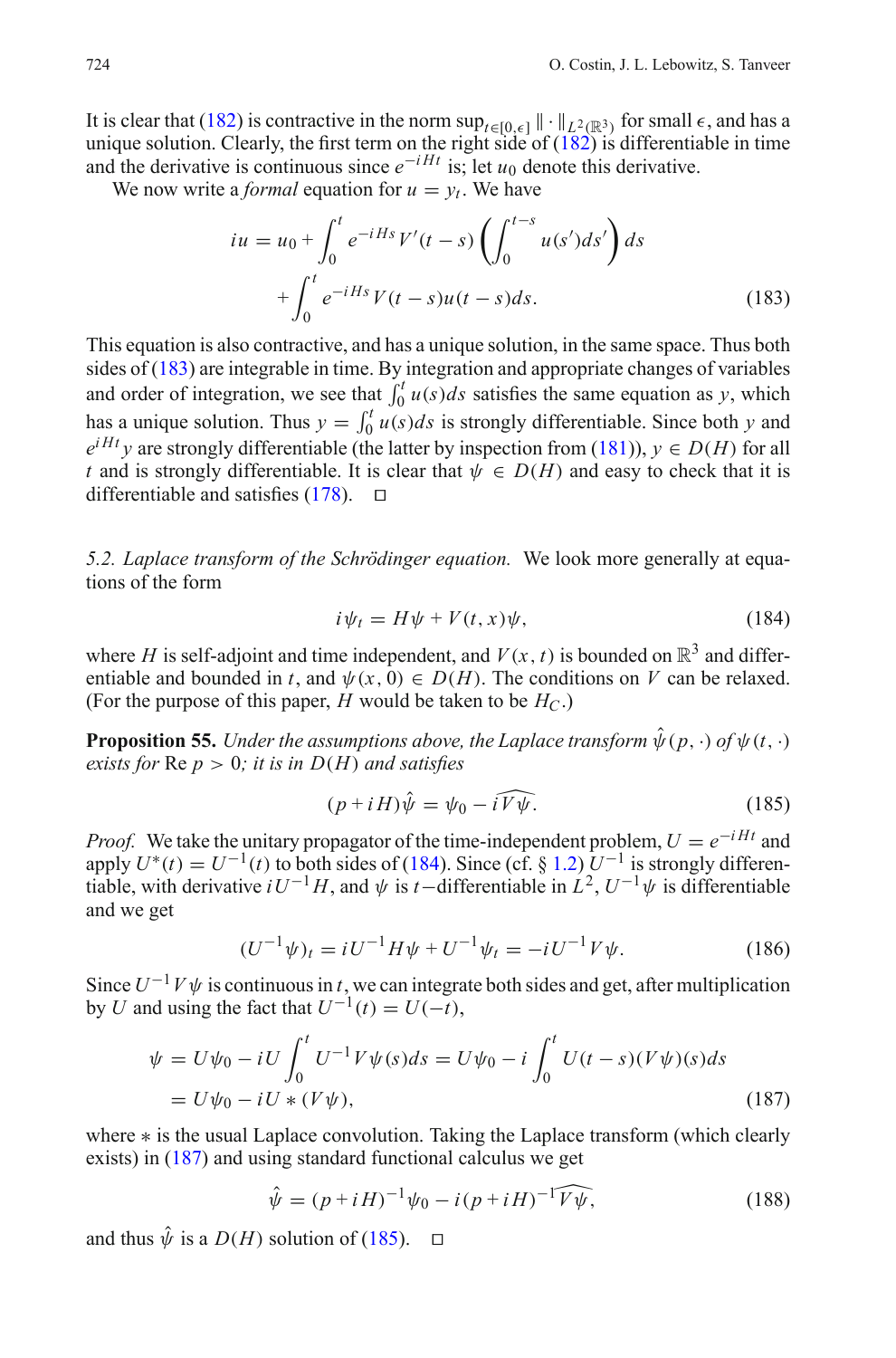Now, from Eq. [\(7\)](#page-4-9), it follows that  $\hat{v}$  satisfies [\(9\)](#page-4-1). Furthermore, using [\(188\)](#page-43-5) and the fact that  $y^0$  and  $\Omega_i$  are compactly supported, we see that  $\hat{y}$  also satisfies

$$
\hat{y}(p, \cdot) = \Re_0 \chi_B \hat{y}^0(p, \cdot) - \Re_0 \chi_B \left[ \sum_{j \in \mathbb{Z}} \Omega_j \hat{y} (\hat{p} - ij\omega, \cdot) \right],
$$
(189)

where  $\Re_0 = (H_C - ip)^{-1}$ .

<span id="page-44-0"></span>*5.3. Analyticity of*  $(I - \mathfrak{C}_{\text{Im}})^{-1}$  *in X*. This is standard, and can be seen directly from analytic functional calculus. We provide a self-contained argument, for completeness. We write  $\mathfrak{C}_X$  to emphasize the *X*− dependence of  $\mathfrak{C}$ , and for simplicity of notation we drop the (*l*, *m*) subscript. We have

<span id="page-44-2"></span>
$$
(I - \mathfrak{C}_{X_1})^{-1} - (I - \mathfrak{C}_{X'})^{-1} = (I - \mathfrak{C}_{X'})^{-1}(\mathfrak{C}_{X_1} - \mathfrak{C}_{X'}) (I - \mathfrak{C}_{X_1})^{-1} \text{ and}
$$
  
\n
$$
(I - \mathfrak{C}_{X'})^{-1} \left[ I + (\mathfrak{C}_{X_1} - \mathfrak{C}_{X'}) (I - \mathfrak{C}_{X_1})^{-1} \right]
$$
  
\n
$$
= (I - \mathfrak{C}_{X_1})^{-1}.
$$
 (190)

We fix  $X_1$  and let  $X' \to X_1$ . Since  $(I - \mathfrak{C}_{X_1})^{-1}$  is bounded, then  $\|(\mathfrak{C}_{X_1} - \mathfrak{C}_{X'}) (I \mathfrak{C}_{X_1}$  $^{-1}$   $\parallel$   $\rightarrow$  0 as  $X' \rightarrow X_1$  and

$$
I + (\mathfrak{C}_{X_1} - \mathfrak{C}_{X'}) (I - \mathfrak{C}_{X_1})^{-1}
$$
 (191)

is invertible when  $X_1$  and  $X'$  are close enough and  $[I+(\mathfrak{C}_{X_1} - \mathfrak{C}_{X'}) (I - \mathfrak{C}_{X_1})^{-1}]^{-1} \to I$ in operator norm as  $X' \to X_1$ . Thus

$$
(I - \mathfrak{C}_{X'})^{-1} \to (I - \mathfrak{C}_{X_1})^{-1} \tag{192}
$$

in operator norm, as  $X_1 \rightarrow X'$ . Now diferentiability in *X* follows from [\(190\)](#page-44-2).

<span id="page-44-1"></span>5.4. Coulomb Green's function representation. The retarded Green's functions  $G = G_+$ is defined as the solution of the equation,

$$
\mathcal{A}_0 G(x, x'; k) = \delta(x - x')
$$
 (193)

<span id="page-44-3"></span>in distributions, satisfying the radiation condition

$$
G(x, x'; k) \sim F(\theta, \phi)e^{ikr}r^{-1-i\nu}; \text{ as } r \to \infty,
$$
 (194)

<span id="page-44-4"></span>where

$$
k = \sqrt{ip} \text{ (Im } k > 0 \text{ if Re } p > 0), \quad \nu = \frac{b}{2k}.
$$
 (195)

Equivalently, *G* is the  $\mathbb{R}^3 \setminus \{0\}$  solution of [\(193\)](#page-44-3) with zero right hand side, satisfying  $(194)$  and  $|x - x'|G(x, x'; k) \rightarrow (4\pi)^{-1}$  as  $x - x' \rightarrow 0$ .

### **Proposition 56.**

$$
\Re_0 X_{\rm B} g = \int_{\rm B} G(x, x'; k) g(x') dx'.
$$
 (196)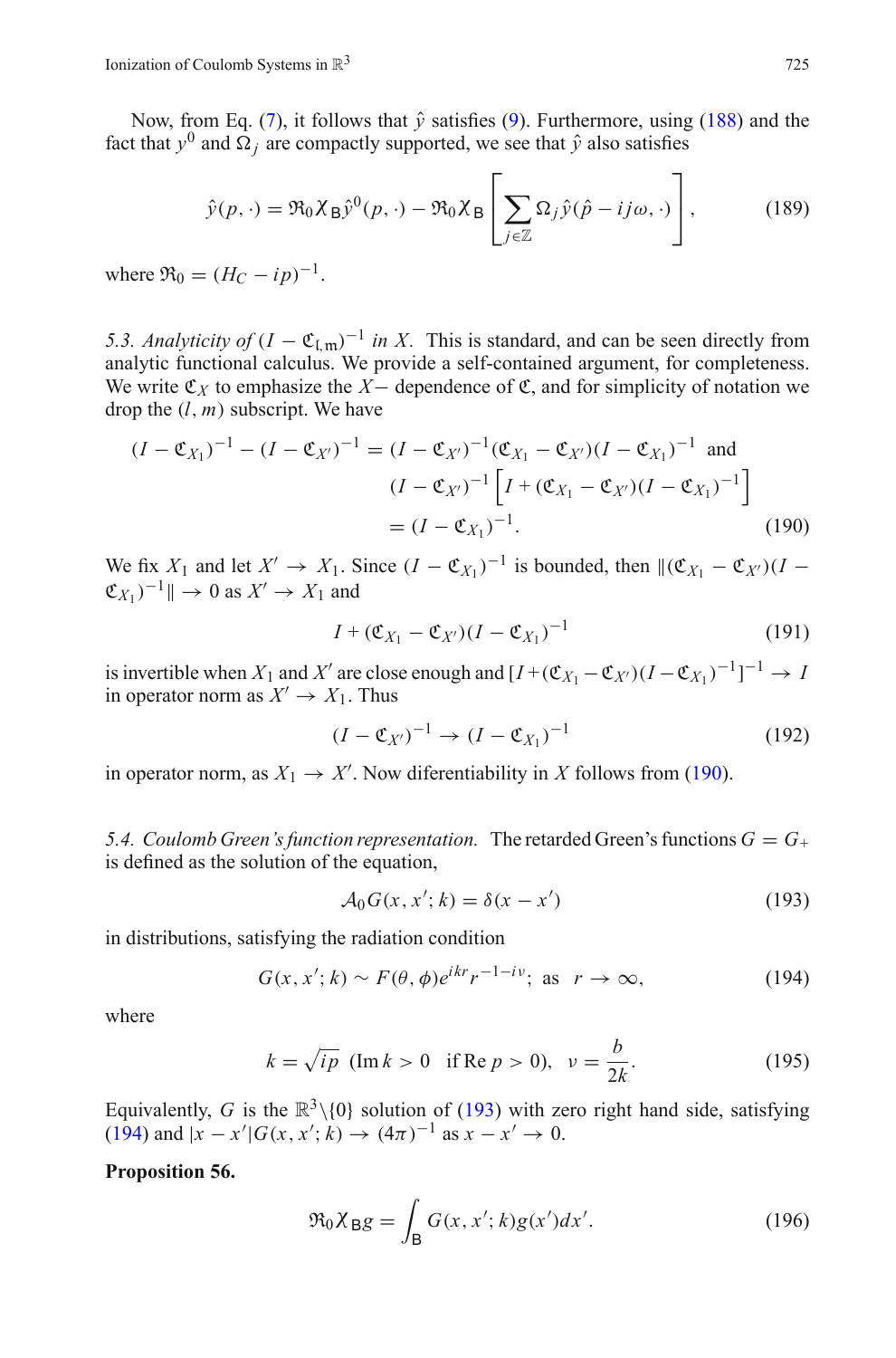*Proof.* The function

$$
f := \int_{\mathsf{B}} G(x, x'; k) g(x') dx'
$$
 (197)

solves, as can be checked, the equation

$$
A_0 f = \chi_{\text{B}} g \tag{198}
$$

with the radiation condition [\(194\)](#page-44-4). Such a solution is unique since the difference of two solutions satisfies the equation  $A_0 f = 0$  (with the radiation condition [\(194\)](#page-44-4)). Multiplying by  $G(x, x'; k)$ , integrating over a volume and passing to the limit where the volume approaches  $\mathbb{R}^3$ , we see that  $f \equiv 0$ .  $\Box$ 

Symmetries of the Coulomb potential −*b*/*r* allow for a closed form of *G* (cf. [\[26\]](#page-56-15)– where the sign is chosen differently) in terms of Whittaker functions  $\mathfrak W$  and  $\mathfrak M$ ,

$$
G(x; x'; k) = \frac{\Gamma(1 - i\nu)}{4\pi i k|x - x'|} \left(\frac{\partial}{\partial \xi} - \frac{\partial}{\partial \eta}\right) \mathfrak{W}_{i\nu, \frac{1}{2}}(-ik\xi) \mathfrak{M}_{i\nu, \frac{1}{2}}(-ik\eta), \quad (199)
$$

<span id="page-45-1"></span>where  $\text{Im } k > 0$ ,  $2kv = b$  and

$$
\xi = |x| + |x'| + |x - x'|, \quad \eta = |x| + |x'| - |x - x'|.
$$
 (200)

The Whittaker functions are defined in terms of the Kummer functions *M* and *U* by the relations, see [\[1\]](#page-56-17), Chap. 13,

$$
\mathfrak{M}_{\kappa,\mu}(z) = e^{-\frac{z}{2}} z^{\frac{1}{2}+\mu} M\left(\frac{1}{2}+\mu-\kappa, 1+2\mu, z\right), -\pi < \arg z \le \pi,
$$
  

$$
\mathfrak{W}_{\kappa,\mu}(z) = e^{-\frac{z}{2}} z^{\frac{1}{2}+\mu} U\left(\frac{1}{2}+\mu-\kappa, 1+2\mu, z\right), -\pi < \arg z \le \pi.
$$
 (201)

The following integral representation follows from [\[1\]](#page-56-17), Chap. 13, for the values we are interested in,  $z_1 = -ik\xi$ ,  $z_2 = -ik\eta$ ,  $a = 1 - iy$ ,  $b = 2$  (a different "*b*" than the one in our Coulomb potential)

$$
\mathfrak{M}_{iv;\frac{1}{2}}(z) = \frac{e^{-\frac{1}{2}z}zJ(z)}{\Gamma(1-i\nu)\Gamma(1+i\nu)}; W_{iv;\frac{1}{2}}(z) = \frac{e^{-\frac{1}{2}z}zI(z)}{\Gamma(1-i\nu)},
$$
(202)

<span id="page-45-0"></span>where *I* and *J* are as defined in [\(51\)](#page-17-4) and the expression is valid in the regions where the integrals converge (in particular,  $|\text{Im } v| < 1$ ). For other values of v of interest, the integrals can be replaced by appropriate contour integrals. For instance *J* would be replaced by

$$
\left(1-e^{-2\pi\nu}\right)^{-1}\oint_C e^{zt}t^{-i\nu}(1-t)^{iv}dt,
$$

where *C* is a smooth simple curve encircling  $[0, 1]$ , as it can be checked by calculating the jump across the cut of the integrand. It follows from these integral representations that the Green's function is analytic at any (small) *p*, Re  $p \neq 0$ . Substituting [\(202\)](#page-45-0) into [\(199\)](#page-45-1), we obtain [\(49\)](#page-17-2).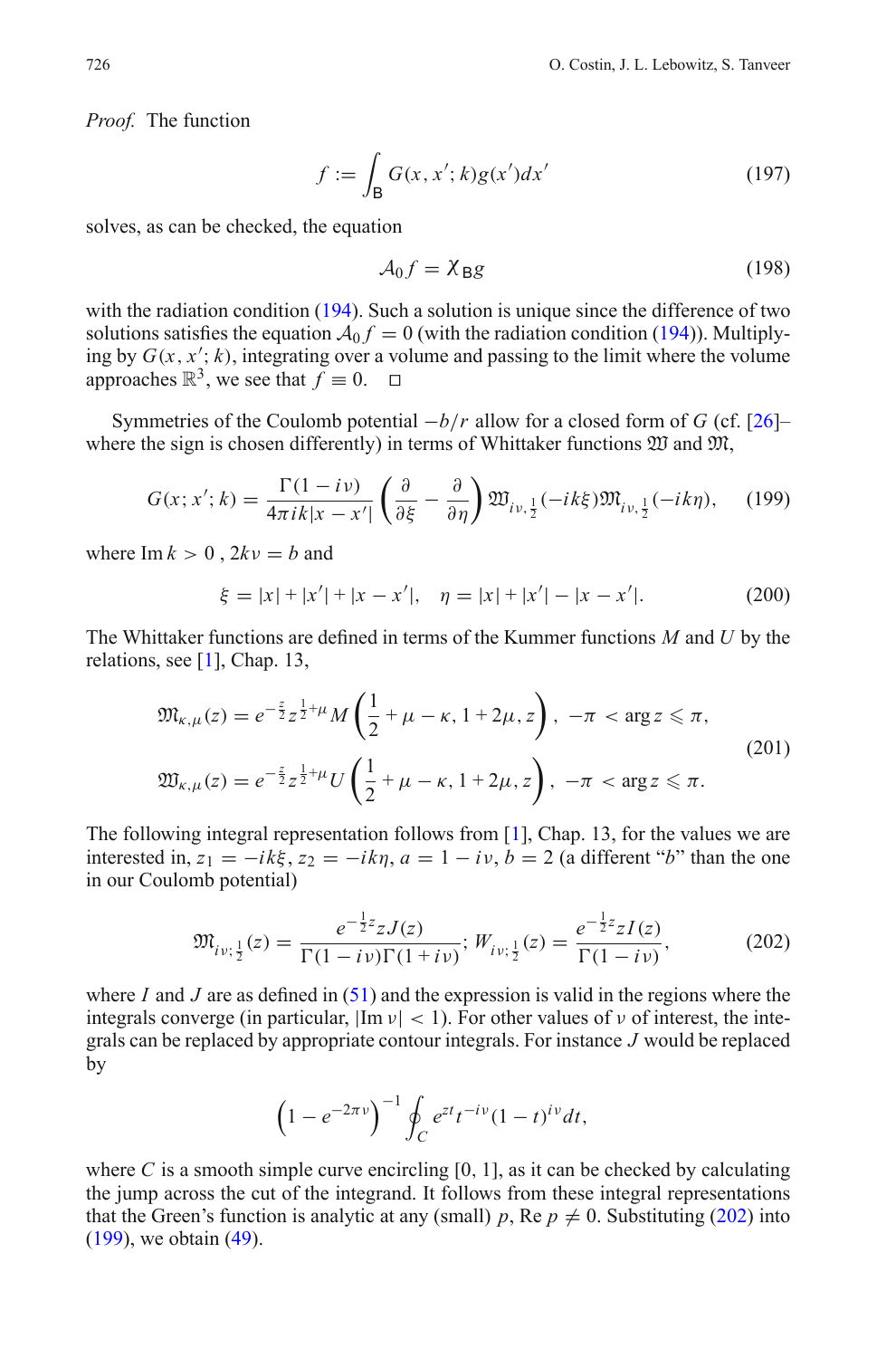<span id="page-46-0"></span>*5.5. Dependence of A in Eq. [\(56\)](#page-18-1) on Z, p.* We now seek to determine the asymptotics of *A* in [\(56\)](#page-18-1) in the resolvent  $\chi_B \mathfrak{R}_{\beta} \chi_B$  in terms of  $\lambda = \sqrt{-ip}$  and  $Z = \exp[i\pi b/(2\lambda)]$ for  $X = (\sqrt{p}, Z) \in \overline{\mathbb{D}_{\epsilon}^+} \times \overline{\mathbb{D}}$  for sufficiently small  $\epsilon$ .

Recall the expression *A* in [\(56\)](#page-18-1). Note that since

$$
\alpha = \sqrt{\lambda^2 - ic} \sim e^{-i\pi/4} c^{1/2} \left( 1 + O(\lambda^2) \right) \equiv \alpha_0 + \lambda^2 \alpha_1 + \cdots, \qquad (203)
$$

$$
\kappa_1 = \frac{b}{2\alpha} = \frac{be^{i\pi/4}}{\sqrt{c}} \left[ 1 + O(\lambda^2) \right] \equiv \kappa_{1,0} + \lambda^2 \kappa_{1,2} + , \qquad (204)
$$

each of  $m_1(a)$  and  $w_1(a)$  is analytic in  $\lambda$  for small  $\lambda$ , with the expansion

$$
m_1(a) = \frac{1}{r} \mathfrak{M}_{\kappa_1, l+1/2}(2\alpha a) \sim m_{1,0}(a) + \lambda m_{1,1}(a) + \cdots,
$$
 (205)

$$
w_1(a) = \frac{1}{a} \mathfrak{W}_{\kappa_1, l+1/2}(2\alpha a) \sim w_{1,0}(a) + \lambda w_{1,1}(a) + \cdots
$$
 (206)

The asymptotics in this case is also differentiable with respect to *a* and we get similar expressions as above for  $m'_1(a)$  and  $w'_1(a)$ . It follows that the expression for  $f_0$  in [\(55\)](#page-18-3) also possesses a regular series expansion in  $\lambda$ :

$$
f_0(a) = f_{0,0}(a) + \lambda f_{0,1}(a) + \cdots
$$
 (207)

To simplify *A* as in [\(56\)](#page-18-1) for small  $\lambda$ , we now consider the asymptotics of  $w_2(a)$  and  $w'_2(a)$  for small  $\lambda$ .

<span id="page-46-1"></span>*5.6. Asymptotics of*  $w_2(a)$ ,  $w'_2(a)$  *for small* λ*.* Since  $w_2(a) = \frac{1}{a} \mathfrak{W}_{\kappa, l+1/2}(2\lambda a)$ , with  $\kappa = b/(2\lambda)$ , it follows from formula (13.1.33) and analytic continuation to larger values of  $\kappa$  of (13.2.5) of [\[1](#page-56-17)], p. 505 and the identity  $\Gamma(x)\Gamma(1 - x) = \pi/\sin[\pi x]$  that

$$
w_2(a) = -\frac{e^{-i\pi(l-\kappa)}e^{-\lambda a}(2\lambda a)^{(l+1)}\Gamma(\kappa-l)}{2\pi i a}H(2\lambda a; \kappa, l),
$$
  
where  $H(z; \kappa, l) = \int_C e^{-zt}t^{l-\kappa}(1+t)^{l+\kappa}dt,$  (208)

<span id="page-46-2"></span>where the contour *C* starts at  $\infty e^{i\theta}$ , circles around the origin once counter-clockwise to the right of  $t = -1$  and goes to  $\infty e^{i2\pi}$ . In defining the integrand, we choose arg  $t \in [0, 2\pi]$ , arg $(1 + t) \in (-\pi, \pi]$  so that there is no branch cut on the real axis between −1 and 0.

It follows from [\(208\)](#page-46-2) that

$$
w'_{2}(a) = \left(-\lambda + \frac{l}{a}\right)w_{2}(a) + \frac{e^{-i\pi(l-\kappa)}e^{-\lambda a}(2\lambda)^{(l+2)}a^l\Gamma(\kappa-l)}{2\pi i}H_{1}(2\lambda a; \kappa, l),
$$
  
where  $H_{1}(z; \kappa, l) = \int_{C} e^{-zt}t^{l-\kappa+1}(1+t)^{l+\kappa}dt.$  (209)

<span id="page-46-3"></span>We now seek to determine  $H(2\lambda a; b/(2\lambda), l)$  and  $H_1(2\lambda a, b/(2\lambda), l)$  asymptotically for small  $\lambda$ . For that purpose it is convenient to define

$$
\epsilon_2 = 2\lambda \left(\frac{a}{b}\right)^{1/2}, \tau = \epsilon_2 t, \quad P(\tau; \epsilon_2) = -\frac{1}{\epsilon_2} \log \left(1 + \frac{\epsilon_2}{\tau}\right) + \tau, \tag{210}
$$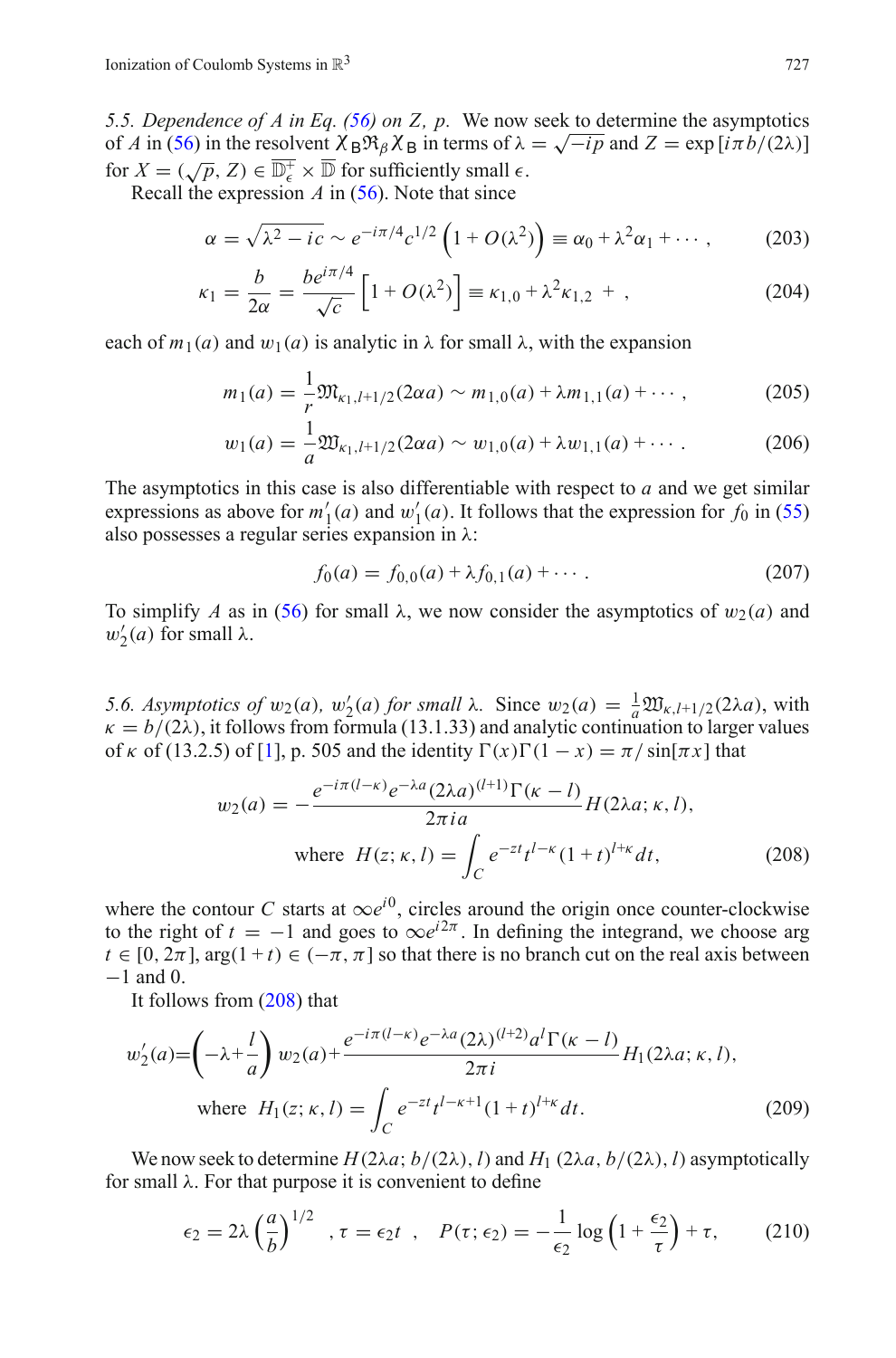where we use the principal branch of log in defining  $P(\tau; \epsilon_2)$  above. Then, noting that in the definition of log  $\tau$  and log ( $\tau + \epsilon_2$ ), arg  $\tau \in [0, 2\pi)$  and arg ( $\tau + \alpha$ )  $\in (-\pi, \pi]$ , we have

$$
\log \tau - \log(\tau + \epsilon_2) = -\log\left(1 + \frac{\epsilon_2}{\tau}\right)
$$

for  $\tau$  in the upper-half plane, while for  $\tau$  in the lower-half plane, we have

$$
\log \tau - \log(\tau + \epsilon_2) = i2\pi - \log\left(1 + \frac{\epsilon_2}{\tau}\right).
$$

It is readily checked that

$$
H\left(2\lambda a;\frac{b}{2\lambda},l\right) = \frac{b^{l+1/2}}{2^{2l+1}\lambda^{2l+1}a^{l+1/2}} \left\{ \int_{C_1} \tau^l (\tau + \epsilon_2)^l \exp\left[-\sqrt{ab}P(\tau;\epsilon_2)\right] d\tau \right. \\ \left. + \exp\left(-\frac{i\pi b}{\lambda}\right) \int_{C_2} \tau^l (\tau + \epsilon_2)^l \exp\left[-\sqrt{ab}P(\tau;\epsilon_2)\right] d\tau \right\},\tag{211}
$$

$$
H_{1}\left(2\lambda a;\frac{b}{2\lambda},l\right) = \frac{b^{l+1}}{2^{2l+2}\lambda^{2l+2}a^{l+1}}\left\{\int_{C_{1}}\tau^{l+1}(\tau+\epsilon_{2})^{l}\exp\left[-\sqrt{ab}P(\tau;\epsilon_{2})\right]d\tau\right.\\ \left.+\exp\left(-\frac{i\pi b}{\lambda}\right)\int_{C_{2}}\tau^{l+1}(\tau+\epsilon_{2})^{l}\exp\left[-\sqrt{ab}P(\tau;\epsilon_{2})\right]d\tau\right\}.
$$
\n(212)

Here  $C_1$  is a contour in the upper-half complex  $\tau$ -plane from  $+\infty$  to  $-\epsilon_2$  along a steepest descent line, passing through the saddle point  $\tau_{s,1} = i(1+o(1))$ , where  $P'(\tau_{s,1}; \epsilon_2) = 0$ . The contour  $C_2$  is the steepest descent line in the lower-half  $\tau$ -plane from  $\tau = -\epsilon_2$  to + $\infty$  through the saddle point  $\tau_{s,2} = -i(1 + o(1))$  where  $P'(\tau_{s,2}; \epsilon_2) = 0$ . We rewrite  $w_2$  and  $w_2'$  as

$$
w_2(a) = \frac{(-1)^{l+1} e^{-\lambda a} b^{l+1/2} \Gamma(\kappa - l)}{2^{l+1} \sqrt{a} \lambda^l} \left[ Z M_1(\sqrt{ab}, \epsilon_2) + Z^{-1} M_2(2\sqrt{ab}, \epsilon_2) \right], \quad (213)
$$

where

$$
M_{1}(\zeta, \epsilon_{2}) = \frac{1}{\pi i} \int_{C_{1}} e^{-\zeta P(\tau; \epsilon_{2})} \tau^{l}(\tau + \epsilon_{2})^{l} d\tau,
$$
  
\n
$$
M_{2}(\zeta, \epsilon_{2}) = \frac{1}{\pi i} \int_{C_{2}} e^{-\zeta P(\tau; \epsilon_{2})} \tau^{l}(\tau + \epsilon_{2})^{l} d\tau,
$$
  
\n
$$
w'_{2}(a) = \left(-\lambda + \frac{l}{a}\right) w_{2}(a) + \frac{(-1)^{l} e^{-\lambda a} b^{l+1} \Gamma(\kappa - l)}{2^{l+1} a \lambda^{l}}
$$
  
\n
$$
\times \left[Z M_{3}(\sqrt{ab}) + Z^{-1} M_{4}(\sqrt{ab})\right],
$$
\n(215)

where

$$
M_3(\zeta, \epsilon_2) = \frac{1}{\pi i} \int_{C_1} e^{-\zeta P(\tau; \epsilon_2)} \tau^{l+1} (\tau + \epsilon_2)^l d\tau
$$
\nand\n
$$
M_4(\zeta, \epsilon_2) = \frac{1}{\pi i} \int_{C_2} e^{-\zeta P(\tau; \epsilon_2)} \tau^{l+1} (\tau + \epsilon_2)^l d\tau.
$$
\n(216)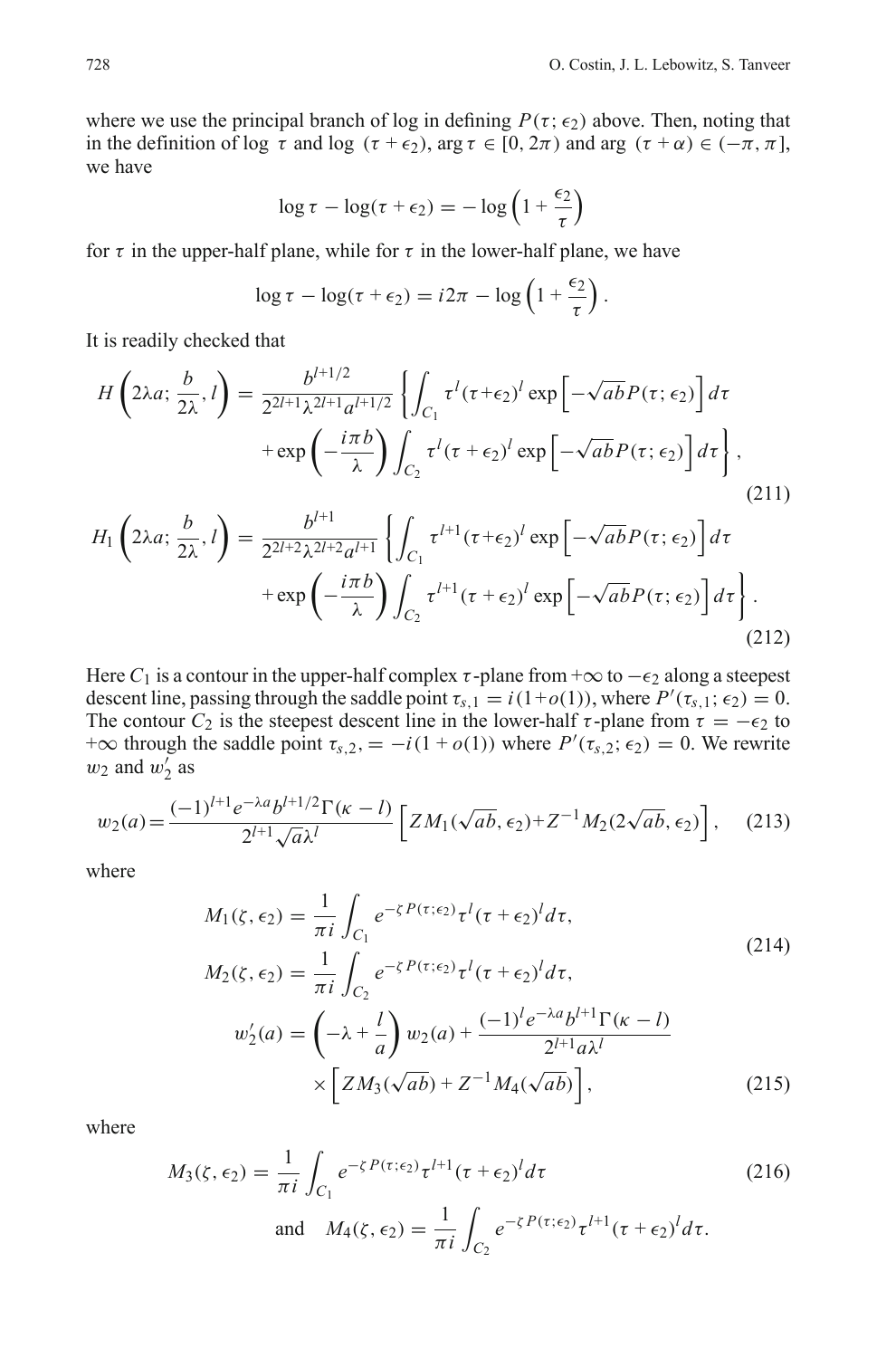It follows that, with  $\epsilon_2 = 2\lambda \sqrt{a/b}$ , we have

$$
\frac{w_2'(a)}{w_2(a)} = -\lambda + \frac{l}{a} - \left(\frac{b^{1/2}}{a^{1/2}}\right) \left(\frac{Z^2 M_3(\sqrt{ab}, \epsilon_2) + M_4(\sqrt{ab}, \epsilon_2)}{Z^2 M_1(\sqrt{ab}, \epsilon_2) + M_2(\sqrt{ab}, \epsilon_2)}\right).
$$
(217)

#### $5.6.1.$  *Analyticity in*  $\epsilon_2$

**Proposition 57.** *The functions*  $M_i(\sqrt{ab}, \cdot)$ ,  $i = 1, ..., 4$ , *are analytic near zero.* 

*Proof.* We look at *M*1, the others being similar. We can make a change of variable

$$
q = P(\tau; \epsilon_2) - P(\tau_{s,1}; \epsilon_2), \qquad (218)
$$

<span id="page-48-0"></span>where the function  $q$  is real on the steepest descent contour and changes monotonically from  $\infty$  to 0, as we move from + $\infty$  to  $\tau = \tau_{s,1}$ , and then increases monotonically again from 0 to  $\infty$  as we move along the steepest descent path from  $\tau = \tau_{s,1}$  to  $\tau = -\epsilon_2$ . We denote the two branches of the inverse function  $\tau(q)$  in [\(218\)](#page-48-0) by  $\tau_1(q)$  and  $\tau_2(q)$ . Noting that

$$
\frac{dP(\tau;\epsilon_2)}{d\tau} = \frac{1}{\tau(\tau+\epsilon_2)} + 1,
$$

<span id="page-48-1"></span>we have

$$
M_1(\zeta, \epsilon_2) = e^{-\zeta \tau_{s,1}} \left( \int_0^\infty e^{-\zeta q} \left( \frac{\tau_2^{l+1} (\tau_2 + \epsilon_2)^{l+1}}{\tau_2^2 + 1 + \epsilon_2 \tau_2} \right) dq - \int_0^\infty e^{-\zeta q} \left( \frac{\tau_1^{l+1} (\tau_1 + \epsilon_2)^{l+1}}{\tau_1^2 + 1 + \epsilon_2 \tau_1} \right) dq \right). \tag{219}
$$

It is easy to check that  $(\tau_i - \tau_{s_1})^2$  is analytic for small  $\epsilon_2$ , regular in *q* and nonzero at  $\epsilon_2 = 0$  for all q.

Furthermore, the integrands in [\(219\)](#page-48-1) are clearly bounded by an  $L<sup>1</sup>$  function uniformly in  $\epsilon_2$  (see [\(210\)](#page-46-3) and [\(218\)](#page-48-0)), ensuring  $\epsilon_2$ -analyticity of the integrals.  $\Box$ 

Returning to the original variable  $\tau$  we get

$$
\frac{1}{\pi i} M_1(\sqrt{ab}, 0) = \frac{1}{\pi i} \int_{C_{1,0}} e^{-\sqrt{ab} \left(-\frac{1}{\tau} + \tau\right)} \tau^{2l} d\tau
$$
\n
$$
= \int_0^{\pi} \exp\left[i(2l+1)\theta - 2\sqrt{ab}\sin\theta\right] d\theta
$$
\n
$$
= J_{2l+1} \left(2\sqrt{ab}\right) - i \left[Y_{2l+1} \left(2\sqrt{ab}\right) + \mathcal{G}_{2l+1} \left(2\sqrt{ab}\right)\right] \tag{220}
$$

and

$$
\frac{1}{\pi i} M_2(\sqrt{ab}, 0) = \frac{1}{\pi i} \int_{C_{2,0}} e^{-\sqrt{ab} \left(-\frac{1}{\tau} + \tau\right)} \tau^{2l} d\tau
$$
\n
$$
= \int_{-\pi}^{0} \exp\left[i(2l+1)\theta - 2\sqrt{ab}\sin\theta\right] d\theta
$$
\n
$$
= J_{2l+1} \left(2\sqrt{ab}\right) + i \left[Y_{2l+1} \left(2\sqrt{ab}\right) + \mathcal{G}_{2l+1} \left(2\sqrt{ab}\right)\right], \qquad (221)
$$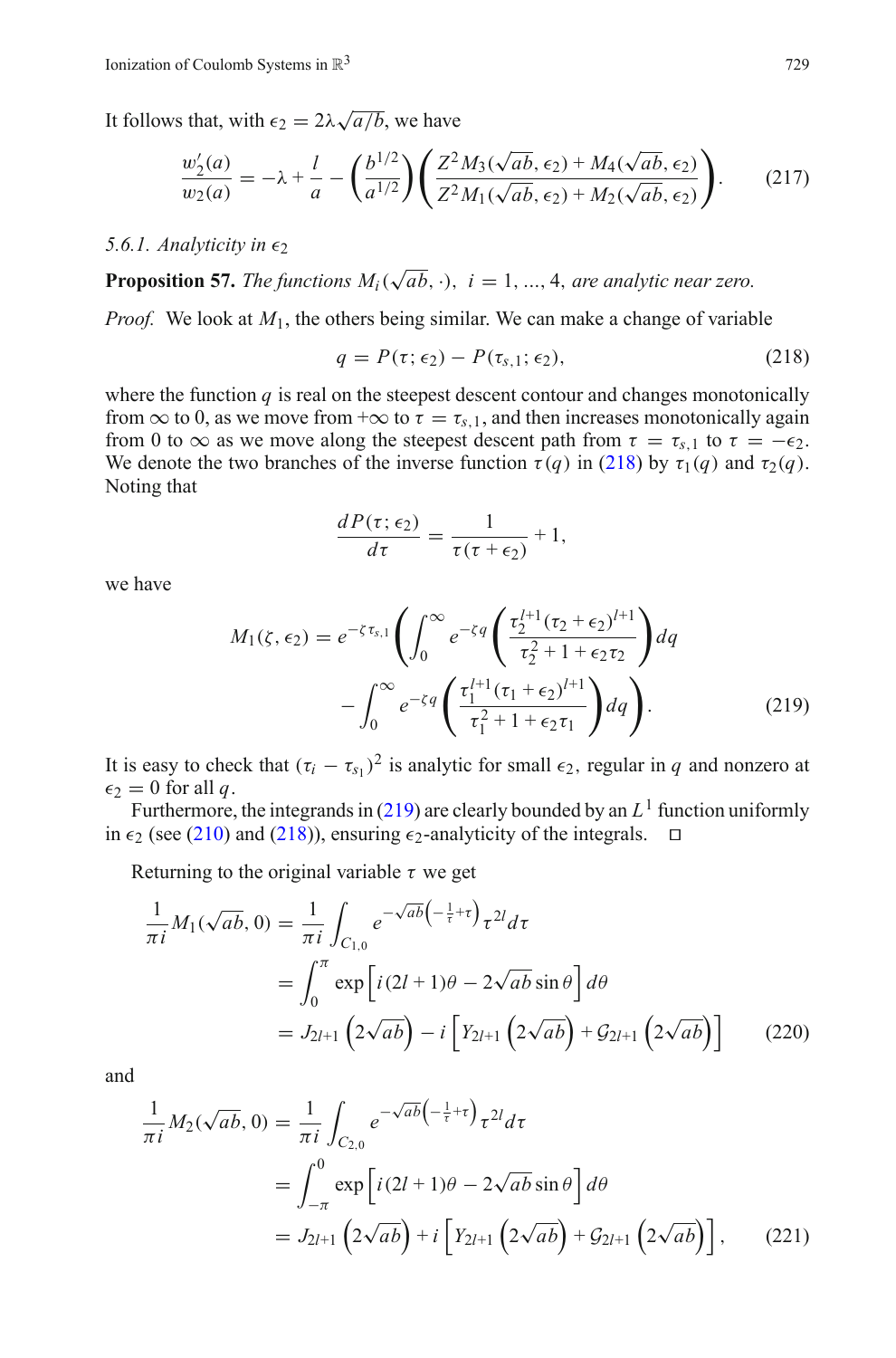where  $J_{2*l+1}*$  and  $Y_{2*l+1}*$  are the usual Bessel functions of order  $2*l+1*$  and

$$
\mathcal{G}_{2l+1}(v) = \frac{1}{\pi} \int_0^{\infty} \left\{ \exp[(2l+1)t] + (-1)^{2l+1} \exp[-(2l+1)t] \right\} e^{-v \sinh t} dt
$$

$$
= \frac{2}{\pi} \int_0^{\infty} \sinh((2l+1)t) e^{-v \sinh t} dt,
$$
(222)

$$
\tau_{s,1} = i\sqrt{1 - \frac{\epsilon_2^2}{4} - \frac{\epsilon_2}{2}} = i + \text{Series in } \epsilon_2.
$$
 (223)

Thus, asymptotically, to the leading order in  $\lambda$ , we have with  $\nu = 2\sqrt{ab}$ ,

$$
-\sqrt{\frac{a}{b}} \frac{w_2'(a)}{w_2(a)}
$$
  
= 
$$
\frac{[Z^2 (J_{2l+2}(v) - iY_{2l+2}(v) - iG_{2l+2}(v)) + (J_{2l+2}(v) + iY_{2l+2}(v) + iG_{2l+2}(v))]}{[Z^2 (J_{2l+1}(v) - iY_{2l+1}(v) - iG_{2l+1}(v)) + (J_{2l+1}(v) + iY_{2l+1}(v) + iG_{2l+1}(v))]}
$$
  
× (1 + O(*λ*)). (224)

<span id="page-49-0"></span>The discussion on  $w'_2(a)/w(a)$  shows that

$$
A = \frac{f_0(a)w_2'(a) - f_0'(a)w_2(a)}{m_1'(a)w_2(a) - m_1(a)w_2'(a)}
$$
(225)

is an analytic function of the extended parameter set *X* for  $X = (\sqrt{p}, Z) \in \overline{\mathbb{D}_{\epsilon}^{+}} \times \overline{\mathbb{D}}$  as long as the denominator for *A* is nonvanishing as  $\lambda \to 0$ .

We can prove it is nonvanishing by simplifying the leading order expression in  $\lambda$  for  $w_2'(a)/w_2(a)$ , defined as  $w_{2,0}'(a)/w_{2,0}(a)$  under the further assumption that *a* and *c* (as in the definition of  $β$ ) are sufficiently large.

*5.6.2. Further simplification for large a.* For large *a*, there is additional simplification since

$$
J_{2l+1}\left(2\sqrt{ab}\right) \pm iY_{2l+1}\left(2\sqrt{ab}\right) \sim \left(\frac{(-1)^{l+1}}{\pi^{1/2}a^{1/4}b^{1/4}}\right) \times \exp\left[\pm i\left(2\sqrt{ab} + \frac{\pi}{4}\right)\right],\tag{226}
$$

$$
J_{2l+2}\left(2\sqrt{ab}\right) \pm iY_{2l+2}\left(2\sqrt{ab}\right) \sim \left(\frac{(-1)^{l+1}}{\pi^{1/2}a^{1/4}b^{1/4}}\right) \times \exp\left[\pm i\left(2\sqrt{ab} - \frac{\pi}{4}\right)\right],\tag{227}
$$

and from Watson's Lemma, we get

$$
\mathcal{G}_{2l+1}\left(2\sqrt{ab}\right) = O(1/a), \quad \mathcal{G}_{2l+2}\left(2\sqrt{ab}\right) = O(1/\sqrt{a}). \tag{228}
$$

It follows that for large *a*,

$$
\frac{w'_{2,0}(a)}{w_{2,0}(a)} \sim \frac{r_2}{a} \left(\frac{n_1 - Z^2}{Z^2 + n_1}\right) \left(1 + O(a^{-1/2})\right),\tag{229}
$$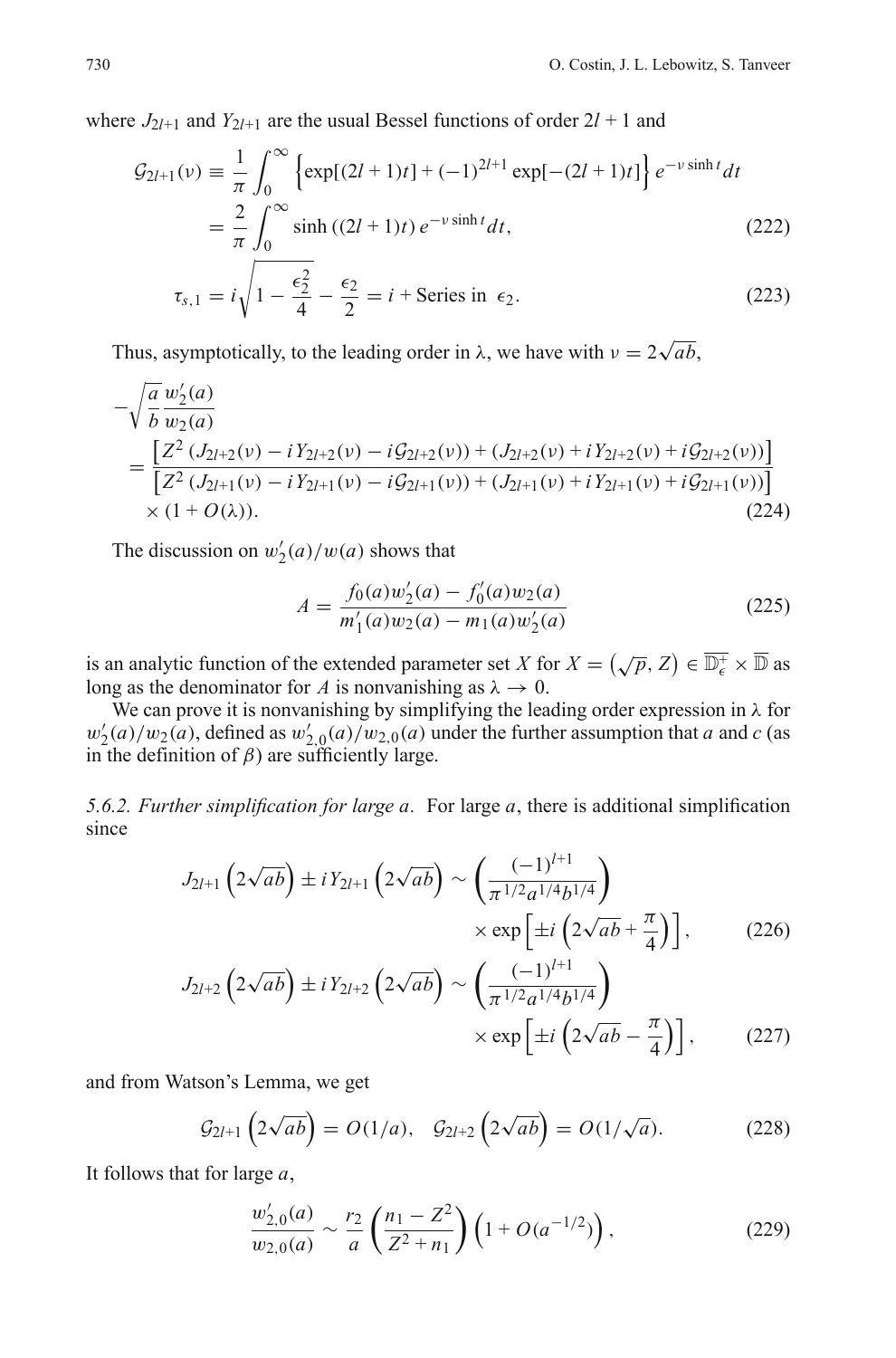where

$$
n_1 = ie^{4i\sqrt{ba}}, \ \ Z = \exp\left[\frac{i\pi b}{2\lambda}\right], \ \ r_2 = i\sqrt{ab}.\tag{230}
$$

*5.6.3. Nonvanishing of the denominator of A in [\(225\)](#page-49-0)* Now, defining

$$
m = m_1(a), m' = m'_1(a), f = f_0(a), f' = f'_0(a),
$$
 (231)

<span id="page-50-1"></span>we have to the leading order in λ, for large *a*,

$$
- A = \frac{r_2 \left[ \frac{n_1 - Z^2 + O(\lambda)}{n_1 + Z^2 + O(\lambda, a^{-1/2})} \right] - af'}{r_2 m \left[ \frac{n_1 - Z^2 + O(\lambda)}{n_1 + Z^2 + O(\lambda, a^{-1/2})} - \frac{3}{4r_2} \right] - am'} = \frac{f \left[ 4r_2(n_1 - Z^2) + O(\lambda) \right] - 4af' \left[ n_1 + Z^2 + O(\lambda) \right]}{m \left[ 4r_2(n_1 - Z^2) + O(\lambda) \right] - 4am' \left[ n_1 + Z^2 + O(\lambda) \right]}.
$$
(232)

The denominator of *A* is

$$
D = -m \left\{ Z^2 \left( 4a \frac{m'}{m} + 4r_2 + O(\lambda) \right) + n_1 \left( 4a \frac{m'}{m} - 4r_2 + O(\lambda) \right) \right\}.
$$
 (233)

We note that

$$
m \equiv m_1(a) = \frac{1}{a} \mathfrak{M}_{\frac{b}{2\alpha}, l+1/2} (2\alpha a) = e^{-\alpha a} (2\alpha)^{l+1} a^l M \left( l+1 - \frac{b}{2\alpha}, 2l+2, 2\alpha a \right)
$$
  
 
$$
\sim (2\lambda)^{l+1} a^l \frac{e^{\alpha a}}{\Gamma(l+1-\frac{b}{2\alpha})} \left[ 1 + O\left( \alpha a \right)^{-1} \right] \text{ for } \alpha \text{ large}, \tag{234}
$$

and for large  $\alpha$  in the fourth quadrant

$$
m' \equiv m'_1(a) \sim (2\alpha)^{l+1} a^l \alpha \frac{e^{\alpha a}}{\Gamma(l+1-\frac{b}{2\alpha})} \left[1+O(\alpha a)^{-1}\right],\tag{235}
$$

$$
\alpha = \sqrt{\lambda^2 - ic} \to c^{1/2} \exp\left[-i\frac{\pi}{4}\right] \text{ as } \lambda \to 0.
$$
 (236)

Therefore, *D* can be zero for large enough *c* (*i.e.* large β) only if

$$
Z^{2}\left(2\sqrt{2}ac^{1/2}(1-i)\left[1+O\left((ca)^{-1}\right)\right]+4i\sqrt{ba}\right)
$$
  
=-n<sub>1</sub> $\left(2\sqrt{2}ac^{1/2}(1-i)\left[1+O\left((ca)^{-1}\right)\right]-4i\sqrt{ba}\right)+O(\lambda).$ 

Taking the absolute square of both sides, we obtain,

$$
|Z|^2 \left( [2a\sqrt{2c}]^2 \left( 1 + O(c^{-1}a^{-1}) + [4\sqrt{ab} - 2a\sqrt{2c} \left( 1 + O(c^{-1}a^{-1}) \right)^2 \right) \right)
$$
  
= 
$$
\left( [2a\sqrt{2c}]^2 \left( 1 + O(c^{-1}a^{-1}) + [4\sqrt{ab} + 2a\sqrt{2c}(1 + O(c^{-1}a^{-1}))^2 \right) + O(\lambda).
$$

<span id="page-50-0"></span>This is impossible, since  $|Z| \leq 1$ . This means that for large enough *a* and *c* (that is,  $β$  large), *D* cannot be zero. It means that the resolvent is well-defined as  $p = 0$  is approached from the closure of H.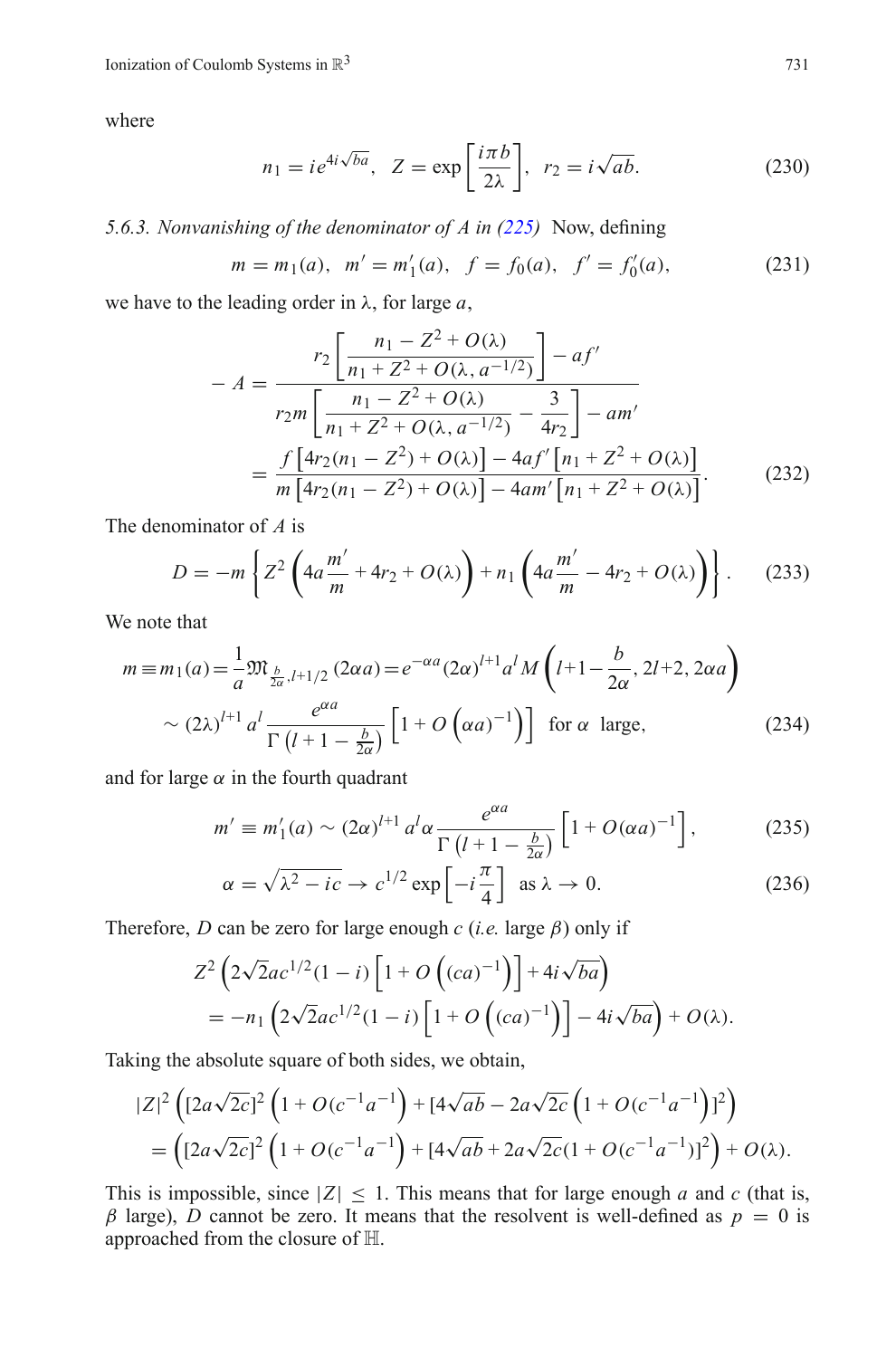*Note 58.* Note that the denominator of *A* in [\(232\)](#page-50-1) vanishes at points in the region  $|Z| > 1$ , where, as a result, the resolvent  $\mathfrak{R}_{\beta}$  has poles. From the relation between *Z* and *p*, it follows that  $p = 0$  is an accumulation point of a sequence of poles in the left half plane approaching zero tangentially to *i*R.

<span id="page-51-0"></span>*5.7. Stationary phase analysis needed to calculate the ionization rate.* We know that the solution  $\hat{y}(is, x)$  is analytic in the extended parameter  $(\sqrt{is}, Z)$ , where

$$
Z = \exp[i\pi b/(2\sqrt{s})].
$$
 (237)

So, for  $X = (\sqrt{is}, Z) \in \overline{\mathbb{D}_{\epsilon}^+} \times \overline{\mathbb{D}}$ ,

$$
\hat{y}(is, x) = \sum_{l=0}^{\infty} s^{l/2} F_l(Z).
$$
\n(238)

Consider

$$
G(s) \equiv \sum_{l=4}^{\infty} s^{l/2} F_l \left( \exp\left[\frac{i\pi b}{2\sqrt{s}}\right] \right). \tag{239}
$$

It is clear that  $G(s)$  is a  $C<sup>1</sup>$  function of *s* in  $[-a, a]$ . Integration by parts gives

$$
\int_{-a}^{a} G(s)e^{ist}ds = O(t^{-1}).
$$
\n(240)

Now note that

$$
F_l\left(\exp\left[\frac{i\pi b}{2\sqrt{s}}\right]\right) = \sum_{j\geq 0} D_{j,l} \exp\left[i\frac{\pi bj}{2\sqrt{s}}\right]
$$
 (241)

with *D<sub>j</sub>*,*l* decreasing exponentially with *j*, because of analyticity of  $F_l(Z)$  for  $|Z| \leq 1$ . For  $0 \le l \le 3$ , it follows there exists constants *c* and *C* independent of *j* so that

$$
\sum_{l=0}^{3} |D_{j,l}| \le Ce^{-cj}.\tag{242}
$$

It follows that for large *t*, we have

$$
|\sum_{l=1}^{3} \sum_{j=\lceil\sqrt{t}\rceil+1}^{\infty} D_{j,l} \int_{-a}^{a} \exp\left[\frac{i\,bj}{2\sqrt{s}}\right] e^{ist} s^{l/2} ds| \le C_1 e^{-c\sqrt{t}}.
$$
 (243)

Further, for large *t*,

$$
\left| \sum_{l=0}^{3} D_{0,l} \int_{-a}^{a} e^{ist} s^{l/2} ds \right| \leq \frac{C_2}{t}.
$$
 (244)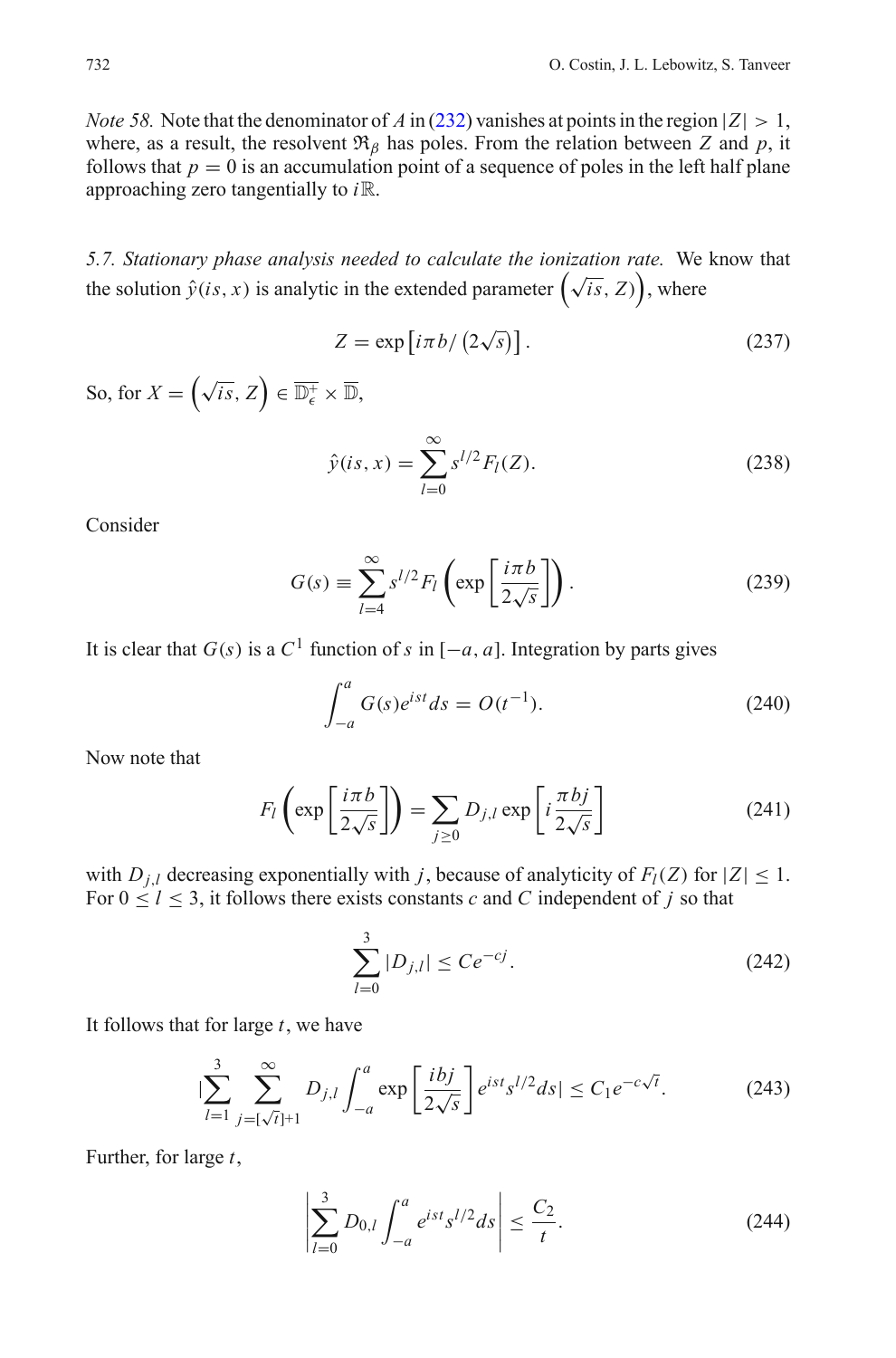Therefore,

$$
\int_{-a}^{a} \sum_{l=0}^{3} \left( s^{l/2} F_l(Z) \right) e^{ist} ds = \sum_{0 \le l \le 3} \int_{-a}^{a} s^{l/2} F_l(Z) e^{ist} ds \qquad (245)
$$

$$
\sim \sum_{0 \le l \le 3} \sum_{j=1}^{\lfloor \sqrt{t} \rfloor} D_{j,l} \int_{-a}^{a} s^{l/2} \exp \left[ i \left\{ st + j \frac{\pi b}{2\sqrt{s}} \right\} \right] ds
$$

$$
+ O\left(\frac{1}{t}\right).
$$

We first evaluate the terms of the form

$$
\int_{-a}^{a} s^{l/2} e^{its + id_j/\sqrt{s}} ds \tag{246}
$$

for large *t*, where

$$
d_j = \frac{j\pi b}{2}.
$$

The contribution from  $\int_{-a}^{0}$  is obviously small, at most  $O(1/t)$ , uniformly for all *t*, since the integrand vanishes exponentially as  $s \to 0^-$ . So we only consider, for  $1 \le j \le \lceil \sqrt{t} \rceil$ ,

$$
\int_0^a s^{l/2} e^{its + id_j s^{-1/2}} ds.
$$
 (247)

We have a point of stationary phase at  $s = s_{0,i}$ , where

$$
s_{0,j} = \left(\frac{d_j}{2t}\right)^{2/3}.
$$
 (248)

Note that  $s_{0,j} \ll 1$  for *t* large since *j* is restricted to  $j \leq \sqrt{t}$ . It is then convenient to rescale  $s = s_{0, i}q$ , to obtain

$$
s_{0,j}^{1+l/2} \int_0^{\frac{a}{s_{0,j}}} \exp\left[i\nu_j \left(q + 2q^{-1/2}\right)\right] q^{l/2} dq, \quad \text{where } \nu_j = \frac{2^{-2/3}}{d_j^{2/3}} t^{1/3}.
$$
 (249)

Using standard stationary phase arguments we obtain that, for large  $t$ , and hence large  $v_j$ ,

$$
|s_{0,j}^{1+l/2} \int_0^{a/s_{0,j}} \exp\left[i \nu_j \left(q + 2q^{-1/2}\right)\right] q^{l/2} dq - \frac{\sqrt{2\pi} s_{0,j}^{l+1/2} e^{i \nu_j}}{\sqrt{\nu_j}} e^{-i\pi/4} |
$$
  
 
$$
\leq C \frac{s_{0,j}^{1+l/2}}{\nu_j}.
$$
 (250)

For large *t*, the dominant contribution comes from the term with  $l = 0$  and so

$$
\left| \int_{-a}^{a} \hat{y}(is,x)e^{ist}ds - \sum_{j=0}^{\left[\sqrt{t}\right]} D_{j,0} \frac{\sqrt{2\pi} s_{0,j}e^{iv_j}}{\sqrt{v_j}} e^{-i\pi/4} \right| \le Ct^{-1} \sum_{j=0}^{\left[\sqrt{t}\right]} e^{-cj} \le C_1 t^{-1}.
$$
 (251)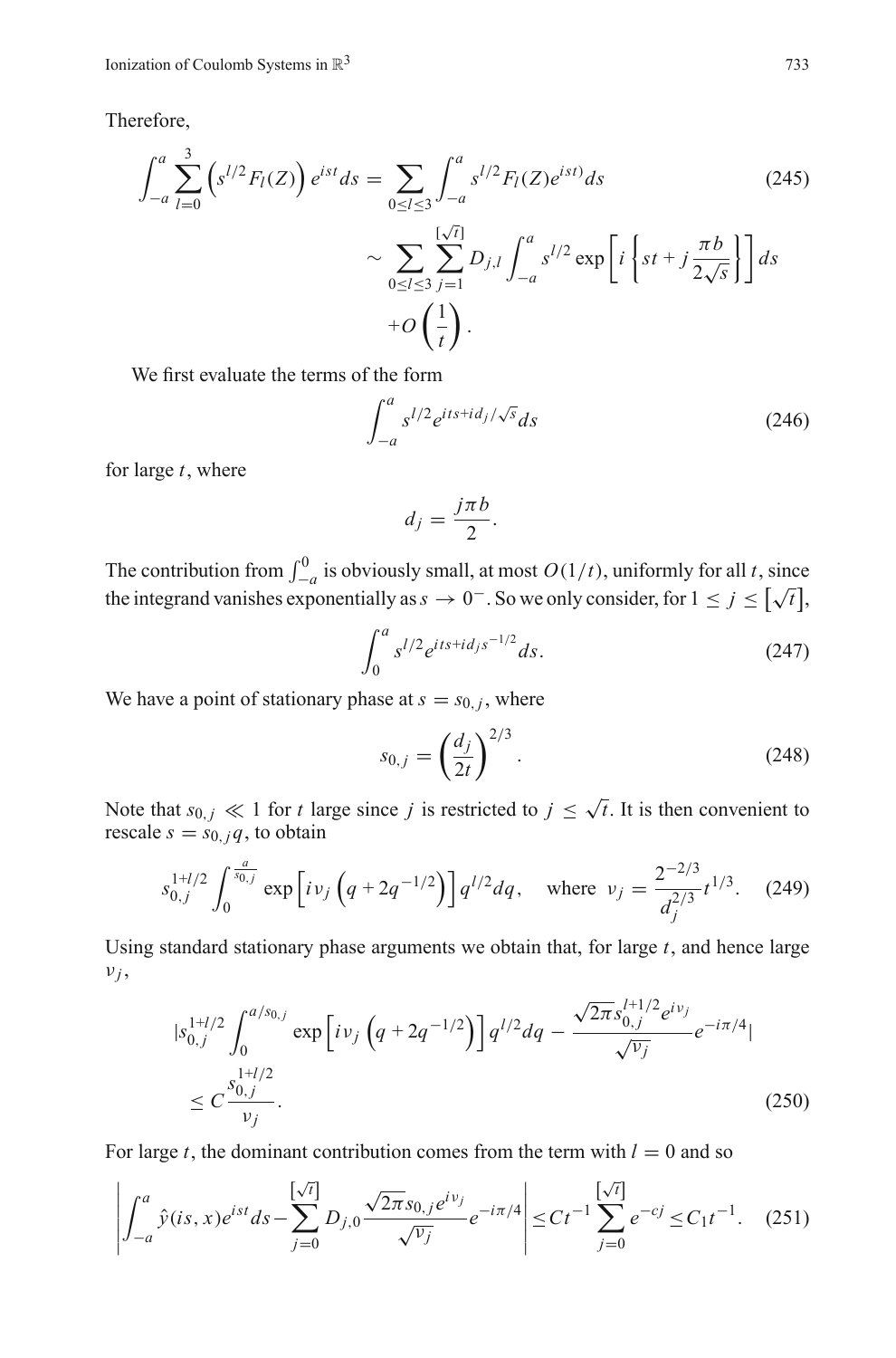The sum over *j* is clearly convergent because of the exponential decay of  $D_{i,0}$ ; hence The sum over *f* is clearly convergent because of the exponential decay of  $D_{j,0}$ , nence  $[\sqrt{t}]$  in the upper limit can be replaced by  $\infty$ . From the definition of *s*<sub>0,*j*</sub> and *v<sub>j</sub>*, it follows that

$$
\int_{-a}^{a} \hat{y}(is,x)e^{ist}ds = O\left(t^{-5/6}\right). \tag{252}
$$

At all other singular points,  $p = in\omega$ ,  $n \in \mathbb{Z}$ , the behavior is similar, and a similar calculation gives a  $e^{in\omega t}t^{-5/6}$  contribution. Since  $Y \in \mathcal{H}$ , there is sufficient decay in *n* to ensure that the sum over all such contributions is convergent.

<span id="page-53-0"></span>*5.8. Calculation of j<sub>k</sub>*. Substituting the explicit expressions for  $m_k(r)$  and  $m_{(k-1)}(r)$ , it may be checked that in both cases,  $\tau = 0$  and  $\tau = 1$ , corresponding to (**i**) and (**ii**) respectively

<span id="page-53-1"></span>
$$
j_{k} = k^{2} \alpha^{2} \mathfrak{s}(r) j_{k}^{(2)} + k \alpha^{2} \mathfrak{s}(r) j_{k}^{(1)} + j_{k}^{(0)}, \text{ where}
$$
\n
$$
j_{k}^{(2)} = \frac{4 \Omega}{\alpha^{2} \mathfrak{s}^{2}} \left( 1 - \frac{H(\alpha k) H(\zeta - \zeta / k)}{H(\alpha (k - 1)) H(\zeta)} \right) + \frac{H''(\zeta)}{H(\zeta)} - \frac{l(l + 1)}{\zeta^{2}} - \frac{4 \sqrt{\Omega(r)}}{\alpha \mathfrak{s}(r)} \frac{H'(\zeta)}{H(\zeta)},
$$
\n
$$
j_{k}^{(1)} = -\frac{2(1 - 2\tau)\Omega}{\alpha^{2} \mathfrak{s}^{2}} \left( 1 - \frac{H(\alpha k) H(\zeta - \zeta / k))}{H(\alpha (k - 1)) H(\zeta)} \right) + \frac{b}{\alpha \zeta}
$$
\n
$$
+ \left[ -\frac{2\tau \sqrt{\Omega}}{\alpha \mathfrak{s}} + \frac{\omega \mathfrak{s}}{2 \sqrt{\Omega} \alpha} - \frac{\Omega'}{2 \alpha \Omega} \right] \frac{H'(\zeta)}{H(\zeta)},
$$
\n
$$
j_{k}^{(0)} = \frac{5 \mathfrak{s} \Omega'^{2}}{16 \Omega^{2}} - \frac{\omega \mathfrak{s}^{2} \Omega'}{4 \Omega^{3/2}} - \frac{\mathfrak{s} \Omega''}{4 \Omega} - \frac{(1 + 2\tau)}{4} \omega \mathfrak{s} + \frac{\omega^{2} \mathfrak{s}^{3}}{16 \Omega} - (\omega n_{0} - i p_{1}) \mathfrak{s},
$$
\n(253)

where  $\mathfrak{s}(r) = \int_r^1 \sqrt{\Omega(s)} ds$ ,  $\zeta = k\alpha r$  and  $j_k := \mathfrak{s}[\mathcal{L}_k m_k - \Omega m_{k-1}]/m_k$ . Recall that  $H(\zeta)$  satisfies

$$
H'' = 2\left(1 - \frac{\omega}{2k\alpha^2} + \frac{\Omega'(0)(1+2\zeta)}{4k\alpha\Omega(0)} + \frac{\tau}{2k}\right)H' + \left(\frac{l(l+1)}{\zeta^2} - \frac{b}{\alpha\zeta k}\right)H,\quad(254)
$$

<span id="page-53-2"></span>where

$$
\alpha = 2 \frac{\sqrt{\Omega(0)}}{\mathfrak{s}(0)},\tag{255}
$$

<span id="page-53-3"></span>and that  $H(\zeta)$  has the following asymptotic behavior:

$$
H(\zeta) \sim 1 + \frac{l(l+1)}{2\zeta} + \frac{b}{2k\alpha} \log \zeta + O\left(\frac{\log \zeta}{k\zeta}, \frac{1}{\zeta^2}\right), \quad (\zeta, k \to \infty, \quad \zeta \le k\alpha). \tag{256}
$$

Now, we claim that for any  $r \in (0, 1)$ ,  $|j_k^{(2)} + k^{-1} j_k^{(1)}| \leq C k^{-2}$ . In the regime  $r \ll 1$ , we use Taylor expansion:

$$
\Omega = \Omega(0) + \Omega'(0)\frac{\zeta}{k\alpha} + O\left(\frac{1}{k^2}\right) , \quad \mathfrak{s} = \mathfrak{s}(0) - \sqrt{\Omega(0)}\frac{\zeta}{k\alpha} + O\left(\frac{1}{k^2}\right) \tag{257}
$$

and substitute  $r = \zeta / (k\alpha)$  in  $j_k^{(2)} + k^{-1} j_k^{(1)}$ ; we then use  $\alpha = 2\sqrt{\Omega(0)}/\mathfrak{s}(0)$ , [\(254\)](#page-53-2) and the asymptotic behavior [\(256\)](#page-53-3) to evaluate  $H(\alpha k)$  and  $H(\alpha (k-1))$  to find  $j_k^{(2)}$  +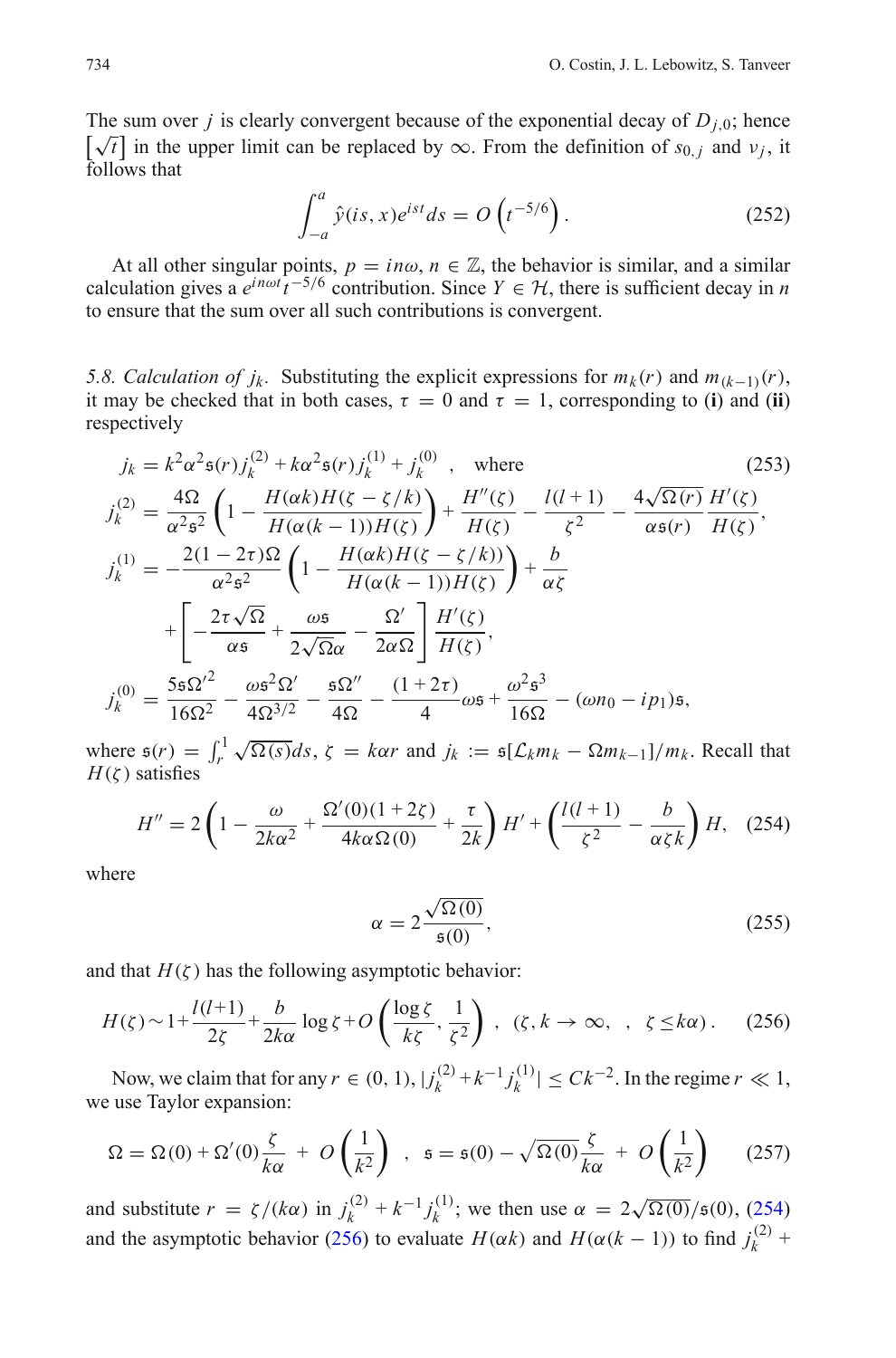$k^{-1} j_k^{(1)} \sim k^{-2} g(\zeta)$  for some bounded differentiable function  $g(\zeta)$ , with asymptotic behavior  $g(\zeta) \sim \text{const.}/\zeta$  for large  $\zeta$ . When *r* is not small, we use the asymptotic behavior [\(256\)](#page-53-3) to evaluate all terms involving the function *H* and to find the same  $\text{inequality } |j_k^{(2)} + k^{-1} j_k^{(1)}| \leq Ck^{-2}.$ 

Therefore,  $j_k(r) = O(1)$  in all regimes. Further, it is easily checked that in the regime  $k \gg \zeta \gg 1$ ,  $j_k(r) = O(1, \zeta^{-1}) = O(1/(kr))$ . Since the asymptotics is differentiable (since *H* satisfies a second order differential equation), it follows  $j'_k(r)$  =  $O(k^{-1}r^{-2}, 1)$ . When *r* is not small, using [\(256\)](#page-53-3), it is readily checked that  $j'_k = O(1)$ .

<span id="page-54-0"></span>*5.9. Generalizations.* In fact, the same asymptotic arguments hold more generally if

$$
V(t, x) = \sum_{j=-M}^{M} e^{ij\omega t} \Omega_j(r)
$$

with  $\Omega_i(r)$  satisfying the conditions we used for  $\Omega$ . We substitute for  $r = O(1)$ ,

$$
g_{n_0-k}(r) = \frac{c_*}{\Gamma(2k/M+1)} \exp \left[k \log f_0(r) + \sum_{j=1}^M k^{1-j/M} f_j(r)\right],
$$

and calculate the error term  $R_k$  as before. By requiring that the  $O(k^{2-2j/M})$  terms vanish for  $j = 0, \ldots, M$ , we obtain  $(M + 1)$  first order differential equations for  $f_j$ . To leading order

$$
f_0(r) = \left[ \int_r^1 \sqrt{\Omega_{-M}(s)} ds \right]^{2/M}
$$

The expressions for  $f_j(r)$  for  $j \geqslant 1$  are more complicated and involve arbitrary constants to be determined from the information for small  $\hat{k}$  at  $r = 1$ . Again because of the presence of  $r^{-2}l(l+1)$  in  $\mathcal{L}_k$ , the remainder is  $O(r^{-2})$ , which is  $O(k^2)$  when  $r = O(k^{-1})$ . We write

$$
g_{n_0-k}(r) \sim c_* \exp\left[k \log f_0(r) + \sum_{j=1}^M k^{1-j/M} f_j(r)\right] \frac{H(\alpha kr)}{\Gamma(2k/M+1)}.
$$
 (258)

.

<span id="page-54-1"></span>Then, if  $\zeta = O(1)$ , we find to leading order  $H(\zeta) \sim H_0(\zeta)$ , where

$$
H_0'' - 2H_0' - \frac{l(l+1)}{\zeta^2}H_0 = 0,
$$

where now  $\alpha = 2\sqrt{\Omega_{-M}(0)}/\mathfrak{s}(0)$  and  $\mathfrak{s}(r) = \int_r^1 \sqrt{\Omega_{-M}(s)}$ . As for  $M = 1$ , we have to require  $H_0(\zeta) \sim 1$  as  $\zeta \to \infty$ . This leads to

$$
H_0(\zeta) = \sqrt{\frac{2}{\pi}} e^{\zeta} \zeta^{1/2} K_{l+\frac{1}{2}}(\zeta).
$$

For nonzero  $g_{n_0-k}$ , the constant multiple in [\(258\)](#page-54-1) is expected to be nonzero. On the other hand, the asymptotic behavior as  $\zeta \downarrow 0$ ,  $H_0(\zeta) \sim c_* \zeta^{-1}$  implies that the behavior at  $r = 0$  of  $g_{n_0-k}/r$  is not acceptable unless every  $g_n$  vanishes identically.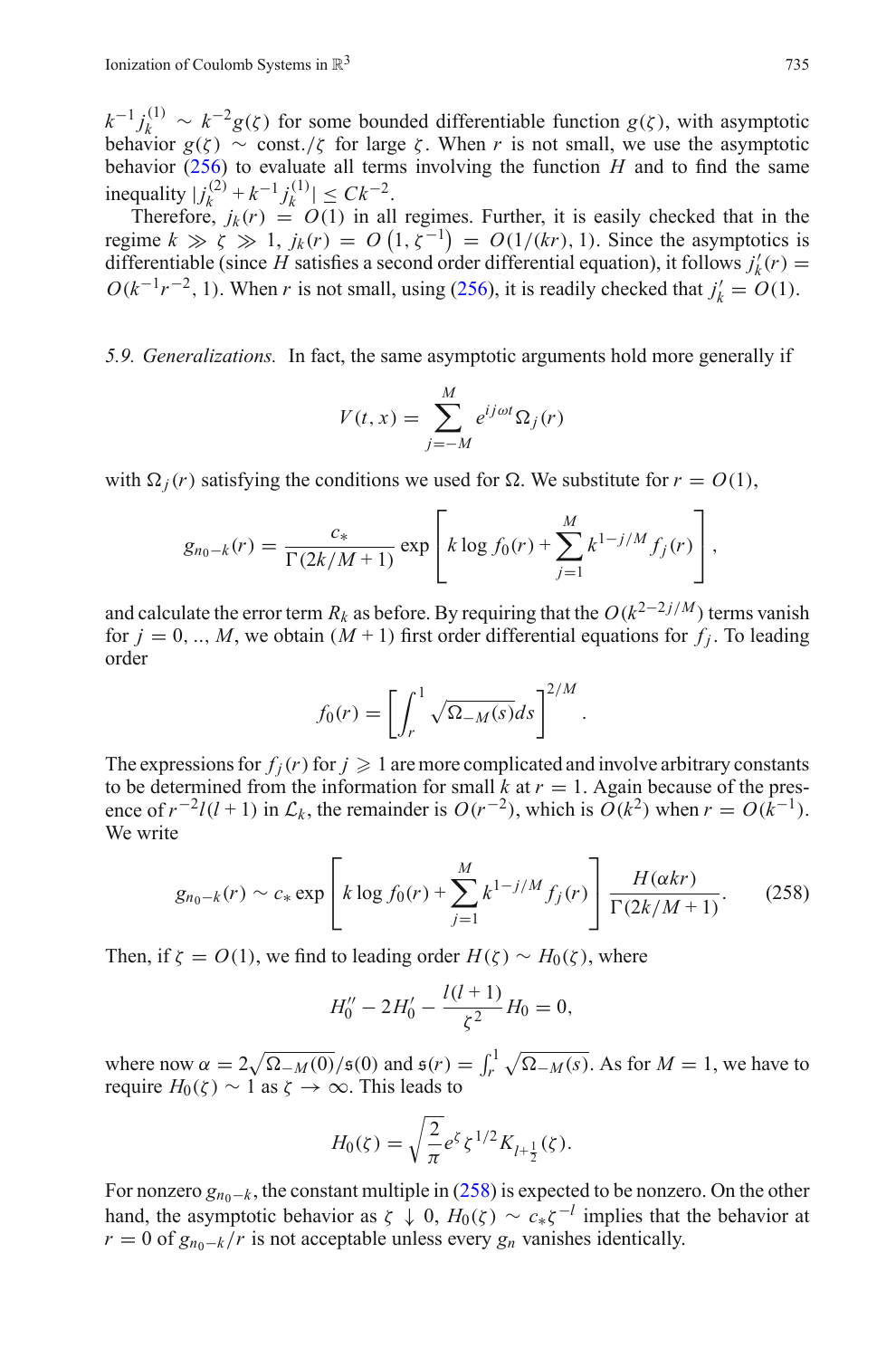The analysis is likely to extend to systems with *HC* replaced by

$$
H_W = -\Delta - b/r + W(r),
$$

where *b* may be zero and  $W(r) = O(r^{-1-\epsilon})$  for large *r* and is in  $L^{\infty}(\mathbb{R}^{3})$ . Under these assumptions,  $W(r)$  does not participate in the asymptotics, to the orders relevant to the proofs.

#### <span id="page-55-0"></span>*5.10. Further remarks on the asymptotics.*

*Remark 59.* A weaker statement than Theorem [4](#page-14-0) suffices to complete the proof of The-orem [1.](#page-5-4) For instance, it suffices to show that for sufficiently large  $j, |R_{k,j}| < 1$ , where

$$
r^{l+1}v_{n_0-k_j}(r) = i^{k_j}r^l m_{k_j}(r)[1 + R_{k_j}(r)].
$$

<span id="page-55-1"></span>*Remark 60.* Stronger results than those in Proposition [36](#page-24-2) hold. Noting that for any integer  $q \geqslant 0$  we have

$$
\|\mathcal{A}_{k_j+q}\ldots\mathcal{A}_{k_j+2}\mathcal{A}_{k_j+1}\mathcal{A}_{k_j}[\tilde{h}-1]\|_{\infty}\leq \prod_{q'=0}^{\infty}\left(1+\frac{c_*}{(k_j+q')^2}\right)\|\tilde{h}-1\|_{\infty},
$$

while

$$
\mathcal{A}_{k_j+q} \dots \mathcal{A}_{k_j+2} \mathcal{A}_{k_j+1} \mathcal{A}_{k_j} [1] = 1 + O(k_j^{-1}),
$$

and the fact that  $\|\mathcal{H}_{k_j+q}\tilde{h}\|_{\infty} \leq c_* k_j^{-2}$ , it follows that the sequence  $\tilde{h}_k$ , satisfying

$$
\tilde{h}_k = \mathcal{A}_k \tilde{h}_{k-1} + \mathcal{H}_k \tilde{h}_{k+1},
$$

has the property  $\lim_{k\to\infty} \tilde{h}_k = 1$ . Indeed, this is in accordance with the heuristic arguments presented in  $\S 5.9$ . While these results completely justify the formal asymptotics, they are not needed in the proofs and we omit the details.

<span id="page-55-2"></span>*Acknowledgements.* We thank R. D. Costin, S. Goldstein, W. Schlag, A. Soffer and C. Stucchio for very useful discussions. We are very grateful to Kenji Yajima for many useful comments and suggestions on earlier drafts of this paper.

Work supported in part by NSF Grants DMS-0100495, DMS-0406193, DMS-0600369, DMS-0100490, DMS-0807266, DMR 01-279-26 and AFOSR grant AF-FA9550-04. O. C. and J. L. L. acknowledge the partial support from IAS and IHES and S.T. acknowledges support by the EPSRC and the Mathematics Institute at Imperial College during his 2005-2006 stay. Any opinions, findings, conclusions or recommendations expressed in this material are those of the authors and do not necessarily reflect the views of the National Science Foundation.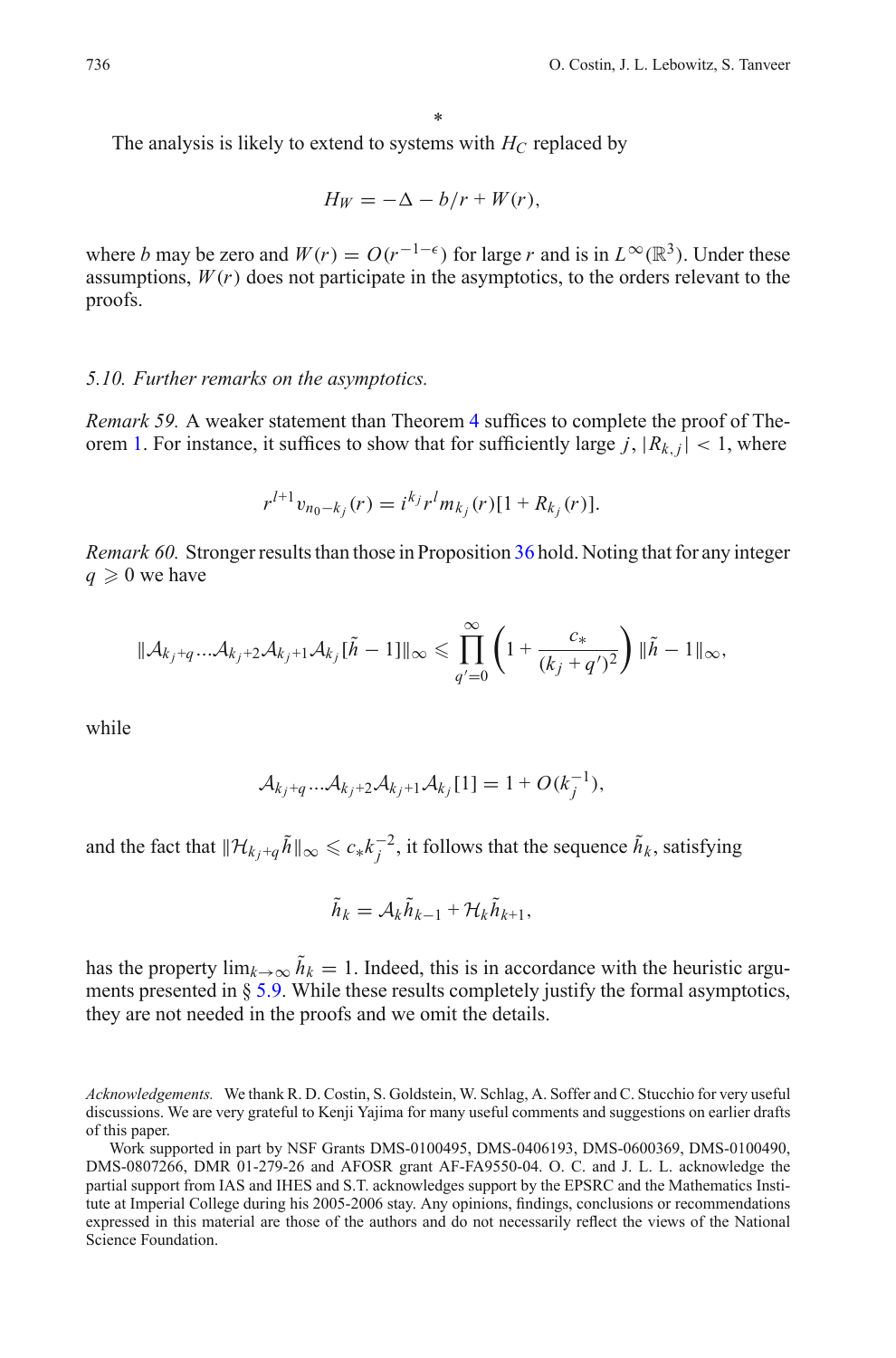#### <span id="page-56-17"></span>**References**

- 1. Abramowitz, M., Stegun, I.A.: *Handbook of Mathematical Functions with Formulas, Graphs, and Mathematical Tables*. New York: Wiley-Interscience, 1984
- 2. Agmon, S.: Spectral properties of Schrödinger operators and scattering theory. Ann. Scuola. Norm. Sup. Pisa, Ser. IV **2**, 151–218 (1975)
- 3. Agmon, S.: Analyticity properties in scattering and spectral theory for schrodinger operators with longrange radial potentials. Duke Math. J. **68**(2), 337–399 (1992)
- 4. Belissard, J.: Stability and instability in quantum mechanics. In: *Trends and Developments in the Eighties*, Albeverio, S., Blanchard, Ph. (eds.) Singapore: World Scientific, 1985, pp. 1–106
- <span id="page-56-0"></span>5. Bourgain, J.: On long-time behaviour of solutions of linear Schrödinger equations with smooth timedependent potential. In: *Geometric Aspects of Functional Analysis*, Lecture Notes in Math. **1807**, Berlin: Springer, 2003, pp. 99–113
- 6. Bourgain, J.: Growth of Sobolev norms in linear Schrödinger equatios with quasi-periodic potential. Commun. Math. Phys. **204**(1), 207–240 (1999)
- 7. Bourgain, J.: On growth of Sobolev norms in linear Schrödinger equations with smooth time-dependent potential. J. Anal Math. **77**, 315–348 (1999)
- <span id="page-56-1"></span>8. Bourgain, J.: Fourier transform restriction phenomena for certain lattice subsets and applications to nonlinear evolution equations. I. Schrödinger equations. Geom. Funct. Anal **3**(2), 107–156 (1993)
- 9. Buchholz, H.: *The Confluent Hypergeometric Function*. Berlin-Heidelberg-NewYork: Springer-Verlag, 1969
- <span id="page-56-16"></span><span id="page-56-12"></span>10. Costin, O., Costin, R.D., Lebowitz, J.L.: *Transition to the Continuum of a Particle in Time-Periodic Potentials*, Advances in Differential Equations and Mathematical Physics, AMS Contemporary Mathematics **327** ed. Karpeshina, Yu., Stolz, C., Weikard, R., Zeng, Y. Providence, RI: Amer. Math. Soc., 2003, pp. 75–86
- <span id="page-56-4"></span>11. Costin, O., Lebowitz, J.L., Rokhlenko, A.: Exact results for the ionization of a model quantum system. J. Phys. A: Math. Gen. **33**, 1–9 (2000)
- <span id="page-56-9"></span>12. Costin, O., Costin, R.D., Lebowitz, J.L., Rokhlenko, A.: Evolution of a model quantum system under time periodic forcing: conditions for complete ionization. Commun. Math. Phys. **221**(1), 1–26 (2001)
- <span id="page-56-5"></span>13. Costin, O., Rokhlenko, A., Lebowitz, J.L.: *On the Complete Ionization of a Periodically Perturbed Quantum System*. CRM Proceedings and Lecture Notes **27**, Providence, RI: Amer. Math. Soc., 2001, pp. 51–61
- 14. Costin, O., Soffer, A.: Resonance theory for Schrödinger operators. Commun. Math. Phys. **224**, 133–152 (2001)
- <span id="page-56-6"></span>15. Costin, O., Costin, R.D., Lebowitz, J.L.: Time asymptotics of the Schrödinger wave function in timeperiodic potentials. J. Stat. Phys. **116**(1–4), 283–310 (2004)
- <span id="page-56-7"></span>16. Costin, O., Lebowitz, J.L., Stucchio, C.: Ionization in a one-dimensional dipole model. Rev. Math. Phys. **7**, 835–872 (2008)
- <span id="page-56-18"></span>17. Treves, F.: *Basic Linear Partial Differential Equations*. London-New York: Academic Press, 1975
- <span id="page-56-13"></span>18. Costin, O., Lebowitz, J.L., Stucchio, C., Tanveer, S.: Exact results for ionization of model atomic systems. J. Math Phys. **51**, 015211 (2010)
- 19. Cycon, H.L., Froese, R.G., Kirsch, W., Simon, B.: *Schrödinger Operators*. Berlin-Heidelberg-NewYork: Springer-Verlag, 1987
- <span id="page-56-3"></span>20. Galtbayar, A., Jensen, A., Yajima, K.: Local time-decay of solutions to Schrödinger equations with time-periodic potentials. J. Stat. Phys. **116**(1–4), 231–282 (2004)
- <span id="page-56-2"></span>21. Goldberg, M.: Strichartz estimates for the Schrödinger equation with time-periodic Ln/2 potentials. J. Funct. Anal. **256**(3), 718–746 (2009)
- 22. Hislop, P.D., Sigal, I.M.: *Introduction to Spectral Theory with Applications to Schrödinger Operators*. Applied Mathematical Sciences **113**, Berlin-Heidelberg-NewYork: Springer, 1996
- <span id="page-56-19"></span>23. Hörmander, L.: *Linear Partial Differential Operators*. Berlin-Heidelberg-NewYork: Springer, 1963
- 24. Howland, J.S.: Stationary scattering theory for time dependent Hamiltonians. Math. Ann. **207**, 315– 335 (1974)
- 25. Jauslin, H.R., Lebowitz, J.L.: Spectral and stability aspects of quantum Chaos. Chaos **1**, 114–121 (1991)
- <span id="page-56-15"></span>26. Hostler, L., Pratt, R.H.: Coulomb's Green's function in closed form. Phys. Rev. Lett. **10**(11), 469–470 (1963)
- <span id="page-56-14"></span>27. Jensen, A.: High energy resolvent estimates for generalized many-body Schrodinger operators. Publ. RIMS, Kyoto U. **25**, 155–167 (1989)
- <span id="page-56-10"></span>28. Kato, T.: *Perturbation Theory for Linear Operators*. Berlin-Heidelberg-NewYork: Springer Verlag, 1995
- 29. Koch, P.M., van Leeuven, K.A.H.: The importance of resonances in microwave "Ionization" of excited hydrogen atoms. Phys. Repts. **255**, 289–403 (1995)
- <span id="page-56-8"></span>30. Miller, P.D., Soffer, A., Weinstein, M.I.: Metastability of breather modes of time dependent potentials. Nonlinearity **13**, 507–568 (2000)
- <span id="page-56-11"></span>31. Reed, M., Simon, B.: *Methods of Modern Mathematical Physics*. New York: Academic Press, 1972